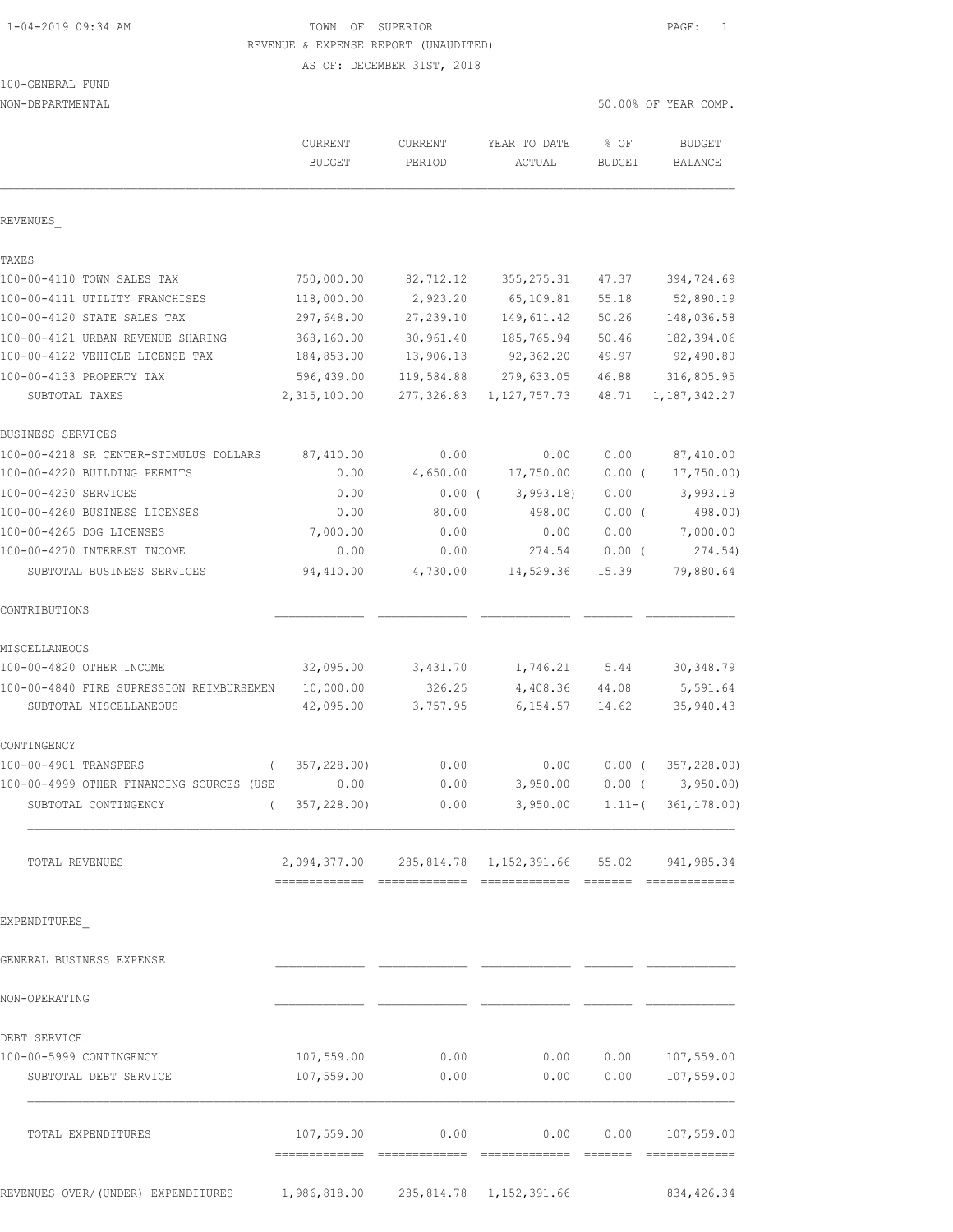TOWN OF SUPERIOR **PAGE:** 2 REVENUE & EXPENSE REPORT (UNAUDITED) AS OF: DECEMBER 31ST, 2018

| 100-GENERAL FUND                             |          |                    |                                                         |          |                      |
|----------------------------------------------|----------|--------------------|---------------------------------------------------------|----------|----------------------|
| MAYOR AND COUNCIL                            |          |                    |                                                         |          | 50.00% OF YEAR COMP. |
|                                              | CURRENT  |                    | CURRENT YEAR TO DATE % OF                               |          | BUDGET               |
|                                              | BUDGET   | PERIOD             | ACTUAL                                                  | BUDGET   | BALANCE              |
|                                              |          |                    |                                                         |          |                      |
| EXPENDITURES                                 |          |                    |                                                         |          |                      |
| PERSONEL                                     |          |                    |                                                         |          |                      |
| SUPPLIES                                     |          |                    |                                                         |          |                      |
| 100-01-5299 OPERATING SUPPLIES               | 0.00     |                    | $0.00$ 85.56 0.00 (85.56)                               |          |                      |
| SUBTOTAL SUPPLIES                            | 0.00     | 0.00               | 85.56                                                   |          | $0.00$ ( 85.56)      |
| UTILITIES                                    |          |                    |                                                         |          |                      |
| 100-01-5350 TELEPHONE                        |          |                    | 4,500.00 344.62 2,089.55 46.43 2,410.45                 |          |                      |
| SUBTOTAL UTILITIES                           |          |                    | 4,500.00 344.62 2,089.55 46.43                          |          | 2,410.45             |
| GENERAL BUSINESS EXPENSE                     |          |                    |                                                         |          |                      |
| 100-01-5410 ADVERTISING                      |          |                    | 10,000.00  1,615.52  9,055.62  90.56  944.38            |          |                      |
| 100-01-5420 DUES & SUBSCRIPTIONS             | 6,500.00 |                    | $0.00$ 6,802.27 104.65 (302.27)                         |          |                      |
| 100-01-5425 CONFERENCES & TRAINING           |          |                    | 7,000.00   1,754.01   9,998.43   142.83   (   2,998.43) |          |                      |
| 100-01-5470 TRAVEL                           | 0.00     |                    | 531.38 1,352.75 0.00 ( 1,352.75)                        |          |                      |
| SUBTOTAL GENERAL BUSINESS EXPENSE            |          | 23,500.00 3,900.91 | 27,209.07                                               | 115.78 ( | 3,709.07)            |
| PROFESSIONAL SERVICES                        |          |                    |                                                         |          |                      |
| 100-01-5550 OTHER PROFESSIONAL SERVICES 0.00 |          |                    | $0.00$ $3,700.15$ $0.00$ ( $3,700.15$ )                 |          |                      |
| SUBTOTAL PROFESSIONAL SERVICES               | 0.00     | 0.00               | 3,700.15                                                | $0.00$ ( | 3,700.15             |

TOTAL EXPENDITURES 28,000.00 4,245.53 33,084.33 118.16 ( 5,084.33)

REVENUES OVER/(UNDER) EXPENDITURES ( 28,000.00)( 4,245.53)( 33,084.33) 5,084.33

============= ============= ============= ======= =============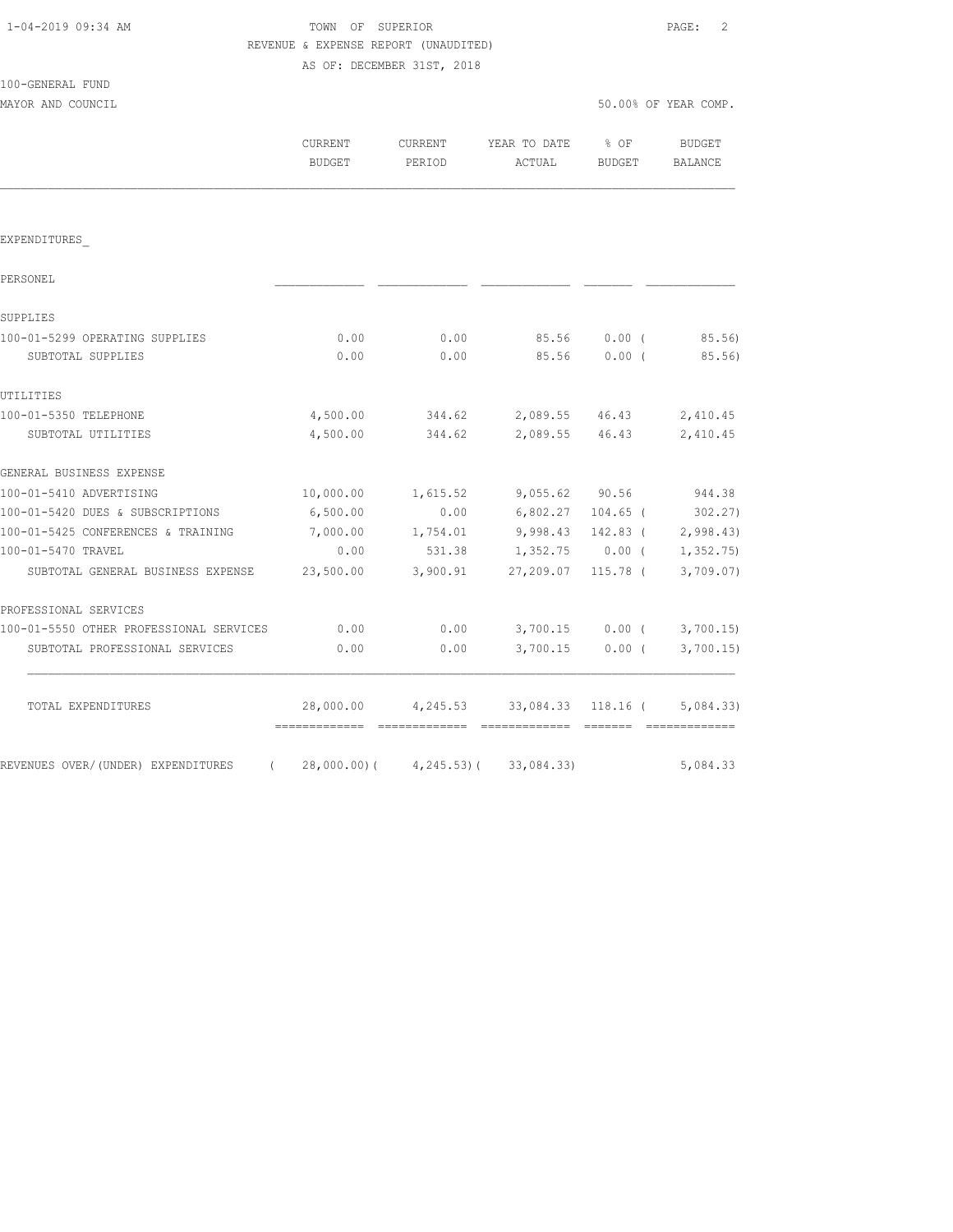### 1-04-2019 09:34 AM TOWN OF SUPERIOR PAGE: 3 REVENUE & EXPENSE REPORT (UNAUDITED) AS OF: DECEMBER 31ST, 2018

TOWN MANAGER 50.00% OF YEAR COMP.

|                                                                      | CURRENT<br><b>BUDGET</b> | <b>CURRENT</b><br>PERIOD | YEAR TO DATE<br><b>ACTUAL</b>       | % OF<br><b>BUDGET</b> | <b>BUDGET</b><br><b>BALANCE</b> |
|----------------------------------------------------------------------|--------------------------|--------------------------|-------------------------------------|-----------------------|---------------------------------|
| EXPENDITURES                                                         |                          |                          |                                     |                       |                                 |
| PERSONEL                                                             |                          |                          |                                     |                       |                                 |
| 100-02-5100 SALARIES                                                 | 71,482.00                | 4,929.90                 | 32,044.35                           | 44.83                 | 39, 437.65                      |
| 100-02-5151 FICA                                                     | 4,432.00                 | 305.66                   | 1,986.79                            | 44.83                 | 2,445.21                        |
| 100-02-5152 MEDICARE                                                 | 1,036.00                 | 71.48                    | 464.62                              | 44.85                 | 571.38                          |
| 100-02-5153 STATE UNEMPLOYMENT                                       | 119.00                   | 0.00                     | 0.00                                | 0.00                  | 119.00                          |
| 100-02-5154 WORKERS COMP INSURANCE                                   | 205.00                   | 0.00                     | 0.00                                | 0.00                  | 205.00                          |
| 100-02-5161 ARIZONA STATE RETIREMENT                                 | 8,435.00                 | 581.72                   | 3,781.18                            | 44.83                 | 4,653.82                        |
| 100-02-5162 LIFE INSURANCE                                           | 64.00                    | 6.70                     | 46.90                               | 73.28                 | 17.10                           |
| 100-02-5163 HEALTH INSURANCE                                         | 13,032.00                | 1,346.15                 | 8,076.90                            | 61.98                 | 4,955.10                        |
| 100-02-5164 DENTAL INSURANCE                                         | 296.00                   | 30.81                    | 215.67                              | 72.86                 | 80.33                           |
| SUBTOTAL PERSONEL                                                    | 99,101.00                | 7,272.42                 | 46,616.41                           | 47.04                 | 52,484.59                       |
| SUPPLIES                                                             |                          |                          |                                     |                       |                                 |
| 100-02-5299 OPERATING SUPPLIES                                       | 0.00                     | 160.00                   | 289.81                              | $0.00$ (              | 289.81)                         |
| SUBTOTAL SUPPLIES                                                    | 0.00                     | 160.00                   | 289.81                              | $0.00$ (              | 289.81)                         |
| UTILITIES                                                            |                          |                          |                                     |                       |                                 |
| 100-02-5350 TELEPHONE                                                | 0.00                     | 55.77                    | 359.07                              | $0.00$ (              | 359.07)                         |
| SUBTOTAL UTILITIES                                                   | 0.00                     | 55.77                    | 359.07                              | 0.00(                 | 359.07)                         |
| GENERAL BUSINESS EXPENSE                                             |                          |                          |                                     |                       |                                 |
| 100-02-5420 DUES & SUBSCRIPTIONS                                     | 0.00                     | 25.00                    | 225.00                              | 0.00(                 | 225.00)                         |
| 100-02-5425 CONFERENCE & TRAINING                                    | 2,000.00                 | 380.10                   | 544.28                              | 27.21                 | 1,455.72                        |
| 100-02-5470 TRAVEL                                                   | 1,000.00                 | 0.00                     | 0.00                                | 0.00                  | 1,000.00                        |
| SUBTOTAL GENERAL BUSINESS EXPENSE                                    | 3,000.00                 | 405.10                   | 769.28                              | 25.64                 | 2,230.72                        |
| REPAIR/MAINTENANCE                                                   |                          |                          |                                     |                       |                                 |
| 100-02-5641 VEHICLE FUEL                                             | 0.00                     | 0.00                     | 38.29                               | 0.00(                 | 38.29                           |
| SUBTOTAL REPAIR/MAINTENANCE                                          | 0.00                     | 0.00                     | 38.29                               | 0.00(                 | 38.29                           |
| TOTAL EXPENDITURES                                                   |                          |                          | 102,101.00 7,893.29 48,072.86 47.08 |                       | 54,028.14                       |
| REVENUES OVER/(UNDER) EXPENDITURES (102,101.00)(7,893.29)(48,072.86) |                          |                          |                                     | $\left($              | 54,028.14)                      |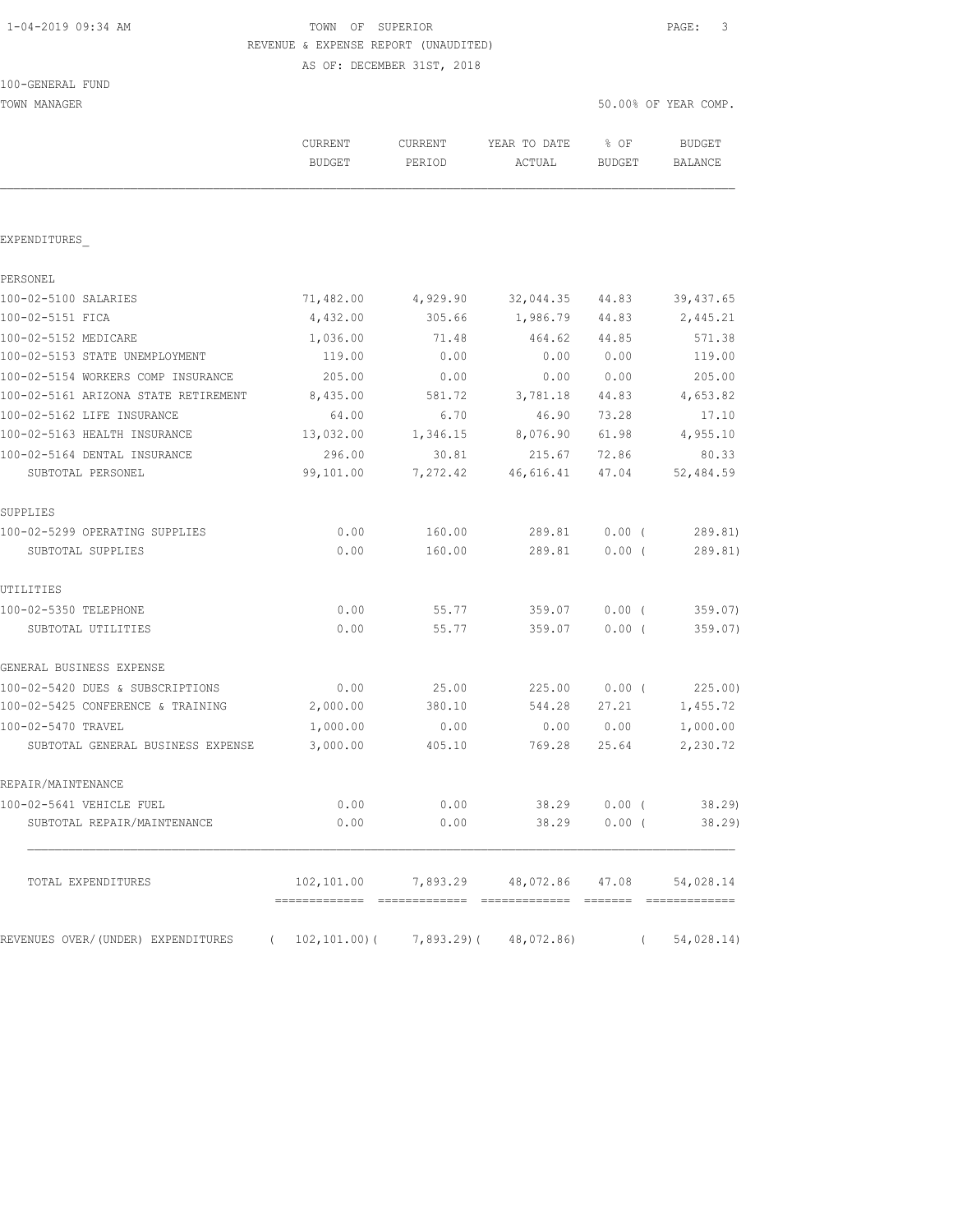| 1-04-2019 09:34 AM |  |
|--------------------|--|
|                    |  |

### TOWN OF SUPERIOR **PAGE:** 4 REVENUE & EXPENSE REPORT (UNAUDITED) AS OF: DECEMBER 31ST, 2018

100-GENERAL FUND

TOWN ATTORNEY SO UP A SERIES OF THE SOLUTION OF THE SOLUTION OF THE SOLUTION OF THE SOLUTION OF THE SOLUTION OF THE SOLUTION OF THE SOLUTION OF THE SOLUTION OF THE SOLUTION OF THE SOLUTION OF THE SOLUTION OF THE SOLUTION O

| CURRENT | TIRRENT.  | YEAR TO DATE | % OF          | <b>BUDGET</b> |
|---------|-----------|--------------|---------------|---------------|
| BUDGET  | ח∩ד סים ס | ACTUAL       | <b>BUDGET</b> | RALANCE       |

### EXPENDITURES\_

| PERSONEL                           |            |          |             |       |              |
|------------------------------------|------------|----------|-------------|-------|--------------|
| SUPPLIES                           |            |          |             |       |              |
| PROFESSIONAL SERVICES              |            |          |             |       |              |
| 100-03-5540 LEGAL SERVICES         | 63,000.00  | 0.00     | 31,504.32   | 50.01 | 31,495.68    |
| SUBTOTAL PROFESSIONAL SERVICES     | 63,000.00  | 0.00     | 31,504.32   | 50.01 | 31,495.68    |
| TOTAL EXPENDITURES                 | 63,000.00  | 0.00     | 31,504.32   | 50.01 | 31,495.68    |
| REVENUES OVER/(UNDER) EXPENDITURES | 63,000.00) | $0.00$ ( | 31, 504.32) |       | 31, 495, 68) |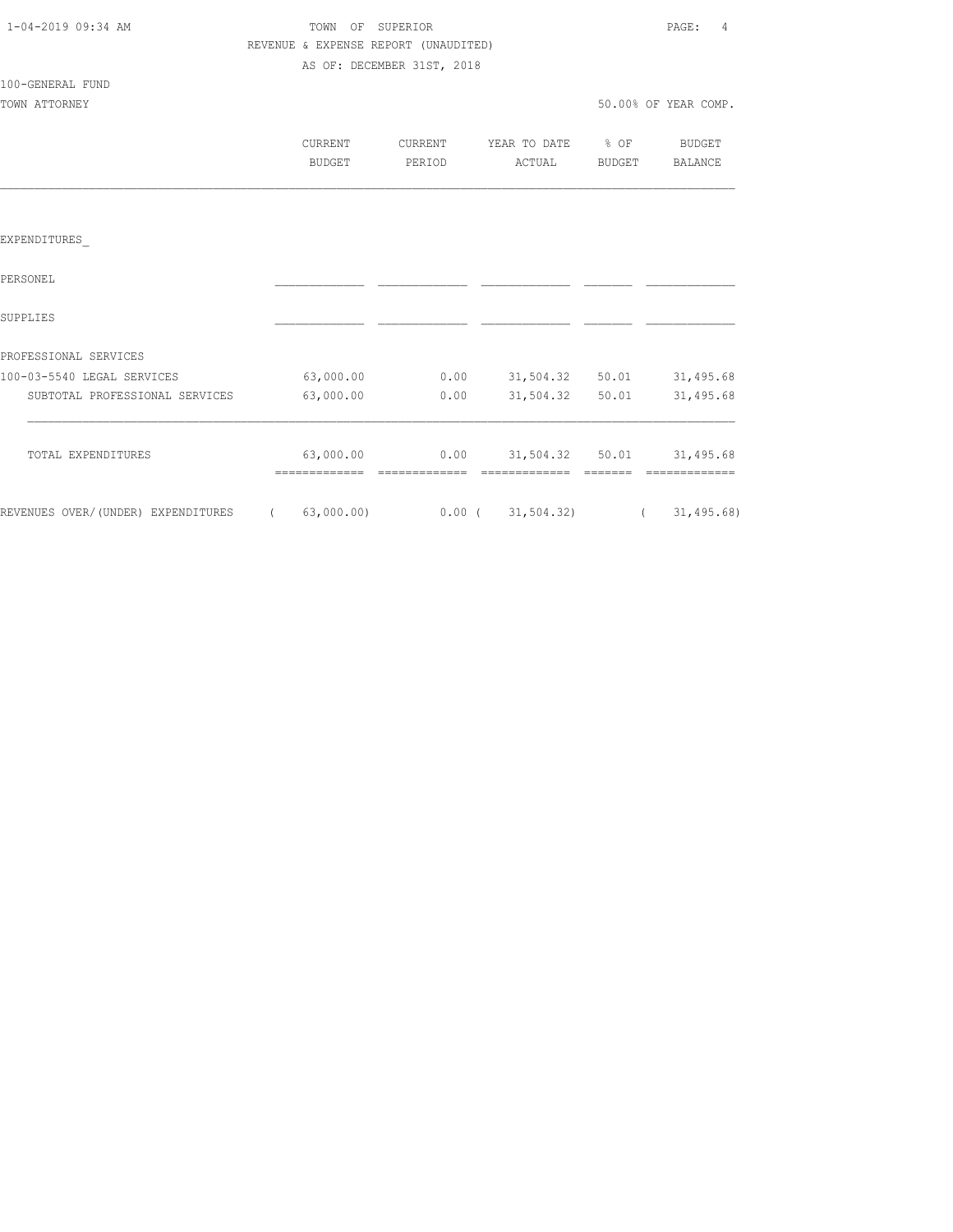## 1-04-2019 09:34 AM TOWN OF SUPERIOR PAGE: 5 REVENUE & EXPENSE REPORT (UNAUDITED)

AS OF: DECEMBER 31ST, 2018

#### 100-GENERAL FUND

| MAGISTRATE                                                          |                          |                        |                                                      | 50.00% OF YEAR COMP. |                                                                                                                                                                                                                                                                                                                                                                                                                                                                                                   |  |
|---------------------------------------------------------------------|--------------------------|------------------------|------------------------------------------------------|----------------------|---------------------------------------------------------------------------------------------------------------------------------------------------------------------------------------------------------------------------------------------------------------------------------------------------------------------------------------------------------------------------------------------------------------------------------------------------------------------------------------------------|--|
|                                                                     | <b>CURRENT</b><br>BUDGET | CURRENT<br>PERIOD      | YEAR TO DATE<br>ACTUAL                               | % OF<br>BUDGET       | <b>BUDGET</b><br>BALANCE                                                                                                                                                                                                                                                                                                                                                                                                                                                                          |  |
| REVENUES                                                            |                          |                        |                                                      |                      |                                                                                                                                                                                                                                                                                                                                                                                                                                                                                                   |  |
| BUSINESS SERVICES                                                   |                          |                        |                                                      |                      |                                                                                                                                                                                                                                                                                                                                                                                                                                                                                                   |  |
| 100-04-4250 FINES                                                   | 0.00                     | 1.80                   | 39.41                                                | $0.00$ (             | 39.41)                                                                                                                                                                                                                                                                                                                                                                                                                                                                                            |  |
| 100-04-4251 MFTG - MAGISTRATE COURT                                 | 0.00                     | 27.26                  | 195.19                                               | $0.00$ (             | 195.19                                                                                                                                                                                                                                                                                                                                                                                                                                                                                            |  |
| SUBTOTAL BUSINESS SERVICES                                          | 0.00                     | 29.06                  | 234.60                                               | 0.00(                | 234.60)                                                                                                                                                                                                                                                                                                                                                                                                                                                                                           |  |
| TOTAL REVENUES                                                      | 0.00<br>=============    | 29.06<br>============= | 234.60<br>========================                   | $0.00$ (             | 234.60)<br>$\begin{array}{cccccccccccccc} \multicolumn{2}{c}{} & \multicolumn{2}{c}{} & \multicolumn{2}{c}{} & \multicolumn{2}{c}{} & \multicolumn{2}{c}{} & \multicolumn{2}{c}{} & \multicolumn{2}{c}{} & \multicolumn{2}{c}{} & \multicolumn{2}{c}{} & \multicolumn{2}{c}{} & \multicolumn{2}{c}{} & \multicolumn{2}{c}{} & \multicolumn{2}{c}{} & \multicolumn{2}{c}{} & \multicolumn{2}{c}{} & \multicolumn{2}{c}{} & \multicolumn{2}{c}{} & \multicolumn{2}{c}{} & \multicolumn{2}{c}{} & \$ |  |
| EXPENDITURES                                                        |                          |                        |                                                      |                      |                                                                                                                                                                                                                                                                                                                                                                                                                                                                                                   |  |
| PERSONEL                                                            |                          |                        |                                                      |                      |                                                                                                                                                                                                                                                                                                                                                                                                                                                                                                   |  |
| 100-04-5100 SALARIES                                                | 13,240.00                | 969.60                 | 6,302.40                                             | 47.60                | 6,937.60                                                                                                                                                                                                                                                                                                                                                                                                                                                                                          |  |
| 100-04-5151 FICA                                                    | 821.00                   | 60.12                  | 390.78                                               | 47.60                | 430.22                                                                                                                                                                                                                                                                                                                                                                                                                                                                                            |  |
| 100-04-5152 MEDICARE                                                | 192.00                   | 14.06                  | 91.39                                                | 47.60                | 100.61                                                                                                                                                                                                                                                                                                                                                                                                                                                                                            |  |
| 100-04-5153 STATE UNEMPLOYMENT                                      | 447.00                   | 7.16                   | 107.94                                               | 24.15                | 339.06                                                                                                                                                                                                                                                                                                                                                                                                                                                                                            |  |
| 100-04-5154 WORKERS COMP INSURANCE                                  | 192.00                   | 0.00                   | 134.71                                               | 70.16                | 57.29                                                                                                                                                                                                                                                                                                                                                                                                                                                                                             |  |
| 100-04-5161 ARIZONA STATE RETIREMENT                                | 1,562.00                 | 94.58                  | 614.77                                               | 39.36                | 947.23                                                                                                                                                                                                                                                                                                                                                                                                                                                                                            |  |
| SUBTOTAL PERSONEL                                                   | 16,454.00                | 1,145.52               | 7,641.99                                             | 46.44                | 8,812.01                                                                                                                                                                                                                                                                                                                                                                                                                                                                                          |  |
| SUPPLIES                                                            |                          |                        |                                                      |                      |                                                                                                                                                                                                                                                                                                                                                                                                                                                                                                   |  |
| 100-04-5210 OFFICE SUPPLIES                                         | 886.00                   | 0.00                   | 0.00                                                 | 0.00                 | 886.00                                                                                                                                                                                                                                                                                                                                                                                                                                                                                            |  |
| 100-04-5299 OPERATING SUPPLIES                                      | 4,000.00                 | 358.02                 | 2,739.04                                             | 68.48                | 1,260.96                                                                                                                                                                                                                                                                                                                                                                                                                                                                                          |  |
| SUBTOTAL SUPPLIES                                                   | 4,886.00                 | 358.02                 | 2,739.04                                             | 56.06                | 2,146.96                                                                                                                                                                                                                                                                                                                                                                                                                                                                                          |  |
| GENERAL BUSINESS EXPENSE                                            |                          |                        |                                                      |                      |                                                                                                                                                                                                                                                                                                                                                                                                                                                                                                   |  |
| 100-04-5471 AUDIT & ACCOUNTING                                      | 1,500.00                 | 0.00                   | 1,536.37 102.42 (                                    |                      | 36.37)                                                                                                                                                                                                                                                                                                                                                                                                                                                                                            |  |
| SUBTOTAL GENERAL BUSINESS EXPENSE                                   | 1,500.00                 | 0.00                   | 1,536.37                                             | $102.42$ (           | 36.37)                                                                                                                                                                                                                                                                                                                                                                                                                                                                                            |  |
| PROFESSIONAL SERVICES                                               |                          |                        |                                                      |                      |                                                                                                                                                                                                                                                                                                                                                                                                                                                                                                   |  |
| CAPITAL OUTLAY                                                      |                          |                        |                                                      |                      |                                                                                                                                                                                                                                                                                                                                                                                                                                                                                                   |  |
| 100-04-5720 OFFICE EQUIPMENT                                        | 1,000.00                 | 0.00                   | 375.00 37.50                                         |                      | 625.00                                                                                                                                                                                                                                                                                                                                                                                                                                                                                            |  |
| SUBTOTAL CAPITAL OUTLAY                                             | 1,000.00                 | 0.00                   | 375.00 37.50                                         |                      | 625.00                                                                                                                                                                                                                                                                                                                                                                                                                                                                                            |  |
| TOTAL EXPENDITURES                                                  |                          |                        | 23,840.00   1,503.54   12,292.40   51.56   11,547.60 |                      |                                                                                                                                                                                                                                                                                                                                                                                                                                                                                                   |  |
| REVENUES OVER/(UNDER) EXPENDITURES (23,840.00)(1,474.48)(12,057.80) |                          |                        |                                                      |                      | (11, 782.20)                                                                                                                                                                                                                                                                                                                                                                                                                                                                                      |  |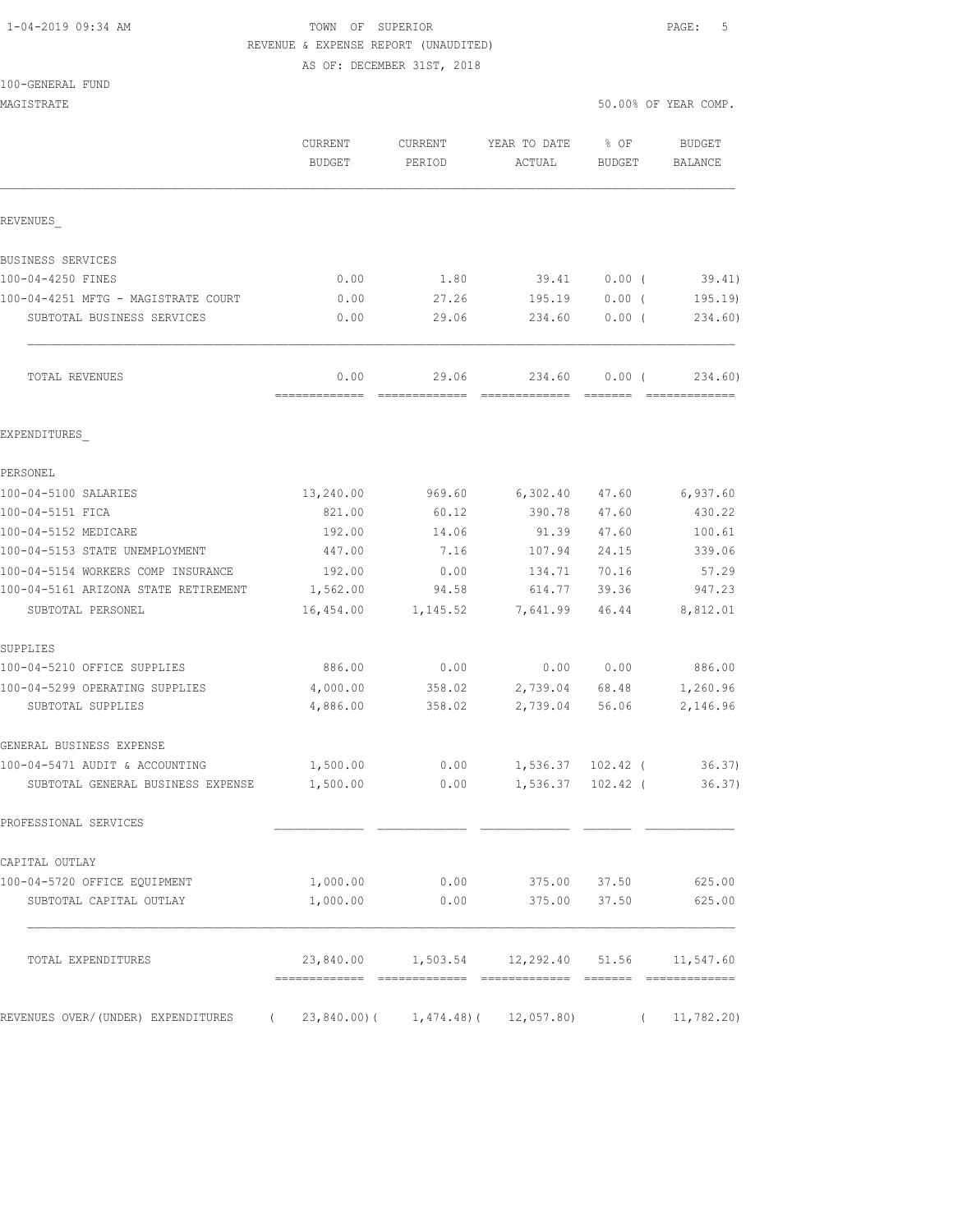# 1-04-2019 09:34 AM TOWN OF SUPERIOR PAGE: 6 REVENUE & EXPENSE REPORT (UNAUDITED)

AS OF: DECEMBER 31ST, 2018

## 100-GENERAL FUND

ADMIN/TOWN CLERK 50.00% OF YEAR COMP.

|                                                             | CURRENT<br><b>BUDGET</b> | CURRENT<br>PERIOD | YEAR TO DATE<br>ACTUAL | % OF<br><b>BUDGET</b> | <b>BUDGET</b><br>BALANCE |
|-------------------------------------------------------------|--------------------------|-------------------|------------------------|-----------------------|--------------------------|
| REVENUES                                                    |                          |                   |                        |                       |                          |
| BUSINESS SERVICES                                           |                          |                   |                        |                       |                          |
| 100-05-4240 ADMIN FEES (FAX/COPY/NOTARY)                    | 0.00                     | 33.00             | 184.00                 | $0.00$ (              | 184.00)                  |
| SUBTOTAL BUSINESS SERVICES                                  | 0.00                     | 33.00             | 184.00                 | $0.00$ (              | 184.00)                  |
| GRANTS                                                      |                          |                   |                        |                       |                          |
| 100-05-4601 CC CONVENIENCE FEE                              | 0.00                     | 124.24            | 663.37                 | $0.00$ (              | 663.37)                  |
| SUBTOTAL GRANTS                                             | 0.00                     | 124.24            | 663.37                 | 0.00(                 | 663.37)                  |
| TOTAL REVENUES                                              | 0.00                     | 157.24            | 847.37                 | 0.00(                 | 847.37)                  |
| EXPENDITURES                                                |                          |                   |                        |                       |                          |
| PERSONEL                                                    |                          |                   |                        |                       |                          |
| 100-05-5100 SALARIES                                        | 98,567.00                | 7,055.00          |                        | 60,072.94 60.95       | 38,494.06                |
| 100-05-5101 OVERTIME                                        | 0.00                     | 91.05             | 523.05                 | $0.00$ (              | 523.05                   |
| 100-05-5151 FICA                                            | 6,111.00                 | 424.83            | 3,649.55               | 59.72                 | 2,461.45                 |
| 100-05-5152 MEDICARE                                        | 1,429.00                 | 99.36             | 853.53                 | 59.73                 | 575.47                   |
| 100-05-5153 STATE UNEMPLOYMENT                              | 358.00                   | 0.00              | 120.84                 | 33.75                 | 237.16                   |
| 100-05-5154 WORKERS COMP INSURANCE                          | 283.00                   | 0.00              | 141.73                 | 50.08                 | 141.27                   |
| 100-05-5161 ARIZONA STATE RETIREMENT                        | 11,631.00                | 843.24            | 5,820.92               | 50.05                 | 5,810.08                 |
| 100-05-5162 LIFE INSURANCE                                  | 193.00                   | 20.10             | 190.35                 | 98.63                 | 2.65                     |
| 100-05-5163 HEALTH INSURANCE                                | 17,296.00                | 1,913.15          | 11,473.90              | 66.34                 | 5,822.10                 |
| 100-05-5164 DENTAL INSURANCE                                | 887.00                   | 123.24            | 862.68                 | 97.26                 | 24.32                    |
| SUBTOTAL PERSONEL                                           | 136,755.00               | 10,569.97         | 83,709.49              | 61.21                 | 53,045.51                |
| SUPPLIES                                                    |                          |                   |                        |                       |                          |
| 100-05-5210 OFFICE SUPPLIES                                 | 10,000.00                | 754.21            | 8,750.28               | 87.50                 | 1,249.72                 |
| 100-05-5299 OPERATING SUPPLIES                              | 5,000.00                 | 1,888.80          |                        | 7,226.09 144.52 (     | 2,226.09)                |
| SUBTOTAL SUPPLIES                                           | 15,000.00                | 2,643.01          |                        | 15,976.37 106.51 (    | 976.37)                  |
| UTILITIES                                                   |                          |                   |                        |                       |                          |
| 100-05-5310 ELECTRICITY                                     | 18,910.00                | 0.00              | 12,299.75              | 65.04                 | 6,610.25                 |
| 100-05-5320 GAS                                             | 1,200.00                 | 92.66             | 463.13                 | 38.59                 | 736.87<br>2,232.77       |
| 100-05-5350 TELEPHONE                                       | 4,000.00                 | 235.14            | 1,767.23<br>1,291.57   | 44.18                 |                          |
| 100-05-5360 WATER<br>100-05-5380 SECURITY                   | 2,300.00<br>1,230.00     | 213.94<br>0.00    | 0.00                   | 56.16<br>0.00         | 1,008.43<br>1,230.00     |
| SUBTOTAL UTILITIES                                          | 27,640.00                | 541.74            | 15,821.68              | 57.24                 | 11,818.32                |
|                                                             |                          |                   |                        |                       |                          |
| GENERAL BUSINESS EXPENSE                                    |                          |                   |                        |                       |                          |
| 100-05-5410 ADVERTISING<br>100-05-5420 DUES & SUBSCRIPTIONS | 6,000.00<br>9,000.00     | 323.85<br>437.16  | 3,403.44<br>4,453.95   | 56.72<br>49.49        | 2,596.56<br>4,546.05     |
| 100-05-5425 CONFERENCES & TRAINING                          | 0.00                     | 364.44            | 2,415.44               | $0.00$ (              | 2,415.44)                |
| 100-05-5430 PRINTING                                        | 5,120.00                 | 2,199.84          | 2,889.00               | 56.43                 | 2,231.00                 |
| 100-05-5440 ELECTIONS                                       | 5,000.00                 | 0.00              | 1,240.50               | 24.81                 | 3,759.50                 |
| 100-05-5460 POSTAGE                                         | 6,000.00                 | 182.52            | 1,396.38               | 23.27                 | 4,603.62                 |
|                                                             |                          |                   |                        |                       |                          |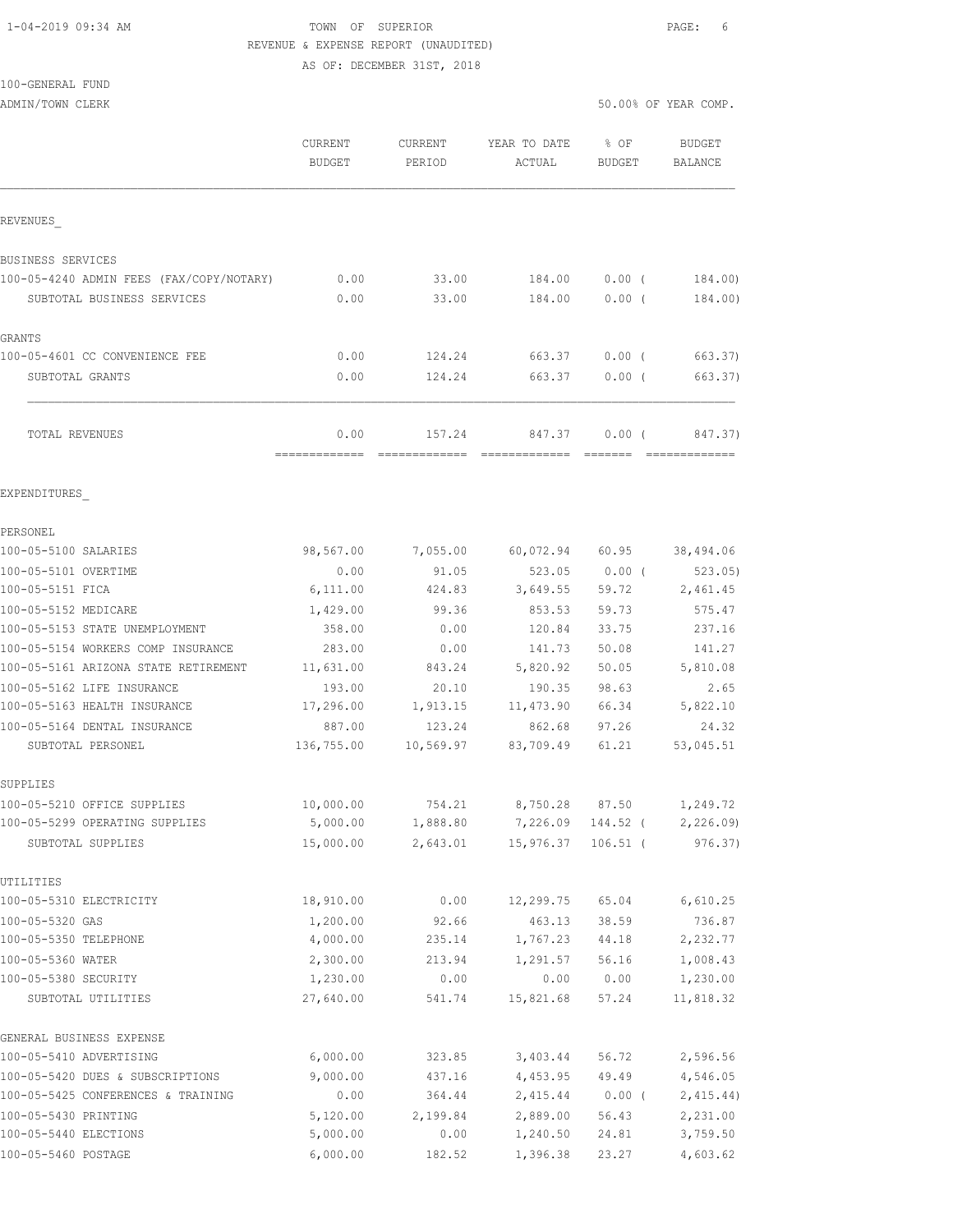### 1-04-2019 09:34 AM TOWN OF SUPERIOR PAGE: 7 REVENUE & EXPENSE REPORT (UNAUDITED) AS OF: DECEMBER 31ST, 2018

100-GENERAL FUND

ADMIN/TOWN CLERK 50.00% OF YEAR COMP.

|                                                | CURRENT<br><b>BUDGET</b> | CURRENT<br>PERIOD | YEAR TO DATE<br>ACTUAL | % OF<br><b>BUDGET</b> |            | <b>BUDGET</b><br>BALANCE |
|------------------------------------------------|--------------------------|-------------------|------------------------|-----------------------|------------|--------------------------|
| 100-05-5471 AUDIT & ACCOUNTING                 | 0.00                     | 0.00              | 1,536.37               | $0.00$ (              |            | 1, 536.37)               |
| 100-05-5480 GENERAL INSURANCE                  | 12,820.00                | 3,388.62          | 9,535.07               | 74.38                 |            | 3,284.93                 |
| 100-05-5491 FINANCE/BANK FEES                  | $3,000.00$ (             | 75.00)            | 2,227.69               | 74.26                 |            | 772.31                   |
| SUBTOTAL GENERAL BUSINESS EXPENSE              | 46,940.00                | 6,821.43          | 29,097.84              | 61.99                 |            | 17,842.16                |
| PROFESSIONAL SERVICES                          |                          |                   |                        |                       |            |                          |
| 100-05-5520 CONTRACT                           | 0.00                     | 919.57            | 5,956.35               | 0.00(                 |            | 5,956.35                 |
| 100-05-5550 OTHER PROFESSIONAL SERVICES        | 80,000.00                | 11,519.19         | 68,177.94              | 85.22                 |            | 11,822.06                |
| 100-05-5590 AUDIT & ACCOUNTING                 | 1,545.00                 | 0.00              | 0.00                   | 0.00                  |            | 1,545.00                 |
| SUBTOTAL PROFESSIONAL SERVICES                 | 81,545.00                | 12,438.76         | 74, 134.29             | 90.91                 |            | 7,410.71                 |
| REPAIR/MAINTENANCE                             |                          |                   |                        |                       |            |                          |
| 100-05-5640 AUTO & TRUCK REPAIRS               | 0.00                     | 0.00              | 60.00                  | $0.00$ (              |            | 60.00)                   |
| 100-05-5641 GAS & OIL                          | 500.00                   | 23.48             | 308.62                 | 61.72                 |            | 191.38                   |
| 100-05-5650 OTHER EQUIPMENT REPAIRS            | 4,000.00                 | 0.00              | 0.00                   | 0.00                  |            | 4,000.00                 |
| SUBTOTAL REPAIR/MAINTENANCE                    | 4,500.00                 | 23.48             | 368.62                 | 8.19                  |            | 4,131.38                 |
| CAPITAL OUTLAY                                 |                          |                   |                        |                       |            |                          |
| 100-05-5710 BUILDING                           | 9,000.00                 | 666.66            | 2,666.64               | 29.63                 |            | 6,333.36                 |
| 100-05-5720 OFFICE EQUIPMENT                   | 5,000.00                 | 0.00              | 538.83                 | 10.78                 |            | 4,461.17                 |
| 100-05-5750 OTHER EQUIP/SMALL TOOLS            | 0.00                     | 0.00              | 51.84                  | $0.00$ (              |            | 51.84)                   |
| 100-05-5780 COMPUTER/INCODE SOFTWARE           | 32,539.00                | 0.00              | 8,598.79               | 26.43                 |            | 23,940.21                |
| SUBTOTAL CAPITAL OUTLAY                        | 46,539.00                | 666.66            | 11,856.10              | 25.48                 |            | 34,682.90                |
| DEBT SERVICE                                   |                          |                   |                        |                       |            |                          |
| 100-05-5900 DEBT SERVICE:<br>PRINCIPAL         | 0.00                     | 0.00              | 860.66                 | $0.00$ (              |            | 860.66)                  |
| 100-05-5901 DEBT SERVCE INTEREST               | 0.00                     | 0.00              | 345.82                 | $0.00$ (              |            | 345.82)                  |
| SUBTOTAL DEBT SERVICE                          | 0.00                     | 0.00              | 1,206.48               | $0.00$ (              |            | 1, 206.48                |
| TOTAL EXPENDITURES                             | 358,919.00               | 33,705.05         | 232,170.87             | 64.69                 |            | 126,748.13               |
| REVENUES OVER/(UNDER) EXPENDITURES<br>$\left($ | 358,919.00)(             | 33,547.81)(       | 231, 323.50)           |                       | $\sqrt{2}$ | 127, 595.50              |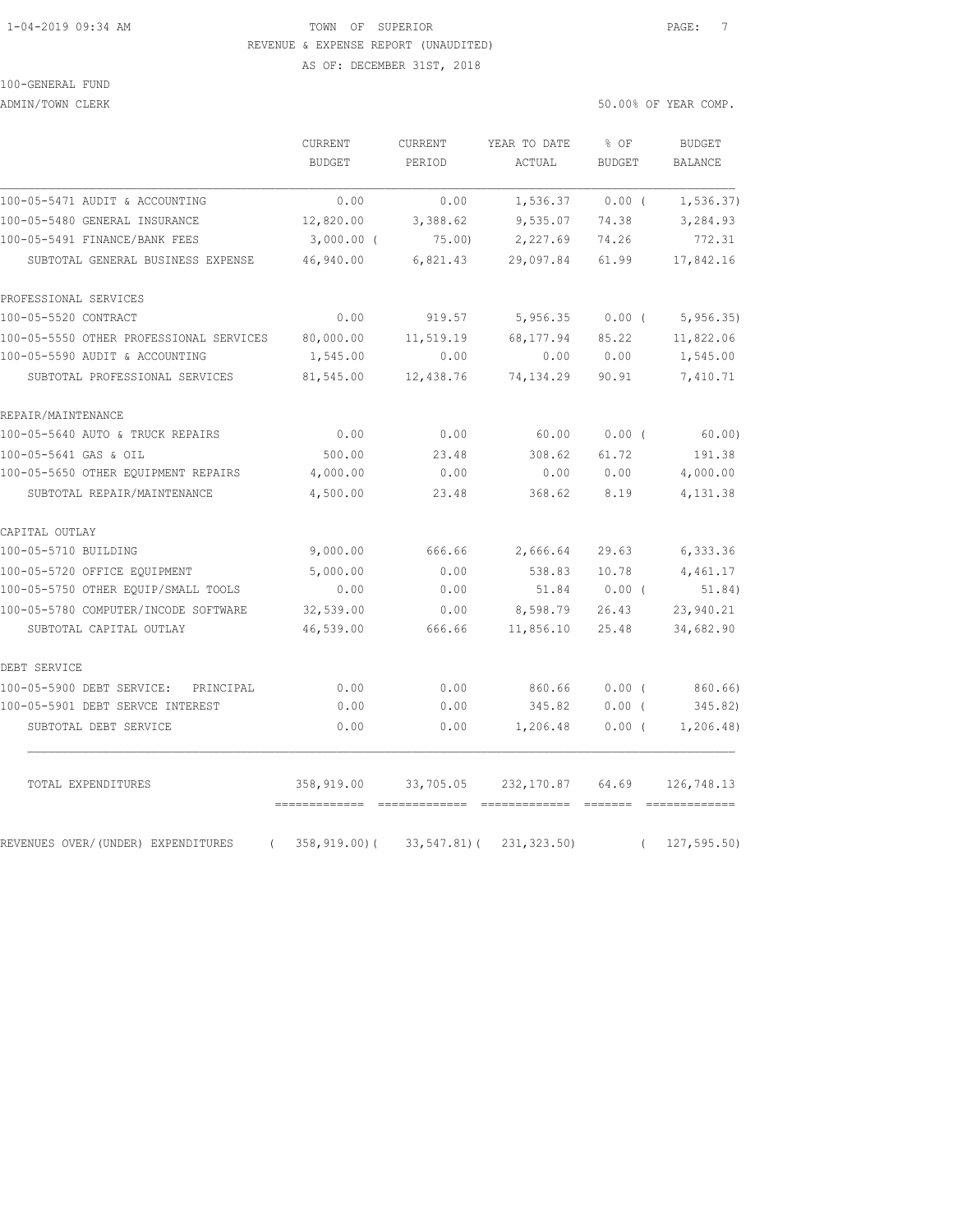| 1-04-2019 09:34 AM                                                | TOWN OF SUPERIOR<br>REVENUE & EXPENSE REPORT (UNAUDITED)<br>AS OF: DECEMBER 31ST, 2018 |                               |                                              |                      | PAGE:<br>8                  |  |
|-------------------------------------------------------------------|----------------------------------------------------------------------------------------|-------------------------------|----------------------------------------------|----------------------|-----------------------------|--|
| 100-GENERAL FUND<br>FINANCE                                       |                                                                                        |                               |                                              | 50.00% OF YEAR COMP. |                             |  |
|                                                                   | CURRENT<br>BUDGET                                                                      | CURRENT<br>PERIOD             | YEAR TO DATE<br>ACTUAL                       | % OF<br>BUDGET       | BUDGET<br>BALANCE           |  |
| REVENUES                                                          |                                                                                        |                               |                                              |                      |                             |  |
| GRANTS                                                            |                                                                                        |                               |                                              |                      |                             |  |
|                                                                   |                                                                                        | ============================= |                                              |                      |                             |  |
| EXPENDITURES                                                      |                                                                                        |                               |                                              |                      |                             |  |
| PERSONEL                                                          |                                                                                        |                               |                                              |                      |                             |  |
| SUPPLIES                                                          |                                                                                        |                               |                                              |                      |                             |  |
| 100-06-5299 OPERATING SUPPLIES                                    | 0.00                                                                                   |                               | 438.47 2,262.15 0.00 (                       |                      | 2, 262.15                   |  |
| SUBTOTAL SUPPLIES                                                 | 0.00                                                                                   | 438.47                        | 2,262.15                                     | $0.00$ (             | 2, 262.15                   |  |
| UTILITIES                                                         |                                                                                        |                               |                                              |                      |                             |  |
| GENERAL BUSINESS EXPENSE                                          |                                                                                        |                               |                                              |                      |                             |  |
| 100-06-5471 AUDIT & ACCOUNTING                                    | 0.00                                                                                   | 0.00                          |                                              |                      | $1,536.37$ 0.00 ( 1,536.37) |  |
| 100-06-5480 GENERAL INSURANCE                                     | 12,820.00                                                                              | 0.00                          | 0.00                                         |                      | $0.00$ $12,820.00$          |  |
| 100-06-5491 FINANCE/BANK FEES                                     | 0.00                                                                                   | 551.40                        | 4,553.63                                     |                      | $0.00$ ( $4,553.63$ )       |  |
| SUBTOTAL GENERAL BUSINESS EXPENSE                                 | 12,820.00                                                                              | 551.40                        | 6,090.00                                     | 47.50                | 6,730.00                    |  |
| PROFESSIONAL SERVICES                                             |                                                                                        |                               |                                              |                      |                             |  |
| 100-06-5550 OTHER PROFESSIONAL SERVICES                           | 46,000.00                                                                              | 0.00                          | 30,728.75 66.80                              |                      | 15,271.25                   |  |
| 100-06-5590 AUDIT & ACCOUNTING                                    | 1,545.00                                                                               | 0.00                          | 0.00                                         | 0.00                 | 1,545.00                    |  |
| SUBTOTAL PROFESSIONAL SERVICES                                    | 47,545.00                                                                              | 0.00                          | 30,728.75 64.63                              |                      | 16,816.25                   |  |
| CAPITAL OUTLAY                                                    |                                                                                        |                               |                                              |                      |                             |  |
| TOTAL EXPENDITURES                                                |                                                                                        |                               | $60,365.00$ 989.87 39,080.90 64.74 21,284.10 |                      |                             |  |
| REVENUES OVER/(UNDER) EXPENDITURES (60,365.00)(989.87)(39,080.90) |                                                                                        |                               |                                              |                      | (21, 284.10)                |  |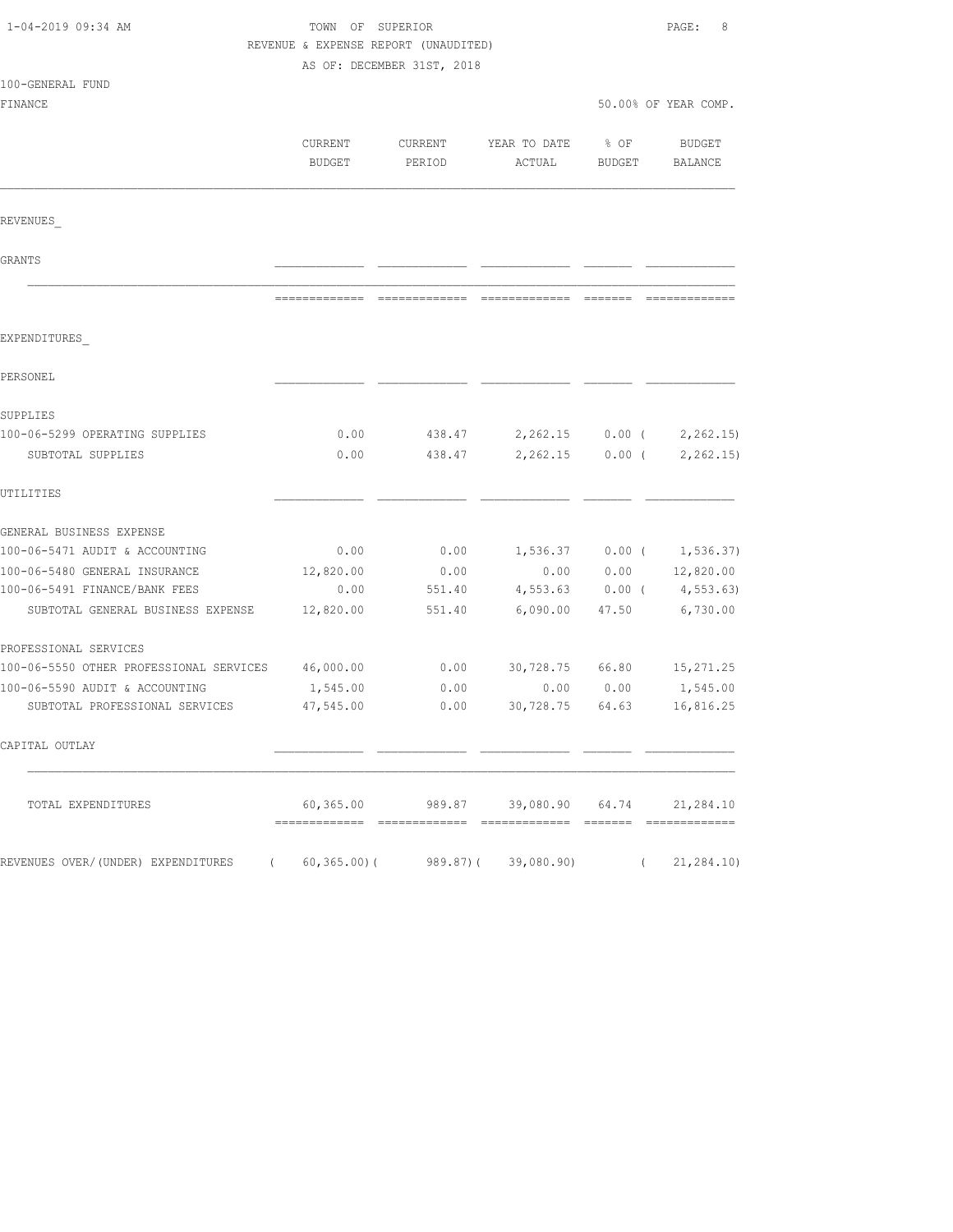## 1-04-2019 09:34 AM TOWN OF SUPERIOR PAGE: 9 REVENUE & EXPENSE REPORT (UNAUDITED)

AS OF: DECEMBER 31ST, 2018

POLICE 50.00% OF YEAR COMP.

|                                                               | CURRENT<br><b>BUDGET</b> | CURRENT<br>PERIOD | YEAR TO DATE<br>ACTUAL | % OF<br><b>BUDGET</b> | <b>BUDGET</b><br><b>BALANCE</b> |
|---------------------------------------------------------------|--------------------------|-------------------|------------------------|-----------------------|---------------------------------|
| REVENUES                                                      |                          |                   |                        |                       |                                 |
|                                                               |                          |                   |                        |                       |                                 |
| BUSINESS SERVICES<br>100-07-4230 PD SERVICES-IMPOUND/FING PRI | 10,000.00                | 1,085.00          | 3,066.00               | 30.66                 | 6,934.00                        |
| 100-07-4231 K-9 REVENUE                                       | 0.00                     | 0.00              | 20.00                  | $0.00$ (              | 20.00                           |
| 100-07-4250 TRAFFIC FINES                                     | 14,000.00                | 541.11            | 5,837.89               | 41.70                 | 8,162.11                        |
| SUBTOTAL BUSINESS SERVICES                                    | 24,000.00                | 1,626.11          | 8,923.89               | 37.18                 | 15,076.11                       |
| CONTRIBUTIONS                                                 |                          |                   |                        |                       |                                 |
| TOTAL REVENUES                                                | 24,000.00                | 1,626.11          | 8,923.89               | 37.18                 | 15,076.11                       |
| EXPENDITURES                                                  |                          |                   |                        |                       |                                 |
| PERSONEL                                                      |                          |                   |                        |                       |                                 |
| 100-07-5100 SALARIES                                          | 417,491.00               | 30, 552.50        | 201,238.83             | 48.20                 | 216, 252.17                     |
| 100-07-5101 OVERTIME                                          | 30,000.00                | 1,313.86          | 10,859.88              | 36.20                 | 19,140.12                       |
| 100-07-5151 FICA                                              | 2,431.00                 | 320.47            | 2,055.18               | 84.54                 | 375.82                          |
| 100-07-5152 MEDICARE                                          | 5,879.00                 | 436.43            | 2,920.19               | 49.67                 | 2,958.81                        |
| 100-07-5153 STATE UNEMPLOYMENT                                | 1,267.00                 | 33.23             | 200.49                 | 15.82                 | 1,066.51                        |
| 100-07-5154 WORKERS COMP INSURANCE                            | 25,849.00                | 0.00              | 12,074.73              | 46.71                 | 13,774.27                       |
| 100-07-5160 PUBLIC SAFETY RETIREMENT                          | 88,398.00                | 7,882.62          | 57, 135.57             | 64.63                 | 31, 262.43                      |
| 100-07-5161 ARIZONA STATE RETIREMENT                          | 10,063.00                | 426.42            | 2,804.27               | 27.87                 | 7,258.73                        |
| 100-07-5162 LIFE INSURANCE                                    | 683.00                   | 53.60             | 433.20                 | 63.43                 | 249.80                          |
| 100-07-5163 HEALTH INSURANCE                                  | 61,280.00                | 6,273.33          | 33,735.25              | 55.05                 | 27,544.75                       |
| 100-07-5164 DENTAL INSURANCE                                  | 3,143.00                 | 277.29            | 1,817.79               | 57.84                 | 1,325.21                        |
| SUBTOTAL PERSONEL                                             | 646,484.00               | 47,569.75         | 325, 275.38            | 50.31                 | 321,208.62                      |
| SUPPLIES                                                      |                          |                   |                        |                       |                                 |
| 100-07-5210 OFFICE SUPPLIES                                   | 3,500.00                 | 0.00              | 0.00                   | 0.00                  | 3,500.00                        |
| 100-07-5227 K9 FOOD & MEDICAL SUPPLIES                        | 2,000.00                 | 0.00              | 873.99                 | 43.70                 | 1,126.01                        |
| 100-07-5299 OPERATING SUPPLIES                                | 0.00                     | 0.00              | 272.47                 | $0.00$ (              | 272.47)                         |
| SUBTOTAL SUPPLIES                                             | 5,500.00                 | 0.00              | 1,146.46               | 20.84                 | 4,353.54                        |
| UTILITIES                                                     |                          |                   |                        |                       |                                 |
| 100-07-5310 ELECTRICITY                                       | 4,900.00                 | 0.00              | 1,256.82               | 25.65                 | 3,643.18                        |
| 100-07-5320 GAS                                               | 200.00                   | 31.53             | 183.58                 | 91.79                 | 16.42                           |
| 100-07-5350 TELEPHONE                                         | 14,000.00                | 814.78            | 13,235.46              | 94.54                 | 764.54                          |
| 100-07-5360 WATER                                             | 1,000.00                 | 36.90             | 512.07                 | 51.21                 | 487.93                          |
| SUBTOTAL UTILITIES                                            | 20,100.00                | 883.21            | 15, 187.93             | 75.56                 | 4,912.07                        |
| GENERAL BUSINESS EXPENSE                                      |                          |                   |                        |                       |                                 |
| 100-07-5410 ADVERTISING                                       | 500.00                   | 167.24            | 264.26                 | 52.85                 | 235.74                          |
| 100-07-5420 DUES & SUBSCRIPTIONS                              | 500.00                   | 0.00              | 350.00                 | 70.00                 | 150.00                          |
| 100-07-5430 PRINTING                                          | 0.00                     | 0.00              | 467.08                 | 0.00(                 | 467.08)                         |

100-07-5460 POSTAGE 500.00 35.10 268.53 53.71 231.47 100-07-5471 AUDIT & ACCOUNTING 1,545.00 0.00 1,536.37 99.44 8.63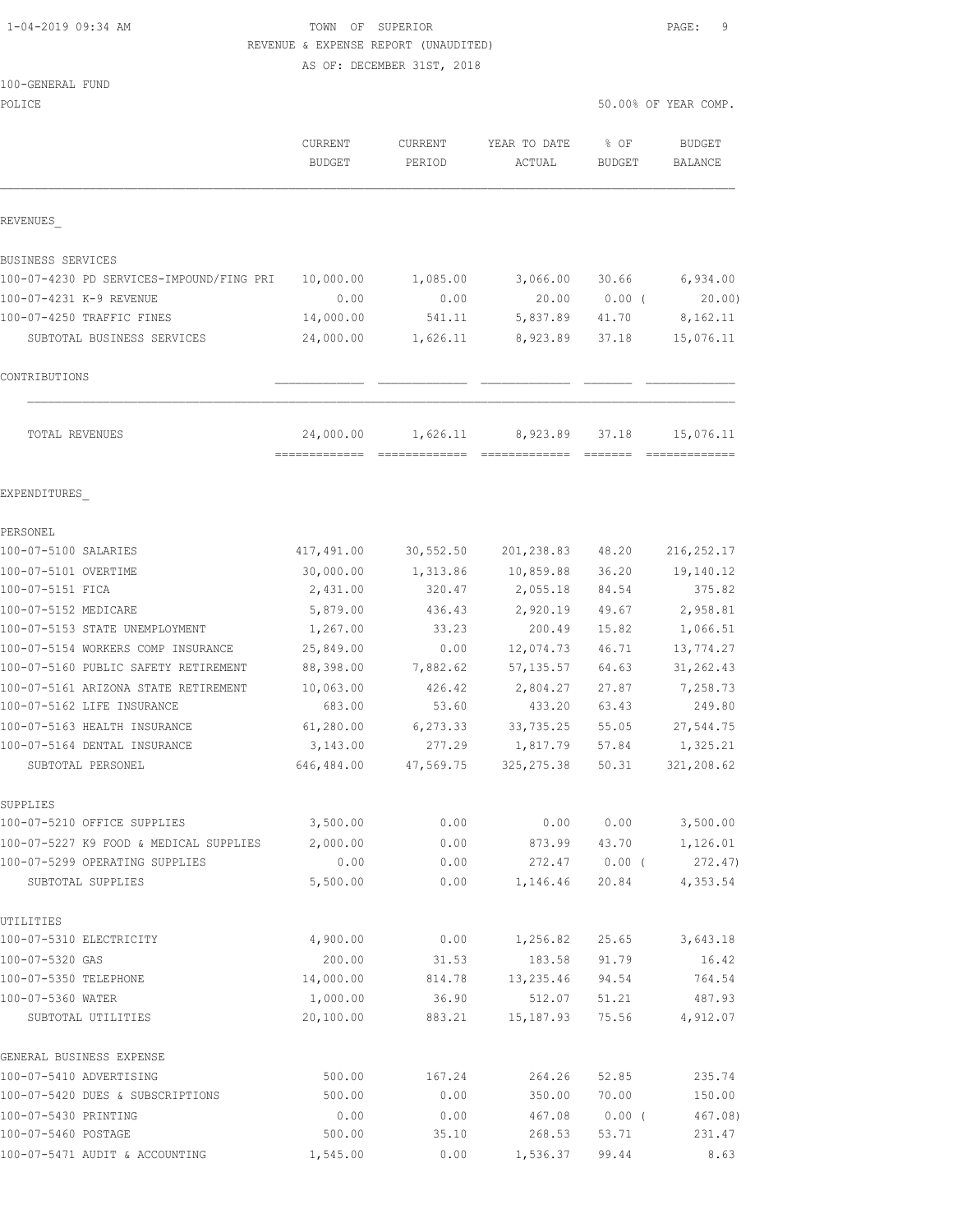### 1-04-2019 09:34 AM TOWN OF SUPERIOR PAGE: 10 REVENUE & EXPENSE REPORT (UNAUDITED)

AS OF: DECEMBER 31ST, 2018

#### 100-GENERAL FUND

| 50.00% OF YEAR COMP. |
|----------------------|
|                      |

|                                                  | CURRENT<br><b>BUDGET</b> | <b>CURRENT</b><br>PERIOD | YEAR TO DATE<br>ACTUAL                                       | $8$ OF<br>BUDGET | <b>BUDGET</b><br><b>BALANCE</b> |
|--------------------------------------------------|--------------------------|--------------------------|--------------------------------------------------------------|------------------|---------------------------------|
| 100-07-5480 GENERAL INSURANCE                    | 12,820.00                | 3,388.62                 | 6,863.87                                                     | 53.54            | 5,956.13                        |
| SUBTOTAL GENERAL BUSINESS EXPENSE                | 15,865.00                | 3,590.96                 | 9,750.11                                                     | 61.46            | 6,114.89                        |
| PROFESSIONAL SERVICES                            |                          |                          |                                                              |                  |                                 |
| 100-07-5520 CONTRACTUAL SERVICES                 | 75,000.00                | 18,750.00                | 38,350.32                                                    | 51.13            | 36,649.68                       |
| 100-07-5530 Animal Control                       | 17,112.00                | 0.00                     | 0.00                                                         | 0.00             | 17, 112, 00                     |
| 100-07-5550 OTHER PROFESSIONAL SERVICES          | 2,000.00                 | 2,700.00                 | 3,643.00                                                     | $182.15$ (       | 1,643.00)                       |
| SUBTOTAL PROFESSIONAL SERVICES                   | 94,112.00                | 21,450.00                | 41,993.32                                                    | 44.62            | 52, 118.68                      |
| REPAIR/MAINTENANCE                               |                          |                          |                                                              |                  |                                 |
| 100-07-5640 AUTO & TRUCK REPAIRS                 | 0.00                     | 0.00                     | 25.00                                                        | $0.00$ (         | 25.00)                          |
| 100-07-5641 GAS & OIL                            | 12,000.00                | 1,929.40                 | 11,830.04                                                    | 98.58            | 169.96                          |
| SUBTOTAL REPAIR/MAINTENANCE                      | 12,000.00                | 1,929.40                 | 11,855.04                                                    | 98.79            | 144.96                          |
| CAPITAL OUTLAY                                   |                          |                          |                                                              |                  |                                 |
| TOTAL EXPENDITURES                               |                          |                          | 794,061.00 75,423.32 405,208.24 51.03                        |                  | 388,852.76                      |
| REVENUES OVER/(UNDER) EXPENDITURES<br>$\sqrt{2}$ | -------------            |                          | $770,061,00$ ( $73,797,21$ ( $396,284,35$ ) ( $373,776,65$ ) | =======          |                                 |
|                                                  |                          |                          |                                                              |                  |                                 |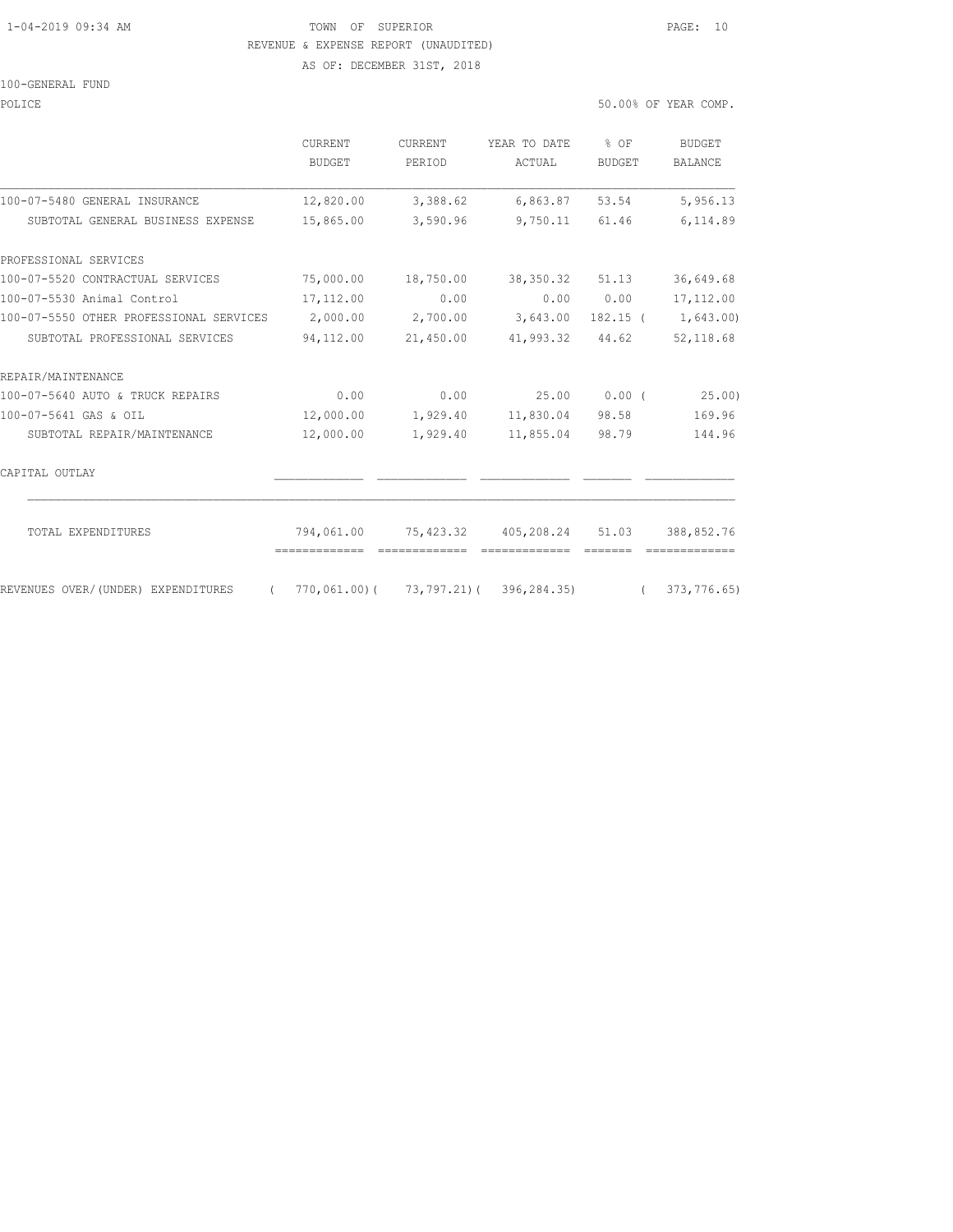100-GENERAL FUND

### TOWN OF SUPERIOR **PAGE:** 11 REVENUE & EXPENSE REPORT (UNAUDITED) AS OF: DECEMBER 31ST, 2018

FIRE 50.00% OF YEAR COMP.

|                                       | <b>CURRENT</b><br><b>BUDGET</b> | <b>CURRENT</b><br>PERIOD | YEAR TO DATE<br>ACTUAL | % OF<br><b>BUDGET</b> | <b>BUDGET</b><br><b>BALANCE</b> |
|---------------------------------------|---------------------------------|--------------------------|------------------------|-----------------------|---------------------------------|
| REVENUES                              |                                 |                          |                        |                       |                                 |
| BUSINESS SERVICES                     |                                 |                          |                        |                       |                                 |
| GRANTS                                |                                 |                          |                        |                       |                                 |
| 100-08-4600 FIRE DEPT REVENUE         | 0.00                            | 0.00                     | 0.25                   | $0.00$ (              | 0.25)                           |
| 100-08-4601 PUBLIC EDUCATION          | 0.00                            | 0.00                     | 50.00                  | 0.00(                 | 50.00                           |
| SUBTOTAL GRANTS                       | 0.00                            | 0.00                     | 50.25                  | 0.00(                 | 50.25                           |
| CONTRIBUTIONS                         |                                 |                          |                        |                       |                                 |
| TOTAL REVENUES                        | 0.00                            | 0.00                     | 50.25                  | 0.00(                 | 50, 25)                         |
| EXPENDITURES                          |                                 |                          |                        |                       |                                 |
| PERSONEL                              |                                 |                          |                        |                       |                                 |
| 100-08-5100 SALARIES                  | 59,655.00                       | 4,135.11                 | 28,915.66              | 48.47                 | 30,739.34                       |
| 100-08-5101 OVERTIME                  | 4,500.00                        | 267.80                   | 2,867.43               | 63.72                 | 1,632.57                        |
| 100-08-5151 FICA                      | 3,757.00                        | 228.38                   | 1,701.11               | 45.28                 | 2,055.89                        |
| 100-08-5152 MEDICARE                  | 879.00                          | 53.42                    | 397.86                 | 45.26                 | 481.14                          |
| 100-08-5153 STATE UNEMPLOYMENT        | 403.00                          | 12.01                    | 129.86                 | 32.22                 | 273.14                          |
| 100-08-5154 WORKERS COMP INSURANCE    | 2,839.00                        | 0.00                     | 0.00                   | 0.00                  | 2,839.00                        |
| 100-08-5160 PUBLIC SAFETY RETIREMENT  | 7,350.00                        | 406.11                   | 3,160.39               | 43.00                 | 4,189.61                        |
| 100-08-5162 LIFE INSURANCE            | 105.00                          | 10.72                    | 91.19                  | 86.85                 | 13.81                           |
| 100-08-5163 HEALTH INSURANCE          | 5,045.00                        | 381.63                   | 3,253.78               | 64.50                 | 1,791.22                        |
| 100-08-5164 DENTAL INSURANCE          | 481.00                          | 215.67                   | 554.58                 | $115.30$ (            | 73.58                           |
| SUBTOTAL PERSONEL                     | 85,014.00                       | 5,710.85                 | 41,071.86              | 48.31                 | 43, 942.14                      |
| SUPPLIES                              |                                 |                          |                        |                       |                                 |
| 100-08-5210 OFFICE SUPPLIES           | 250.00                          | 0.00                     | 35.88                  | 14.35                 | 214.12                          |
| 100-08-5215 PUBLIC EDUCATION          | 0.00                            | 0.00                     | 601.16                 | $0.00$ (              | 601.16)                         |
| 100-08-5225 SAFETY SUPPLIES/EQUIPMENT | 0.00                            | 0.00                     | 705.44                 | $0.00$ (              | 705.44)                         |
| 100-08-5299 OPERATING SUPPLIES        | 3,000.00                        | 0.00                     | 2,415.97               | 80.53                 | 584.03                          |
| SUBTOTAL SUPPLIES                     | 3,250.00                        | 0.00                     | 3,758.45               | $115.64$ (            | 508.45                          |
| UTILITIES                             |                                 |                          |                        |                       |                                 |
| 100-08-5310 ELECTRICITY               | 2,783.00                        | 0.00                     | 1,079.28               | 38.78                 | 1,703.72                        |
| 100-08-5350 TELEPHONE                 | 1,163.00                        | 91.81                    | 605.64                 | 52.08                 | 557.36                          |
| 100-08-5360 WATER                     | 811.00                          | 72.97                    | 428.49                 | 52.83                 | 382.51                          |
| SUBTOTAL UTILITIES                    | 4,757.00                        | 164.78                   | 2, 113.41              | 44.43                 | 2,643.59                        |
| GENERAL BUSINESS EXPENSE              |                                 |                          |                        |                       |                                 |
| 100-08-5410 ADVERTISING               | 1,200.00                        | 0.00                     | 62.50                  | 5.21                  | 1,137.50                        |
| 100-08-5420 DUES & SUBSCRIPTIONS      | 600.00                          | 0.00                     | 250.00                 | 41.67                 | 350.00                          |
| 100-08-5430 PRINTING                  | 700.00                          | 0.00                     | 0.00                   | 0.00                  | 700.00                          |
| 100-08-5460 POSTAGE                   | 400.00                          | 35.10                    | 268.53                 | 67.13                 | 131.47                          |
| 100-08-5471 AUDIT                     | 1,545.00                        | 0.00                     | 1,536.37               | 99.44                 | 8.63                            |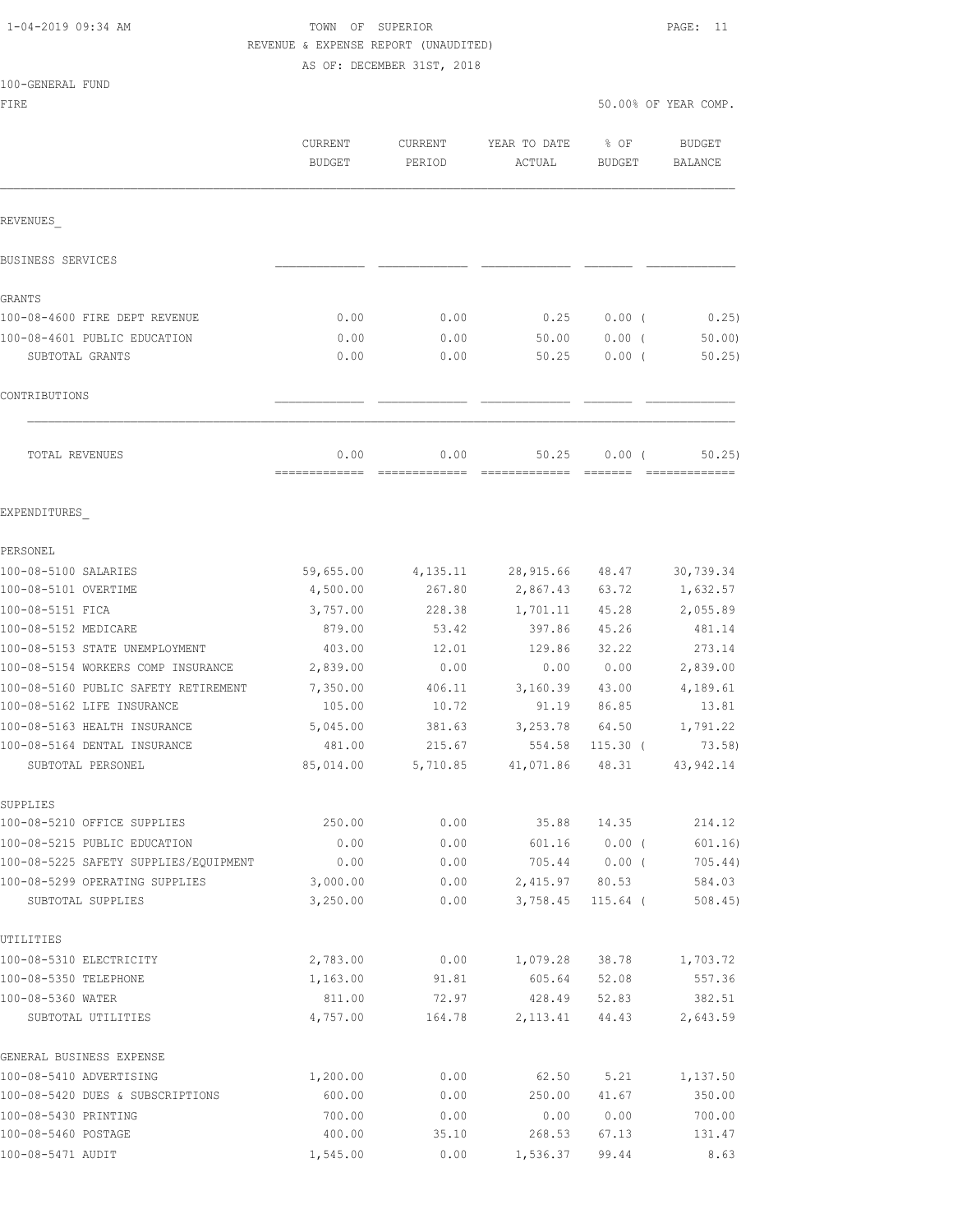### 1-04-2019 09:34 AM TOWN OF SUPERIOR PAGE: 12 REVENUE & EXPENSE REPORT (UNAUDITED) AS OF: DECEMBER 31ST, 2018

### 100-GENERAL FUND

| FIRE                                    |                                                                               |                   |                                                                                                                                                                                                                                                                                                                                                                                                                                                                                | 50.00% OF YEAR COMP. |                               |  |
|-----------------------------------------|-------------------------------------------------------------------------------|-------------------|--------------------------------------------------------------------------------------------------------------------------------------------------------------------------------------------------------------------------------------------------------------------------------------------------------------------------------------------------------------------------------------------------------------------------------------------------------------------------------|----------------------|-------------------------------|--|
|                                         | CURRENT<br>BUDGET                                                             | CURRENT<br>PERIOD | YEAR TO DATE % OF<br>ACTUAL                                                                                                                                                                                                                                                                                                                                                                                                                                                    | BUDGET               | BUDGET<br>BALANCE             |  |
| 100-08-5480 GENERAL INSURANCE           |                                                                               | 6,410.00 1,694.32 |                                                                                                                                                                                                                                                                                                                                                                                                                                                                                | 3,431.95 53.54       | 2,978.05                      |  |
| SUBTOTAL GENERAL BUSINESS EXPENSE       | 10,855.00                                                                     | 1,729.42          |                                                                                                                                                                                                                                                                                                                                                                                                                                                                                | 5,549.35 51.12       | 5,305.65                      |  |
| PROFESSIONAL SERVICES                   |                                                                               |                   |                                                                                                                                                                                                                                                                                                                                                                                                                                                                                |                      |                               |  |
| 100-08-5550 OTHER PROFESSIONAL SERVICES | 3,000.00                                                                      |                   | $0.00$ 6,832.00 227.73 ( 3,832.00)                                                                                                                                                                                                                                                                                                                                                                                                                                             |                      |                               |  |
| SUBTOTAL PROFESSIONAL SERVICES          | 3,000.00                                                                      | 0.00              |                                                                                                                                                                                                                                                                                                                                                                                                                                                                                |                      | $6,832.00$ 227.73 ( 3,832.00) |  |
| REPAIR/MAINTENANCE                      |                                                                               |                   |                                                                                                                                                                                                                                                                                                                                                                                                                                                                                |                      |                               |  |
| 100-08-5641 GAS & OIL                   |                                                                               |                   | 2,125.00 324.72 1,679.37 79.03                                                                                                                                                                                                                                                                                                                                                                                                                                                 |                      | 445.63                        |  |
| SUBTOTAL REPAIR/MAINTENANCE             | 2,125.00                                                                      | 324.72            | 1,679.37 79.03                                                                                                                                                                                                                                                                                                                                                                                                                                                                 |                      | 445.63                        |  |
| CAPITAL OUTLAY                          |                                                                               |                   |                                                                                                                                                                                                                                                                                                                                                                                                                                                                                |                      |                               |  |
| DEBT SERVICE                            |                                                                               |                   |                                                                                                                                                                                                                                                                                                                                                                                                                                                                                |                      |                               |  |
| 100-08-5900 DEBT SVC- PRINCIPAL         | 0.00                                                                          | 0.00              | 412.16 0.00 (                                                                                                                                                                                                                                                                                                                                                                                                                                                                  |                      | 412.16)                       |  |
| 100-08-5901 DEBT SVC INTEREST           | 0.00                                                                          | 0.00              |                                                                                                                                                                                                                                                                                                                                                                                                                                                                                | 161.98 0.00 (        | 161.98)                       |  |
| SUBTOTAL DEBT SERVICE                   | 0.00                                                                          | 0.00              | 574.14                                                                                                                                                                                                                                                                                                                                                                                                                                                                         | 0.00(                | 574.14)                       |  |
| TOTAL EXPENDITURES                      |                                                                               |                   | 109,001.00 7,929.77 61,578.58 56.49 47,422.42                                                                                                                                                                                                                                                                                                                                                                                                                                  |                      |                               |  |
| REVENUES OVER/(UNDER) EXPENDITURES      | -------------- -------------<br>$(109,001.00)$ $(7,929.77)$ $(61,528.33)$ $($ |                   | $\begin{minipage}{0.03\textwidth} \begin{tabular}{@{}l@{}} \hline \multicolumn{3}{c}{\textbf{2.43\textwidth} \begin{tabular}{@{}l@{}} \hline \multicolumn{3}{c}{\textbf{2.53\textwidth} \begin{tabular}{@{}l@{}} \hline \multicolumn{3}{c}{\textbf{2.53\textwidth} \begin{tabular}{@{}l@{}} \hline \multicolumn{3}{c}{\textbf{2.53\textwidth} \begin{tabular}{@{}l@{}} \hline \multicolumn{3}{c}{\textbf{2.53\textwidth} \begin{tabular}{@{}l@{}} \hline \multicolumn{3}{c}{\$ |                      | 47, 472.67)                   |  |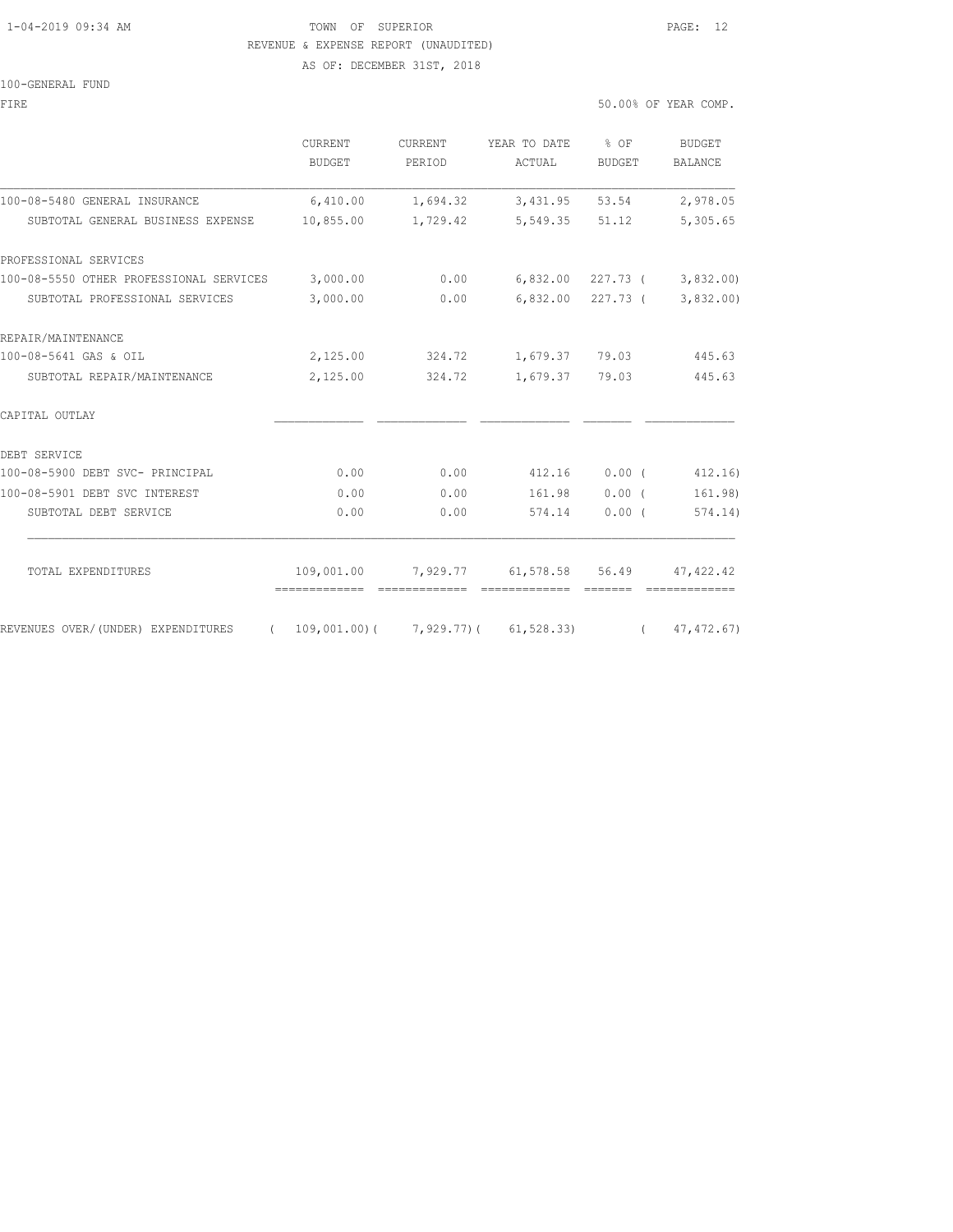# 1-04-2019 09:34 AM TOWN OF SUPERIOR PAGE: 13 REVENUE & EXPENSE REPORT (UNAUDITED)

AS OF: DECEMBER 31ST, 2018

PW-STREETS/BLDG MAINT SERVICES OF YEAR COMP.

|                                                                    | <b>CURRENT</b><br><b>BUDGET</b> | CURRENT<br>PERIOD     | YEAR TO DATE<br>ACTUAL            | % OF<br><b>BUDGET</b> | <b>BUDGET</b><br>BALANCE   |
|--------------------------------------------------------------------|---------------------------------|-----------------------|-----------------------------------|-----------------------|----------------------------|
| REVENUES                                                           |                                 |                       |                                   |                       |                            |
| MISCELLANEOUS                                                      |                                 |                       |                                   |                       |                            |
| 100-09-4820 OTHER INCOME                                           | 0.00                            | 0.00                  | 4,000.00                          | $0.00$ (              | 4,000.00)                  |
| SUBTOTAL MISCELLANEOUS                                             | 0.00                            | 0.00                  | 4,000.00                          | $0.00$ (              | 4,000.00)                  |
| TOTAL REVENUES                                                     | 0.00<br>=============           | 0.00<br>============= | 4,000.00<br>-------------- ------ | $0.00$ (              | 4,000.00)<br>============= |
| EXPENDITURES                                                       |                                 |                       |                                   |                       |                            |
| PERSONEL                                                           |                                 |                       |                                   |                       |                            |
| 100-09-5100 SALARIES                                               | 52,692.00                       | 4,494.71              | 27,191.87                         | 51.61                 | 25,500.13                  |
| 100-09-5101 OVERTIME                                               | 2,000.00                        | 76.88                 | 652.76                            | 32.64                 | 1,347.24                   |
| 100-09-5120 INMATE LABOR                                           | 3,000.00                        | 382.50                | 2,012.50                          | 67.08                 | 987.50                     |
| 100-09-5151 FICA                                                   | 3,267.00                        | 279.04                | 1,700.03                          | 52.04                 | 1,566.97                   |
| 100-09-5152 MEDICARE                                               | 764.00                          | 65.26                 | 397.58                            | 52.04                 | 366.42                     |
| 100-09-5153 STATE UNEMPLOYMENT                                     | 335.00                          | 16.33                 | 16.33                             | 4.87                  | 318.67                     |
| 100-09-5154 WORKERS COMP INSURANCE                                 | 1,565.00                        | 0.00                  | 968.73                            | 61.90                 | 596.27                     |
| 100-09-5161 ARIZONA STATE RETIREMENT<br>100-09-5162 LIFE INSURANCE | 4,103.00<br>60.00               | 388.42<br>40.20       | 3,773.23<br>297.55                | 91.96<br>495.92 (     | 329.77<br>237.55           |
| 100-09-5163 HEALTH INSURANCE                                       | 4,324.00                        | 636.05                | 4,216.30                          | 97.51                 | 107.70                     |
| 100-09-5164 DENTAL INSURANCE                                       | 462.00                          | 61.62                 | 431.34                            | 93.36                 | 30.66                      |
| SUBTOTAL PERSONEL                                                  | 72,572.00                       | 6,441.01              | 41,658.22                         | 57.40                 | 30, 913.78                 |
| SUPPLIES                                                           |                                 |                       |                                   |                       |                            |
| 100-09-5220 MEDICAL SUPPLIES                                       | 0.00                            | 0.00                  | 67.73                             | $0.00$ (              | 67.73)                     |
| 100-09-5225 SAFETY SUPPLIES/EQUIPMENT                              | 200.00                          | 0.00                  | 953.35                            | 476.68 (              | 753.35                     |
| 100-09-5230 SANITATION SUPPLIES                                    | 14,000.00                       | 0.00                  | 4,474.39                          | 31.96                 | 9,525.61                   |
| 100-09-5240 CHEMICAL SUPPLIES                                      | 0.00                            | 0.00                  | 354.68                            | 0.00(                 | 354.68)                    |
| 100-09-5299 OPERATING SUPPLIES<br>SUBTOTAL SUPPLIES                | 8,000.00<br>22,200.00           | 44.86<br>44.86        | 6,788.75<br>12,638.90             | 84.86<br>56.93        | 1,211.25<br>9,561.10       |
|                                                                    |                                 |                       |                                   |                       |                            |
| UTILITIES<br>100-09-5310 ELECTRICITY                               | 5,390.00                        | 0.00                  | 2,793.04                          | 51.82                 | 2,596.96                   |
| 100-09-5330 REFUSE                                                 | 0.00                            | 460.74                | 1,891.04                          | $0.00$ (              | 1,891.04)                  |
| 100-09-5350 TELEPHONE                                              | 450.00                          | 50.00                 | 350.00                            | 77.78                 | 100.00                     |
| 100-09-5360 WATER                                                  | 4,870.00                        | 192.02                | 1,305.60                          | 26.81                 | 3,564.40                   |
| 100-09-5380 SECURITY                                               | 825.00                          | 0.00                  | 0.00                              | 0.00                  | 825.00                     |
| SUBTOTAL UTILITIES                                                 | 11,535.00                       | 702.76                | 6,339.68                          | 54.96                 | 5, 195.32                  |
| GENERAL BUSINESS EXPENSE                                           |                                 |                       |                                   |                       |                            |
| 100-09-5410 ADVERTISING                                            | 955.00                          | 0.00                  | 0.00                              | 0.00                  | 955.00                     |
| 100-09-5425 CONFERENCES & TRAINING                                 | 2,000.00                        | 0.00                  | 0.00                              | 0.00                  | 2,000.00                   |
| 100-09-5450 UNIFORMS                                               | 2,000.00                        | 240.16                | 3,085.44                          | 154.27 (              | 1,085.44)                  |
| 100-09-5460 POSTAGE                                                | 100.00                          | 0.00                  | 0.00                              | 0.00                  | 100.00                     |
| 100-09-5471 AUDIT & ACCOUNTING<br>100-09-5480 GENERAL INSURANCE    | 1,545.00<br>12,820.00           | 0.00                  | 1,536.37                          | 99.44                 | 8.63                       |
| SUBTOTAL GENERAL BUSINESS EXPENSE                                  | 19,420.00                       | 6,777.24<br>7,017.40  | 13,727.74<br>18,349.55            | $107.08$ (<br>94.49   | 907.74)<br>1,070.45        |
|                                                                    |                                 |                       |                                   |                       |                            |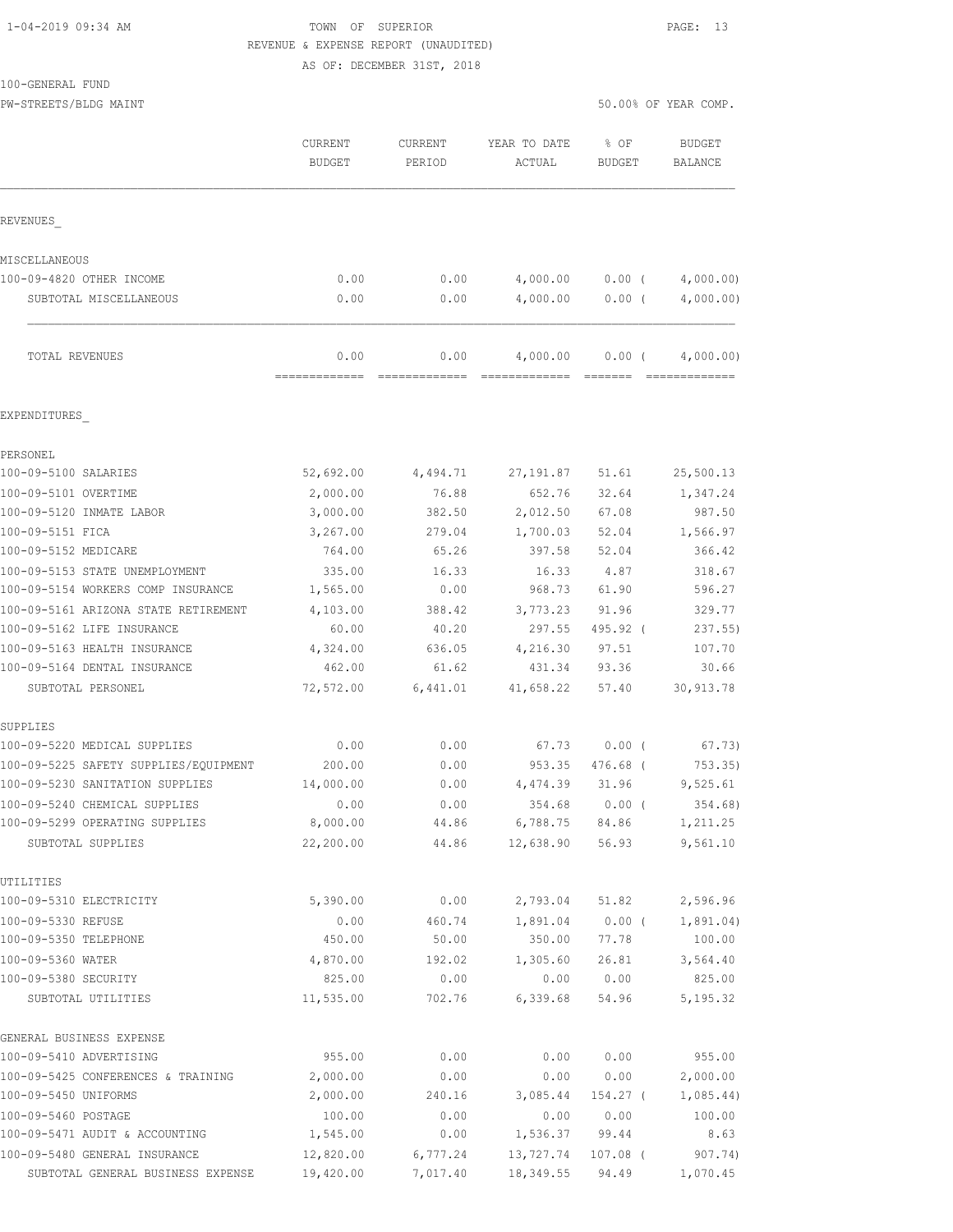## 1-04-2019 09:34 AM TOWN OF SUPERIOR PAGE: 14 REVENUE & EXPENSE REPORT (UNAUDITED)

AS OF: DECEMBER 31ST, 2018

#### 100-GENERAL FUND

PW-STREETS/BLDG MAINT SERVICES OF YEAR COMP.

|                                                | CURRENT<br><b>BUDGET</b> | CURRENT<br>PERIOD | YEAR TO DATE<br>ACTUAL | % OF<br><b>BUDGET</b> | <b>BUDGET</b><br><b>BALANCE</b> |
|------------------------------------------------|--------------------------|-------------------|------------------------|-----------------------|---------------------------------|
| PROFESSIONAL SERVICES                          |                          |                   |                        |                       |                                 |
| 100-09-5520 CONTRACTUAL SERVICESL              | 0.00                     | 602.00            | 3,530.89               | 0.00(                 | 3, 530.89                       |
| 100-09-5550 OTHER PROFESSIONAL SERVICES        | 6,000.00                 | 833.39            | 6,894.40               | 114.91 (              | 894.40)                         |
| SUBTOTAL PROFESSIONAL SERVICES                 | 6,000.00                 | 1,435.39          | 10,425.29              | $173.75$ (            | 4,425.29                        |
| REPAIR/MAINTENANCE                             |                          |                   |                        |                       |                                 |
| 100-09-5610 PARK & BLDG IMPROVEMENTS           | 2,980.00                 | 0.00              | 1,937.35               | 65.01                 | 1,042.65                        |
| 100-09-5640 AUTO & TRUCK REPAIRS               | 5,000.00                 | 514.78            | 4,403.91               | 88.08                 | 596.09                          |
| 100-09-5641 GAS & OIL                          | 1,000.00                 | 0.00              | 0.00                   | 0.00                  | 1,000.00                        |
| 100-09-5643 INMATE FUEL                        | 500.00                   | 0.00              | 333.51                 | 66.70                 | 166.49                          |
| 100-09-5650 OTHER EOUIPMENT REPAIRS            | 8,000.00                 | 167.00            | 952.64                 | 11.91                 | 7,047.36                        |
| 100-09-5670 STREET & SIDEWALK REPAIR           | 0.00                     | 0.00              | 1,750.00               | $0.00$ (              | 1,750.00                        |
| SUBTOTAL REPAIR/MAINTENANCE                    | 17,480.00                | 681.78            | 9,377.41               | 53.65                 | 8,102.59                        |
| CAPITAL OUTLAY                                 |                          |                   |                        |                       |                                 |
| 100-09-5710 BUILDING                           | 0.00                     | 1,553.45          | 7,020.95               | 0.00(                 | 7,020.95)                       |
| 100-09-5711 MAGMA BUILDING                     | 2,000.00                 | 0.00              | 0.00                   | 0.00                  | 2,000.00                        |
| 100-09-5712 ROOSEVELT BUILDING                 | 5,000.00                 | 0.00              | 0.00                   | 0.00                  | 5,000.00                        |
| 100-09-5750 OTHER EQUIP/SMALL TOOLS            | 5,000.00                 | 0.00              | 9,802.19               | $196.04$ (            | 4,802.19                        |
| SUBTOTAL CAPITAL OUTLAY                        | 12,000.00                | 1,553.45          | 16,823.14              | $140.19$ (            | 4,823.14)                       |
| DEBT SERVICE                                   |                          |                   |                        |                       |                                 |
| 100-09-5900 DEBT SVC - PRINCIPAL               | 0.00                     | 156.16            | 1,272.40               | $0.00$ (              | 1, 272.40                       |
| 100-09-5901 DEBT SVC - INTEREST                | 0.00                     | 59.13             | 263.94                 | $0.00$ (              | 263.94)                         |
| SUBTOTAL DEBT SERVICE                          | 0.00                     | 215.29            | 1,536.34               | $0.00$ (              | 1, 536.34)                      |
| TOTAL EXPENDITURES                             | 161,207.00               | 18,091.94         | 117,148.53             | 72.67                 | 44,058.47                       |
| REVENUES OVER/(UNDER) EXPENDITURES<br>$\left($ | $161, 207.00$ (          | $18,091.94)$ (    | 113, 148.53            | $\left($              | -------------<br>48,058.47)     |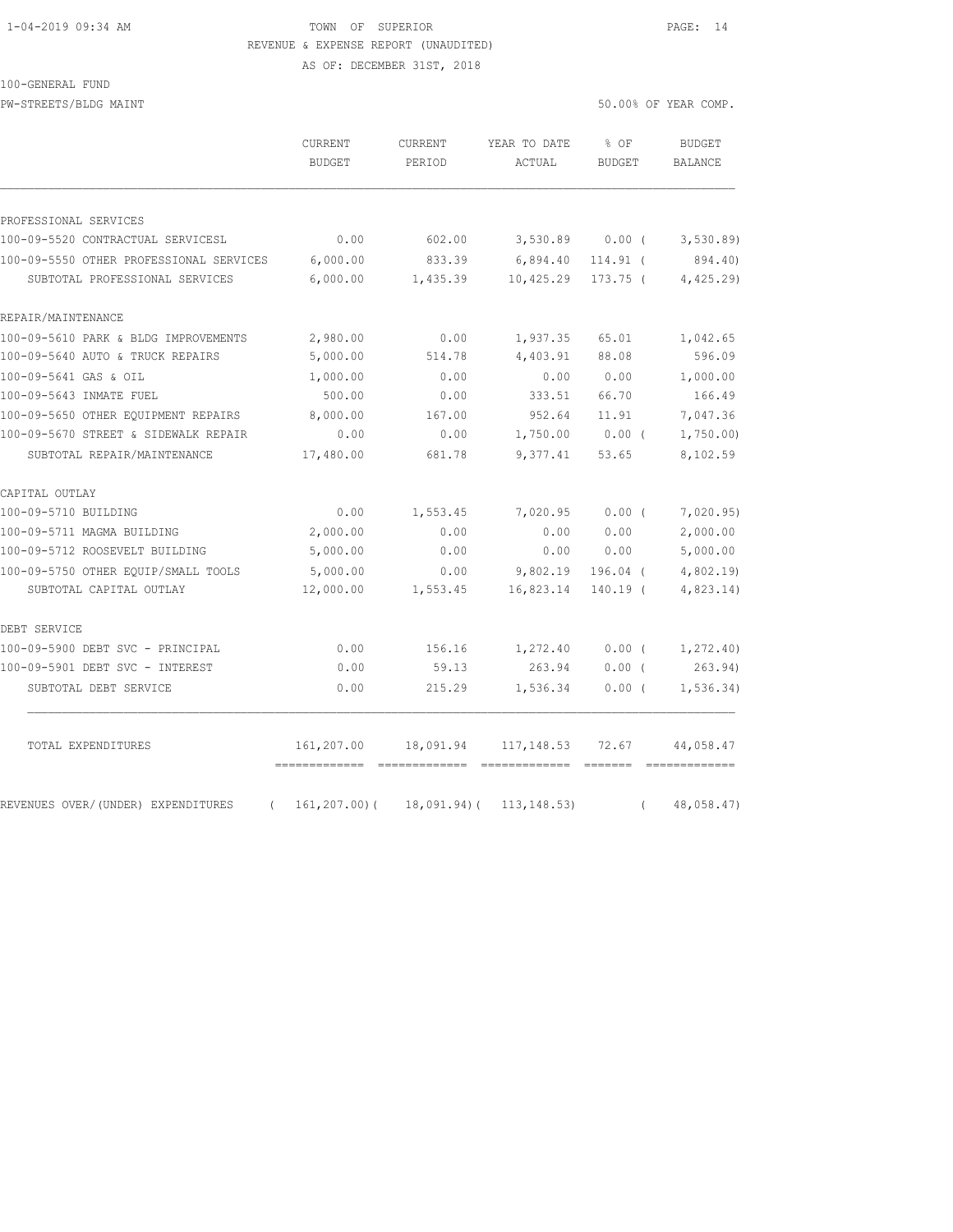|                                    | REVENUE & EXPENSE REPORT (UNAUDITED) |                            |                                  |                                                                                                                                                                                                                                                                                                                                                                                                                                                                                        |                          |
|------------------------------------|--------------------------------------|----------------------------|----------------------------------|----------------------------------------------------------------------------------------------------------------------------------------------------------------------------------------------------------------------------------------------------------------------------------------------------------------------------------------------------------------------------------------------------------------------------------------------------------------------------------------|--------------------------|
|                                    |                                      | AS OF: DECEMBER 31ST, 2018 |                                  |                                                                                                                                                                                                                                                                                                                                                                                                                                                                                        |                          |
| 100-GENERAL FUND                   |                                      |                            |                                  |                                                                                                                                                                                                                                                                                                                                                                                                                                                                                        |                          |
| PW-BLDG REGS/ZONING                |                                      |                            |                                  |                                                                                                                                                                                                                                                                                                                                                                                                                                                                                        | 50.00% OF YEAR COMP.     |
|                                    | CURRENT<br><b>BUDGET</b>             | CURRENT<br>PERIOD          | YEAR TO DATE<br>ACTUAL           | % OF<br><b>BUDGET</b>                                                                                                                                                                                                                                                                                                                                                                                                                                                                  | BUDGET<br><b>BALANCE</b> |
| REVENUES                           |                                      |                            |                                  |                                                                                                                                                                                                                                                                                                                                                                                                                                                                                        |                          |
| BUSINESS SERVICES                  |                                      |                            |                                  |                                                                                                                                                                                                                                                                                                                                                                                                                                                                                        |                          |
| 100-10-4240 FEES                   | 10,000.00                            | 0.00                       | 0.00                             | 0.00                                                                                                                                                                                                                                                                                                                                                                                                                                                                                   | 10,000.00                |
| SUBTOTAL BUSINESS SERVICES         | 10,000.00                            | 0.00                       | 0.00                             | 0.00                                                                                                                                                                                                                                                                                                                                                                                                                                                                                   | 10,000.00                |
| TOTAL REVENUES                     | 10,000.00                            |                            | $0.00$ $0.00$ $0.00$ $10,000.00$ |                                                                                                                                                                                                                                                                                                                                                                                                                                                                                        |                          |
| EXPENDITURES                       |                                      |                            |                                  |                                                                                                                                                                                                                                                                                                                                                                                                                                                                                        |                          |
| PERSONEL                           |                                      |                            |                                  |                                                                                                                                                                                                                                                                                                                                                                                                                                                                                        |                          |
| SUPPLIES                           |                                      |                            |                                  |                                                                                                                                                                                                                                                                                                                                                                                                                                                                                        |                          |
| UTILITIES                          |                                      |                            |                                  |                                                                                                                                                                                                                                                                                                                                                                                                                                                                                        |                          |
| GENERAL BUSINESS EXPENSE           |                                      |                            |                                  |                                                                                                                                                                                                                                                                                                                                                                                                                                                                                        |                          |
| PROFESSIONAL SERVICES              |                                      |                            |                                  |                                                                                                                                                                                                                                                                                                                                                                                                                                                                                        |                          |
| REPAIR/MAINTENANCE                 |                                      |                            |                                  |                                                                                                                                                                                                                                                                                                                                                                                                                                                                                        |                          |
| CAPITAL OUTLAY                     |                                      |                            |                                  |                                                                                                                                                                                                                                                                                                                                                                                                                                                                                        |                          |
|                                    |                                      |                            |                                  | $\begin{array}{cccccccccc} \multicolumn{2}{c}{} & \multicolumn{2}{c}{} & \multicolumn{2}{c}{} & \multicolumn{2}{c}{} & \multicolumn{2}{c}{} & \multicolumn{2}{c}{} & \multicolumn{2}{c}{} & \multicolumn{2}{c}{} & \multicolumn{2}{c}{} & \multicolumn{2}{c}{} & \multicolumn{2}{c}{} & \multicolumn{2}{c}{} & \multicolumn{2}{c}{} & \multicolumn{2}{c}{} & \multicolumn{2}{c}{} & \multicolumn{2}{c}{} & \multicolumn{2}{c}{} & \multicolumn{2}{c}{} & \multicolumn{2}{c}{} & \mult$ |                          |
| REVENUES OVER/(UNDER) EXPENDITURES | 10,000.00                            | 0.00                       | 0.00                             |                                                                                                                                                                                                                                                                                                                                                                                                                                                                                        | 10,000.00                |

1-04-2019 09:34 AM TOWN OF SUPERIOR PAGE: 15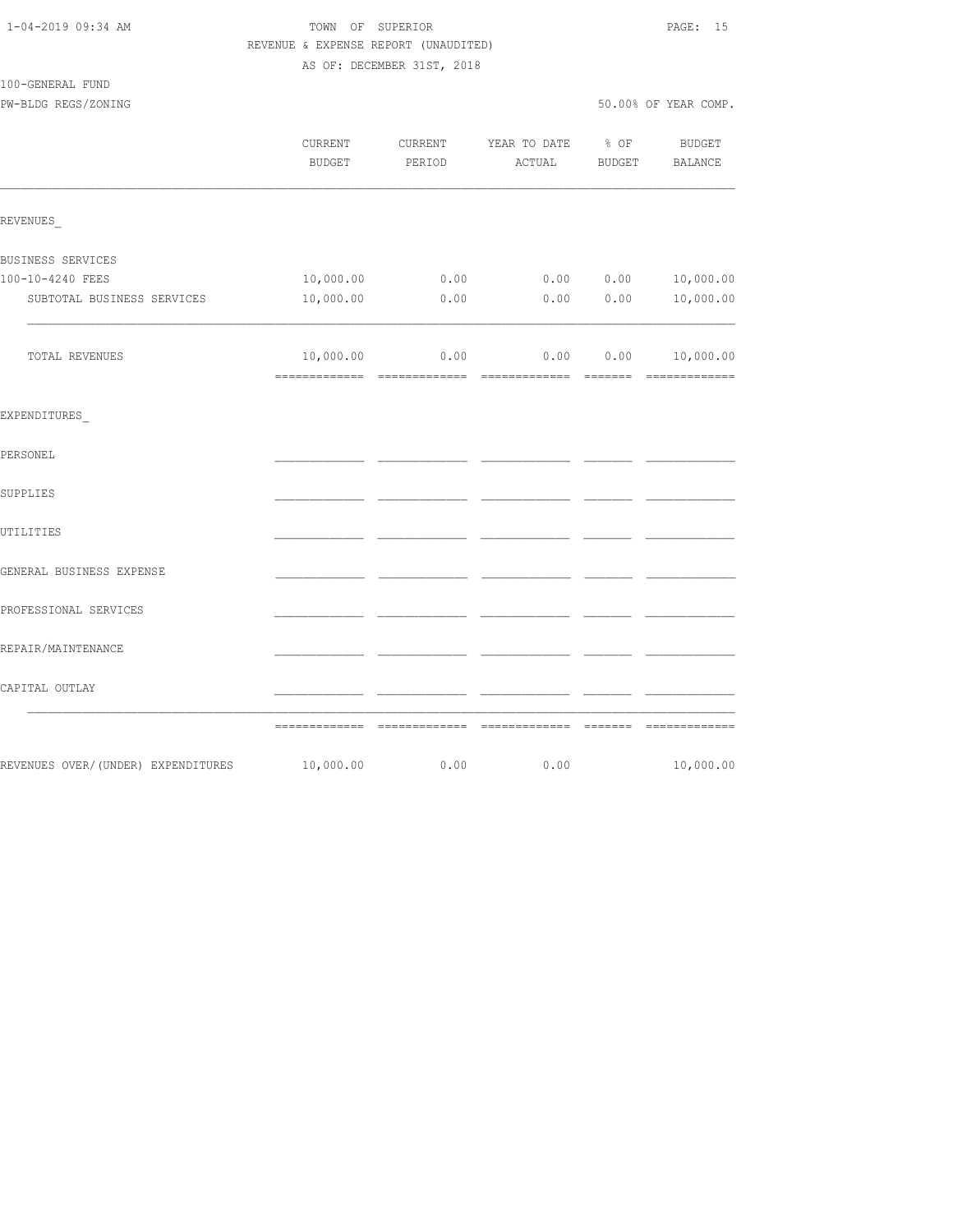| 1-04-2019 09:34 AM |  |
|--------------------|--|
|                    |  |

TOWN OF SUPERIOR **PAGE:** 16 REVENUE & EXPENSE REPORT (UNAUDITED)

AS OF: DECEMBER 31ST, 2018

SWIMMING POOL 50.00% OF YEAR COMP.

|                                                            | <b>CURRENT</b><br><b>BUDGET</b> | <b>CURRENT</b><br>PERIOD                                                                                                                                                                                                                                                                                                                                                                                                                                                                       | YEAR TO DATE<br>ACTUAL     | % OF<br><b>BUDGET</b>                                                                                                                                                                                                                                                                                                                                                                                                                                                                           | <b>BUDGET</b><br><b>BALANCE</b> |
|------------------------------------------------------------|---------------------------------|------------------------------------------------------------------------------------------------------------------------------------------------------------------------------------------------------------------------------------------------------------------------------------------------------------------------------------------------------------------------------------------------------------------------------------------------------------------------------------------------|----------------------------|-------------------------------------------------------------------------------------------------------------------------------------------------------------------------------------------------------------------------------------------------------------------------------------------------------------------------------------------------------------------------------------------------------------------------------------------------------------------------------------------------|---------------------------------|
| REVENUES                                                   |                                 |                                                                                                                                                                                                                                                                                                                                                                                                                                                                                                |                            |                                                                                                                                                                                                                                                                                                                                                                                                                                                                                                 |                                 |
| BUSINESS SERVICES                                          |                                 |                                                                                                                                                                                                                                                                                                                                                                                                                                                                                                |                            |                                                                                                                                                                                                                                                                                                                                                                                                                                                                                                 |                                 |
| 100-11-4240 POOL SWIM/POOL RENTAL                          | 2,000.00                        | 0.00                                                                                                                                                                                                                                                                                                                                                                                                                                                                                           | 734.00                     | 36.70                                                                                                                                                                                                                                                                                                                                                                                                                                                                                           | 1,266.00                        |
| SUBTOTAL BUSINESS SERVICES                                 | 2,000.00                        | 0.00                                                                                                                                                                                                                                                                                                                                                                                                                                                                                           | 734.00                     | 36.70                                                                                                                                                                                                                                                                                                                                                                                                                                                                                           | 1,266.00                        |
| TOTAL REVENUES                                             | 2,000.00<br>=============       | 0.00<br>$\begin{array}{cccccccccc} \multicolumn{2}{c}{} & \multicolumn{2}{c}{} & \multicolumn{2}{c}{} & \multicolumn{2}{c}{} & \multicolumn{2}{c}{} & \multicolumn{2}{c}{} & \multicolumn{2}{c}{} & \multicolumn{2}{c}{} & \multicolumn{2}{c}{} & \multicolumn{2}{c}{} & \multicolumn{2}{c}{} & \multicolumn{2}{c}{} & \multicolumn{2}{c}{} & \multicolumn{2}{c}{} & \multicolumn{2}{c}{} & \multicolumn{2}{c}{} & \multicolumn{2}{c}{} & \multicolumn{2}{c}{} & \multicolumn{2}{c}{} & \mult$ | 734.00<br>-------------    | 36.70<br>$\begin{array}{cccccccccc} \multicolumn{2}{c}{} & \multicolumn{2}{c}{} & \multicolumn{2}{c}{} & \multicolumn{2}{c}{} & \multicolumn{2}{c}{} & \multicolumn{2}{c}{} & \multicolumn{2}{c}{} & \multicolumn{2}{c}{} & \multicolumn{2}{c}{} & \multicolumn{2}{c}{} & \multicolumn{2}{c}{} & \multicolumn{2}{c}{} & \multicolumn{2}{c}{} & \multicolumn{2}{c}{} & \multicolumn{2}{c}{} & \multicolumn{2}{c}{} & \multicolumn{2}{c}{} & \multicolumn{2}{c}{} & \multicolumn{2}{c}{} & \mult$ | 1,266.00<br>--------------      |
| EXPENDITURES                                               |                                 |                                                                                                                                                                                                                                                                                                                                                                                                                                                                                                |                            |                                                                                                                                                                                                                                                                                                                                                                                                                                                                                                 |                                 |
| PERSONEL                                                   |                                 |                                                                                                                                                                                                                                                                                                                                                                                                                                                                                                |                            |                                                                                                                                                                                                                                                                                                                                                                                                                                                                                                 |                                 |
| 100-11-5100 SALARIES                                       | 19,200.00                       | 0.00                                                                                                                                                                                                                                                                                                                                                                                                                                                                                           | 15,957.00                  | 83.11                                                                                                                                                                                                                                                                                                                                                                                                                                                                                           | 3,243.00                        |
| 100-11-5151 FICA                                           | 1,250.00                        | 0.00                                                                                                                                                                                                                                                                                                                                                                                                                                                                                           | 989.33                     | 79.15                                                                                                                                                                                                                                                                                                                                                                                                                                                                                           | 260.67                          |
| 100-11-5152 MEDICARE                                       | 292.00                          | 0.00                                                                                                                                                                                                                                                                                                                                                                                                                                                                                           | 231.37                     | 79.24                                                                                                                                                                                                                                                                                                                                                                                                                                                                                           | 60.63                           |
| 100-11-5153 STATE UNEMPLOYMENT                             | 149.00                          | 0.00                                                                                                                                                                                                                                                                                                                                                                                                                                                                                           | 339.88                     | $228.11$ (                                                                                                                                                                                                                                                                                                                                                                                                                                                                                      | 190.88)                         |
| 100-11-5154 WORKERS COMP INSURANCE                         | 413.00                          | 0.00                                                                                                                                                                                                                                                                                                                                                                                                                                                                                           | 492.73                     | $119.31$ (                                                                                                                                                                                                                                                                                                                                                                                                                                                                                      | 79.73)                          |
| SUBTOTAL PERSONEL                                          | 21,304.00                       | 0.00                                                                                                                                                                                                                                                                                                                                                                                                                                                                                           | 18,010.31                  | 84.54                                                                                                                                                                                                                                                                                                                                                                                                                                                                                           | 3,293.69                        |
| SUPPLIES                                                   |                                 |                                                                                                                                                                                                                                                                                                                                                                                                                                                                                                |                            |                                                                                                                                                                                                                                                                                                                                                                                                                                                                                                 |                                 |
| 100-11-5240 CHEMICAL SUPPLIES                              | 1,900.00                        | 0.00                                                                                                                                                                                                                                                                                                                                                                                                                                                                                           | 1,079.33                   | 56.81                                                                                                                                                                                                                                                                                                                                                                                                                                                                                           | 820.67                          |
| 100-11-5299 OPERATING SUPPLIES                             | 2,000.00                        | 0.00                                                                                                                                                                                                                                                                                                                                                                                                                                                                                           | 1,426.78                   | 71.34                                                                                                                                                                                                                                                                                                                                                                                                                                                                                           | 573.22                          |
| SUBTOTAL SUPPLIES                                          | 3,900.00                        | 0.00                                                                                                                                                                                                                                                                                                                                                                                                                                                                                           | 2,506.11                   | 64.26                                                                                                                                                                                                                                                                                                                                                                                                                                                                                           | 1,393.89                        |
| UTILITIES                                                  |                                 |                                                                                                                                                                                                                                                                                                                                                                                                                                                                                                |                            |                                                                                                                                                                                                                                                                                                                                                                                                                                                                                                 |                                 |
| 100-11-5310 ELECTRICITY                                    | 6,860.00                        | 0.00                                                                                                                                                                                                                                                                                                                                                                                                                                                                                           | 4,086.29                   | 59.57                                                                                                                                                                                                                                                                                                                                                                                                                                                                                           | 2,773.71                        |
| 100-11-5350 TELEPHONE                                      | 453.00                          | 0.00                                                                                                                                                                                                                                                                                                                                                                                                                                                                                           | 0.00                       | 0.00                                                                                                                                                                                                                                                                                                                                                                                                                                                                                            | 453.00                          |
| 100-11-5360 WATER<br>SUBTOTAL UTILITIES                    | 5,666.00<br>12,979.00           | 257.66<br>257.66                                                                                                                                                                                                                                                                                                                                                                                                                                                                               | 1,717.53<br>5,803.82       | 30.31<br>44.72                                                                                                                                                                                                                                                                                                                                                                                                                                                                                  | 3,948.47<br>7,175.18            |
|                                                            |                                 |                                                                                                                                                                                                                                                                                                                                                                                                                                                                                                |                            |                                                                                                                                                                                                                                                                                                                                                                                                                                                                                                 |                                 |
| GENERAL BUSINESS EXPENSE                                   |                                 |                                                                                                                                                                                                                                                                                                                                                                                                                                                                                                |                            |                                                                                                                                                                                                                                                                                                                                                                                                                                                                                                 |                                 |
| 100-11-5410 ADVERTISING                                    | 100.00                          | 0.00                                                                                                                                                                                                                                                                                                                                                                                                                                                                                           | 0.00                       | 0.00                                                                                                                                                                                                                                                                                                                                                                                                                                                                                            | 100.00                          |
| 100-11-5420 DUES & SUBSCRIPTIONS                           | 200.00                          | 0.00                                                                                                                                                                                                                                                                                                                                                                                                                                                                                           | 192.00                     | 96.00                                                                                                                                                                                                                                                                                                                                                                                                                                                                                           | 8.00                            |
| 100-11-5425 CONFERENCES & TRAINING<br>100-11-5450 UNIFORMS | 500.00<br>250.00                | 0.00<br>0.00                                                                                                                                                                                                                                                                                                                                                                                                                                                                                   | 0.00<br>0.00               | 0.00<br>0.00                                                                                                                                                                                                                                                                                                                                                                                                                                                                                    | 500.00<br>250.00                |
| SUBTOTAL GENERAL BUSINESS EXPENSE                          | 1,050.00                        | 0.00                                                                                                                                                                                                                                                                                                                                                                                                                                                                                           | 192.00                     | 18.29                                                                                                                                                                                                                                                                                                                                                                                                                                                                                           | 858.00                          |
| PROFESSIONAL SERVICES                                      |                                 |                                                                                                                                                                                                                                                                                                                                                                                                                                                                                                |                            |                                                                                                                                                                                                                                                                                                                                                                                                                                                                                                 |                                 |
| 100-11-5550 OTHER PROFESSIONAL SERVICES                    | 6,000.00                        | 550.00                                                                                                                                                                                                                                                                                                                                                                                                                                                                                         | 3,300.00                   | 55.00                                                                                                                                                                                                                                                                                                                                                                                                                                                                                           | 2,700.00                        |
| SUBTOTAL PROFESSIONAL SERVICES                             | 6,000.00                        | 550.00                                                                                                                                                                                                                                                                                                                                                                                                                                                                                         | 3,300.00                   | 55.00                                                                                                                                                                                                                                                                                                                                                                                                                                                                                           | 2,700.00                        |
| REPAIR/MAINTENANCE                                         |                                 |                                                                                                                                                                                                                                                                                                                                                                                                                                                                                                |                            |                                                                                                                                                                                                                                                                                                                                                                                                                                                                                                 |                                 |
| 100-11-5610 PARK & BLDG IMPROVEMENTS                       | 0.00                            | $0.00$ (                                                                                                                                                                                                                                                                                                                                                                                                                                                                                       |                            | 938.04) 0.00                                                                                                                                                                                                                                                                                                                                                                                                                                                                                    | 938.04                          |
| 100-11-5650 OTHER EQUIPMENT REPAIRS                        | 8,000.00                        | 0.00                                                                                                                                                                                                                                                                                                                                                                                                                                                                                           | 0.00                       | 0.00                                                                                                                                                                                                                                                                                                                                                                                                                                                                                            | 8,000.00                        |
| SUBTOTAL REPAIR/MAINTENANCE                                | 8,000.00                        | $0.00$ (                                                                                                                                                                                                                                                                                                                                                                                                                                                                                       | 938.04)                    | 11.73-                                                                                                                                                                                                                                                                                                                                                                                                                                                                                          | 8,938.04                        |
| TOTAL EXPENDITURES                                         | 53,233.00                       | 807.66                                                                                                                                                                                                                                                                                                                                                                                                                                                                                         | 28,874.20 54.24            |                                                                                                                                                                                                                                                                                                                                                                                                                                                                                                 | 24,358.80                       |
| REVENUES OVER/(UNDER) EXPENDITURES (                       | $51, 233.00$ ) (                | 807.66)(                                                                                                                                                                                                                                                                                                                                                                                                                                                                                       | ---- -------<br>28,140.20) | $\left($                                                                                                                                                                                                                                                                                                                                                                                                                                                                                        | 23,092.80                       |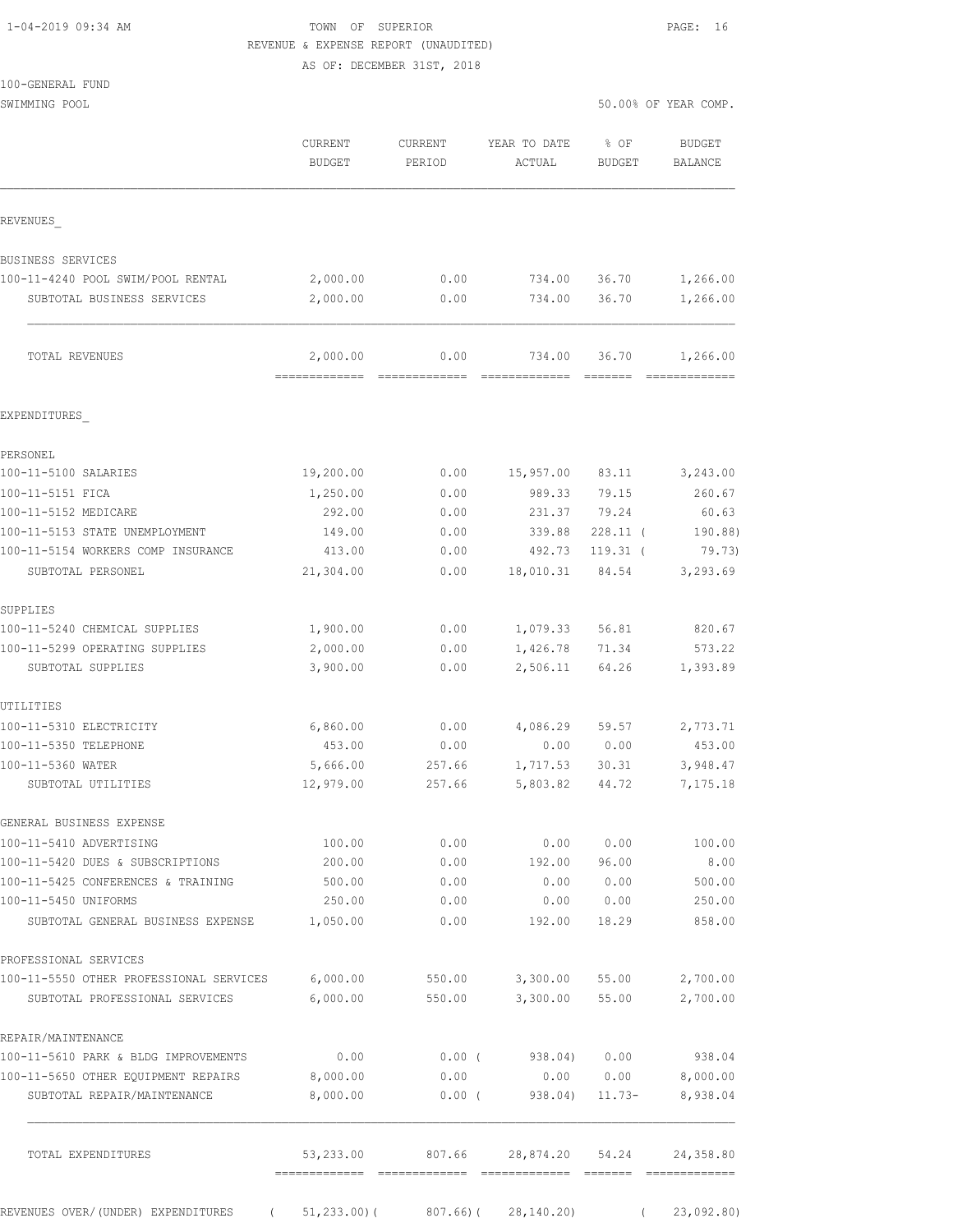### 1-04-2019 09:34 AM TOWN OF SUPERIOR PAGE: 17 REVENUE & EXPENSE REPORT (UNAUDITED) AS OF: DECEMBER 31ST, 2018

| 100-GENERAL FUND |  |
|------------------|--|
|------------------|--|

|                                                | CURRENT<br><b>BUDGET</b> | CURRENT<br>PERIOD | YEAR TO DATE<br>ACTUAL           | $8$ OF<br>BUDGET | BUDGET<br>BALANCE     |
|------------------------------------------------|--------------------------|-------------------|----------------------------------|------------------|-----------------------|
| REVENUES                                       |                          |                   |                                  |                  |                       |
| BUSINESS SERVICES                              |                          |                   |                                  |                  |                       |
| 100-12-4220 PARK RENTAL                        | 0.00                     | 50.00             | 535.00                           | $0.00$ (         | 535.00                |
| SUBTOTAL BUSINESS SERVICES                     | 0.00                     | 50.00             | 535.00                           | $0.00$ (         | 535.00                |
| MISCELLANEOUS                                  |                          |                   |                                  |                  |                       |
| 100-12-4820 OTHER INCOME                       | 0.00                     | 0.00              | 180.00                           | $0.00$ (         | 180.00)               |
| SUBTOTAL MISCELLANEOUS                         | 0.00                     | 0.00              | 180.00                           | $0.00$ (         | 180.00)               |
| TOTAL REVENUES                                 | 0.00                     | 50.00             | 715.00                           | $0.00$ (         | 715.00)               |
| EXPENDITURES                                   |                          |                   |                                  |                  |                       |
| PERSONEL                                       |                          |                   |                                  |                  |                       |
| SUPPLIES                                       |                          |                   |                                  |                  |                       |
| 100-12-5299 OPERATING SUPPLIES                 | 12,500.00                | 0.00              | 5,275.95 42.21                   |                  | 7,224.05              |
| SUBTOTAL SUPPLIES                              | 12,500.00                | 0.00              | 5,275.95                         | 42.21            | 7,224.05              |
| UTILITIES                                      |                          |                   |                                  |                  |                       |
| GENERAL BUSINESS EXPENSE                       |                          |                   |                                  |                  |                       |
| 100-12-5425 CONFERENCES & TRAINING             | 0.00                     | 0.00              | 455.00                           | $0.00$ (         | 455.00)               |
| 100-12-5450 UNIFORMS                           | 0.00                     | 0.00              | 250.07                           | $0.00$ (         | 250.07                |
| SUBTOTAL GENERAL BUSINESS EXPENSE              | 0.00                     | 0.00              | 705.07                           | 0.00(            | 705.07                |
| PROFESSIONAL SERVICES                          |                          |                   |                                  |                  |                       |
| 100-12-5520 CONTRACTUAL SERVICES               | 0.00                     | 0.00              | 1,250.00                         |                  | $0.00$ ( $1,250.00$ ) |
| 100-12-5550 OTHER PROFESSIONAL SERVICES        | 0.00                     | 0.00              | 300.00   0.00   (300.00)         |                  |                       |
| SUBTOTAL PROFESSIONAL SERVICES                 | 0.00                     |                   | $0.00$ 1,550.00 0.00 ( 1,550.00) |                  |                       |
| TOTAL EXPENDITURES                             |                          |                   |                                  |                  |                       |
| REVENUES OVER/(UNDER) EXPENDITURES (12,500.00) |                          |                   | $50.00$ ( 6,816.02) ( 5,683.98)  |                  |                       |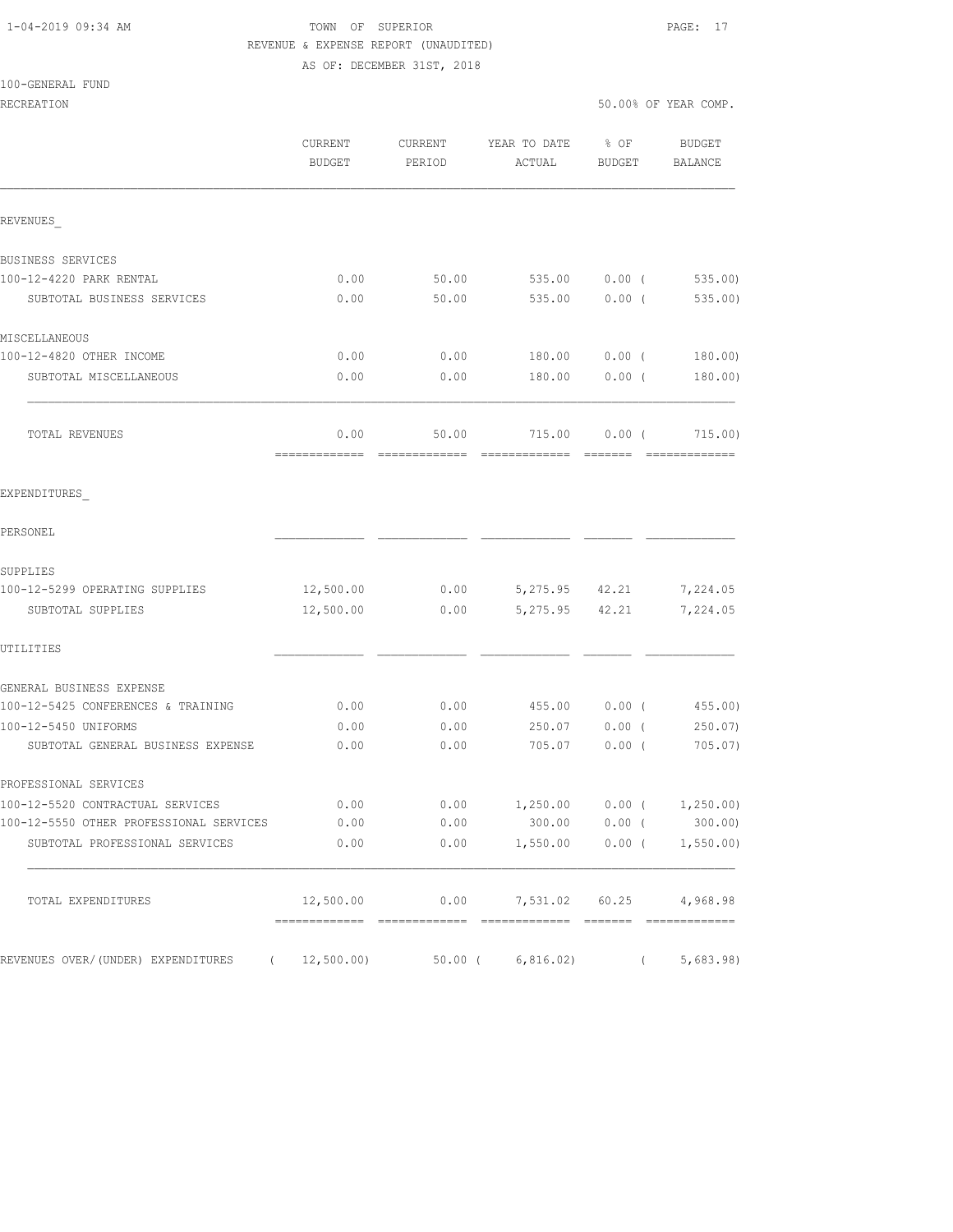## 1-04-2019 09:34 AM TOWN OF SUPERIOR PAGE: 18 REVENUE & EXPENSE REPORT (UNAUDITED)

AS OF: DECEMBER 31ST, 2018

| $100 - GENERAT.$<br>FUND |  |
|--------------------------|--|
|--------------------------|--|

|                                      | CURRENT<br><b>BUDGET</b> | <b>CURRENT</b><br>PERIOD | YEAR TO DATE<br>ACTUAL | % OF<br>BUDGET | <b>BUDGET</b><br>BALANCE |
|--------------------------------------|--------------------------|--------------------------|------------------------|----------------|--------------------------|
| REVENUES                             |                          |                          |                        |                |                          |
| BUSINESS SERVICES                    |                          |                          |                        |                |                          |
| 100-13-4250 INTERNET/LATE FEES       | 2,000.00                 | 149.19                   | 923.20                 | 46.16          | 1,076.80                 |
| SUBTOTAL BUSINESS SERVICES           | 2,000.00                 | 149.19                   | 923.20                 | 46.16          | 1,076.80                 |
| TOTAL REVENUES                       | 2,000.00                 | 149.19                   | 923.20                 | 46.16          | 1,076.80                 |
| EXPENDITURES                         |                          |                          |                        |                |                          |
| PERSONEL                             |                          |                          |                        |                |                          |
| 100-13-5100 SALARIES                 | 35,082.00                | 3,086.08                 | 19,200.01              | 54.73          | 15,881.99                |
| 100-13-5151 FICA                     | 2,175.00                 | 190.48                   | 1,186.98               | 54.57          | 988.02                   |
| 100-13-5152 MEDICARE                 | 509.00                   | 44.54                    | 277.56                 | 54.53          | 231.44                   |
| 100-13-5153 STATE UNEMPLOYMENT       | 298.00                   | 0.00                     | 50.76                  | 17.03          | 247.24                   |
| 100-13-5154 WORKERS COMP INSURANCE   | 126.00                   | 0.00                     | 52.73                  | 41.85          | 73.27                    |
| 100-13-5161 ARIZONA STATE RETIREMENT | 4,140.00                 | 207.68                   | 1,869.02               | 45.15          | 2,270.98                 |
| 100-13-5162 LIFE INSURANCE           | 80.00                    | 6.70                     | 40.20                  | 50.25          | 39.80                    |
| 100-13-5163 HEALTH INSURANCE         | 7,207.00                 | 636.05                   | 3,816.30               | 52.95          | 3,390.70                 |
| 100-13-5164 DENTAL INSURANCE         | 370.00                   | 30.81                    | 184.86                 | 49.96          | 185.14                   |
| SUBTOTAL PERSONEL                    | 49,987.00                | 4,202.34                 | 26,678.42              | 53.37          | 23,308.58                |
| SUPPLIES                             |                          |                          |                        |                |                          |
| 100-13-5270 LIBRARY BOOKS            | 2,000.00                 | 0.00                     | 0.00                   | 0.00           | 2,000.00                 |
| SUBTOTAL SUPPLIES                    | 2,000.00                 | 0.00                     | 0.00                   | 0.00           | 2,000.00                 |
| UTILITIES                            |                          |                          |                        |                |                          |
| 100-13-5310 ELECTRICITY              | 6,174.00                 | 0.00                     | 3,335.40               | 54.02          | 2,838.60                 |
| 100-13-5320 GAS                      | 1,100.00                 | 45.68                    | 197.73                 | 17.98          | 902.27                   |
| 100-13-5350 TELEPHONE                | 1,009.00                 | 128.57                   | 950.82                 | 94.23          | 58.18                    |
| 100-13-5360 WATER                    | 400.00                   | 29.99                    | 177.11                 | 44.28          | 222.89                   |
| 100-13-5380 SECURITY                 | 200.00                   | 25.00                    | 150.00                 | 75.00          | 50.00                    |
| SUBTOTAL UTILITIES                   | 8,883.00                 | 229.24                   | 4,811.06               | 54.16          | 4,071.94                 |
| GENERAL BUSINESS EXPENSE             |                          |                          |                        |                |                          |
| 100-13-5410 ADVERTISING              | 100.00                   | 0.00                     | 0.00                   | 0.00           | 100.00                   |
| 100-13-5420 DUES & SUBSCRIPTIONS     | 1,000.00                 | 0.00                     | 529.14                 | 52.91          | 470.86                   |
| 100-13-5430 PRINTING                 | 900.00                   | 0.00                     | 0.00                   | 0.00           | 900.00                   |
| 100-13-5460 POSTAGE                  | 0.00                     | 70.20                    | 537.07                 | $0.00$ (       | 537.07)                  |
| 100-13-5471 AUDIT                    | 1,545.00                 | 0.00                     | 1,536.36               | 99.44          | 8.64                     |
| 100-13-5480 GENERAL INSURANCE        | 12,820.00                | 0.00                     | 0.00                   | 0.00           | 12,820.00                |
| SUBTOTAL GENERAL BUSINESS EXPENSE    | 16,365.00                | 70.20                    | 2,602.57               | 15.90          | 13,762.43                |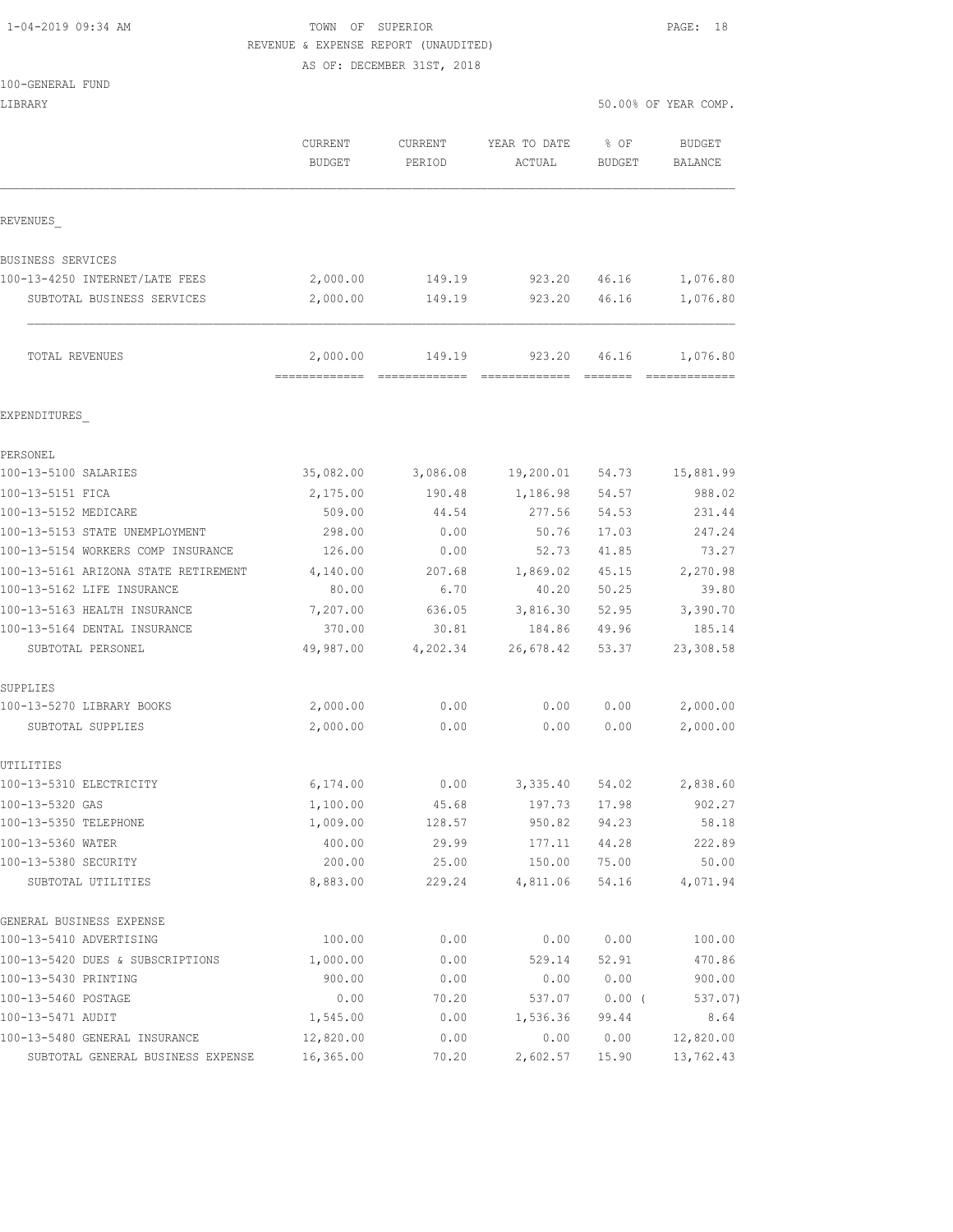### 1-04-2019 09:34 AM TOWN OF SUPERIOR PAGE: 19 REVENUE & EXPENSE REPORT (UNAUDITED)

AS OF: DECEMBER 31ST, 2018

|                                         | <b>CURRENT</b><br><b>BUDGET</b> | <b>CURRENT</b><br>PERIOD | YEAR TO DATE<br>ACTUAL                         | $8$ OF<br><b>BUDGET</b> | BUDGET<br><b>BALANCE</b> |
|-----------------------------------------|---------------------------------|--------------------------|------------------------------------------------|-------------------------|--------------------------|
|                                         |                                 |                          |                                                |                         |                          |
| PROFESSIONAL SERVICES                   |                                 |                          |                                                |                         |                          |
| 100-13-5550 OTHER PROFESSIONAL SERVICES | 0.00                            | 0.00                     | 139.19                                         | 0.00(                   | 139.19                   |
| SUBTOTAL PROFESSIONAL SERVICES          | 0.00                            | 0.00                     | 139.19                                         | $0.00$ (                | 139.19)                  |
| REPAIR/MAINTENANCE                      |                                 |                          |                                                |                         |                          |
| 100-13-5650 OTHER EOUIPMENT REPAIRS     | 5,000.00                        | 0.00                     | 0.00                                           | 0.00                    | 5,000.00                 |
| SUBTOTAL REPAIR/MAINTENANCE             | 5,000.00                        | 0.00                     | 0.00                                           | 0.00                    | 5,000.00                 |
| TOTAL EXPENDITURES                      | 82,235.00                       | 4,501.78                 | 34, 231. 24                                    | 41.63                   | 48,003.76                |
|                                         |                                 |                          |                                                |                         |                          |
| REVENUES OVER/(UNDER) EXPENDITURES      |                                 |                          | $80, 235, 00$ ( $4, 352, 59$ ( $33, 308, 04$ ) |                         | 46,926.96)               |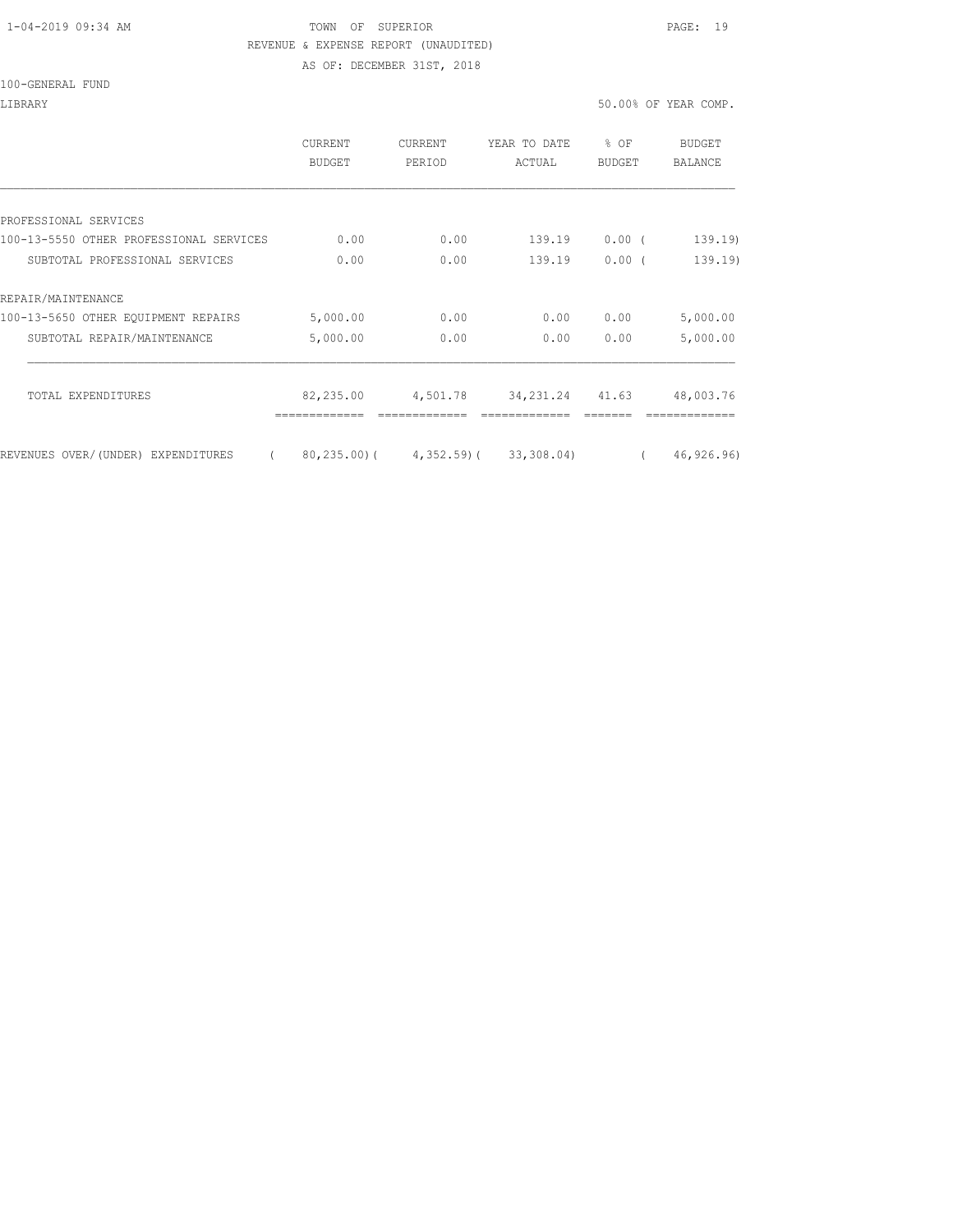|                                    | REVENUE & EXPENSE REPORT (UNAUDITED) |                            |                                                      |               |                          |
|------------------------------------|--------------------------------------|----------------------------|------------------------------------------------------|---------------|--------------------------|
|                                    |                                      | AS OF: DECEMBER 31ST, 2018 |                                                      |               |                          |
| 100-GENERAL FUND                   |                                      |                            |                                                      |               |                          |
| BUILDING RENTALS                   |                                      |                            |                                                      |               | 50.00% OF YEAR COMP.     |
|                                    | CURRENT<br>BUDGET                    | CURRENT<br>PERIOD          | YEAR TO DATE<br>ACTUAL                               | $8$ OF        | BUDGET<br>BUDGET BALANCE |
| REVENUES                           |                                      |                            |                                                      |               |                          |
| ENTERPRISE SERVICES                |                                      |                            |                                                      |               |                          |
| 100-14-4330 RENTAL INCOME          |                                      |                            | $11,000.00$ $1,500.00$ $9,070.00$ $82.45$ $1,930.00$ |               |                          |
| SUBTOTAL ENTERPRISE SERVICES       | 11,000.00                            |                            | 1,500.00 9,070.00 82.45                              |               | 1,930.00                 |
| TOTAL REVENUES                     |                                      |                            | $11,000.00$ $1,500.00$ $9,070.00$ $82.45$ $1,930.00$ |               |                          |
| EXPENDITURES                       |                                      |                            |                                                      |               |                          |
| SUPPLIES                           |                                      |                            |                                                      |               |                          |
| UTILITIES                          |                                      |                            |                                                      |               |                          |
| 100-14-5310 ELECTRICITY            | 8,000.00                             | 0.00                       | 2,756.83 34.46 5,243.17                              |               |                          |
| 100-14-5360 WATER                  | 0.00                                 | 390.57                     |                                                      | 903.75 0.00 ( | 903.75)                  |
| SUBTOTAL UTILITIES                 | 8,000.00                             | 390.57                     | 3,660.58 45.76 4,339.42                              |               |                          |
| GENERAL BUSINESS EXPENSE           |                                      |                            |                                                      |               |                          |
| PROFESSIONAL SERVICES              |                                      |                            |                                                      |               |                          |
| REPAIR/MAINTENANCE                 |                                      |                            |                                                      |               |                          |
| TOTAL EXPENDITURES                 |                                      |                            | 8,000.00 390.57 3,660.58 45.76 4,339.42              |               |                          |
| REVENUES OVER/(UNDER) EXPENDITURES |                                      |                            | 3,000.00 1,109.43 5,409.42                           | $\sqrt{2}$    | 2,409.42)                |

1-04-2019 09:34 AM TOWN OF SUPERIOR PAGE: 20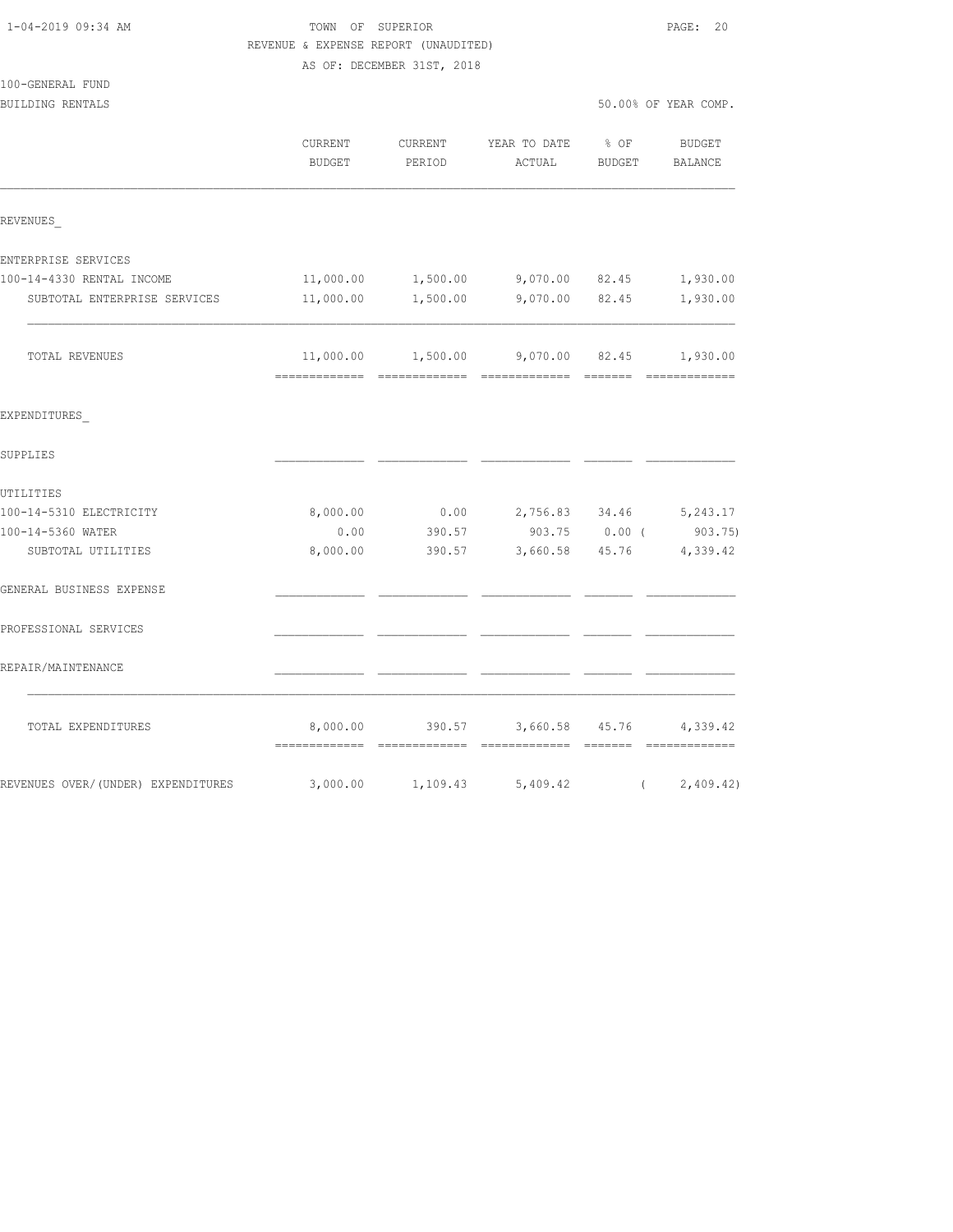# 1-04-2019 09:34 AM TOWN OF SUPERIOR PAGE: 21 REVENUE & EXPENSE REPORT (UNAUDITED)

AS OF: DECEMBER 31ST, 2018

#### 100-GENERAL FUND

SR CITIZENS-CONGREGATE SERVICES AND SOLUTION OF SOLUTION OF SOLUTION OF YEAR COMP.

|                                      | CURRENT<br><b>BUDGET</b> | CURRENT<br>PERIOD | YEAR TO DATE<br>ACTUAL         | $8$ OF<br><b>BUDGET</b> | <b>BUDGET</b><br>BALANCE |
|--------------------------------------|--------------------------|-------------------|--------------------------------|-------------------------|--------------------------|
| REVENUES                             |                          |                   |                                |                         |                          |
| BUSINESS SERVICES                    |                          |                   |                                |                         |                          |
| 100-15-4215 SRC AAA DOLLARS          | 0.00                     | 0.00              | 36.00                          | $0.00$ (                | 36.00                    |
| 100-15-4217 SRC PROGRAM REVENUE      | 0.00                     | 4,320.72          | 19,765.32                      | $0.00$ (                | 19,765.32)               |
| SUBTOTAL BUSINESS SERVICES           | 0.00                     | 4,320.72          | 19,801.32                      | $0.00$ (                | 19,801.32)               |
| GRANTS                               |                          |                   |                                |                         |                          |
| 100-15-4600 SR CENTER REVENUE        | 0.00                     | 577.50            | 1,005.50                       | $0.00$ (                | 1,005.50)                |
| SUBTOTAL GRANTS                      | 0.00                     | 577.50            | 1,005.50                       | $0.00$ (                | 1,005.50)                |
| TOTAL REVENUES                       | 0.00<br>=============    |                   | 4,898.22 20,806.82             | $0.00$ (                | 20,806.82)               |
| EXPENDITURES                         |                          |                   |                                |                         |                          |
| PERSONEL                             |                          |                   |                                |                         |                          |
| 100-15-5100 SALARIES                 | 12,280.00                | 1,342.17          | 3,687.33                       | 30.03                   | 8,592.67                 |
| 100-15-5120 INMATE LABOR             | 0.00                     | 36.00             | 190.00                         | $0.00$ (                | 190.00)                  |
| 100-15-5151 FICA                     | 761.00                   | 83.21             | 492.97                         | 64.78                   | 268.03                   |
| 100-15-5152 MEDICARE                 | 178.00                   | 19.46             | 115.29                         | 64.77                   | 62.71                    |
| 100-15-5153 STATE UNEMPLOYMENT       | 112.00                   | 0.00              | 32.41                          | 28.94                   | 79.59                    |
| 100-15-5154 WORKERS COMP INSURANCE   | 220.00                   | 0.00              | 178.73                         | 81.24                   | 41.27                    |
| 100-15-5161 ARIZONA STATE RETIREMENT | 1,449.00                 | 118.73            | 693.86                         | 47.89                   | 755.14                   |
| SUBTOTAL PERSONEL                    | 15,000.00                | 1,599.57          | 5,390.59                       | 35.94                   | 9,609.41                 |
| SUPPLIES                             |                          |                   |                                |                         |                          |
| 100-15-5210 OFFICE SUPPLIES          | 500.00                   | 0.00              | 0.00                           | 0.00                    | 500.00                   |
| 100-15-5230 SANITATION SUPPLIES      | 300.00                   | 0.00              | 0.00                           | 0.00                    | 300.00                   |
| 100-15-5250 KITCHEN SUPPLIES         | 500.00                   | 345.86            | 623.27                         | $124.65$ (              | 123.27)                  |
| 100-15-5260 FOOD SUPPLIES            | 1,000.00                 | 0.00              |                                | 0.00 0.00               | 1,000.00                 |
| 100-15-5299 OPERATING SUPPLIES       | 500.00                   |                   | 59.69 1,025.37 205.07 (        |                         | 525.37)                  |
| SUBTOTAL SUPPLIES                    | 2,800.00                 |                   | 405.55 1,648.64 58.88 1,151.36 |                         |                          |
| UTILITIES                            |                          |                   |                                |                         |                          |
| 100-15-5310 ELECTRICITY              | 4,547.00                 |                   | $0.00$ 2,601.87 57.22 1,945.13 |                         |                          |
| 100-15-5320 GAS                      | 746.00                   | 58.91             |                                | 306.02 41.02            | 439.98                   |
| 100-15-5350 TELEPHONE                | 250.00                   | 32.17             | 127.96 51.18                   |                         | 122.04                   |
| 100-15-5360 WATER                    | 200.00                   |                   |                                |                         | 92.61                    |
| SUBTOTAL UTILITIES                   | 5,743.00                 |                   | 114.15 3, 143.24               | 54.73                   | 2,599.76                 |
| GENERAL BUSINESS EXPENSE             |                          |                   |                                |                         |                          |
| 100-15-5420 DUES & SUBSCRIPTIONS     | 200.00                   | 0.00              | 0.00                           | 0.00                    | 200.00                   |
| 100-15-5460 POSTAGE                  | 0.00                     | 10.53             |                                | 80.56 0.00 (            | 80.56)                   |
| 100-15-5471 AUDIT                    | 773.00                   | 0.00              | 512.12                         | 66.25                   | 260.88                   |
| 100-15-5480 GENERAL INSURANCE        | 4,273.00                 | 1,129.54          | 2,287.96                       | 53.54                   | 1,985.04                 |
| SUBTOTAL GENERAL BUSINESS EXPENSE    | 5,246.00                 | 1,140.07          | 2,880.64                       | 54.91                   | 2,365.36                 |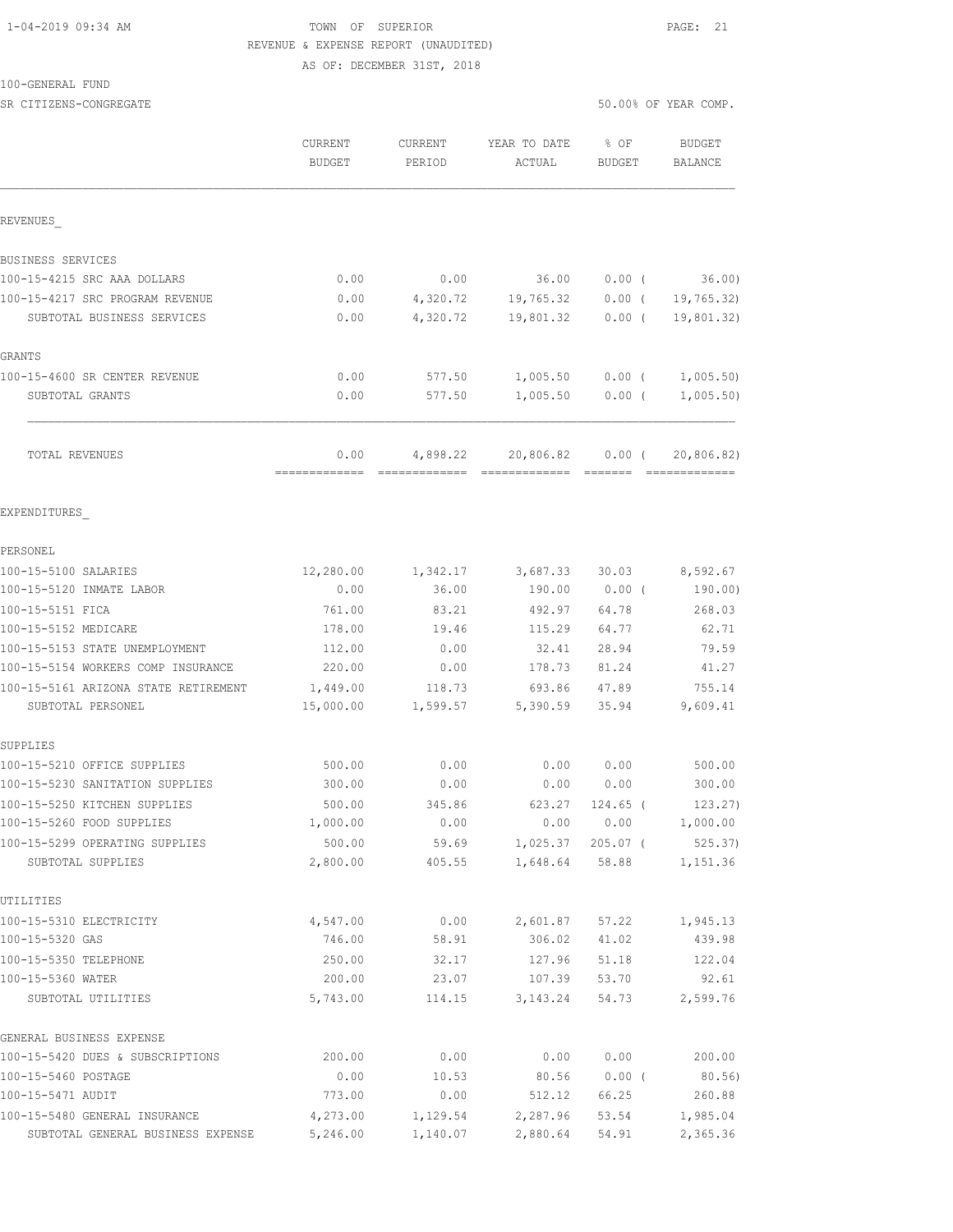# 1-04-2019 09:34 AM TOWN OF SUPERIOR PAGE: 22 REVENUE & EXPENSE REPORT (UNAUDITED)

AS OF: DECEMBER 31ST, 2018

#### 100-GENERAL FUND

SR CITIZENS-CONGREGATE SERVICES AND SOLUTION OF SOLUTION OF SOLUTION OF YEAR COMP.

|                                                | <b>CURRENT</b><br><b>BUDGET</b> | <b>CURRENT</b><br>PERIOD           | YEAR TO DATE<br>ACTUAL | $%$ $OF$<br><b>BUDGET</b> | <b>BUDGET</b><br><b>BALANCE</b> |
|------------------------------------------------|---------------------------------|------------------------------------|------------------------|---------------------------|---------------------------------|
|                                                |                                 |                                    |                        |                           |                                 |
| PROFESSIONAL SERVICES                          |                                 |                                    |                        |                           |                                 |
| 100-15-5520 CONTRACT EMPLOYEE                  | 0.00                            | 0.00                               |                        | 361.21 0.00 (             | 361.21)                         |
| 100-15-5550 OTHER PROFESSIONAL SERVICES        | 23,344.00                       | 0.00                               | 18,455.25              | 79.06                     | 4,888.75                        |
| SUBTOTAL PROFESSIONAL SERVICES                 | 23,344.00                       | 0.00                               | 18,816.46              | 80.61                     | 4,527.54                        |
| REPAIR/MAINTENANCE                             |                                 |                                    |                        |                           |                                 |
| 100-15-5643 INMATE FUEL                        | 0.00                            | 0.00                               |                        | 54.64 0.00 (              | 54.64)                          |
| 100-15-5650 OTHER EOUIPMENT REPAIRS            | 150.00                          | 0.00                               |                        | 2,366.68 1,577.79 (       | 2,216.68)                       |
| SUBTOTAL REPAIR/MAINTENANCE                    | 150.00                          | 0.00                               |                        | 2,421.32 1,614.21 (       | 2, 271.32)                      |
|                                                |                                 |                                    |                        |                           |                                 |
| TOTAL EXPENDITURES                             | 52,283.00                       | 3,259.34                           | 34,300.89 65.61        |                           | 17,982.11                       |
| $\left($<br>REVENUES OVER/(UNDER) EXPENDITURES |                                 | 52,283.00) 1,638.88 ( 13,494.07) ( |                        |                           | 38,788.93)                      |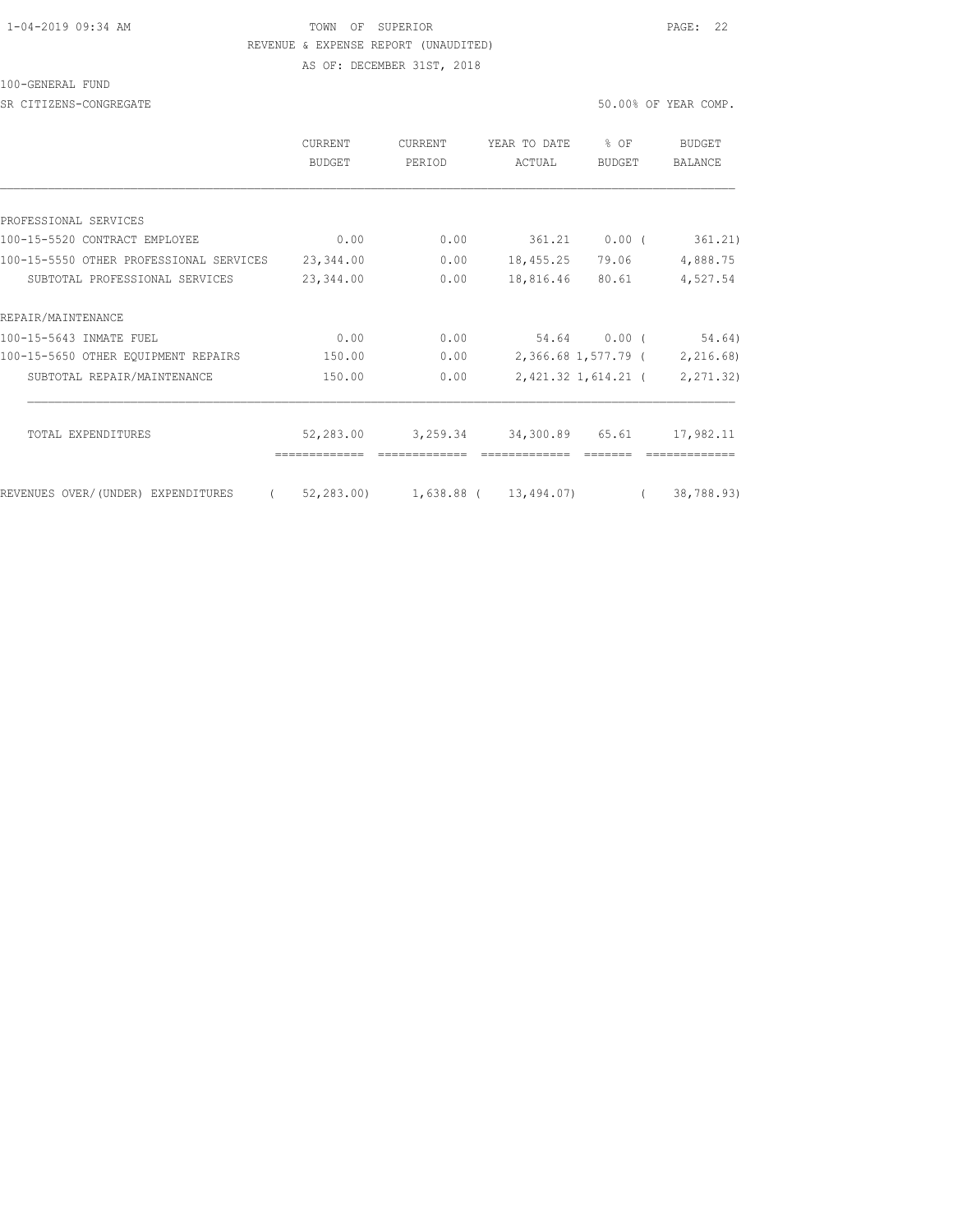## 1-04-2019 09:34 AM TOWN OF SUPERIOR PAGE: 23 REVENUE & EXPENSE REPORT (UNAUDITED)

AS OF: DECEMBER 31ST, 2018

| 100-GENERAL | FUND |
|-------------|------|
|-------------|------|

GENERAL BUSINESS EXPENSE

PROFESSIONAL SERVICES

| 100-GENERAL FUND<br>SR CITIZENS-HOME DELIVERY |                   |                   |                        |                         | 50.00% OF YEAR COMP. |
|-----------------------------------------------|-------------------|-------------------|------------------------|-------------------------|----------------------|
|                                               |                   |                   |                        |                         |                      |
|                                               | CURRENT<br>BUDGET | CURRENT<br>PERIOD | YEAR TO DATE<br>ACTUAL | $8$ OF<br><b>BUDGET</b> | BUDGET<br>BALANCE    |
|                                               |                   |                   |                        |                         |                      |
| REVENUES                                      |                   |                   |                        |                         |                      |
| BUSINESS SERVICES                             |                   |                   |                        |                         |                      |
| 100-16-4217 SRC PROGRAM REVENUE               | 0.00              | 4,204.17          | 16,095.07              | $0.00$ (                | 16,095.07)           |
| 100-16-4219 UNITED WAY                        | 0.00              | 214.05            | 214.05                 | $0.00$ (                | 214.05)              |
| SUBTOTAL BUSINESS SERVICES                    | 0.00              | 4,418.22          | 16,309.12              | $0.00$ (                | 16, 309.12           |
| TOTAL REVENUES                                | 0.00              | 4,418.22          | 16,309.12              | $0.00$ (                | 16, 309.12)          |
| EXPENDITURES                                  |                   |                   |                        |                         |                      |
| PERSONEL                                      |                   |                   |                        |                         |                      |
| 100-16-5100 SALARIES                          | 13,587.00         | 1,090.03          | 6,327.33               | 46.57                   | 7,259.67             |
| 100-16-5120 INMATE LABOR                      | 0.00              | 54.00             | 285.00                 | $0.00$ (                | 285.00)              |
| 100-16-5151 FICA                              | 842.00            | 67.58             | 392.28                 | 46.59                   | 449.72               |
| 100-16-5152 MEDICARE                          | 197.00            | 15.80             | 91.72                  | 46.56                   | 105.28               |
| 100-16-5153 STATE UNEMPLOYMENT                | 134.00            | 0.00              | 6.84                   | 5.10                    | 127.16               |
| 100-16-5154 WORKERS COMP INSURANCE            | 227.00            | 0.00              | 178.73                 | 78.74                   | 48.27                |
| 100-16-5161 ARIZONA STATE RETIREMENT          | 1,603.00          | 128.62            | 746.60                 | 46.58                   | 856.40               |
| SUBTOTAL PERSONEL                             | 16,590.00         | 1,356.03          | 8,028.50               | 48.39                   | 8,561.50             |
| SUPPLIES                                      |                   |                   |                        |                         |                      |
| 100-16-5299 OPERATING SUPPLIES                | 0.00              | 0.00              | 67.00                  | $0.00$ (                | 67.00                |
| SUBTOTAL SUPPLIES                             | 0.00              | 0.00              | 67.00                  | $0.00$ (                | 67.00)               |
| UTILITIES                                     |                   |                   |                        |                         |                      |
| 100-16-5310 ELECTRICITY                       | 4,547.00          | 0.00              | 2,601.85               | 57.22                   | 1,945.15             |
| 100-16-5320 GAS                               | 802.00            | 58.91             | 306.04                 | 38.16                   | 495.96               |
| 100-16-5350 TELEPHONE                         | 250.00            | 32.17             | 95.97                  | 38.39                   | 154.03               |
| 100-16-5360 WATER                             | 200.00            | 23.07             | 107.39                 | 53.70                   | 92.61                |
| SUBTOTAL UTILITIES                            | 5,799.00          | 114.15            | 3, 111.25              | 53.65                   | 2,687.75             |

100-16-5460 POSTAGE 0.00 10.53 80.56 0.00 16-5460 POSTAGE 0.00<br>100-16-5471 AUDIT 773.00 0.00 512.14 66.25 260.86<br>1,129.55 2,287.97 53.54 1,985.03 100-16-5471 AUDIT 773.00 0.00 512.14 66.25 260.86 100-16-5480 GENERAL INSURANCE 4,273.00 1,129.55 2,287.97 53.54 1,985.03 SUBTOTAL GENERAL BUSINESS EXPENSE 5,046.00 1,140.08 2,880.67 57.09 2,165.33

100-16-5550 OTHER PROFESSIONAL SERVICES 34,179.00 0.00 17,018.10 49.79 17,160.90 SUBTOTAL PROFESSIONAL SERVICES 34,179.00 0.00 17,018.10 49.79 17,160.90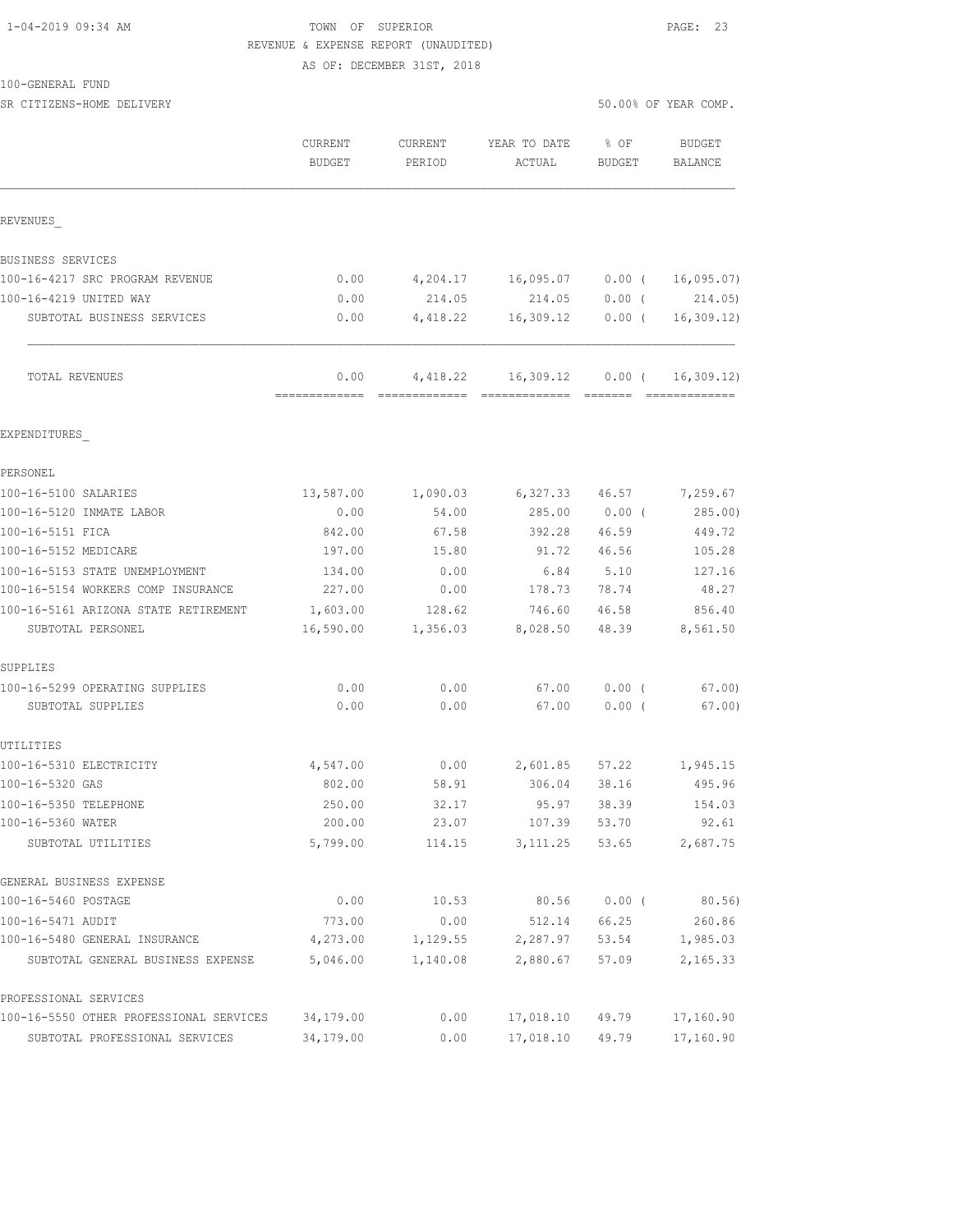### 1-04-2019 09:34 AM TOWN OF SUPERIOR PAGE: 24 REVENUE & EXPENSE REPORT (UNAUDITED) AS OF: DECEMBER 31ST, 2018

#### 100-GENERAL FUND

SR CITIZENS-HOME DELIVERY 50.00% OF YEAR COMP.

|                                     | CURRENT<br><b>BUDGET</b> | <b>CURRENT</b><br>PERIOD | YEAR TO DATE<br>ACTUAL | % OF<br><b>BUDGET</b> | BUDGET<br>BALANCE |
|-------------------------------------|--------------------------|--------------------------|------------------------|-----------------------|-------------------|
|                                     |                          |                          |                        |                       |                   |
| REPAIR/MAINTENANCE                  |                          |                          |                        |                       |                   |
| 100-16-5641 GAS & OIL               | 500.00                   | 41.38                    | 214.23                 | 42.85                 | 285.77            |
| 100-16-5643 INMATE FUEL             | 0.00                     | 0.00                     | 81.99                  | 0.00(                 | 81.99)            |
| 100-16-5650 OTHER EOUIPMENT REPAIRS | 0.00                     | 0.00                     | 2,366.87               | $0.00$ (              | 2,366.87)         |
| SUBTOTAL REPAIR/MAINTENANCE         | 500.00                   | 41.38                    | 2,663.09               | $532.62$ (            | 2, 163, 09        |
| TOTAL EXPENDITURES                  | 62,114.00                | 2,651.64                 | 33,768.61              | 54.37                 | 28, 345.39        |
| REVENUES OVER/(UNDER) EXPENDITURES  | 62, 114, 00)             | 1,766.58 (               | 17,459.49)             |                       | 44,654.51)        |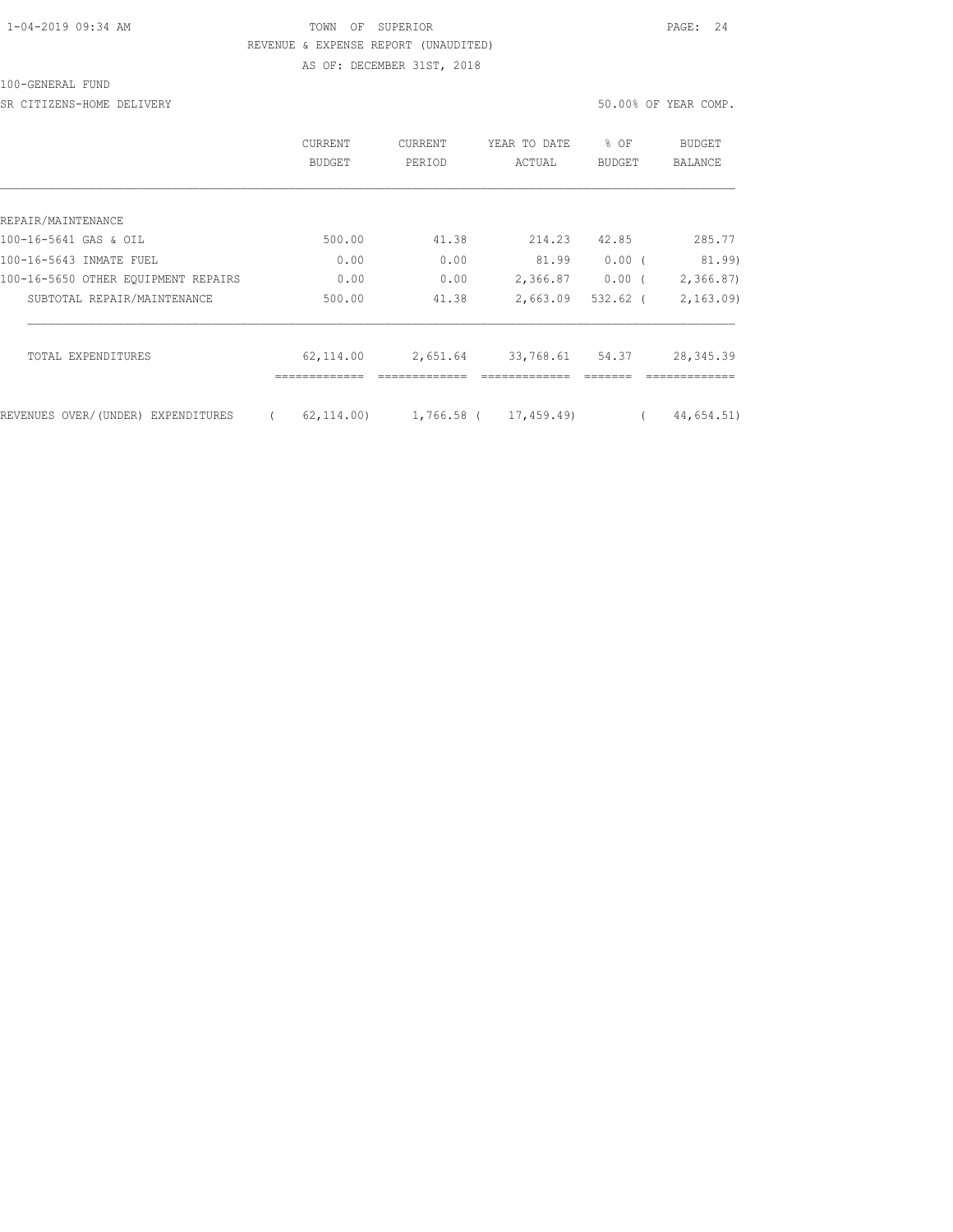# 1-04-2019 09:34 AM TOWN OF SUPERIOR PAGE: 25 REVENUE & EXPENSE REPORT (UNAUDITED)

AS OF: DECEMBER 31ST, 2018

| 100-GENERAL FUND |  |
|------------------|--|
|------------------|--|

SR CITIZENS-TRANSPORTATIO 50.00% OF YEAR COMP.

|                                                | <b>CURRENT</b><br><b>BUDGET</b>     | CURRENT<br>PERIOD | YEAR TO DATE<br>ACTUAL | $8$ OF<br><b>BUDGET</b> | BUDGET<br><b>BALANCE</b>  |
|------------------------------------------------|-------------------------------------|-------------------|------------------------|-------------------------|---------------------------|
| REVENUES                                       |                                     |                   |                        |                         |                           |
| BUSINESS SERVICES                              |                                     |                   |                        |                         |                           |
| 100-17-4215 SRC AAA REVENUE                    | 0.00                                | 0.00              | 1.00                   | $0.00$ (                | 1.00)                     |
| 100-17-4217 SRC PROGRAM REVENUE                | 0.00                                | 322.00            |                        | 2,779.51 0.00 (         | 2,779.51                  |
| SUBTOTAL BUSINESS SERVICES                     | 0.00                                | 322.00            | 2,780.51               | $0.00$ (                | 2,780.51)                 |
| TOTAL REVENUES                                 | 0.00                                | 322.00            | 2,780.51               | $0.00$ (                | 2,780.51                  |
| EXPENDITURES                                   |                                     |                   |                        |                         |                           |
| PERSONEL                                       |                                     |                   |                        |                         |                           |
| 100-17-5100 SALARIES                           | 5,238.00                            | 419.35            | 2,431.82               | 46.43                   | 2,806.18                  |
| 100-17-5151 FICA                               | 325.00                              | 26.00             | 150.79                 | 46.40                   | 174.21                    |
| 100-17-5152 MEDICARE                           | 76.00                               | 6.08              | 35.26                  | 46.39                   | 40.74                     |
| 100-17-5153 STATE UNEMPLOYMENT                 | 52.00                               | 0.00              | 5.23                   | 10.06                   | 46.77                     |
| 100-17-5154 WORKERS COMP INSURANCE             | 36.00                               | 0.00              | 176.99                 | 491.64 (                | 140.99)                   |
| 100-17-5161 ARIZONA STATE RETIREMENT           | 618.00                              | 49.48             | 286.97 46.44           |                         | 331.03                    |
| SUBTOTAL PERSONEL                              | 6,345.00                            | 500.91            | 3,087.06               | 48.65                   | 3,257.94                  |
| SUPPLIES                                       |                                     |                   |                        |                         |                           |
| UTILITIES                                      |                                     |                   |                        |                         |                           |
| 100-17-5350 TELEPHONE                          | 490.00                              | 40.77             | 243.99                 | 49.79                   | 246.01                    |
| SUBTOTAL UTILITIES                             | 490.00                              | 40.77             | 243.99                 | 49.79                   | 246.01                    |
| GENERAL BUSINESS EXPENSE                       |                                     |                   |                        |                         |                           |
| 100-17-5471 AUDIT                              | 773.00                              | 0.00              | 512.14                 | 66.25                   | 260.86                    |
| 100-17-5480 GENERAL INSURANCE                  | 4,273.00                            | 1,129.55          | 2,287.97               | 53.54                   | 1,985.03                  |
| SUBTOTAL GENERAL BUSINESS EXPENSE              | 5,046.00                            | 1,129.55          | 2,800.11 55.49         |                         | 2,245.89                  |
| PROFESSIONAL SERVICES                          |                                     |                   |                        |                         |                           |
| 100-17-5550 OTHER PROFESSIONAL SERVICES        | 1,000.00                            | 0.00              | 0.00                   | 0.00                    | 1,000.00                  |
| SUBTOTAL PROFESSIONAL SERVICES                 | 1,000.00                            | 0.00              | 0.00                   | 0.00                    | 1,000.00                  |
| REPAIR/MAINTENANCE                             |                                     |                   |                        |                         |                           |
| 100-17-5640 AUTO & TRUCK REPAIRS               | 2,000.00                            | 157.38            | 1,243.36               | 62.17                   | 756.64                    |
| 100-17-5641 GAS & OIL                          | 500.00                              | 62.07             | 321.34                 | 64.27                   | 178.66                    |
| SUBTOTAL REPAIR/MAINTENANCE                    | 2,500.00                            | 219.45            | 1,564.70               | 62.59                   | 935.30                    |
| TOTAL EXPENDITURES                             | 15,381.00<br>====================== | 1,890.68          | 7,695.86               | 50.03                   | 7,685.14<br>============= |
| REVENUES OVER/(UNDER) EXPENDITURES<br>$\left($ | $15,381.00$ ) (                     | $1,568.68$ )(     | 4, 915.35              | $\left($                | 10, 465.65)               |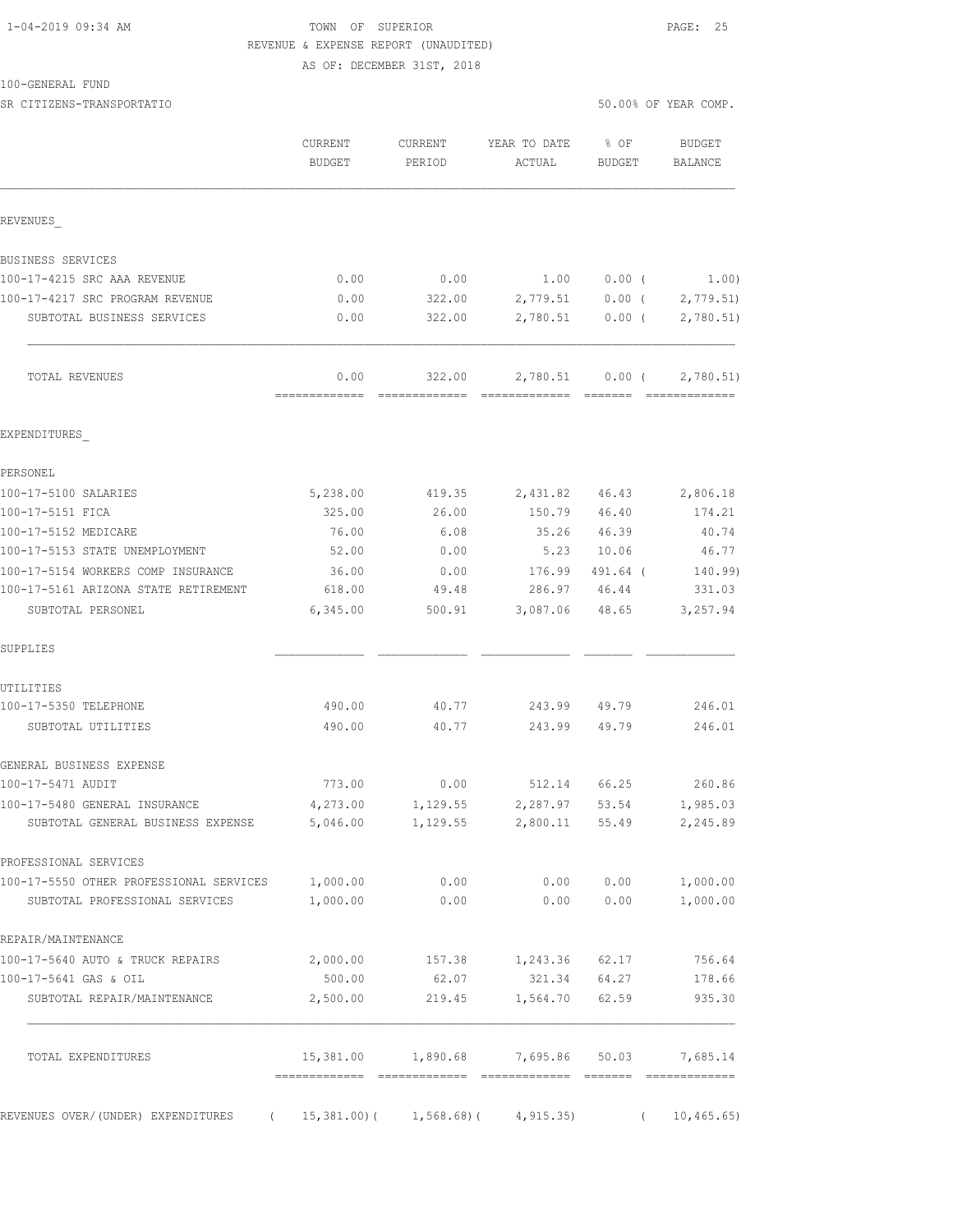| 1-04-2019 09:34 AM                   |               | TOWN OF SUPERIOR<br>REVENUE & EXPENSE REPORT (UNAUDITED) |                          |               |                      |  |
|--------------------------------------|---------------|----------------------------------------------------------|--------------------------|---------------|----------------------|--|
|                                      |               |                                                          |                          |               |                      |  |
| 100-GENERAL FUND                     |               | AS OF: DECEMBER 31ST, 2018                               |                          |               |                      |  |
| CODE ENFORCEMENT                     |               |                                                          |                          |               | 50.00% OF YEAR COMP. |  |
|                                      |               |                                                          |                          |               |                      |  |
|                                      | CURRENT       | CURRENT                                                  | YEAR TO DATE             | % OF          | <b>BUDGET</b>        |  |
|                                      | <b>BUDGET</b> | PERIOD                                                   | ACTUAL                   | <b>BUDGET</b> | BALANCE              |  |
|                                      |               |                                                          |                          |               |                      |  |
| REVENUES                             |               |                                                          |                          |               |                      |  |
| GRANTS                               |               |                                                          |                          |               |                      |  |
|                                      | ------------- | -------------                                            | ======================== |               |                      |  |
| EXPENDITURES                         |               |                                                          |                          |               |                      |  |
| PERSONEL                             |               |                                                          |                          |               |                      |  |
| 100-18-5100 SALARIES                 | 21,584.00     | 1,581.60                                                 | 10,720.28                | 49.67         | 10,863.72            |  |
| 100-18-5101 OVERTIME                 | 0.00          | 44.48                                                    | 1,267.76                 | $0.00$ (      | 1,267.76)            |  |
| 100-18-5151 FICA                     | 1,338.00      | 0.00                                                     | 0.00                     | 0.00          | 1,338.00             |  |
| 100-18-5152 MEDICARE                 | 313.00        | 23.58                                                    | 173.82                   | 55.53         | 139.18               |  |
| 100-18-5153 STATE UNEMPLOYMENT       | 75.00         | 0.00                                                     | 0.00                     | 0.00          | 75.00                |  |
| 100-18-5154 WORKERS COMP INSURANCE   | 500.00        | 0.00                                                     | 0.00                     | 0.00          | 500.00               |  |
| 100-18-5161 ARIZONA STATE RETIREMENT | 5,541.00      | 0.00                                                     | 0.00                     | 0.00          | 5,541.00             |  |
| 100-18-5162 LIFE INSURANCE           | 40.00         | 0.00                                                     | 0.00                     | 0.00          | 40.00                |  |
| 100-18-5164 DENTAL INSURANCE         | 185.00        | 0.00                                                     | 0.00                     | 0.00          | 185.00               |  |
| SUBTOTAL PERSONEL                    | 29,576.00     | 1,649.66                                                 | 12,161.86                | 41.12         | 17, 414.14           |  |
| PROFESSIONAL SERVICES                |               |                                                          |                          |               |                      |  |
| 100-18-5520 Blight Mitigation        | 20,000.00     | 750.00                                                   | 5,123.00                 | 25.62         | 14,877.00            |  |
| SUBTOTAL PROFESSIONAL SERVICES       | 20,000.00     | 750.00                                                   | 5,123.00                 | 25.62         | 14,877.00            |  |
| TOTAL EXPENDITURES                   | 49,576.00     | 2,399.66                                                 | 17,284.86                | 34.87         | 32, 291.14           |  |
|                                      |               |                                                          |                          |               |                      |  |
| REVENUES OVER/(UNDER) EXPENDITURES   | $\left($      | $49,576.00$ ( 2,399.66) (                                | 17,284.86)               | $\left($      | 32, 291.14)          |  |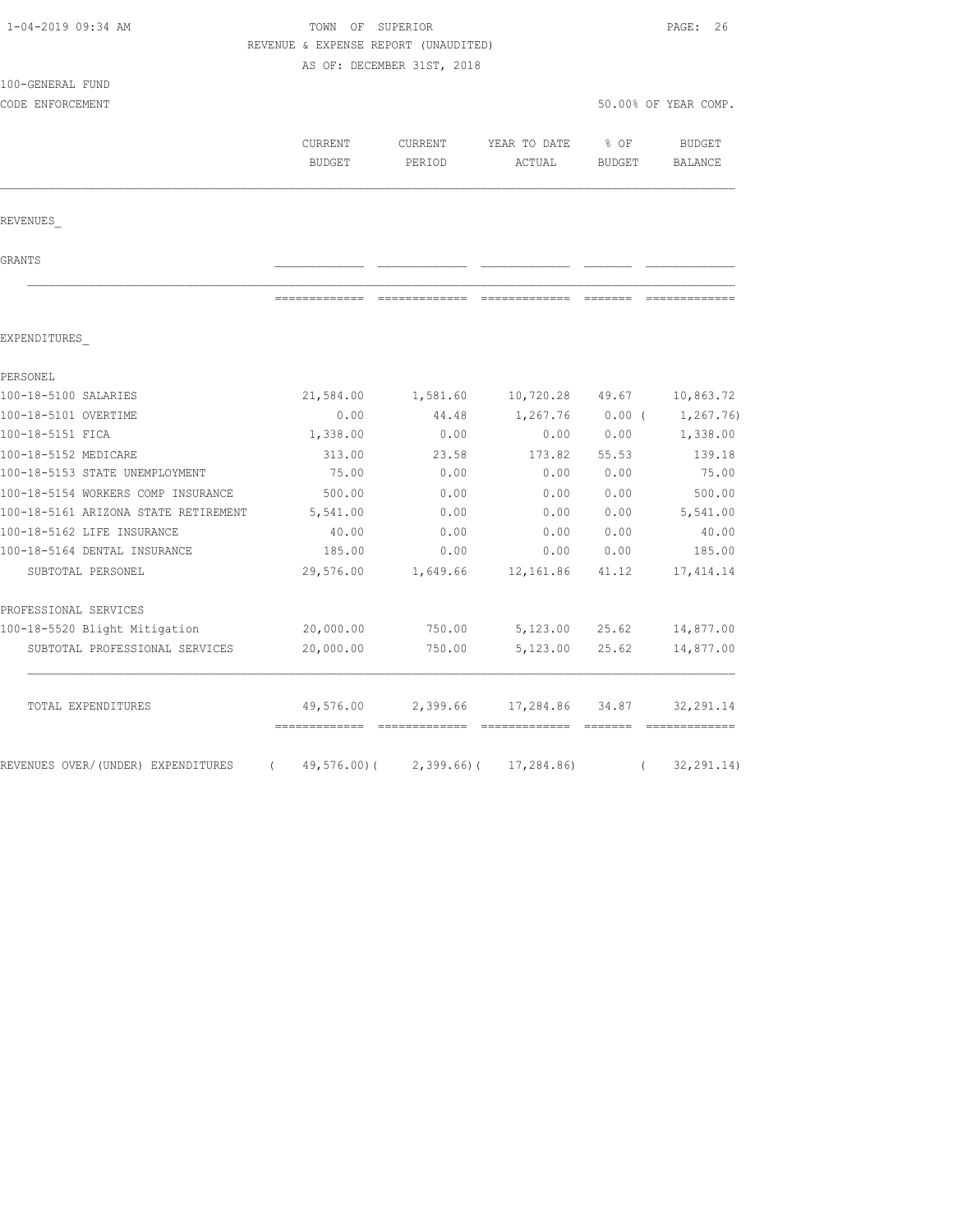|                          | =============                        |                            |                   |        |                      |
|--------------------------|--------------------------------------|----------------------------|-------------------|--------|----------------------|
| PROFESSIONAL SERVICES    |                                      |                            |                   |        |                      |
| GENERAL BUSINESS EXPENSE |                                      |                            |                   |        |                      |
| SUPPLIES                 |                                      |                            |                   |        |                      |
| EXPENDITURES             |                                      |                            |                   |        |                      |
|                          |                                      |                            |                   |        |                      |
|                          | BUDGET                               | PERIOD                     | ACTUAL            | BUDGET | BALANCE              |
|                          | CURRENT                              | CURRENT                    | YEAR TO DATE % OF |        | <b>BUDGET</b>        |
| <b>EDC</b>               |                                      |                            |                   |        | 50.00% OF YEAR COMP. |
| 100-GENERAL FUND         |                                      |                            |                   |        |                      |
|                          |                                      | AS OF: DECEMBER 31ST, 2018 |                   |        |                      |
|                          | REVENUE & EXPENSE REPORT (UNAUDITED) |                            |                   |        |                      |
| 1-04-2019 09:34 AM       | TOWN OF SUPERIOR                     |                            |                   |        | PAGE: 27             |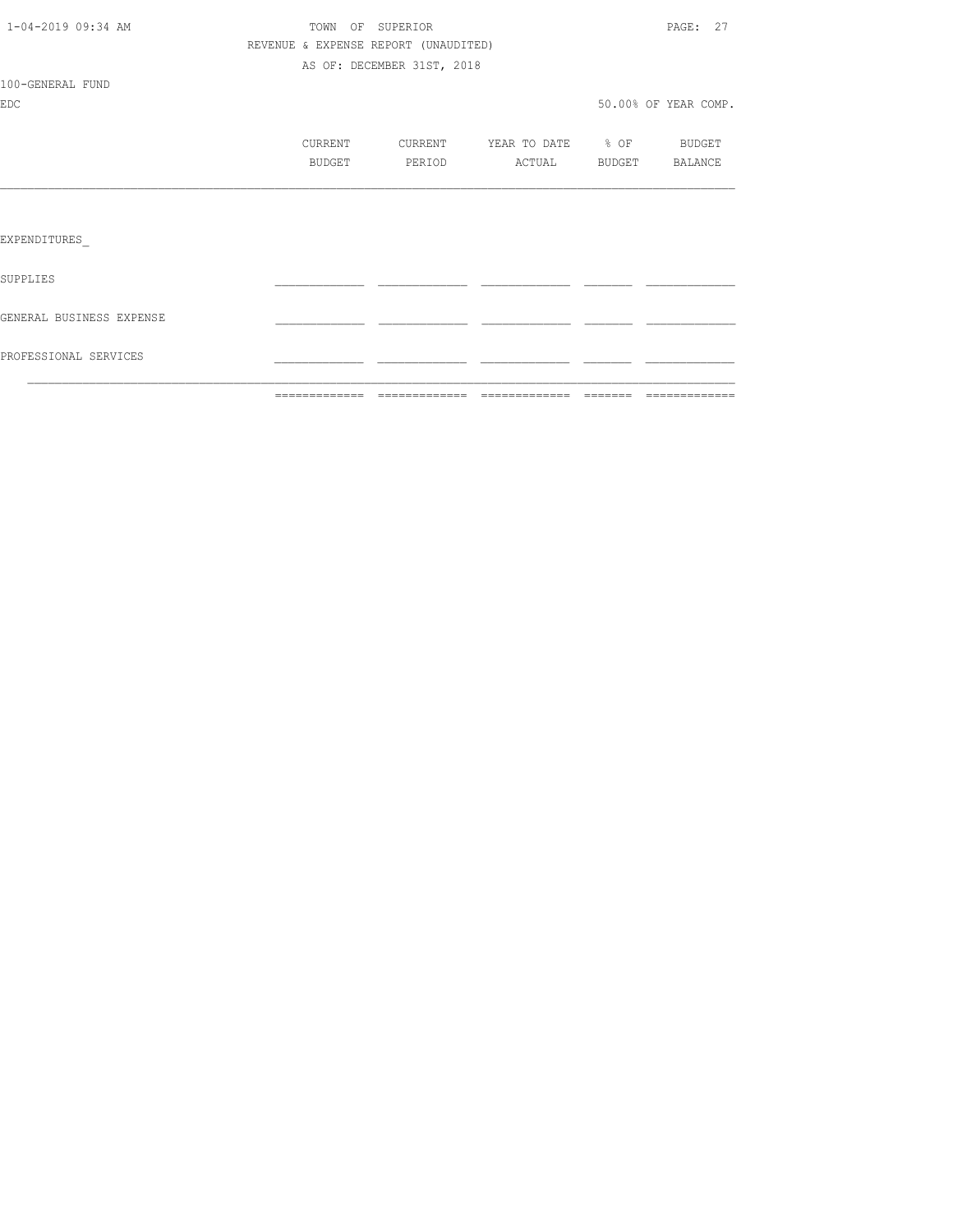| 1-04-2019 09:34 AM | TOWN<br>OF | SUPERIOR                             |                   |        |                      |  |  |
|--------------------|------------|--------------------------------------|-------------------|--------|----------------------|--|--|
|                    |            | REVENUE & EXPENSE REPORT (UNAUDITED) |                   |        |                      |  |  |
|                    |            | AS OF: DECEMBER 31ST, 2018           |                   |        |                      |  |  |
| 100-GENERAL FUND   |            |                                      |                   |        |                      |  |  |
| LOST TRAIL         |            |                                      |                   |        | 50.00% OF YEAR COMP. |  |  |
|                    | CURRENT    | CURRENT                              | YEAR TO DATE % OF |        | BUDGET               |  |  |
|                    | BUDGET     | PERIOD                               | ACTUAL            | BUDGET | BALANCE              |  |  |
|                    |            |                                      |                   |        |                      |  |  |
| EXPENDITURES       |            |                                      |                   |        |                      |  |  |
| SUPPLIES           |            |                                      |                   |        |                      |  |  |

 $\mathcal{L}_\text{max}$ 

 $\blacksquare$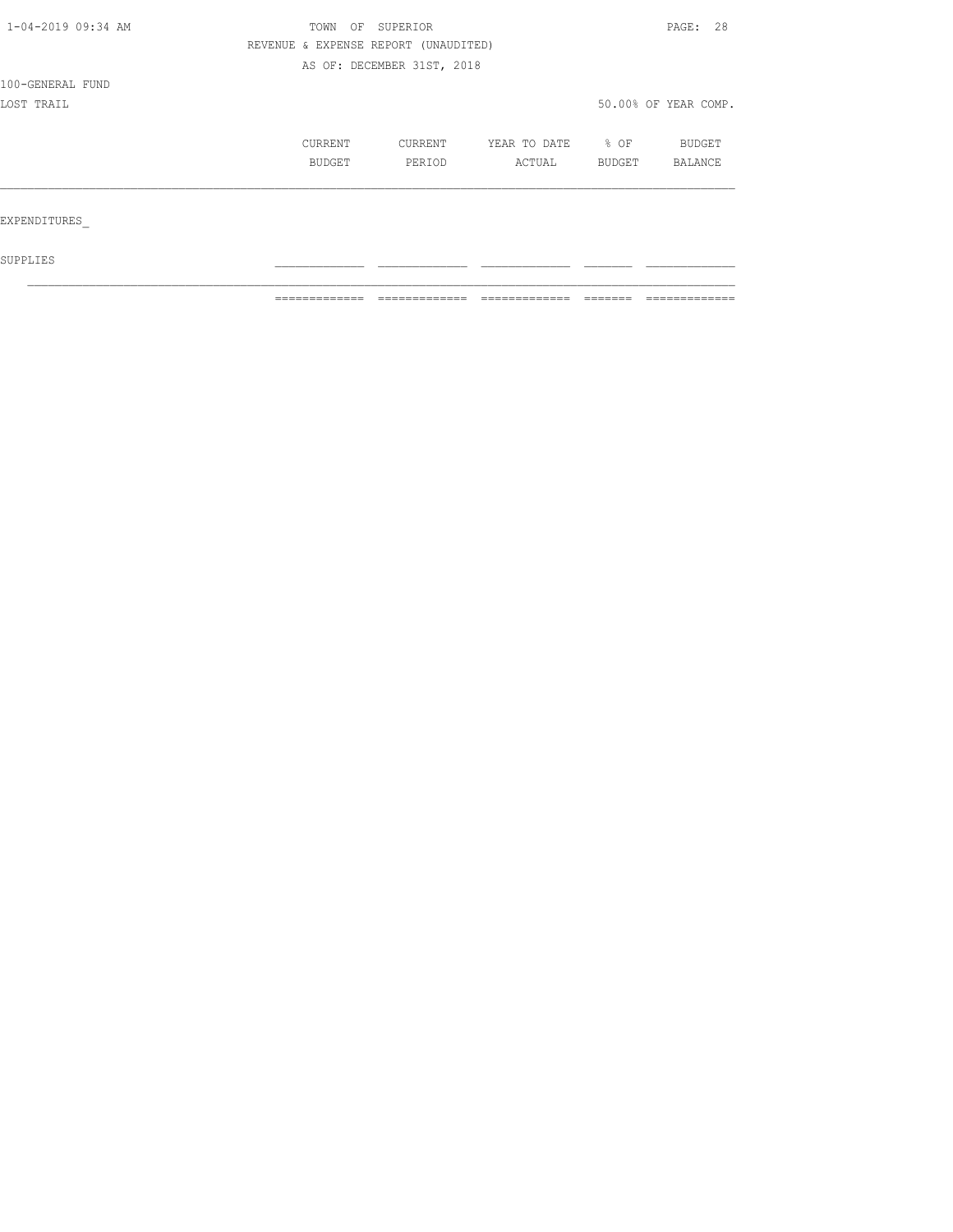| 1-04-2019 09:34 AM        |                                      | TOWN OF SUPERIOR           |                          |          | PAGE: 29             |
|---------------------------|--------------------------------------|----------------------------|--------------------------|----------|----------------------|
|                           | REVENUE & EXPENSE REPORT (UNAUDITED) |                            |                          |          |                      |
|                           |                                      | AS OF: DECEMBER 31ST, 2018 |                          |          |                      |
| 100-GENERAL FUND          |                                      |                            |                          |          |                      |
| SOCIO-ECONOMIC CONTINGNCY |                                      |                            |                          |          | 50.00% OF YEAR COMP. |
|                           | CURRENT                              | CURRENT                    | YEAR TO DATE % OF BUDGET |          |                      |
|                           | BUDGET                               | PERIOD                     | ACTUAL                   |          | BUDGET BALANCE       |
| REVENUES                  |                                      |                            |                          |          |                      |
| CONTRIBUTIONS             |                                      |                            |                          |          |                      |
|                           |                                      | -------------              |                          |          |                      |
| EXPENDITURES              |                                      |                            |                          |          |                      |
| SUPPLIES                  |                                      |                            |                          |          |                      |
|                           |                                      |                            |                          | -------- |                      |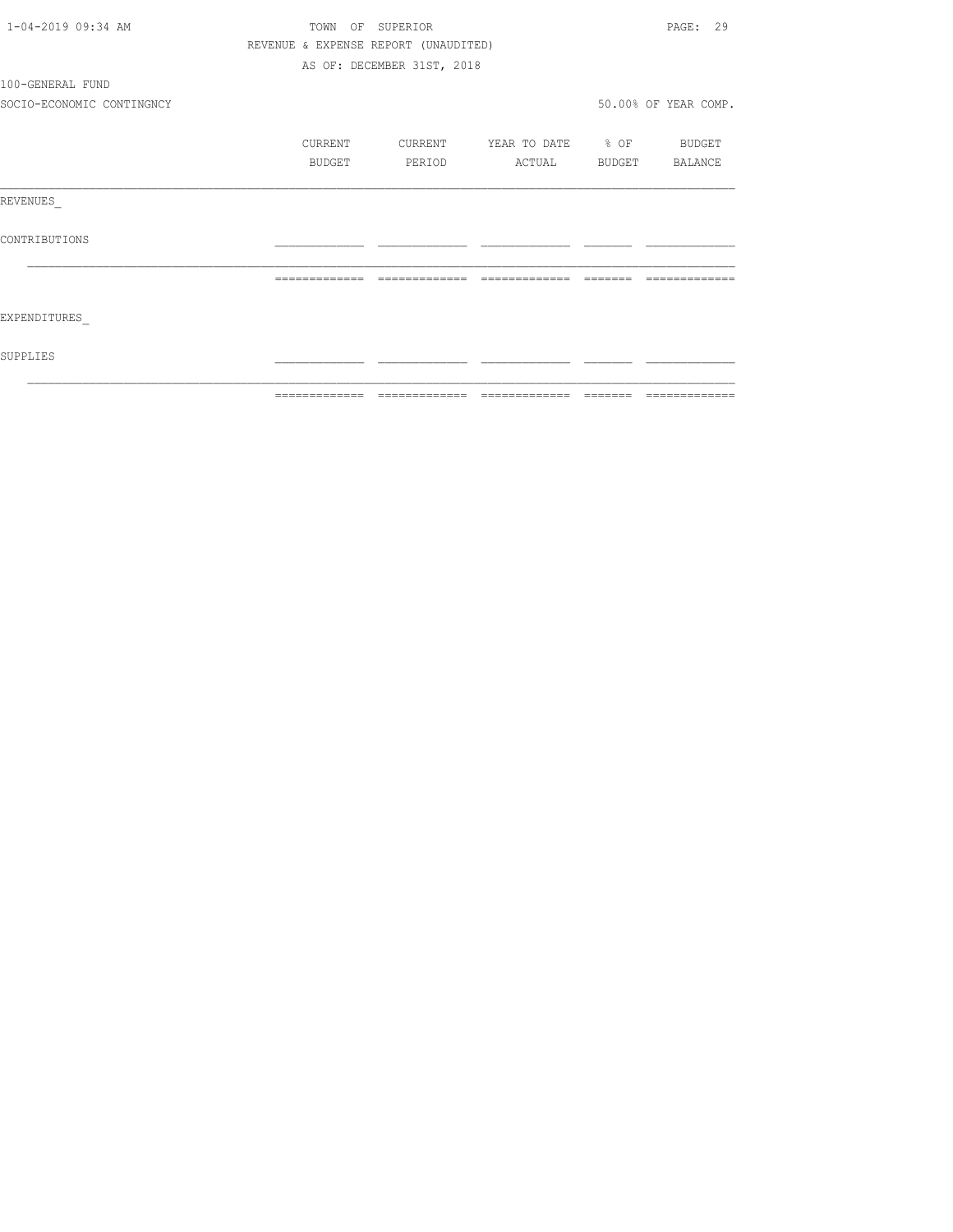| 1-04-2019 09:34 AM | TOWN<br>OF                           | PAGE: 30                   |              |                  |                      |
|--------------------|--------------------------------------|----------------------------|--------------|------------------|----------------------|
|                    | REVENUE & EXPENSE REPORT (UNAUDITED) |                            |              |                  |                      |
|                    |                                      | AS OF: DECEMBER 31ST, 2018 |              |                  |                      |
| 100-GENERAL FUND   |                                      |                            |              |                  |                      |
| CONTINGENCY        |                                      |                            |              |                  | 50.00% OF YEAR COMP. |
|                    | CURRENT                              | CURRENT                    | YEAR TO DATE | $\frac{1}{6}$ OF | <b>BUDGET</b>        |
|                    | BUDGET                               | PERIOD                     | ACTUAL       | BUDGET           | BALANCE              |
|                    |                                      |                            |              |                  |                      |
| EXPENDITURES       |                                      |                            |              |                  |                      |
| SUPPLIES           |                                      |                            |              |                  |                      |

 $\mathcal{L}_\text{max}$ 

 $\blacksquare$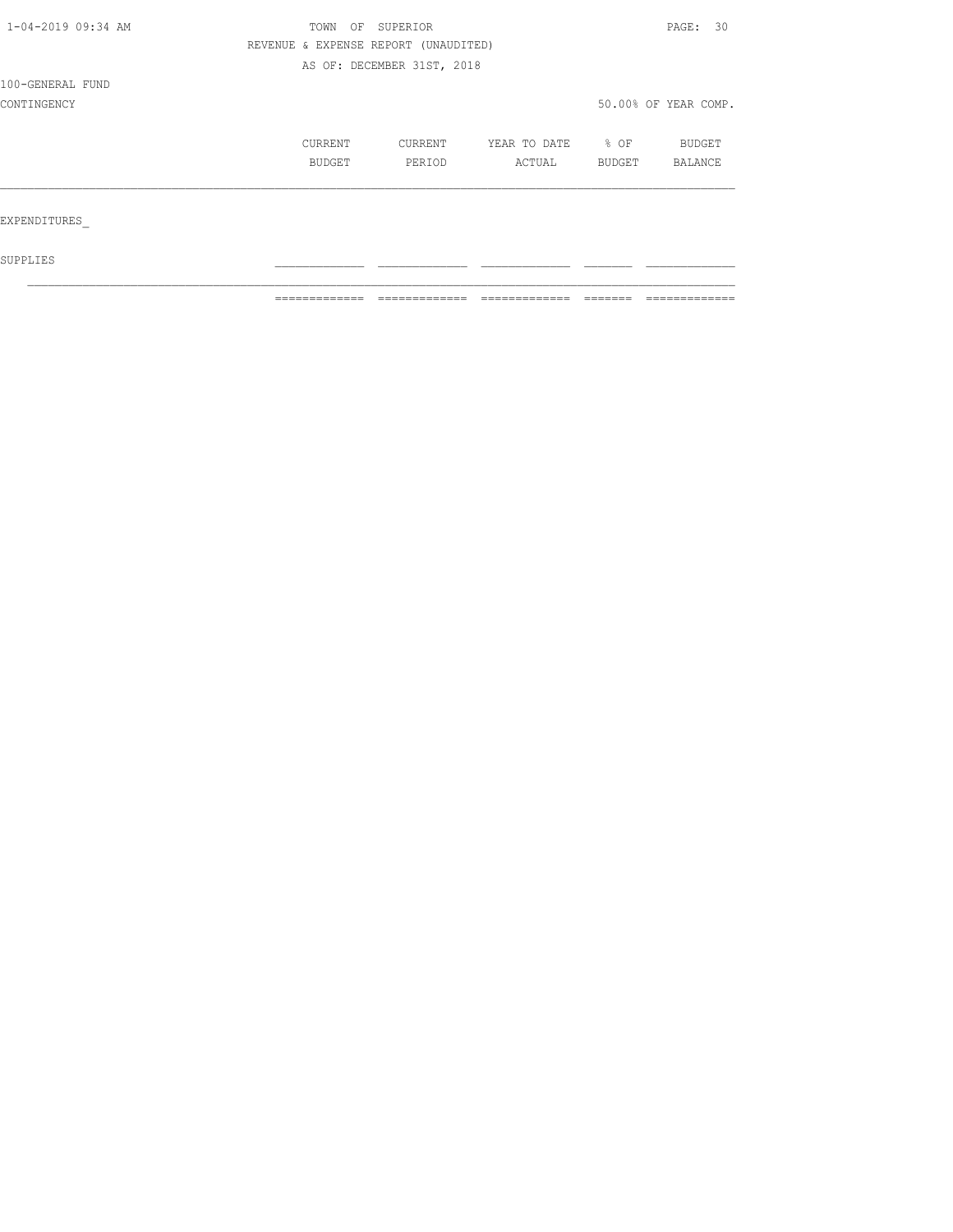### 1-04-2019 09:34 AM TOWN OF SUPERIOR PAGE: 31 REVENUE & EXPENSE REPORT (UNAUDITED) AS OF: DECEMBER 31ST, 2018

100-GENERAL FUND

|                                    |                          |                   |                        | 50.00% OF YEAR COMP. |                          |  |
|------------------------------------|--------------------------|-------------------|------------------------|----------------------|--------------------------|--|
|                                    | <b>CURRENT</b><br>BUDGET | CURRENT<br>PERIOD | YEAR TO DATE<br>ACTUAL | % OF<br>BUDGET       | <b>BUDGET</b><br>BALANCE |  |
|                                    |                          |                   |                        |                      |                          |  |
| FUND TOTAL REVENUES                | 2, 143, 377.00           | 298,964.82        | 1,217,786.42           | 56.82                | 925,590.58               |  |
| FUND TOTAL EXPENDITURES            | 2, 143, 375, 00          | 165,683.64        | 1,147,488.29           | 53.54                | 995,886.71               |  |
| REVENUES OVER/(UNDER) EXPENDITURES | 2.00                     | 133,281.18        | 70,298.13              |                      | 70, 296, 13)             |  |
|                                    |                          |                   |                        |                      | ===========              |  |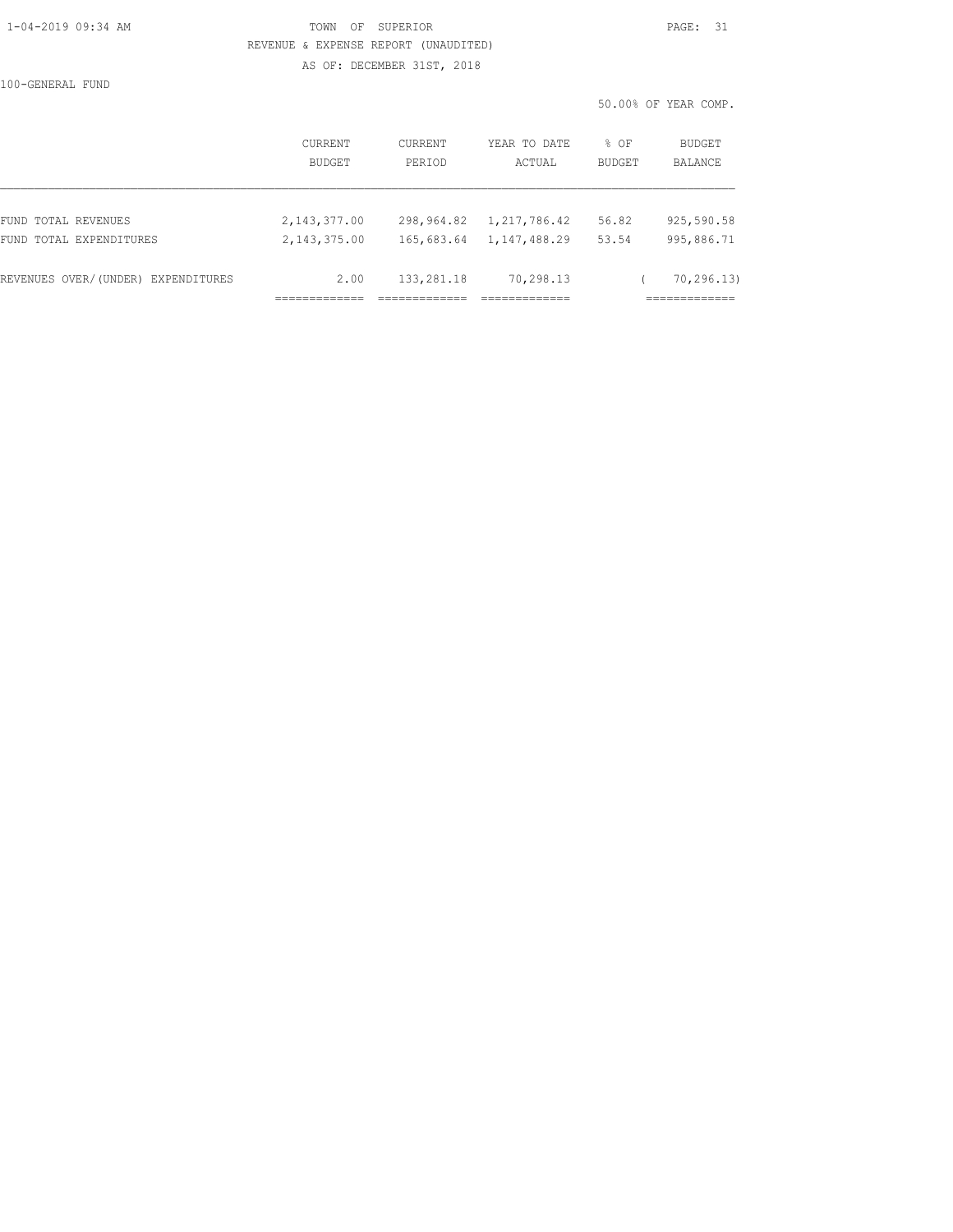# 1-04-2019 09:34 AM TOWN OF SUPERIOR PAGE: 1 REVENUE & EXPENSE REPORT (UNAUDITED)

AS OF: DECEMBER 31ST, 2018

## 200-REFUSE SERVICE

| NON-DEPARTMENTAL                         |                                 |                                                                                                                                                                                                                                                                                                                                                                                                                                                                                        |                                                                                                                                                                                                                                                                                                                                                                                                                                                                                        | 50.00% OF YEAR COMP.                                                                                                                                                                                                                                                                                                                                                                                                                                                                   |                                 |  |
|------------------------------------------|---------------------------------|----------------------------------------------------------------------------------------------------------------------------------------------------------------------------------------------------------------------------------------------------------------------------------------------------------------------------------------------------------------------------------------------------------------------------------------------------------------------------------------|----------------------------------------------------------------------------------------------------------------------------------------------------------------------------------------------------------------------------------------------------------------------------------------------------------------------------------------------------------------------------------------------------------------------------------------------------------------------------------------|----------------------------------------------------------------------------------------------------------------------------------------------------------------------------------------------------------------------------------------------------------------------------------------------------------------------------------------------------------------------------------------------------------------------------------------------------------------------------------------|---------------------------------|--|
|                                          | <b>CURRENT</b><br><b>BUDGET</b> | <b>CURRENT</b><br>PERIOD                                                                                                                                                                                                                                                                                                                                                                                                                                                               | YEAR TO DATE<br>ACTUAL                                                                                                                                                                                                                                                                                                                                                                                                                                                                 | % OF<br><b>BUDGET</b>                                                                                                                                                                                                                                                                                                                                                                                                                                                                  | <b>BUDGET</b><br><b>BALANCE</b> |  |
| REVENUES                                 |                                 |                                                                                                                                                                                                                                                                                                                                                                                                                                                                                        |                                                                                                                                                                                                                                                                                                                                                                                                                                                                                        |                                                                                                                                                                                                                                                                                                                                                                                                                                                                                        |                                 |  |
| BUSINESS SERVICES                        |                                 |                                                                                                                                                                                                                                                                                                                                                                                                                                                                                        |                                                                                                                                                                                                                                                                                                                                                                                                                                                                                        |                                                                                                                                                                                                                                                                                                                                                                                                                                                                                        |                                 |  |
| 200-00-4240 REFUSE FEES                  | 4,000.00                        | 60.00                                                                                                                                                                                                                                                                                                                                                                                                                                                                                  | 564.48                                                                                                                                                                                                                                                                                                                                                                                                                                                                                 | 14.11                                                                                                                                                                                                                                                                                                                                                                                                                                                                                  | 3,435.52                        |  |
| 200-00-4241 TIPPING FEES-                | 0.00                            | 580.00                                                                                                                                                                                                                                                                                                                                                                                                                                                                                 | 3,280.00                                                                                                                                                                                                                                                                                                                                                                                                                                                                               | $0.00$ (                                                                                                                                                                                                                                                                                                                                                                                                                                                                               | 3,280.00                        |  |
| SUBTOTAL BUSINESS SERVICES               | 4,000.00                        | 640.00                                                                                                                                                                                                                                                                                                                                                                                                                                                                                 | 3,844.48                                                                                                                                                                                                                                                                                                                                                                                                                                                                               | 96.11                                                                                                                                                                                                                                                                                                                                                                                                                                                                                  | 155.52                          |  |
| ENTERPRISE SERVICES                      |                                 |                                                                                                                                                                                                                                                                                                                                                                                                                                                                                        |                                                                                                                                                                                                                                                                                                                                                                                                                                                                                        |                                                                                                                                                                                                                                                                                                                                                                                                                                                                                        |                                 |  |
| <b>TOTAL REVENUES</b>                    | 4,000.00                        | 640.00                                                                                                                                                                                                                                                                                                                                                                                                                                                                                 | 3,844.48                                                                                                                                                                                                                                                                                                                                                                                                                                                                               | 96.11                                                                                                                                                                                                                                                                                                                                                                                                                                                                                  | 155.52                          |  |
| EXPENDITURES                             | =============                   | $\begin{array}{cccccccccccccc} \multicolumn{2}{c}{} & \multicolumn{2}{c}{} & \multicolumn{2}{c}{} & \multicolumn{2}{c}{} & \multicolumn{2}{c}{} & \multicolumn{2}{c}{} & \multicolumn{2}{c}{} & \multicolumn{2}{c}{} & \multicolumn{2}{c}{} & \multicolumn{2}{c}{} & \multicolumn{2}{c}{} & \multicolumn{2}{c}{} & \multicolumn{2}{c}{} & \multicolumn{2}{c}{} & \multicolumn{2}{c}{} & \multicolumn{2}{c}{} & \multicolumn{2}{c}{} & \multicolumn{2}{c}{} & \multicolumn{2}{c}{} & \$ | $\begin{array}{cccccccccccccc} \multicolumn{2}{c}{} & \multicolumn{2}{c}{} & \multicolumn{2}{c}{} & \multicolumn{2}{c}{} & \multicolumn{2}{c}{} & \multicolumn{2}{c}{} & \multicolumn{2}{c}{} & \multicolumn{2}{c}{} & \multicolumn{2}{c}{} & \multicolumn{2}{c}{} & \multicolumn{2}{c}{} & \multicolumn{2}{c}{} & \multicolumn{2}{c}{} & \multicolumn{2}{c}{} & \multicolumn{2}{c}{} & \multicolumn{2}{c}{} & \multicolumn{2}{c}{} & \multicolumn{2}{c}{} & \multicolumn{2}{c}{} & \$ | $\begin{array}{cccccccccc} \multicolumn{2}{c}{} & \multicolumn{2}{c}{} & \multicolumn{2}{c}{} & \multicolumn{2}{c}{} & \multicolumn{2}{c}{} & \multicolumn{2}{c}{} & \multicolumn{2}{c}{} & \multicolumn{2}{c}{} & \multicolumn{2}{c}{} & \multicolumn{2}{c}{} & \multicolumn{2}{c}{} & \multicolumn{2}{c}{} & \multicolumn{2}{c}{} & \multicolumn{2}{c}{} & \multicolumn{2}{c}{} & \multicolumn{2}{c}{} & \multicolumn{2}{c}{} & \multicolumn{2}{c}{} & \multicolumn{2}{c}{} & \mult$ | =============                   |  |
|                                          |                                 |                                                                                                                                                                                                                                                                                                                                                                                                                                                                                        |                                                                                                                                                                                                                                                                                                                                                                                                                                                                                        |                                                                                                                                                                                                                                                                                                                                                                                                                                                                                        |                                 |  |
| PERSONEL                                 |                                 |                                                                                                                                                                                                                                                                                                                                                                                                                                                                                        |                                                                                                                                                                                                                                                                                                                                                                                                                                                                                        |                                                                                                                                                                                                                                                                                                                                                                                                                                                                                        |                                 |  |
| 200-00-5100 Salaries<br>200-00-5151 FICA | 9,857.00<br>611.00              | 0.00<br>0.00                                                                                                                                                                                                                                                                                                                                                                                                                                                                           | 0.00<br>0.00                                                                                                                                                                                                                                                                                                                                                                                                                                                                           | 0.00<br>0.00                                                                                                                                                                                                                                                                                                                                                                                                                                                                           | 9,857.00<br>611.00              |  |
| 200-00-5152 Medicare                     | 143.00                          |                                                                                                                                                                                                                                                                                                                                                                                                                                                                                        | 0.00                                                                                                                                                                                                                                                                                                                                                                                                                                                                                   | 0.00                                                                                                                                                                                                                                                                                                                                                                                                                                                                                   | 143.00                          |  |
| 200-00-5153 SUTA                         | 60.00                           | 0.00<br>0.00                                                                                                                                                                                                                                                                                                                                                                                                                                                                           | 0.00                                                                                                                                                                                                                                                                                                                                                                                                                                                                                   | 0.00                                                                                                                                                                                                                                                                                                                                                                                                                                                                                   | 60.00                           |  |
| 200-00-5154 Workers Comp                 | 183.00                          | 0.00                                                                                                                                                                                                                                                                                                                                                                                                                                                                                   | 0.00                                                                                                                                                                                                                                                                                                                                                                                                                                                                                   | 0.00                                                                                                                                                                                                                                                                                                                                                                                                                                                                                   | 183.00                          |  |
| 200-00-5161 ASRS                         | 1,163.00                        | 0.00                                                                                                                                                                                                                                                                                                                                                                                                                                                                                   | 0.00                                                                                                                                                                                                                                                                                                                                                                                                                                                                                   | 0.00                                                                                                                                                                                                                                                                                                                                                                                                                                                                                   | 1,163.00                        |  |
| 200-00-5162 Life Insurance               | 32.00                           | 0.00                                                                                                                                                                                                                                                                                                                                                                                                                                                                                   | 0.00                                                                                                                                                                                                                                                                                                                                                                                                                                                                                   | 0.00                                                                                                                                                                                                                                                                                                                                                                                                                                                                                   | 32.00                           |  |
| 200-00-5164 Dental Insurance             | 148.00                          | 0.00                                                                                                                                                                                                                                                                                                                                                                                                                                                                                   | 0.00                                                                                                                                                                                                                                                                                                                                                                                                                                                                                   | 0.00                                                                                                                                                                                                                                                                                                                                                                                                                                                                                   | 148.00                          |  |
| SUBTOTAL PERSONEL                        | 12,197.00                       | 0.00                                                                                                                                                                                                                                                                                                                                                                                                                                                                                   | 0.00                                                                                                                                                                                                                                                                                                                                                                                                                                                                                   | 0.00                                                                                                                                                                                                                                                                                                                                                                                                                                                                                   | 12,197.00                       |  |
| SUPPLIES                                 |                                 |                                                                                                                                                                                                                                                                                                                                                                                                                                                                                        |                                                                                                                                                                                                                                                                                                                                                                                                                                                                                        |                                                                                                                                                                                                                                                                                                                                                                                                                                                                                        |                                 |  |
| 200-00-5225 Safety Supplies & Equip      | 1,000.00                        | 0.00                                                                                                                                                                                                                                                                                                                                                                                                                                                                                   | 0.00                                                                                                                                                                                                                                                                                                                                                                                                                                                                                   | 0.00                                                                                                                                                                                                                                                                                                                                                                                                                                                                                   | 1,000.00                        |  |
| 200-00-5299 Operating Supplies           | 500.00                          | 150.00                                                                                                                                                                                                                                                                                                                                                                                                                                                                                 | 4,069.44                                                                                                                                                                                                                                                                                                                                                                                                                                                                               | 813.89 (                                                                                                                                                                                                                                                                                                                                                                                                                                                                               | 3, 569.44                       |  |
| SUBTOTAL SUPPLIES                        | 1,500.00                        | 150.00                                                                                                                                                                                                                                                                                                                                                                                                                                                                                 | 4,069.44                                                                                                                                                                                                                                                                                                                                                                                                                                                                               | 271.30 (                                                                                                                                                                                                                                                                                                                                                                                                                                                                               | 2,569.44)                       |  |
| UTILITIES                                |                                 |                                                                                                                                                                                                                                                                                                                                                                                                                                                                                        |                                                                                                                                                                                                                                                                                                                                                                                                                                                                                        |                                                                                                                                                                                                                                                                                                                                                                                                                                                                                        |                                 |  |
| 200-00-5330 REFUSE                       | 0.00                            | 0.00                                                                                                                                                                                                                                                                                                                                                                                                                                                                                   | 15,069.71                                                                                                                                                                                                                                                                                                                                                                                                                                                                              | $0.00$ (                                                                                                                                                                                                                                                                                                                                                                                                                                                                               | 15,069.71)                      |  |
| SUBTOTAL UTILITIES                       | 0.00                            | 0.00                                                                                                                                                                                                                                                                                                                                                                                                                                                                                   | 15,069.71                                                                                                                                                                                                                                                                                                                                                                                                                                                                              | $0.00$ (                                                                                                                                                                                                                                                                                                                                                                                                                                                                               | 15,069.71)                      |  |
| GENERAL BUSINESS EXPENSE                 |                                 |                                                                                                                                                                                                                                                                                                                                                                                                                                                                                        |                                                                                                                                                                                                                                                                                                                                                                                                                                                                                        |                                                                                                                                                                                                                                                                                                                                                                                                                                                                                        |                                 |  |
| PROFESSIONAL SERVICES                    |                                 |                                                                                                                                                                                                                                                                                                                                                                                                                                                                                        |                                                                                                                                                                                                                                                                                                                                                                                                                                                                                        |                                                                                                                                                                                                                                                                                                                                                                                                                                                                                        |                                 |  |
| 200-00-5520 CONTRACT SERVICES            | 15,000.00                       | 481.60                                                                                                                                                                                                                                                                                                                                                                                                                                                                                 | 8,545.98                                                                                                                                                                                                                                                                                                                                                                                                                                                                               | 56.97                                                                                                                                                                                                                                                                                                                                                                                                                                                                                  | 6,454.02                        |  |
| 200-00-5550 Professional Services        | 80,000.00                       | 0.00                                                                                                                                                                                                                                                                                                                                                                                                                                                                                   | 0.00                                                                                                                                                                                                                                                                                                                                                                                                                                                                                   | 0.00                                                                                                                                                                                                                                                                                                                                                                                                                                                                                   | 80,000.00                       |  |
| 200-00-5599 Transfer Clean-Up            | 0.00                            | 0.00                                                                                                                                                                                                                                                                                                                                                                                                                                                                                   | 76,953.29                                                                                                                                                                                                                                                                                                                                                                                                                                                                              | $0.00$ (                                                                                                                                                                                                                                                                                                                                                                                                                                                                               | 76, 953.29)                     |  |
| SUBTOTAL PROFESSIONAL SERVICES           | 95,000.00                       | 481.60                                                                                                                                                                                                                                                                                                                                                                                                                                                                                 | 85,499.27                                                                                                                                                                                                                                                                                                                                                                                                                                                                              | 90.00                                                                                                                                                                                                                                                                                                                                                                                                                                                                                  | 9,500.73                        |  |
| REPAIR/MAINTENANCE                       |                                 |                                                                                                                                                                                                                                                                                                                                                                                                                                                                                        |                                                                                                                                                                                                                                                                                                                                                                                                                                                                                        |                                                                                                                                                                                                                                                                                                                                                                                                                                                                                        |                                 |  |
| 200-00-5640 Auto Truck Repair            | 1,000.00                        | 0.00                                                                                                                                                                                                                                                                                                                                                                                                                                                                                   | 201.10                                                                                                                                                                                                                                                                                                                                                                                                                                                                                 | 20.11                                                                                                                                                                                                                                                                                                                                                                                                                                                                                  | 798.90                          |  |
| 200-00-5641 Gas & Oil                    | 2,000.00                        | 0.00                                                                                                                                                                                                                                                                                                                                                                                                                                                                                   | 0.00                                                                                                                                                                                                                                                                                                                                                                                                                                                                                   | 0.00                                                                                                                                                                                                                                                                                                                                                                                                                                                                                   | 2,000.00                        |  |

SUBTOTAL REPAIR/MAINTENANCE 3,000.00 0.00 201.10 6.70 2,798.90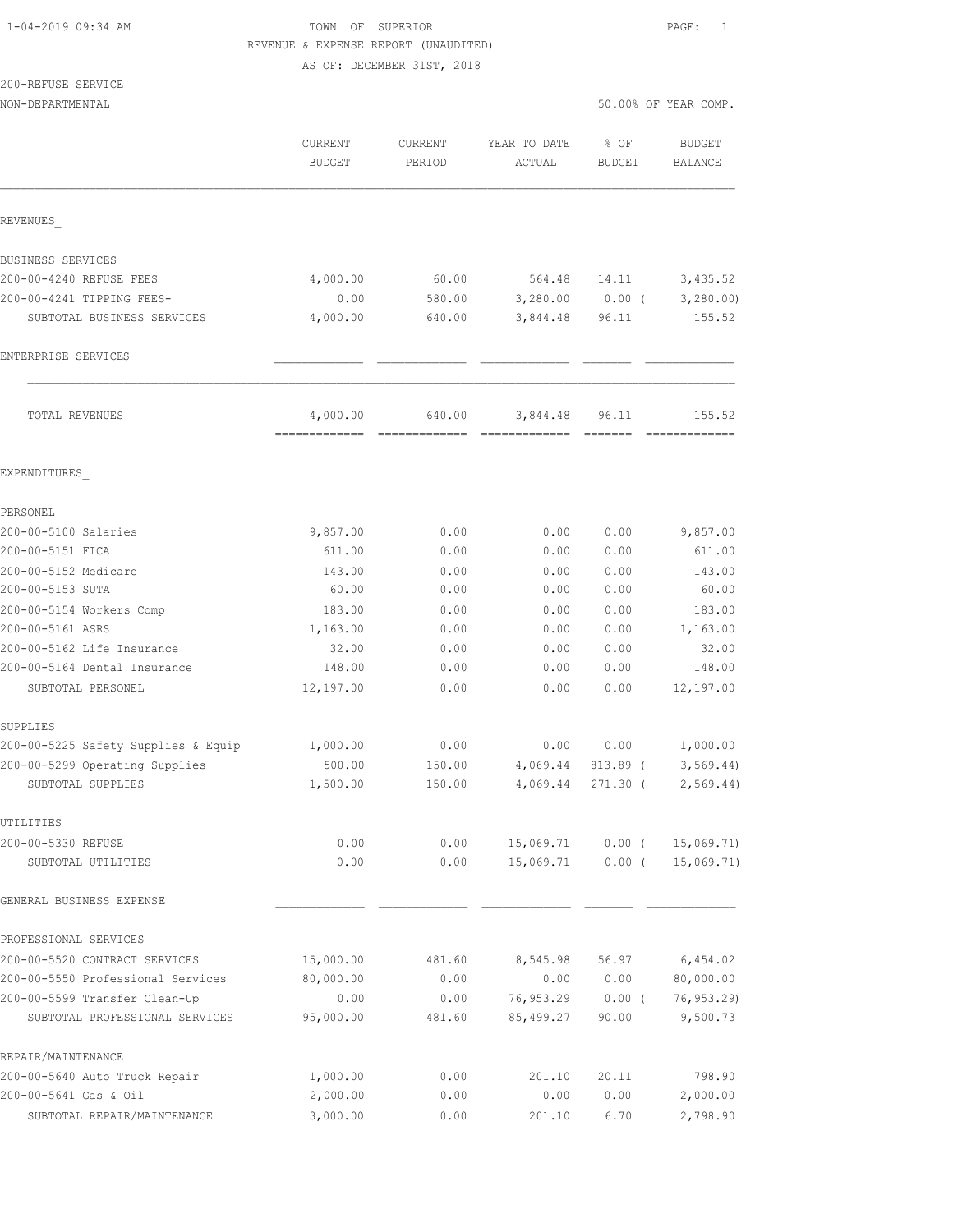| $1 - 04 - 2019$ $09:34$ AM                                          | TOWN<br>$\bigcirc$ $\bigcirc$ $\bigcirc$<br>REVENUE & EXPENSE REPORT (UNAUDITED) | SUPERTOR                   |                                             |        | PAGE:<br>2           |
|---------------------------------------------------------------------|----------------------------------------------------------------------------------|----------------------------|---------------------------------------------|--------|----------------------|
|                                                                     |                                                                                  | AS OF: DECEMBER 31ST, 2018 |                                             |        |                      |
| 200-REFUSE SERVICE                                                  |                                                                                  |                            |                                             |        |                      |
| NON-DEPARTMENTAL                                                    |                                                                                  |                            |                                             |        | 50.00% OF YEAR COMP. |
|                                                                     | CURRENT                                                                          | CURRENT                    | YEAR TO DATE % OF                           |        | BUDGET               |
|                                                                     | BUDGET                                                                           | PERIOD                     | ACTUAL                                      | BUDGET | BALANCE              |
| CAPITAL OUTLAY                                                      |                                                                                  |                            |                                             |        |                      |
| DEBT SERVICE                                                        |                                                                                  |                            |                                             |        |                      |
| TOTAL EXPENDITURES                                                  |                                                                                  |                            | 111,697.00 631.60 104,839.52 93.86 6,857.48 |        |                      |
| REVENUES OVER/(UNDER) EXPENDITURES (107,697.00) 8.40 (100,995.04) ( |                                                                                  |                            |                                             |        | 6,701.96)            |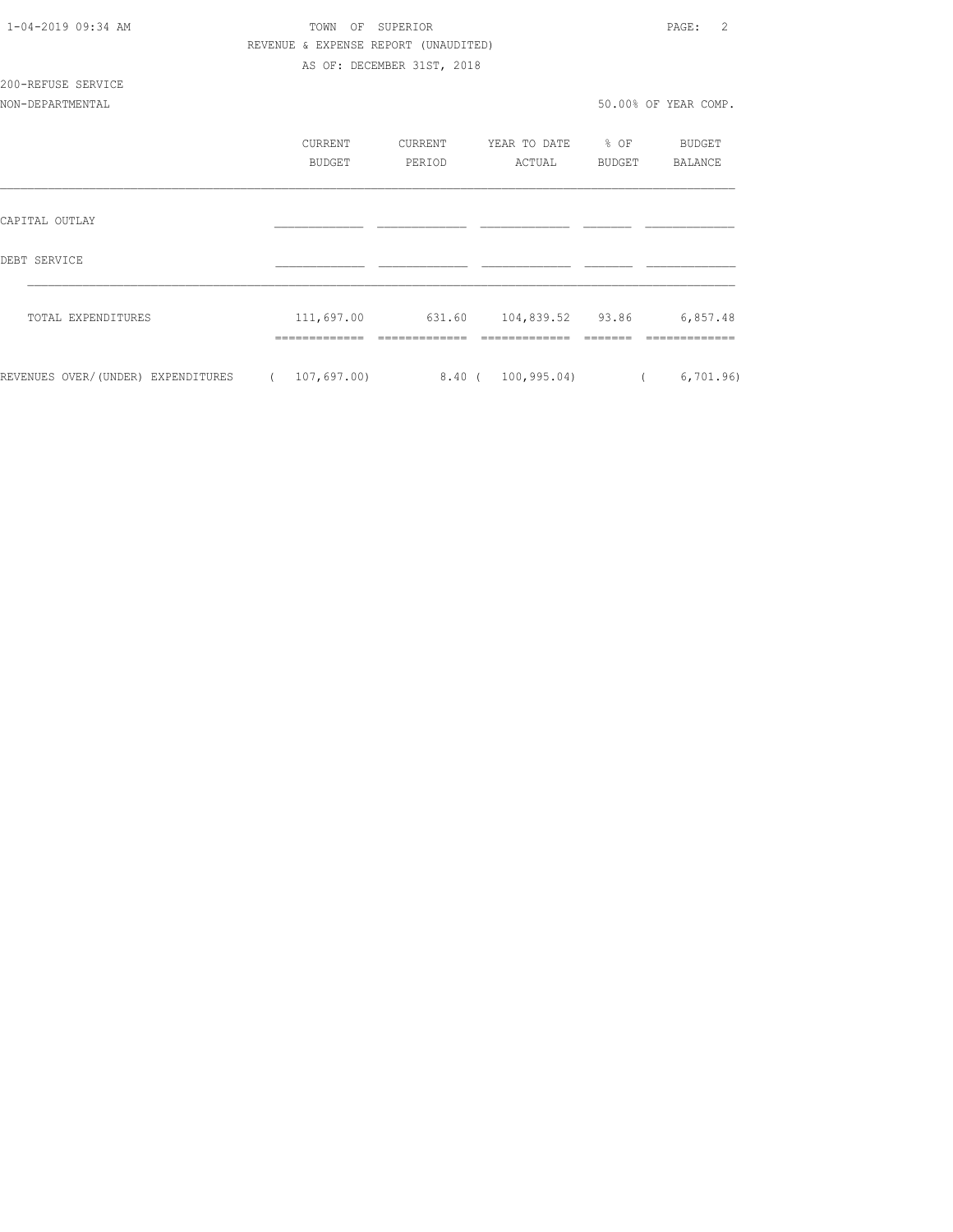| 1-04-2019 09:34 AM |  |
|--------------------|--|
|                    |  |

### TOWN OF SUPERIOR **PAGE:** 3 REVENUE & EXPENSE REPORT (UNAUDITED) AS OF: DECEMBER 31ST, 2018

200-REFUSE SERVICE

50.00% OF YEAR COMP.

|                                    | CURRENT<br><b>BUDGET</b> | CURRENT<br>PERIOD | YEAR TO DATE<br>ACTUAL | % OF<br><b>BUDGET</b> | BUDGET<br><b>BALANCE</b> |
|------------------------------------|--------------------------|-------------------|------------------------|-----------------------|--------------------------|
|                                    |                          |                   |                        |                       |                          |
| FUND TOTAL REVENUES                | 4,000.00                 | 640.00            | 3,844.48               | 96.11                 | 155.52                   |
| FUND TOTAL EXPENDITURES            | 111,697.00               | 631.60            | 104,839.52             | 93.86                 | 6,857.48                 |
| REVENUES OVER/(UNDER) EXPENDITURES | 107,697.00)              | $8,40$ (          | 100, 995.04)           |                       | 6,701.96                 |
|                                    |                          |                   |                        |                       |                          |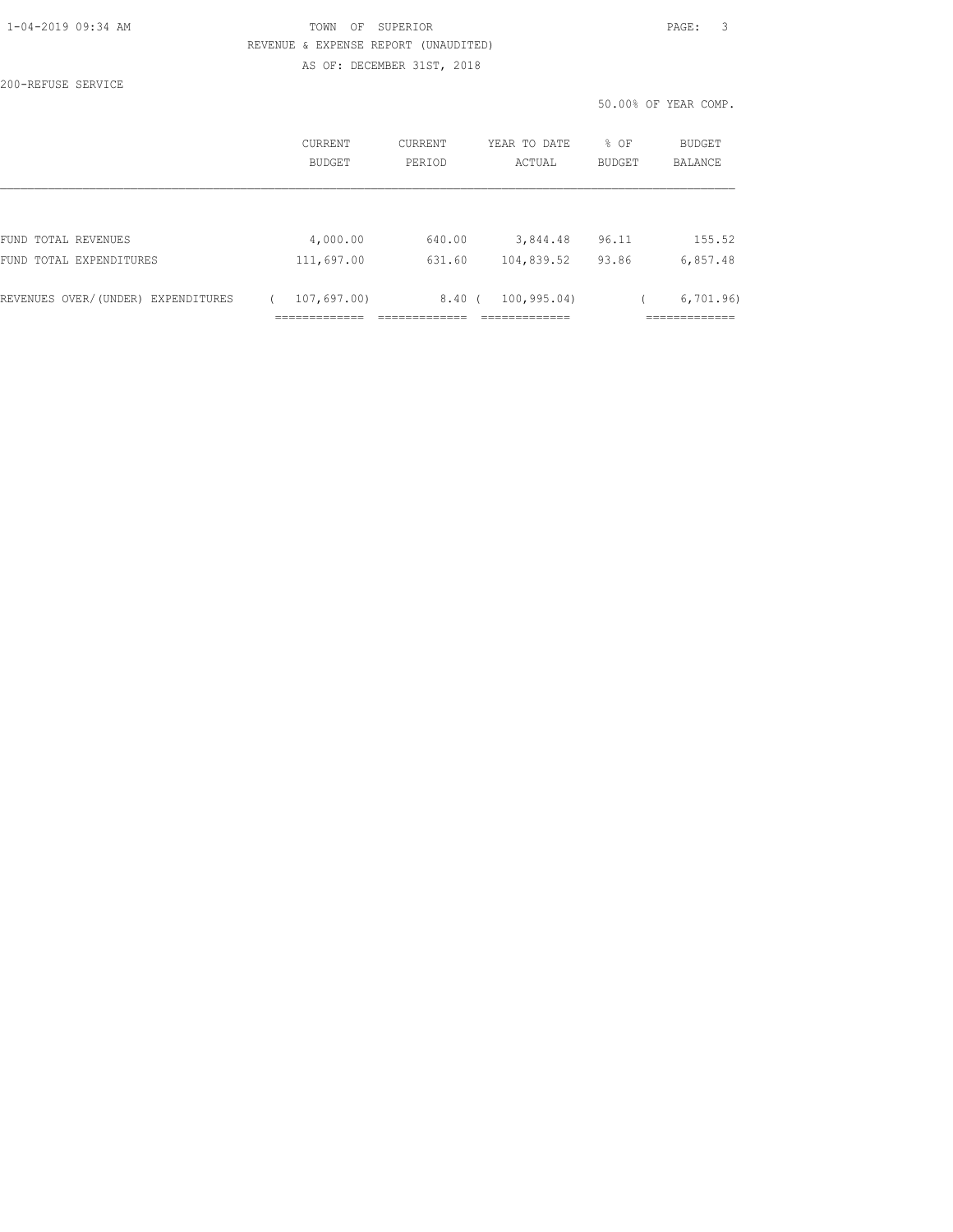| 1-04-2019 09:34 AM |
|--------------------|
|--------------------|

210-SEWER

# TOWN OF SUPERIOR **PAGE:** 1 REVENUE & EXPENSE REPORT (UNAUDITED)

AS OF: DECEMBER 31ST, 2018

NON-DEPARTMENTAL 50.00% OF YEAR COMP.

|                                                              | CURRENT<br><b>BUDGET</b> | <b>CURRENT</b><br>PERIOD | YEAR TO DATE<br>ACTUAL | % OF<br><b>BUDGET</b> | <b>BUDGET</b><br><b>BALANCE</b> |
|--------------------------------------------------------------|--------------------------|--------------------------|------------------------|-----------------------|---------------------------------|
| REVENUES                                                     |                          |                          |                        |                       |                                 |
| TAXE S                                                       |                          |                          |                        |                       |                                 |
| BUSINESS SERVICES                                            |                          |                          |                        |                       |                                 |
| 210-00-4240 SEWER FEES                                       | 380,000.00               | 26, 335.52               | 140,443.81 36.96       |                       | 239,556.19                      |
| 210-00-4250 PENALTIES                                        | 0.00                     | 3,125.00                 |                        | 8,785.00 0.00 (       | 8,785.00)                       |
| SUBTOTAL BUSINESS SERVICES                                   | 380,000.00               | 29,460.52                | 149,228.81             | 39.27                 | 230, 771.19                     |
| GRANTS                                                       |                          |                          |                        |                       |                                 |
| CONTINGENCY                                                  |                          |                          |                        |                       |                                 |
| TOTAL REVENUES                                               | 380,000.00               | 29,460.52                | 149,228.81             | 39.27                 | 230, 771.19                     |
| EXPENDITURES                                                 |                          |                          |                        |                       |                                 |
| PERSONEL                                                     |                          |                          |                        |                       |                                 |
| 210-00-5100 SALARIES                                         | 75,917.00                | 5,106.40                 | 34,308.96              | 45.19                 | 41,608.04                       |
| 210-00-5101 OVERTIME                                         | 5,000.00                 | 253.70                   | 3,240.96               | 64.82                 | 1,759.04                        |
| 210-00-5151 FICA                                             | 4,429.00                 | 326.99                   | 2,296.08               | 51.84                 | 2,132.92                        |
| 210-00-5152 MEDICARE                                         | 1,036.00                 | 76.47                    | 536.98                 | 51.83                 | 499.02                          |
| 210-00-5153 STATE UNEMPLOYMENT                               | 306.00                   | 0.00                     | 0.00                   | 0.00                  | 306.00                          |
| 210-00-5154 WORKERS COMP INSURANCE                           | 3,567.00                 | 0.00                     | 1,477.73               | 41.43                 | 2,089.27                        |
| 210-00-5161 ARIZONA STATE RETIREMENT                         | 8,430.00                 | 632.49                   | 4,430.89               | 52.56                 | 3,999.11                        |
| 210-00-5162 LIFE INSURANCE                                   | 165.00                   | 13.40                    | 108.30                 | 65.64                 | 56.70                           |
| 210-00-5163 HEALTH INSURANCE<br>210-00-5164 DENTAL INSURANCE | 14,413.00                | 1,272.10                 | 7,632.60               | 52.96                 | 6,780.40<br>326.66              |
| SUBTOTAL PERSONEL                                            | 758.00<br>114,021.00     | 61.62<br>7,743.17        | 431.34<br>54,463.84    | 56.91<br>47.77        | 59, 557.16                      |
| SUPPLIES                                                     |                          |                          |                        |                       |                                 |
| 210-00-5210 OFFICE SUPPLIES                                  | 2,000.00                 | 0.00                     | 0.00                   | 0.00                  | 2,000.00                        |
| 210-00-5230 SANITATION SUPPLIES                              | 0.00                     | 0.00                     | 1,370.75               | $0.00$ (              | 1,370.75                        |
| 210-00-5240 CHEMICAL SUPPLIES                                | 15,146.00                | 0.00                     | 8,004.71               | 52.85                 | 7,141.29                        |
| 210-00-5299 OPERATING SUPPLIES                               | 30,000.00                | 75.00                    | 1,040.38               | 3.47                  | 28,959.62                       |
| SUBTOTAL SUPPLIES                                            | 47,146.00                | 75.00                    | 10,415.84              | 22.09                 | 36,730.16                       |
| UTILITIES                                                    |                          |                          |                        |                       |                                 |
| 210-00-5310 ELECTRICITY                                      | 59,202.00                | 0.00                     | 26,730.62              | 45.15                 | 32, 471.38                      |
| 210-00-5350 TELEPHONE                                        | 1,158.00                 | 93.03                    | 597.73                 | 51.62                 | 560.27                          |
| 210-00-5360 WATER                                            | 3,000.00                 | 234.49                   | 1,415.50               | 47.18                 | 1,584.50                        |
| 210-00-5380 SECURITY                                         | 500.00                   | 25.00                    | 150.00                 | 30.00                 | 350.00                          |
| SUBTOTAL UTILITIES                                           | 63,860.00                | 352.52                   | 28,893.85              | 45.25                 | 34,966.15                       |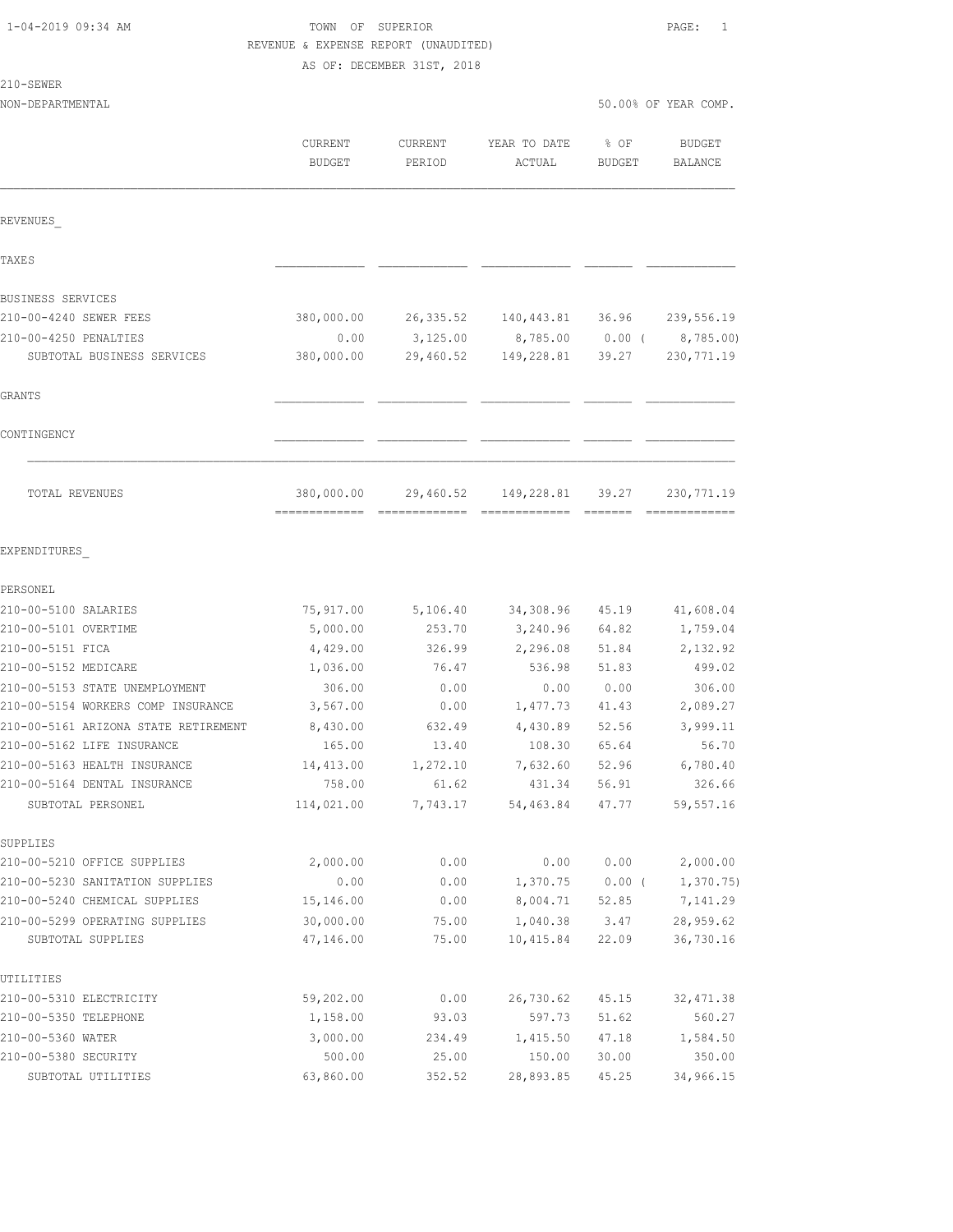### 1-04-2019 09:34 AM TOWN OF SUPERIOR PAGE: 2 REVENUE & EXPENSE REPORT (UNAUDITED)

AS OF: DECEMBER 31ST, 2018

|  | 3 F.W.F |  |
|--|---------|--|
|  |         |  |

NON-DEPARTMENTAL 50.00% OF YEAR COMP.

|                                        | CURRENT<br><b>BUDGET</b> | <b>CURRENT</b><br>PERIOD | YEAR TO DATE<br>ACTUAL                               | % OF<br><b>BUDGET</b> | <b>BUDGET</b><br><b>BALANCE</b> |
|----------------------------------------|--------------------------|--------------------------|------------------------------------------------------|-----------------------|---------------------------------|
|                                        |                          |                          |                                                      |                       |                                 |
| GENERAL BUSINESS EXPENSE               |                          |                          |                                                      |                       |                                 |
| 210-00-5420 DUES & SUBSCRIPTIONS       | 5,000.00                 | 0.00                     | 1,408.82                                             | 28.18                 | 3,591.18                        |
| 210-00-5425 CONFERENCES & TRAINING     | 2,000.00                 | 0.00                     | 194.94                                               | 9.75                  | 1,805.06                        |
| 210-00-5450 UNIFORMS                   | 659.00                   | 87.19                    | 385.67                                               | 58.52                 | 273.33                          |
| 210-00-5471 AUDIT                      | 1,545.00                 | 0.00                     | 1,536.36                                             | 99.44                 | 8.64                            |
| 210-00-5480 GENERAL INSURANCE          | 12,820.00                | 3,388.62                 | 6,863.87                                             | 53.54                 | 5,956.13                        |
| 210-00-5491 Credit Card Fees           | 5,000.00                 | 0.00                     | 0.00                                                 | 0.00                  | 5,000.00                        |
| 210-00-5492 BAD DEBT EXPENSE           | 15,000.00                | 0.00                     | 0.00                                                 | 0.00                  | 15,000.00                       |
| SUBTOTAL GENERAL BUSINESS EXPENSE      | 42,024.00                | 3,475.81                 | 10,389.66                                            | 24.72                 | 31,634.34                       |
| PROFESSIONAL SERVICES                  |                          |                          |                                                      |                       |                                 |
| 210-00-5550 OTHER PROFESSIONAL SERVICE | 73,161.00                | 396.45                   | 79,673.49                                            | 108.90 (              | 6, 512.49)                      |
| 210-00-5551 COLLECTIONS                | 0.00                     | 869.44                   | 4,589.28                                             | $0.00$ (              | 4,589.28                        |
| 210-00-5580 SLUDGE REMOVAL             | 9,000.00                 | 827.07                   | 827.07                                               | 9.19                  | 8,172.93                        |
| 210-00-5581 BACKFLOW TESTING           | 1,439.00                 | 0.00                     | 150.00                                               | 10.42                 | 1,289.00                        |
| SUBTOTAL PROFESSIONAL SERVICES         | 83,600.00                | 2,092.96                 | 85,239.84                                            | $101.96$ (            | 1,639.84)                       |
| REPAIR/MAINTENANCE                     |                          |                          |                                                      |                       |                                 |
| 210-00-5640 AUTO & TRUCK REPAIRS       | 2,000.00                 | 0.00                     | 17.27                                                | 0.86                  | 1,982.73                        |
| 210-00-5641 GAS & OIL                  | 3,000.00                 | 46.36                    | 679.36                                               | 22.65                 | 2,320.64                        |
| 210-00-5642 TIRES & TUBES              | 1,000.00                 | 0.00                     | 0.00                                                 | 0.00                  | 1,000.00                        |
| 210-00-5650 OTHER EQUIPMENT REPAIRS    | 8,085.00                 | 0.00                     | 0.00                                                 | 0.00                  | 8,085.00                        |
| SUBTOTAL REPAIR/MAINTENANCE            | 14,085.00                | 46.36                    | 696.63                                               | 4.95                  | 13,388.37                       |
| CAPITAL OUTLAY                         |                          |                          |                                                      |                       |                                 |
| 210-00-5710 BUILDING                   | 500.00                   | 0.00                     | 0.00                                                 | 0.00                  | 500.00                          |
| 210-00-5750 OTHER EQUIP/SMALL TOOLS    | 8,151.00                 | 0.00                     | 60.18                                                | 0.74                  | 8,090.82                        |
| 210-00-5760 R&M WELLS & PUMPS          | 0.00                     | 0.00                     | 6,771.28                                             | $0.00$ (              | 6,771.28                        |
| SUBTOTAL CAPITAL OUTLAY                | 8,651.00                 | 0.00                     | 6,831.46                                             | 78.97                 | 1,819.54                        |
| NON-OPERATING                          |                          |                          |                                                      |                       |                                 |
| DEBT SERVICE                           |                          |                          |                                                      |                       |                                 |
| 210-00-5999 CONTINGENCY                | 129,538.00               | 0.00                     | 0.00                                                 | 0.00                  | 129,538.00                      |
| SUBTOTAL DEBT SERVICE                  | 129,538.00               | 0.00                     | 0.00                                                 | 0.00                  | 129,538.00                      |
| TOTAL EXPENDITURES                     |                          |                          | 502,925.00  13,785.82  196,931.12  39.16  305,993.88 |                       |                                 |
| REVENUES OVER/(UNDER) EXPENDITURES     | 122,925.00)              |                          | 15,674.70 ( 47,702.31)                               |                       | 75,222.69)                      |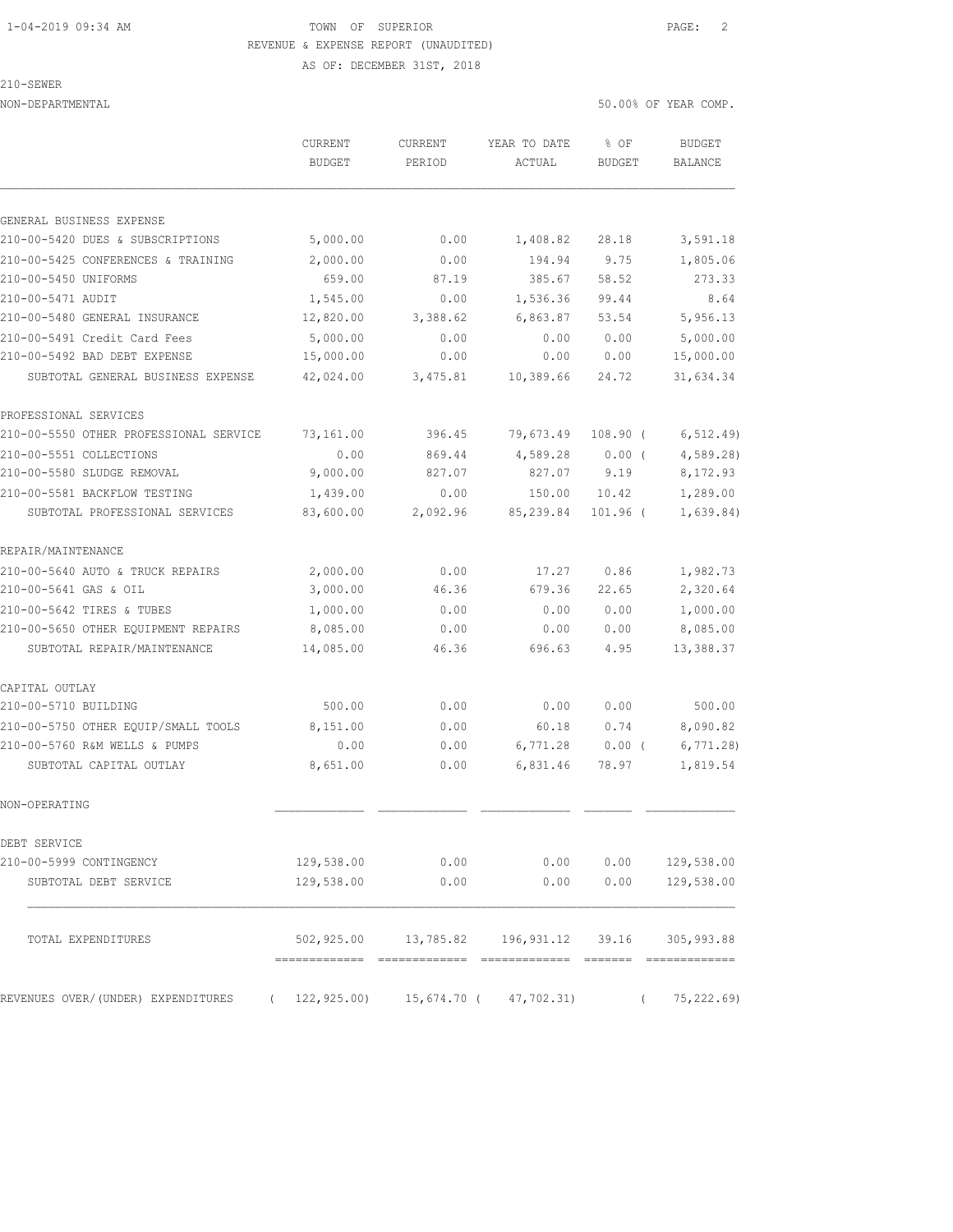## 1-04-2019 09:34 AM TOWN OF SUPERIOR PAGE: 3 REVENUE & EXPENSE REPORT (UNAUDITED)

AS OF: DECEMBER 31ST, 2018

210-SEWER

50.00% OF YEAR COMP.

|                                    | <b>CURRENT</b><br>BUDGET                     | CURRENT<br>PERIOD                  | YEAR TO DATE<br>ACTUAL                      | % OF<br>BUDGET | <b>BUDGET</b><br>BALANCE                   |
|------------------------------------|----------------------------------------------|------------------------------------|---------------------------------------------|----------------|--------------------------------------------|
|                                    |                                              |                                    |                                             |                |                                            |
| FUND TOTAL REVENUES                | 380,000.00                                   | 29,460.52                          | 149,228.81                                  | 39.27          | 230, 771.19                                |
| FUND TOTAL EXPENDITURES            | 502,925.00                                   | 13,785.82                          | 196, 931.12                                 | 39.16          | 305,993.88                                 |
| REVENUES OVER/(UNDER) EXPENDITURES | 122,925.00)<br>_____________<br>------------ | 15,674.70 (<br>--------------<br>. | 47,702.31)<br>_____________<br>------------ |                | 75,222.69)<br>____________<br>------------ |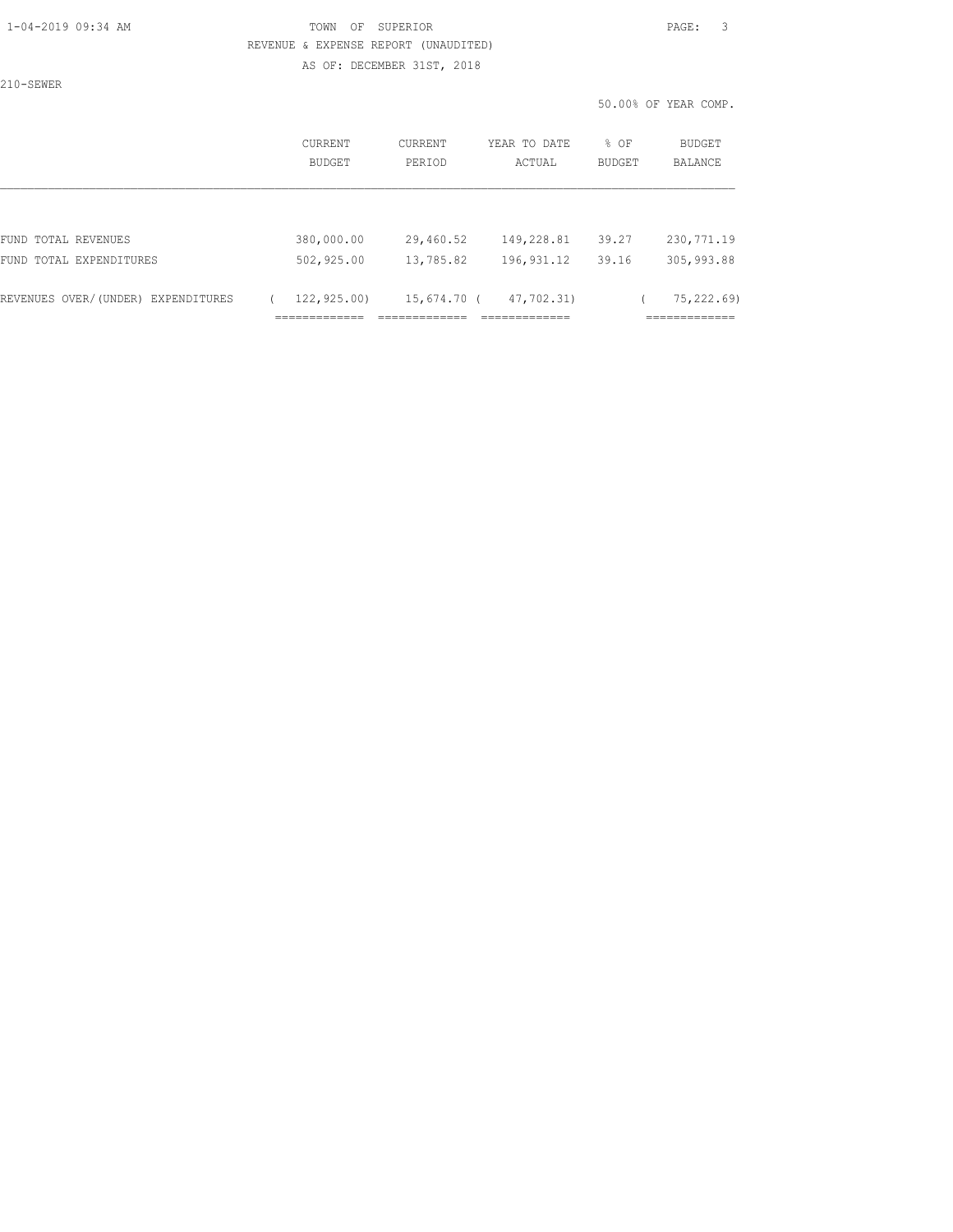| 1-04-2019 09:34 AM |  |  |
|--------------------|--|--|
|--------------------|--|--|

# TOWN OF SUPERIOR **PAGE:** 1 REVENUE & EXPENSE REPORT (UNAUDITED)

AS OF: DECEMBER 31ST, 2018

### 220-AMBULANCE

| ZZU-AMBULANUL                                                              |                          |                      |                        |                       |                                 |
|----------------------------------------------------------------------------|--------------------------|----------------------|------------------------|-----------------------|---------------------------------|
| NON-DEPARTMENTAL                                                           |                          |                      |                        |                       | 50.00% OF YEAR COMP.            |
|                                                                            | CURRENT<br><b>BUDGET</b> | CURRENT<br>PERIOD    | YEAR TO DATE<br>ACTUAL | % OF<br><b>BUDGET</b> | <b>BUDGET</b><br><b>BALANCE</b> |
| REVENUES                                                                   |                          |                      |                        |                       |                                 |
| TAXE S                                                                     |                          |                      |                        |                       |                                 |
| BUSINESS SERVICES                                                          |                          |                      |                        |                       |                                 |
| ENTERPRISE SERVICES                                                        |                          |                      |                        |                       |                                 |
| 220-00-4310 AMBULANCE BILLINGS                                             | 351,560.00               | 15,326.60            | 126,284.12             | 35.92                 | 225, 275.88                     |
| SUBTOTAL ENTERPRISE SERVICES                                               | 351,560.00               | 15,326.60            | 126,284.12             | 35.92                 | 225, 275.88                     |
| CONTINGENCY                                                                |                          |                      |                        |                       |                                 |
| 220-00-4901 INTERFUND TRANSFER-AMBULANCE                                   | 297,067.00               | 0.00                 | 0.00                   | 0.00                  | 297,067.00                      |
| SUBTOTAL CONTINGENCY                                                       | 297,067.00               | 0.00                 | 0.00                   | 0.00                  | 297,067.00                      |
| TOTAL REVENUES                                                             |                          | 648,627.00 15,326.60 | 126,284.12             | 19.47                 | 522,342.88                      |
| EXPENDITURES                                                               |                          |                      |                        |                       |                                 |
| PERSONEL                                                                   |                          |                      |                        |                       |                                 |
| 220-00-5100 SALARIES                                                       | 238,619.00               | 16,540.44            | 110,128.61             | 46.15                 | 128,490.39                      |
| 220-00-5101 OVERTIME                                                       | 30,000.00                | 1,071.19             | 11,469.84              | 38.23                 | 18,530.16                       |
| 220-00-5151 FICA                                                           | 15,030.00                | 1,102.77             | 7,560.70               | 50.30                 | 7,469.30                        |
| 220-00-5152 MEDICARE                                                       | 3,515.00                 | 257.90               | 1,768.21               | 50.30                 | 1,746.79                        |
| 220-00-5153 STATE UNEMPLOYMENT                                             | 1,610.00                 | 49.02                | 404.67                 | 25.13                 | 1,205.33                        |
| 220-00-5154 WORKERS COMP INSURANCE<br>220-00-5160 PUBLIC SAFETY RETIREMENT | 11,355.00<br>29,399.00   | 0.00<br>1,624.40     | 6,384.73<br>12,626.85  | 56.23<br>42.95        | 4,970.27<br>16,772.15           |
| 220-00-5162 LIFE INSURANCE                                                 | 418.00                   | 42.88                | 219.76                 | 52.57                 | 198.24                          |
| 220-00-5163 HEALTH INSURANCE                                               | 20,178.00                | 1,526.52             | 8, 133. 43             | 40.31                 | 12,044.57                       |
| 220-00-5164 DENTAL INSURANCE                                               | 1,923.00                 | 0.00                 | 492.96                 | 25.63                 | 1,430.04                        |
| SUBTOTAL PERSONEL                                                          | 352,047.00               | 22, 215.12           | 159,189.76             | 45.22                 | 192,857.24                      |
| SUPPLIES                                                                   |                          |                      |                        |                       |                                 |
| 220-00-5220 MEDICAL SUPPLIES<br>SUBTOTAL SUPPLIES                          | 14,500.00<br>14,500.00   | 68.80<br>68.80       | 5,042.04<br>5,042.04   | 34.77<br>34.77        | 9,457.96<br>9,457.96            |
| UTILITIES                                                                  |                          |                      |                        |                       |                                 |
| 220-00-5310 ELECTRICITY                                                    | 2,783.00                 | 0.00                 | 1,079.27               | 38.78                 | 1,703.73                        |
| 220-00-5350 TELEPHONE                                                      | 1,804.00                 | 110.08               | 796.57                 | 44.16                 | 1,007.43                        |
| 220-00-5360 WATER                                                          | 900.00                   | 72.98                | 538.41                 | 59.82                 | 361.59                          |
| SUBTOTAL UTILITIES                                                         | 5,487.00                 | 183.06               | 2,414.25               | 44.00                 | 3,072.75                        |
| GENERAL BUSINESS EXPENSE                                                   |                          |                      |                        |                       |                                 |
| 220-00-5410 ADVERTISING                                                    | 0.00                     | 0.00                 | 62.50                  | $0.00$ (              | 62.50)                          |
| 220-00-5420 DUES & SUBSCRIPTIONS                                           | 811.00                   | 150.00               | 150.00                 | 18.50                 | 661.00                          |

220-00-5471 AUDIT 0.00 0.00 1,536.37 0.00 ( 1,536.37) 220-00-5480 GENERAL INSURANCE 6,410.00 1,694.32 3,431.95 53.54 2,978.05 SUBTOTAL GENERAL BUSINESS EXPENSE 7,221.00 1,844.32 5,180.82 71.75 2,040.18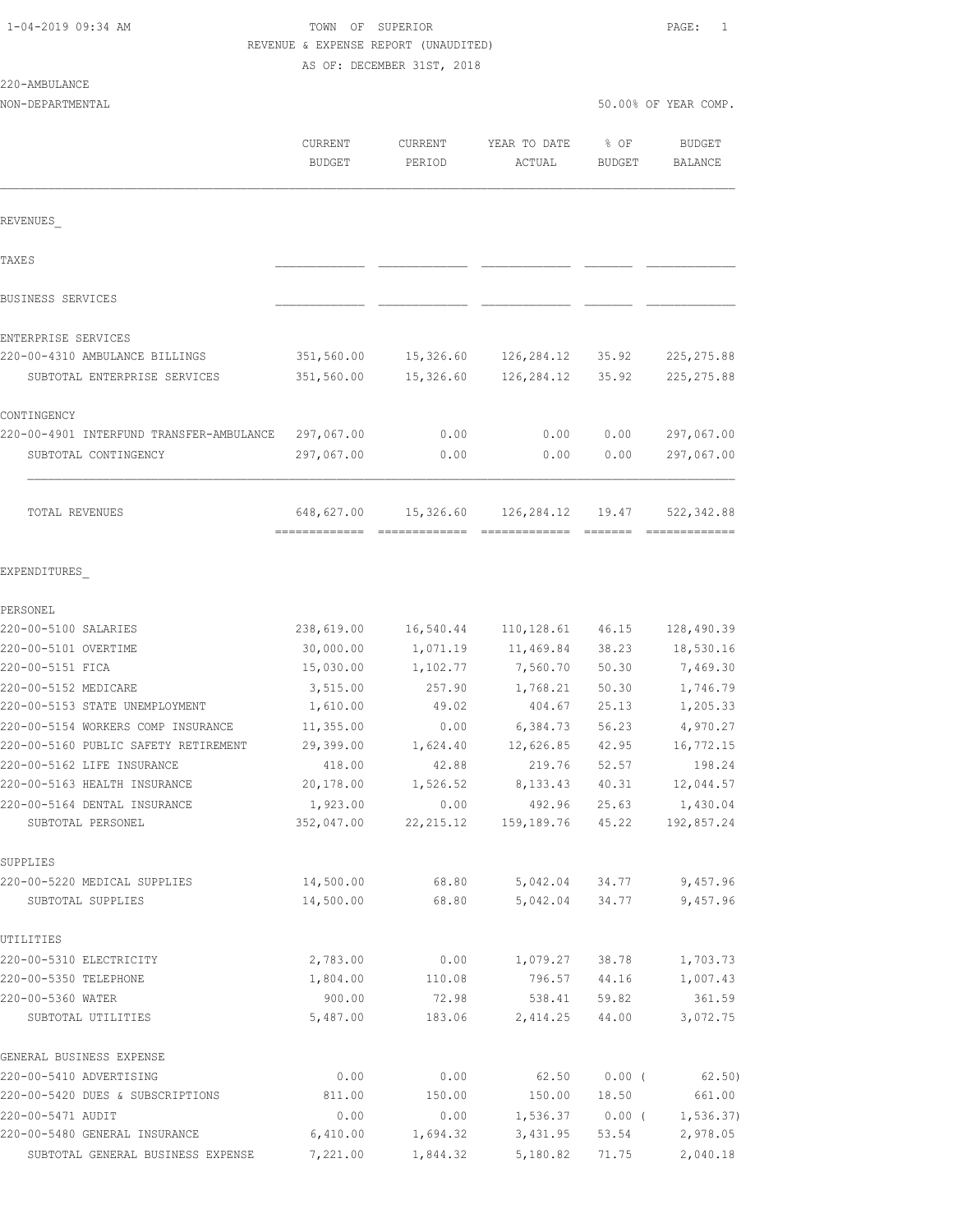## 1-04-2019 09:34 AM TOWN OF SUPERIOR PAGE: 2 REVENUE & EXPENSE REPORT (UNAUDITED)

AS OF: DECEMBER 31ST, 2018

#### 220-AMBULANCE

| NON-DEPARTMENTAL                                                         |                                      |                |                                                                          |                | 50.00% OF YEAR COMP.  |
|--------------------------------------------------------------------------|--------------------------------------|----------------|--------------------------------------------------------------------------|----------------|-----------------------|
|                                                                          | CURRENT<br>BUDGET                    | PERIOD         | CURRENT YEAR TO DATE % OF<br>ACTUAL                                      | BUDGET         | BUDGET<br>BALANCE     |
|                                                                          |                                      |                |                                                                          |                |                       |
| PROFESSIONAL SERVICES                                                    |                                      |                |                                                                          |                |                       |
| 220-00-5520 CONTRACTUAL SERVICES                                         | 24,000.00                            |                | $965.57$ 11,673.03 48.64 12,326.97                                       |                |                       |
| 220-00-5550 OTHER PROFESSIONAL SERVICE<br>SUBTOTAL PROFESSIONAL SERVICES | 10,080.00<br>34,080.00               | 0.00<br>965.57 | 523.69 5.20<br>12,196.72 35.79                                           |                | 9,556.31<br>21,883.28 |
| REPAIR/MAINTENANCE                                                       |                                      |                |                                                                          |                |                       |
| 220-00-5641 GAS & OIL                                                    | 8,278.00                             | 760.10         | 4,969.74 60.04                                                           |                | 3,308.26              |
| SUBTOTAL REPAIR/MAINTENANCE                                              | 8,278.00                             | 760.10         | 4,969.74 60.04                                                           |                | 3,308.26              |
| CAPITAL OUTLAY                                                           |                                      |                |                                                                          |                |                       |
| 220-00-5741 Audit                                                        | 1,545.00 0.00                        |                | 0.00                                                                     |                | $0.00$ 1,545.00       |
| SUBTOTAL CAPITAL OUTLAY                                                  | 1,545.00                             | 0.00           | 0.00                                                                     | 0.00           | 1,545.00              |
| NON-OPERATING                                                            |                                      |                |                                                                          |                |                       |
| DEBT SERVICE                                                             |                                      |                |                                                                          |                |                       |
| TOTAL EXPENDITURES                                                       |                                      |                | 423,158.00  26,036.97  188,993.33  44.66  234,164.67<br>________________ | <b>COOCCOO</b> |                       |
| REVENUES OVER/(UNDER) EXPENDITURES                                       | 225,469.00 ( 10,710.37) ( 62,709.21) |                |                                                                          |                | 288, 178.21           |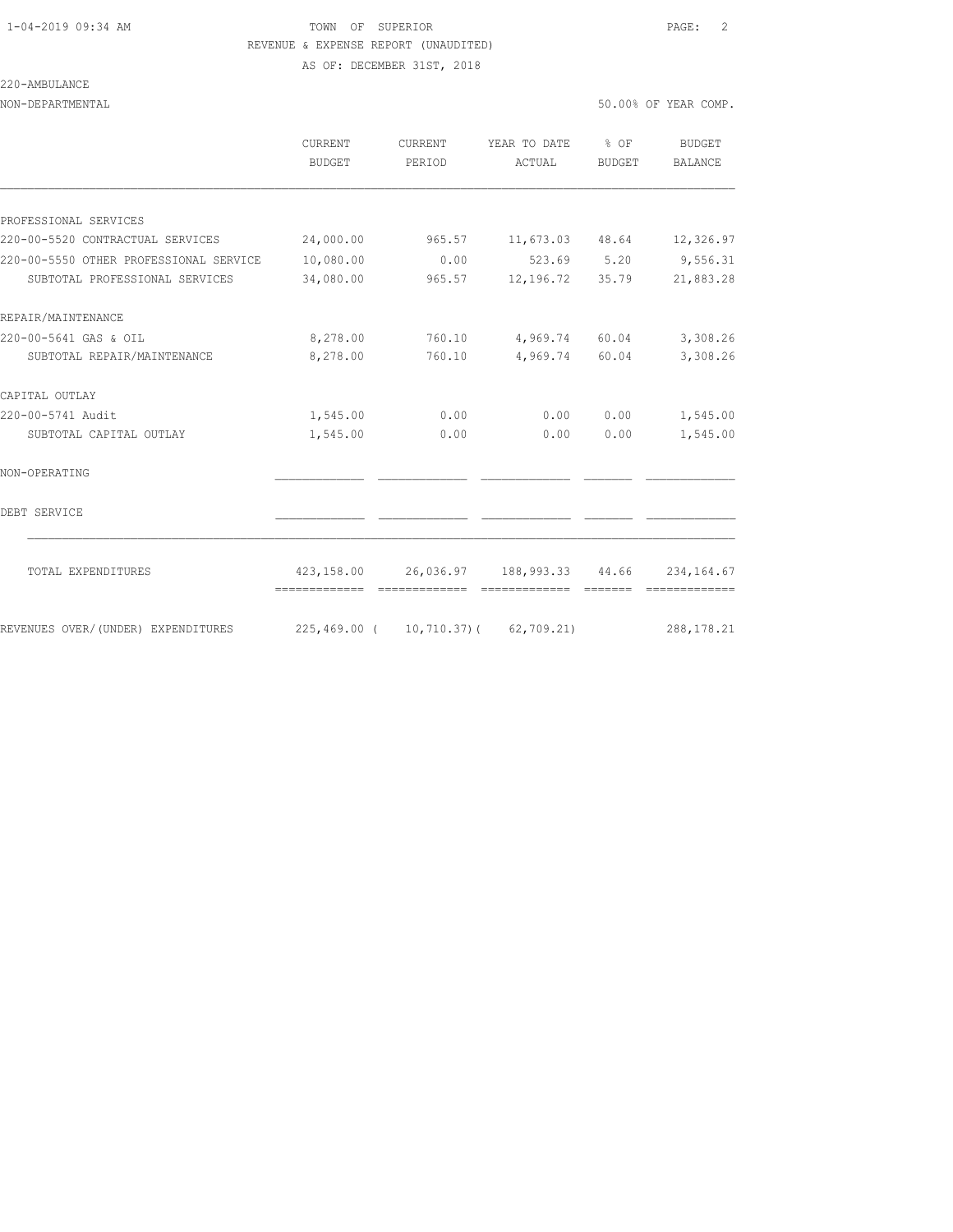#### 1-04-2019 09:34 AM TOWN OF SUPERIOR PAGE: 3 REVENUE & EXPENSE REPORT (UNAUDITED) AS OF: DECEMBER 31ST, 2018

220-AMBULANCE

50.00% OF YEAR COMP.

|                                       | CURRENT<br><b>BUDGET</b> | CURRENT<br>PERIOD  | YEAR TO DATE<br>ACTUAL        | % OF<br><b>BUDGET</b> | BUDGET<br><b>BALANCE</b> |
|---------------------------------------|--------------------------|--------------------|-------------------------------|-----------------------|--------------------------|
|                                       |                          |                    |                               |                       |                          |
| FUND TOTAL REVENUES                   | 648,627.00               | 15,326.60          | 126,284.12                    | 19.47                 | 522, 342.88              |
| FUND TOTAL EXPENDITURES               | 423,158.00               | 26,036.97          | 188,993.33                    | 44.66                 | 234, 164.67              |
|                                       |                          |                    |                               |                       |                          |
| REVENUES OVER/(UNDER)<br>EXPENDITURES | $225,469.00$ (           | $10, 710.37$ ) (   | 62,709.21                     |                       | 288, 178. 21             |
|                                       | --------------<br>.      | _____________<br>. | _____________<br>------------ |                       | ____________<br>.        |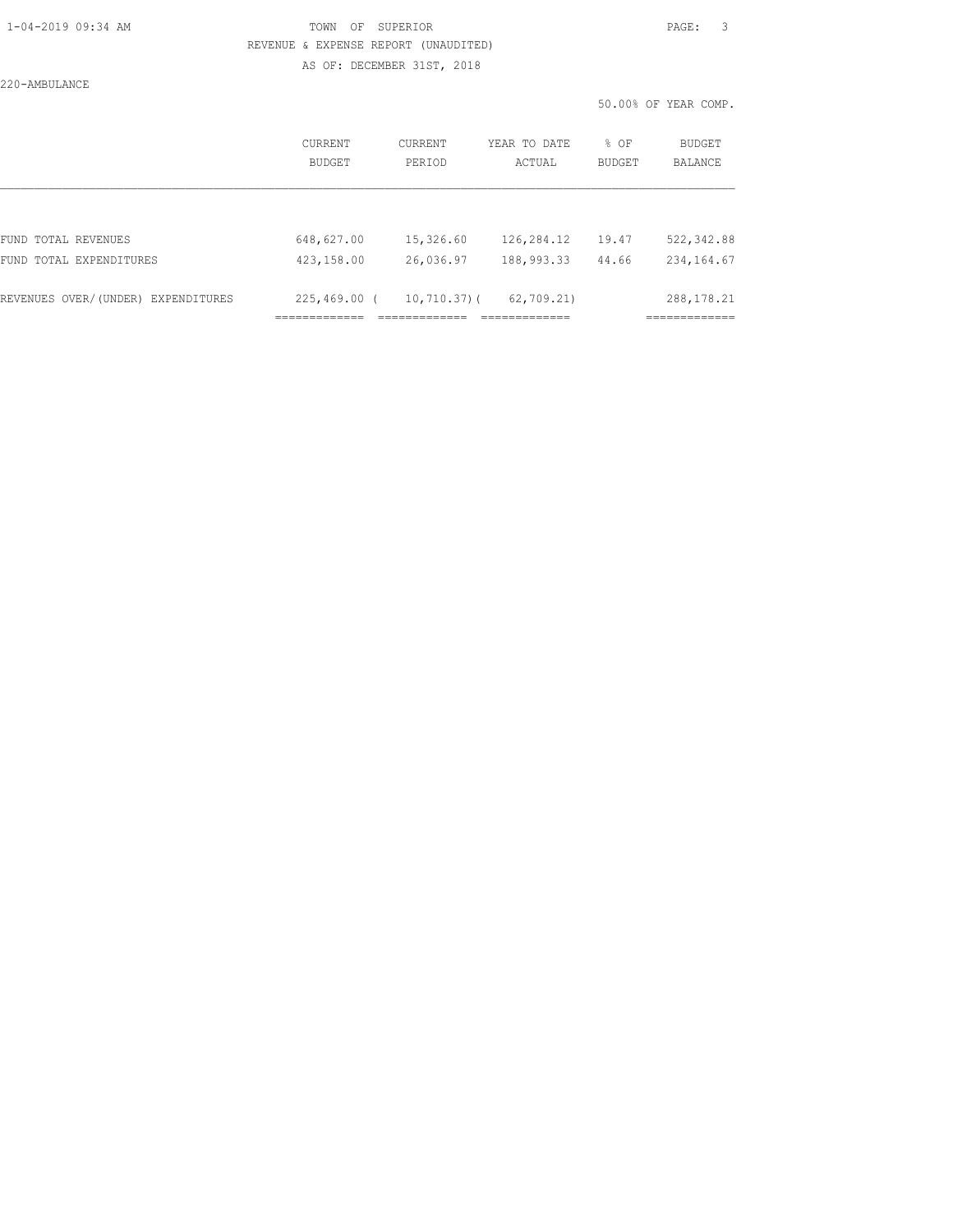#### 1-04-2019 09:34 AM TOWN OF SUPERIOR PAGE: 1 REVENUE & EXPENSE REPORT (UNAUDITED) AS OF: DECEMBER 31ST, 2018

| CEMETAR' |  |
|----------|--|
|----------|--|

|                                      | CURRENT<br><b>BUDGET</b>                  | CURRENT<br>PERIOD | YEAR TO DATE<br>ACTUAL | % OF<br><b>BUDGET</b> | <b>BUDGET</b><br>BALANCE   |
|--------------------------------------|-------------------------------------------|-------------------|------------------------|-----------------------|----------------------------|
| REVENUES                             |                                           |                   |                        |                       |                            |
| BUSINESS SERVICES                    |                                           |                   |                        |                       |                            |
| 230-00-4220 CEMETARY WORK PERMITS    | 25,000.00                                 | 0.00              | 0.00                   | 0.00                  | 25,000.00                  |
| 230-00-4240 WEEKEND FEE              | 0.00                                      | 0.00              | 1,100.00               | $0.00$ (              | 1,100.00)                  |
| SUBTOTAL BUSINESS SERVICES           | 25,000.00                                 | 0.00              | 1,100.00               | 4.40                  | 23,900.00                  |
| ENTERPRISE SERVICES                  |                                           |                   |                        |                       |                            |
| 230-00-4320 PLOT PURCHASE            | 0.00                                      | 100.00            | 5,000.00               | $0.00$ (              | 5,000.00)                  |
| 230-00-4321 OPEN/CLOSE               | 0.00                                      | 500.00            | 5,450.00               | $0.00$ (              | 5,450.00                   |
| SUBTOTAL ENTERPRISE SERVICES         | 0.00                                      | 600.00            | 10,450.00              | $0.00$ (              | 10,450.00)                 |
| CONTINGENCY                          |                                           |                   |                        |                       |                            |
| <b>TOTAL REVENUES</b>                | 25,000.00<br>------------- -------------- | 600.00            | 11,550.00 46.20        |                       | 13,450.00<br>============= |
| EXPENDITURES                         |                                           |                   |                        |                       |                            |
| PERSONEL                             |                                           |                   |                        |                       |                            |
| 230-00-5100 SALARIES                 | 4,729.00                                  | 544.80            | 3,570.82               | 75.51                 | 1,158.18                   |
| 230-00-5101 OVERTIME                 | 0.00                                      | 15.38             | 143.13                 | $0.00$ (              | 143.13)                    |
| 230-00-5151 FICA                     | 293.00                                    | 34.74             | 230.27                 | 78.59                 | 62.73                      |
| 230-00-5152 MEDICARE                 | 69.00                                     | 8.12              | 53.87                  | 78.07                 | 15.13                      |
| 230-00-5153 STATE UNEMPLOYMENT       | 22.00                                     | 0.00              | 0.00                   | 0.00                  | 22.00                      |
| 230-00-5154 WORKERS COMP INSURANCE   | 17.00                                     | 0.00              | 0.00                   | 0.00                  | 17.00                      |
| 230-00-5161 ARIZONA STATE RETIREMENT | 558.00                                    | 66.10             | 438.25                 | 78.54                 | 119.75                     |
| 230-00-5162 LIFE INSURANCE           | 12.00                                     | 0.00              | 0.00                   | 0.00                  | 12.00                      |
| 230-00-5164 DENTAL INSURANCE         | 55.00                                     | 0.00              | 0.00                   | 0.00                  | 55.00                      |
| SUBTOTAL PERSONEL                    | 5,755.00                                  | 669.14            | 4,436.34               | 77.09                 | 1,318.66                   |
| SUPPLIES                             |                                           |                   |                        |                       |                            |
| 230-00-5299 OPERATING SUPPLIES       | 1,000.00                                  | 0.00              | 0.00                   | 0.00                  | 1,000.00                   |
| SUBTOTAL SUPPLIES                    | 1,000.00                                  | 0.00              | 0.00                   | 0.00                  | 1,000.00                   |
| UTILITIES                            |                                           |                   |                        |                       |                            |
| 230-00-5310 ELECTRICITY              | 601.00                                    | 0.00              | 339.50                 | 56.49                 | 261.50                     |
| 230-00-5350 TELEPHONE                | 500.00                                    | 0.00              | 0.00                   | 0.00                  | 500.00                     |
| 230-00-5360 WATER                    | 700.00                                    | 58.78             | 487.20                 | 69.60                 | 212.80                     |
| SUBTOTAL UTILITIES                   | 1,801.00                                  | 58.78             | 826.70                 | 45.90                 | 974.30                     |

GENERAL BUSINESS EXPENSE \_\_\_\_\_\_\_\_\_\_\_\_\_ \_\_\_\_\_\_\_\_\_\_\_\_\_ \_\_\_\_\_\_\_\_\_\_\_\_\_ \_\_\_\_\_\_\_ \_\_\_\_\_\_\_\_\_\_\_\_\_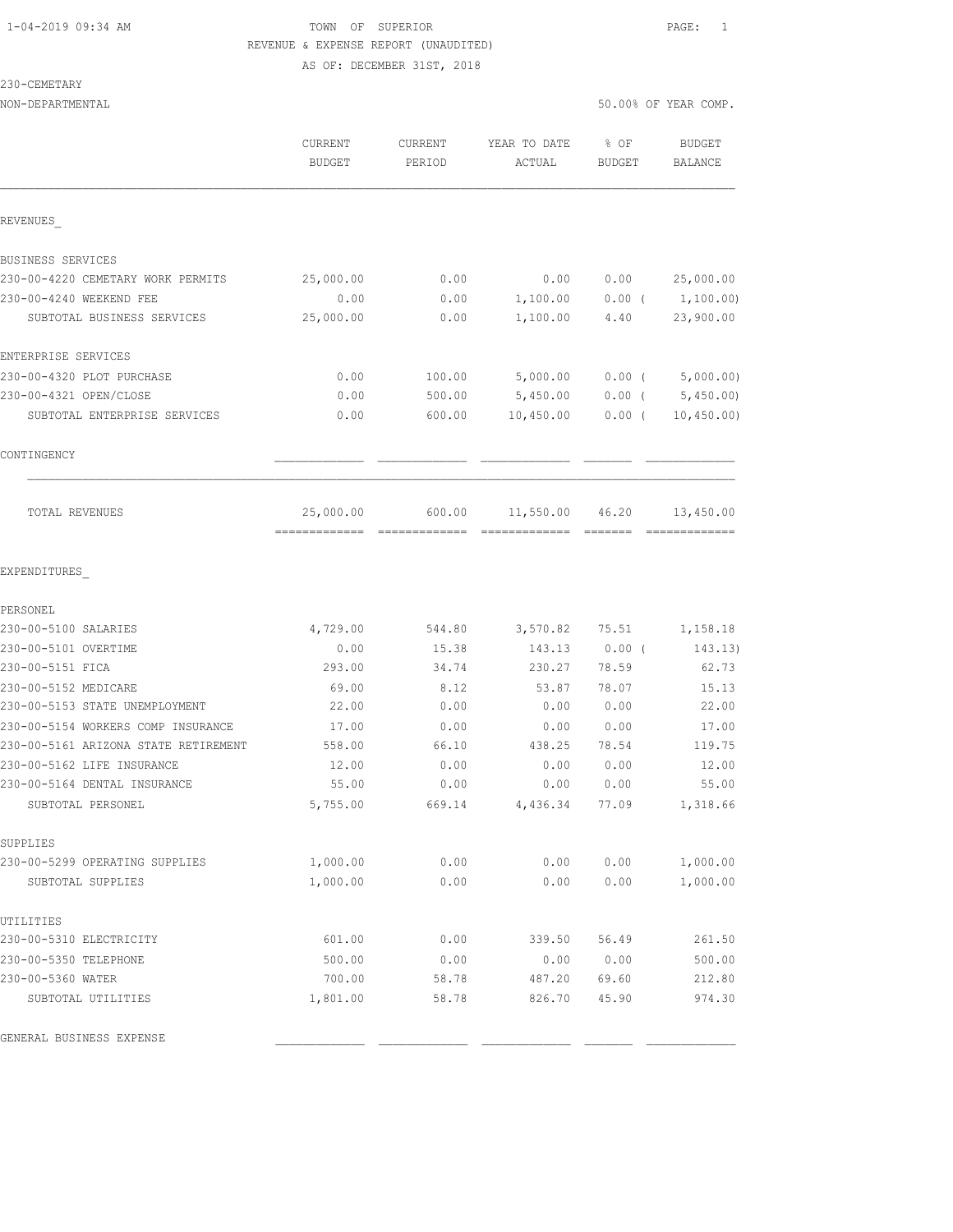#### 1-04-2019 09:34 AM TOWN OF SUPERIOR PAGE: 2 REVENUE & EXPENSE REPORT (UNAUDITED) AS OF: DECEMBER 31ST, 2018

#### 230-CEMETARY

|                                     | <b>CURRENT</b><br>BUDGET   | CURRENT<br>PERIOD | YEAR TO DATE<br>ACTUAL | $\frac{8}{3}$ OF<br>BUDGET | BUDGET<br>BALANCE     |
|-------------------------------------|----------------------------|-------------------|------------------------|----------------------------|-----------------------|
| PROFESSIONAL SERVICES               |                            |                   |                        |                            |                       |
| REPAIR/MAINTENANCE                  |                            |                   |                        |                            |                       |
| 230-00-5650 OTHER EOUIPMENT REPAIRS | 4,620.00                   | 0.00              | 0.00                   | 0.00                       | 4,620.00              |
| SUBTOTAL REPAIR/MAINTENANCE         | 4,620.00                   | 0.00              | 0.00                   | 0.00                       | 4,620.00              |
| CAPITAL OUTLAY                      |                            |                   |                        |                            |                       |
| 230-00-5750 OTHER EOUIP/SMALL TOOLS | 0.00                       | 0.00              | 518.80 0.00 (          |                            | 518.80                |
| SUBTOTAL CAPITAL OUTLAY             | 0.00                       | 0.00              | 518.80                 | $0.00$ (                   | 518.80)               |
| NON-OPERATING                       |                            |                   |                        |                            |                       |
| DEBT SERVICE                        |                            |                   |                        |                            |                       |
| 230-00-5999 CONTINGENCY             | 6,671.00                   | 0.00              | 0.00                   | 0.00                       | 6,671.00              |
| SUBTOTAL DEBT SERVICE               | 6,671.00                   | 0.00              | 0.00                   | 0.00                       | 6,671.00              |
| TOTAL EXPENDITURES                  |                            | 19,847.00 727.92  |                        | 5,781.84 29.13             | 14,065.16             |
|                                     | --------------             | --------------    | --------------         |                            |                       |
| REVENUES OVER/(UNDER) EXPENDITURES  | 5,153.00 (127.92) 5,768.16 |                   |                        |                            | 615.16)<br>$\sqrt{2}$ |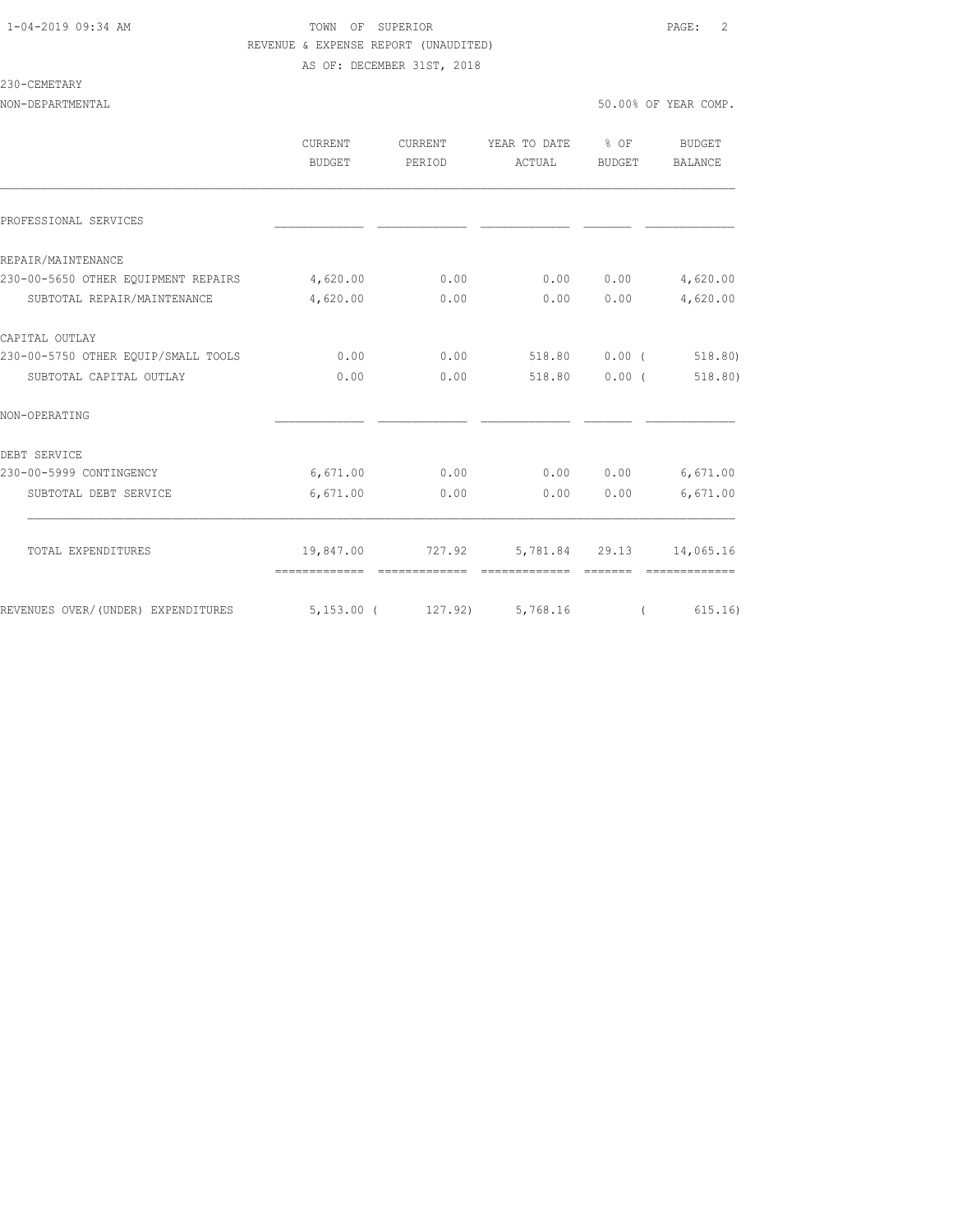#### 1-04-2019 09:34 AM TOWN OF SUPERIOR PAGE: 3 REVENUE & EXPENSE REPORT (UNAUDITED) AS OF: DECEMBER 31ST, 2018

230-CEMETARY

50.00% OF YEAR COMP.

|                                    | <b>CURRENT</b><br>BUDGET | CURRENT<br>PERIOD | YEAR TO DATE<br>ACTUAL | % OF<br><b>BUDGET</b> | <b>BUDGET</b><br><b>BALANCE</b> |
|------------------------------------|--------------------------|-------------------|------------------------|-----------------------|---------------------------------|
|                                    |                          |                   |                        |                       |                                 |
| FUND TOTAL REVENUES                | 25,000.00                | 600.00            | 11,550.00              | 46.20                 | 13,450.00                       |
| FUND TOTAL EXPENDITURES            | 19,847.00                | 727.92            | 5,781.84               | 29.13                 | 14,065.16                       |
| REVENUES OVER/(UNDER) EXPENDITURES | $5,153.00$ (             | 127.92)           | 5,768.16               |                       | 615.16)                         |
|                                    |                          |                   |                        |                       | _________                       |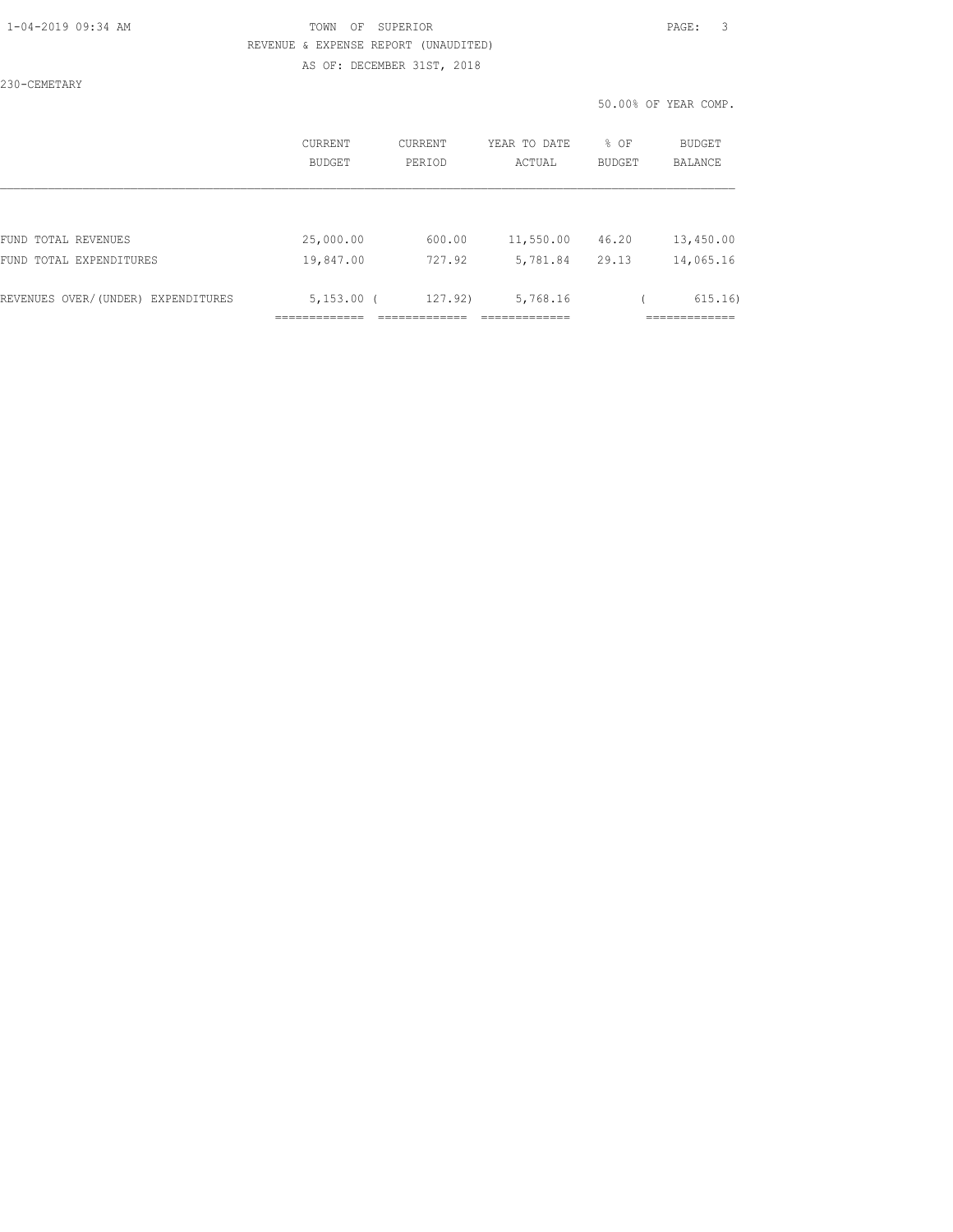## TOWN OF SUPERIOR **PAGE:** 1 REVENUE & EXPENSE REPORT (UNAUDITED)

AS OF: DECEMBER 31ST, 2018

## $300 -$

|                                        |                                            | AS OF: DECEMBER SIST, 2010 |                              |                                                                                                                                                                                                                                                                                                                                                                                                                                                                                                 |                              |
|----------------------------------------|--------------------------------------------|----------------------------|------------------------------|-------------------------------------------------------------------------------------------------------------------------------------------------------------------------------------------------------------------------------------------------------------------------------------------------------------------------------------------------------------------------------------------------------------------------------------------------------------------------------------------------|------------------------------|
| 300-HIGHWAY USERS REVENUE              |                                            |                            |                              |                                                                                                                                                                                                                                                                                                                                                                                                                                                                                                 |                              |
| NON-DEPARTMENTAL                       |                                            |                            |                              |                                                                                                                                                                                                                                                                                                                                                                                                                                                                                                 | 50.00% OF YEAR COMP.         |
|                                        | CURRENT<br><b>BUDGET</b>                   | CURRENT<br>PERIOD          | YEAR TO DATE<br>ACTUAL       | % OF<br><b>BUDGET</b>                                                                                                                                                                                                                                                                                                                                                                                                                                                                           | BUDGET<br>BALANCE            |
| REVENUES                               |                                            |                            |                              |                                                                                                                                                                                                                                                                                                                                                                                                                                                                                                 |                              |
| TAXES                                  |                                            |                            |                              |                                                                                                                                                                                                                                                                                                                                                                                                                                                                                                 |                              |
| 300-00-4132 HIGHWAY USERS REVENUE FUND | 408,017.00                                 | 19,739.02                  | 120,874.38                   | 29.62                                                                                                                                                                                                                                                                                                                                                                                                                                                                                           | 287, 142.62                  |
| SUBTOTAL TAXES                         | 408,017.00                                 | 19,739.02                  | 120,874.38                   | 29.62                                                                                                                                                                                                                                                                                                                                                                                                                                                                                           | 287, 142.62                  |
| CONTINGENCY                            |                                            |                            |                              |                                                                                                                                                                                                                                                                                                                                                                                                                                                                                                 |                              |
| 300-00-4901 INTERFUND TRANSFER-HURF    | 60,161.00                                  | 0.00                       | 0.00                         | 0.00                                                                                                                                                                                                                                                                                                                                                                                                                                                                                            | 60,161.00                    |
| SUBTOTAL CONTINGENCY                   | 60,161.00                                  | 0.00                       | 0.00                         | 0.00                                                                                                                                                                                                                                                                                                                                                                                                                                                                                            | 60,161.00                    |
| TOTAL REVENUES                         | 468,178.00<br>-------------- ------------- | 19,739.02                  | 120,874.38<br>- cocococococo | 25.82<br>$\begin{array}{cccccccccc} \multicolumn{2}{c}{} & \multicolumn{2}{c}{} & \multicolumn{2}{c}{} & \multicolumn{2}{c}{} & \multicolumn{2}{c}{} & \multicolumn{2}{c}{} & \multicolumn{2}{c}{} & \multicolumn{2}{c}{} & \multicolumn{2}{c}{} & \multicolumn{2}{c}{} & \multicolumn{2}{c}{} & \multicolumn{2}{c}{} & \multicolumn{2}{c}{} & \multicolumn{2}{c}{} & \multicolumn{2}{c}{} & \multicolumn{2}{c}{} & \multicolumn{2}{c}{} & \multicolumn{2}{c}{} & \multicolumn{2}{c}{} & \mult$ | 347, 303.62<br>============= |
| EXPENDITURES                           |                                            |                            |                              |                                                                                                                                                                                                                                                                                                                                                                                                                                                                                                 |                              |
| PERSONEL                               |                                            |                            |                              |                                                                                                                                                                                                                                                                                                                                                                                                                                                                                                 |                              |
| 300-00-5100 SALARIES                   | 88,999.00                                  | 5,243.43                   | 39,712.71                    | 44.62                                                                                                                                                                                                                                                                                                                                                                                                                                                                                           | 49,286.29                    |
| 300-00-5101 OVERTIME                   | 2,000.00                                   | 134.50                     | 984.54                       | 49.23                                                                                                                                                                                                                                                                                                                                                                                                                                                                                           | 1,015.46                     |
| 300-00-5120 INMATE LABOR               | 2,000.00                                   | 191.25                     | 1,006.25                     | 50.31                                                                                                                                                                                                                                                                                                                                                                                                                                                                                           | 993.75                       |
| 300-00-5151 FICA                       | 5,518.00                                   | 333.44                     | 2,546.85                     | 46.16                                                                                                                                                                                                                                                                                                                                                                                                                                                                                           | 2,971.15                     |
| 300-00-5152 MEDICARE                   | 1,290.00                                   | 77.98                      | 595.62                       | 46.17                                                                                                                                                                                                                                                                                                                                                                                                                                                                                           | 694.38                       |
| 300-00-5153 STATE UNEMPLOYMENT         | 373.00                                     | 9.80                       | 25.03                        | 6.71                                                                                                                                                                                                                                                                                                                                                                                                                                                                                            | 347.97                       |
| 300-00-5154 WORKERS COMP INSURANCE     | 1,565.00                                   | 0.00                       | 2,256.73                     | 144.20 (                                                                                                                                                                                                                                                                                                                                                                                                                                                                                        | 691.73)                      |
| 300-00-5161 ARIZONA STATE RETIREMENT   | 9,233.00                                   | 543.99                     | 3,994.68                     | 43.27                                                                                                                                                                                                                                                                                                                                                                                                                                                                                           | 5,238.32                     |
| 300-00-5162 LIFE INSURANCE             | 201 00                                     | $\cap$ $\cap$              |                              |                                                                                                                                                                                                                                                                                                                                                                                                                                                                                                 | 201 00                       |

| 300-00-5154 WORKERS COMP INSURANCE    | 1,565.00   | 0.00     | 2,256.73   | 144.20 (            | 691.73)   |
|---------------------------------------|------------|----------|------------|---------------------|-----------|
| 300-00-5161 ARIZONA STATE RETIREMENT  | 9,233.00   | 543.99   | 3,994.68   | 43.27               | 5,238.32  |
| 300-00-5162 LIFE INSURANCE            | 201.00     | 0.00     | 0.00       | 0.00                | 201.00    |
| 300-00-5163 HEALTH INSURANCE          | 7,207.00   | 0.00     | 0.00       | 0.00                | 7,207.00  |
| 300-00-5164 DENTAL INSURANCE          | 924.00     | 0.00     | 0.00       | 0.00                | 924.00    |
| SUBTOTAL PERSONEL                     | 119,310.00 | 6,534.39 | 51, 122.41 | 42.85               | 68,187.59 |
| SUPPLIES                              |            |          |            |                     |           |
| 300-00-5225 SAFETY SUPPLIES/EQUIPMENT | 1,000.00   | 0.00     | 0.00       | 0.00                | 1,000.00  |
| 300-00-5299 OPERATING SUPPLIES        | 492.00     | 360.94   |            | 5,581.46 1,134.44 ( | 5,089.46  |
| SUBTOTAL SUPPLIES                     | 1,492.00   | 360.94   |            | 5,581.46 374.09 (   | 4,089.46  |
| UTILITIES                             |            |          |            |                     |           |
| 300-00-5310 ELECTRICITY               | 42,246.00  | 0.00     | 17,531.52  | 41.50               | 24,714.48 |
| 300-00-5315 APS CONTRACT              | 39,500.00  | 1,081.86 | 7,612.22   | 19.27               | 31,887.78 |
| 300-00-5360 WATER                     | 0.00       | 140.56   | 1,620.94   | $0.00$ (            | 1,620.94) |
| SUBTOTAL UTILITIES                    | 81,746.00  | 1,222.42 | 26,764.68  | 32.74               | 54,981.32 |
| GENERAL BUSINESS EXPENSE              |            |          |            |                     |           |
| 300-00-5471 AUDIT                     | 1,545.00   | 0.00     | 1,536.30   | 99.44               | 8.70      |
| 300-00-5480 GENERAL INSURANCE         | 12,205.00  | 3,388.62 | 6,863.85   | 56.24               | 5,341.15  |
| SUBTOTAL GENERAL BUSINESS EXPENSE     | 13,750.00  | 3,388.62 | 8,400.15   | 61.09               | 5,349.85  |
|                                       |            |          |            |                     |           |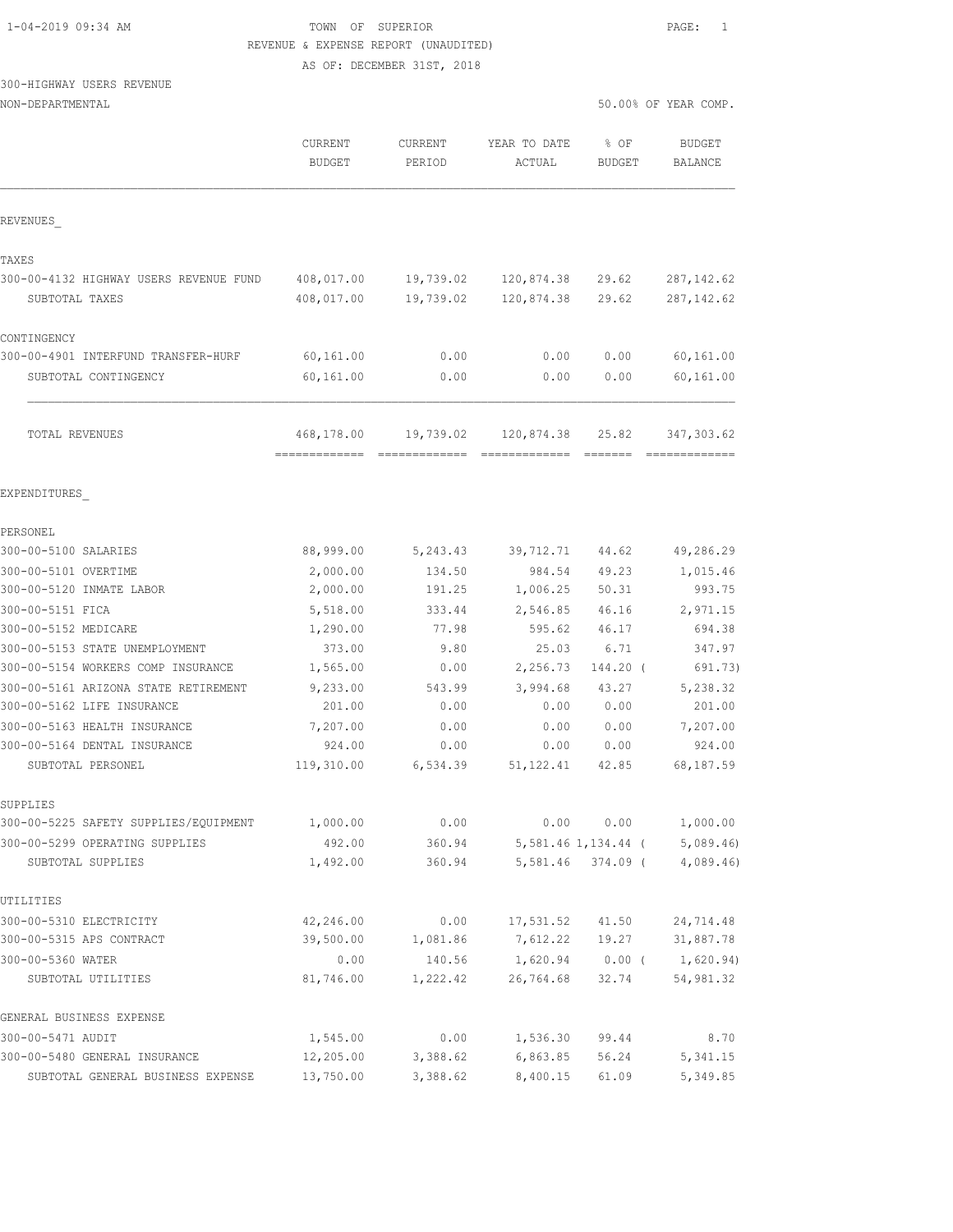## 1-04-2019 09:34 AM TOWN OF SUPERIOR PAGE: 2 REVENUE & EXPENSE REPORT (UNAUDITED)

AS OF: DECEMBER 31ST, 2018

#### 300-HIGHWAY USERS REVENUE NON-DEPARTMENTAL 50.00% OF YEAR COMP.

|                                         | CURRENT<br><b>BUDGET</b> | CURRENT<br>PERIOD | YEAR TO DATE<br>ACTUAL | % OF<br><b>BUDGET</b> | <b>BUDGET</b><br>BALANCE |
|-----------------------------------------|--------------------------|-------------------|------------------------|-----------------------|--------------------------|
|                                         |                          |                   |                        |                       |                          |
| PROFESSIONAL SERVICES                   |                          |                   |                        |                       |                          |
| 300-00-5550 OTHER PROFESSIONAL SERVICES | 13,000.00                | 444.00            | 15,746.25              | $121.13$ (            | 2,746.25                 |
| SUBTOTAL PROFESSIONAL SERVICES          | 13,000.00                | 444.00            | 15,746.25              | $121.13$ (            | 2,746.25                 |
| REPAIR/MAINTENANCE                      |                          |                   |                        |                       |                          |
| 300-00-5640 AUTO & TRUCK REPAIRS        | 5,000.00                 | 0.00              | 1,507.42               | 30.15                 | 3,492.58                 |
| 300-00-5641 GAS & OIL                   | 5,700.00                 | 471.48            | 4,368.94               | 76.65                 | 1,331.06                 |
| 300-00-5643 INMATE FUEL                 | 1,000.00                 | 0.00              | 166.77                 | 16.68                 | 833.23                   |
| 300-00-5650 OTHER EOUIPMENT REPAIRS     | 4,664.00                 | 283.50            | 1,758.33               | 37.70                 | 2,905.67                 |
| 300-00-5670 STREET & SIDEWALK REPAIR    | 0.00                     | 0.00              | 36,980.64              | $0.00$ (              | 36, 980.64)              |
| 300-00-5671 CRACKSEAL                   | 0.00                     | 0.00              | 4,011.16               | $0.00$ (              | 4,011.16                 |
| SUBTOTAL REPAIR/MAINTENANCE             | 16,364.00                | 754.98            | 48,793.26              | 298.17 (              | 32, 429.26               |
| CAPITAL OUTLAY                          |                          |                   |                        |                       |                          |
| 300-00-5750 OTHER EQUIP/SMALL TOOLS     | 1,000.00                 | 0.00              | 4,253.70               | $425.37$ (            | 3,253.70)                |
| 300-00-5770 TRAFFIC SIGNS               | 0.00                     | 0.00              | 655.94                 | 0.00(                 | 655.94)                  |
| 300-00-5790 MACHINERY & EQUIPMENT       | 0.00                     | 0.00              | 13,032.00              | 0.00(                 | 13,032.00)               |
| SUBTOTAL CAPITAL OUTLAY                 | 1,000.00                 | 0.00              |                        | 17,941.64 1,794.16 (  | 16, 941.64)              |
| NON-OPERATING                           |                          |                   |                        |                       |                          |
| DEBT SERVICE                            |                          |                   |                        |                       |                          |
| 300-00-5900 PAYBACK FROM GF             | 0.00                     | 169.07            | 370.58                 | $0.00$ (              | 370.58)                  |
| 300-00-5999 CONTINGENCY                 | 159,371.00               | 0.00              | 0.00                   | 0.00                  | 159,371.00               |
| SUBTOTAL DEBT SERVICE                   | 159,371.00               | 169.07            | 370.58                 | 0.23                  | 159,000.42               |
| TOTAL EXPENDITURES                      | 406,033.00               | 12,874.42         | 174,720.43             | 43.03                 | 231, 312.57              |
| REVENUES OVER/(UNDER) EXPENDITURES      | 62,145.00                | $6,864.60$ (      | 53,846.05)             |                       | 115,991.05               |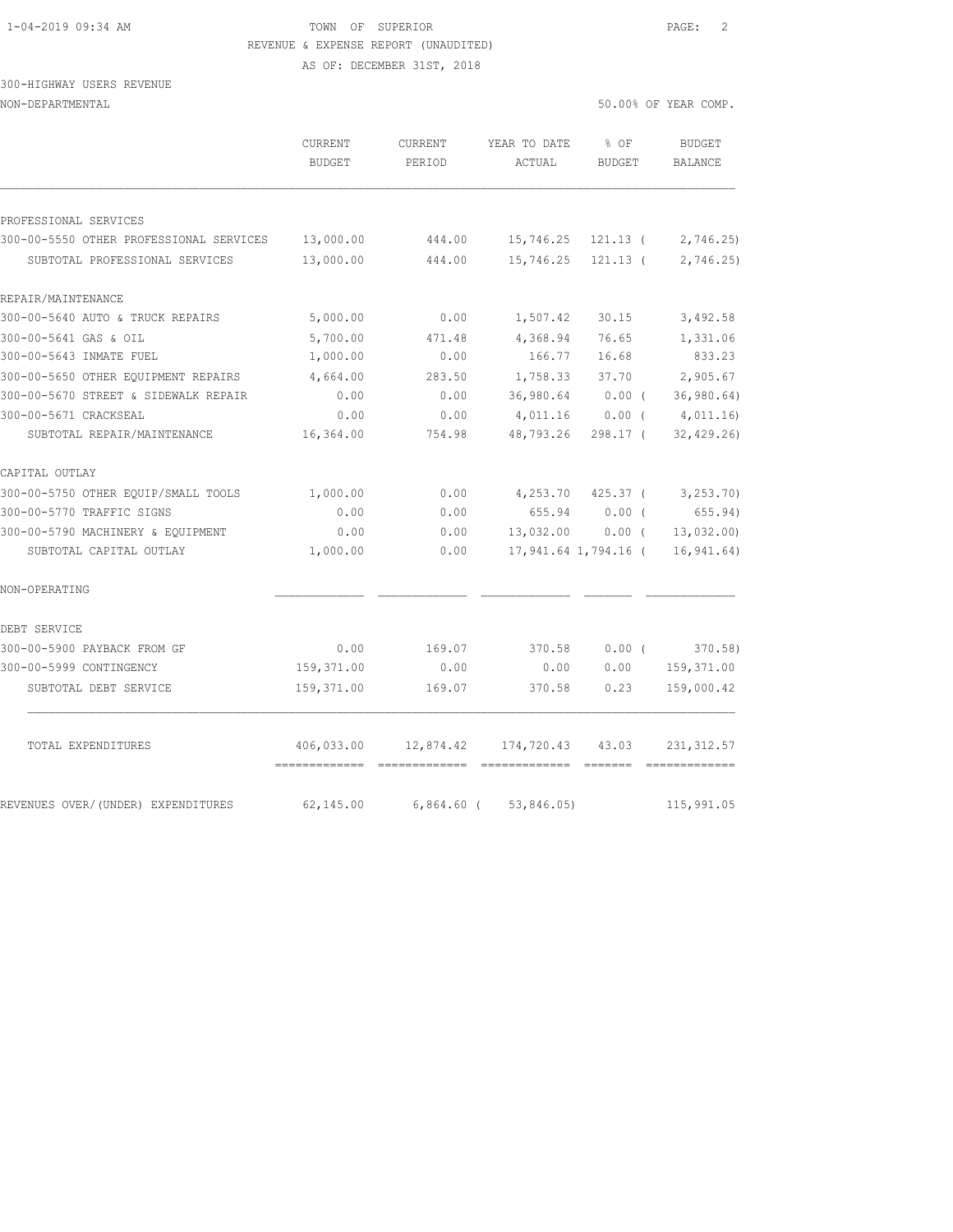#### TOWN OF SUPERIOR **Example 2019** PAGE: 3 REVENUE & EXPENSE REPORT (UNAUDITED) AS OF: DECEMBER 31ST, 2018

300-HIGHWAY USERS REVENUE

|         |         |                   | 50.00% OF YEAR COMP. |  |               |
|---------|---------|-------------------|----------------------|--|---------------|
| CURRENT | CURRENT | YEAR TO DATE % OF |                      |  | <b>BUDGET</b> |

|                                    | BUDGET     | PERIOD       | ACTUAL     | BUDGET | BALANCE     |
|------------------------------------|------------|--------------|------------|--------|-------------|
|                                    |            |              |            |        |             |
|                                    |            |              |            |        |             |
| FUND TOTAL REVENUES                | 468,178.00 | 19,739.02    | 120,874.38 | 25.82  | 347, 303.62 |
| FUND TOTAL EXPENDITURES            | 406,033.00 | 12,874.42    | 174,720.43 | 43.03  | 231, 312.57 |
| REVENUES OVER/(UNDER) EXPENDITURES | 62,145.00  | $6,864.60$ ( | 53,846.05) |        | 115,991.05  |
|                                    |            |              |            |        |             |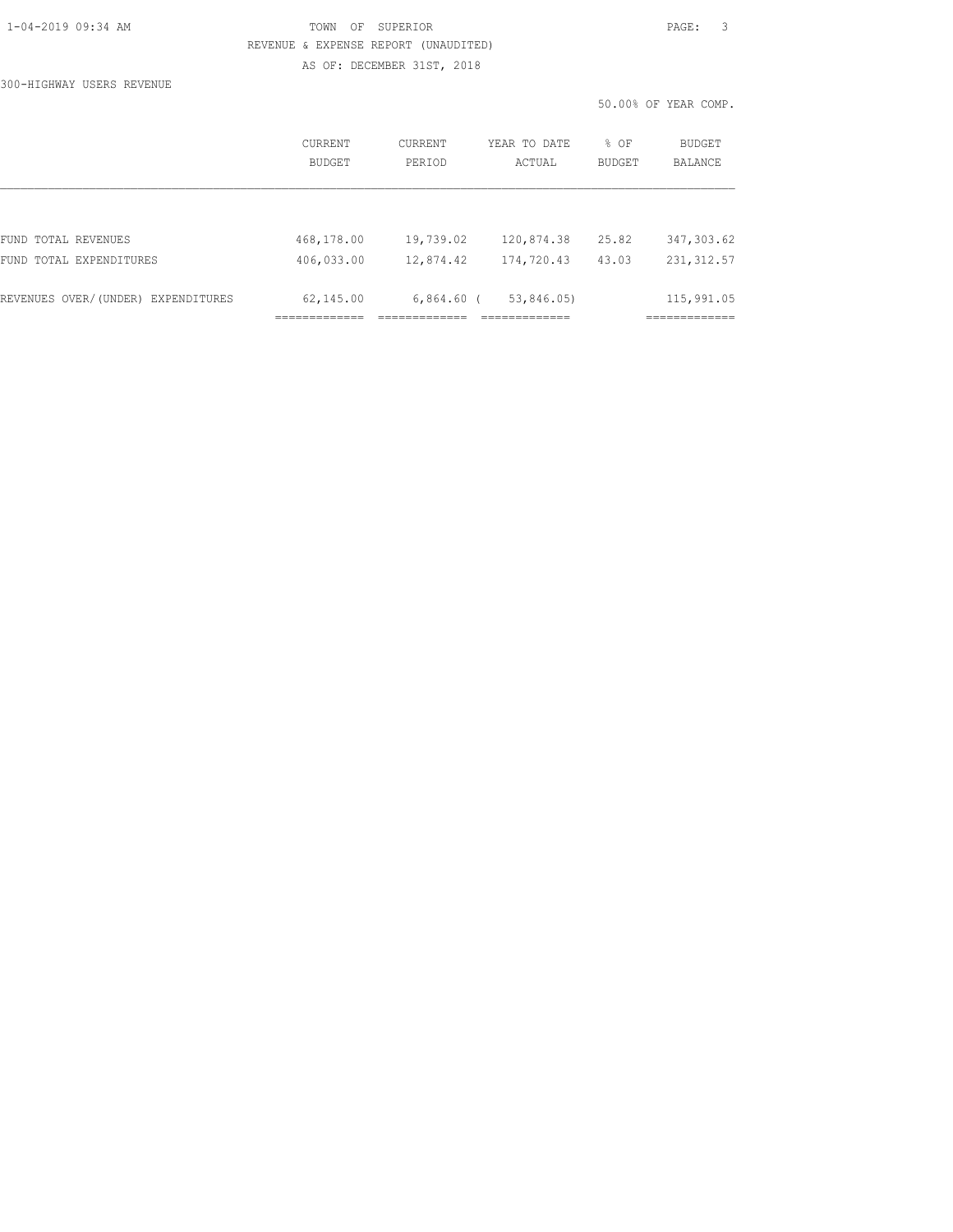## 1-04-2019 09:34 AM TOWN OF SUPERIOR PAGE: 1 REVENUE & EXPENSE REPORT (UNAUDITED)

AS OF: DECEMBER 31ST, 2018

| 310-EXCISE TAX |  |
|----------------|--|
|----------------|--|

|                                        | CURRENT<br><b>BUDGET</b> | <b>CURRENT</b><br>PERIOD | YEAR TO DATE<br>ACTUAL | % OF<br>BUDGET    | <b>BUDGET</b><br>BALANCE |
|----------------------------------------|--------------------------|--------------------------|------------------------|-------------------|--------------------------|
| REVENUES                               |                          |                          |                        |                   |                          |
| TAXES                                  |                          |                          |                        |                   |                          |
| 310-00-4130 EXCISE TAX-1/2 SALES PINAL | 415,771.00               |                          | 11,034.06 55,903.28    | 13.45             | 359,867.72               |
| SUBTOTAL TAXES                         | 415,771.00               | 11,034.06                | 55,903.28              | 13.45             | 359,867.72               |
| CONTINGENCY                            |                          |                          |                        |                   |                          |
| TOTAL REVENUES                         | 415,771.00               | 11,034.06                | 55,903.28              | 13.45             | 359,867.72               |
| EXPENDITURES                           |                          |                          |                        |                   |                          |
|                                        |                          |                          |                        |                   |                          |
| PERSONEL<br>310-00-5100 SALARIES       | 56,113.00                | 3,940.32                 | 31,631.45              | 56.37             | 24, 481.55               |
| 310-00-5101 OVERTIME                   | 0.00                     | 88.14                    | 679.21                 | $0.00$ (          | 679.21)                  |
| 310-00-5120 INMATE LABOR               | 1,550.00                 | 191.25                   | 1,006.25               | 64.92             | 543.75                   |
| 310-00-5151 FICA                       | 3,479.00                 | 249.76                   | 2,036.30               | 58.53             | 1,442.70                 |
| 310-00-5152 MEDICARE                   | 814.00                   | 58.41                    | 476.23                 | 58.50             | 337.77                   |
| 310-00-5153 STATE UNEMPLOYMENT         | 216.00                   | 6.53                     | 19.54                  | 9.05              | 196.46                   |
| 310-00-5154 WORKERS COMP INSURANCE     | 357.00                   | 0.00                     | 0.00                   | 0.00              | 357.00                   |
| 310-00-5161 ARIZONA STATE RETIREMENT   | 5,775.00                 | 309.11                   | 3,095.48               | 53.60             | 2,679.52                 |
| 310-00-5162 LIFE INSURANCE             | 117.00                   | 0.00                     | 0.00                   | 0.00              | 117.00                   |
| 310-00-5163 HEALTH INSURANCE           | 5,765.00                 | 0.00                     | 0.00                   | 0.00              | 5,765.00                 |
| 310-00-5164 DENTAL INSURANCE           | 536.00                   | 0.00                     | 0.00                   | 0.00              | 536.00                   |
| SUBTOTAL PERSONEL                      | 74,722.00                | 4,843.52                 | 38,944.46              | 52.12             | 35, 777.54               |
| SUPPLIES                               |                          |                          |                        |                   |                          |
| 310-00-5299 OPERATING SUPPLIES         | 0.00                     | 504.69                   | 911.47                 | $0.00$ (          | 911.47)                  |
| SUBTOTAL SUPPLIES                      | 0.00                     | 504.69                   | 911.47                 | $0.00$ (          | 911.47)                  |
| UTILITIES                              |                          |                          |                        |                   |                          |
| 310-00-5310 ELECTRICITY                | 1,666.00                 | 0.00                     |                        | 1,220.00 73.23    | 446.00                   |
| 310-00-5360 WATER                      | 0.00                     | 140.56                   |                        | $1,620.89$ 0.00 ( | 1,620.89                 |
| SUBTOTAL UTILITIES                     | 1,666.00                 | 140.56                   | 2,840.89               | $170.52$ (        | 1, 174.89)               |
| GENERAL BUSINESS EXPENSE               |                          |                          |                        |                   |                          |
| 310-00-5471 Audit                      | 1,545.00                 | 0.00                     | 0.00                   | 0.00              | 1,545.00                 |
| SUBTOTAL GENERAL BUSINESS EXPENSE      | 1,545.00                 | 0.00                     | 0.00                   | 0.00              | 1,545.00                 |
| PROFESSIONAL SERVICES                  |                          |                          |                        |                   |                          |
| REPAIR/MAINTENANCE                     |                          |                          |                        |                   |                          |
| 310-00-5640 AUTO & TRUCK REPAIRS       | 2,000.00                 | 0.00                     | 0.00                   | 0.00              | 2,000.00                 |
| 310-00-5641 GAS & OIL                  | 3,000.00                 | 471.48                   | 4,368.94               | 145.63 (          | 1,368.94)                |
| 310-00-5642 TIRES & TUBES              | 0.00                     | 637.14                   | 637.14                 | $0.00$ (          | 637.14)                  |
| 310-00-5643 INMATE FUEL                | 1,000.00                 | 0.00                     | 166.77                 | 16.68             | 833.23                   |
| 310-00-5650 OTHER EQUIPMENT REPAIRS    | 5,000.00                 | 121.50                   | 73.31                  | 1.47              | 4,926.69                 |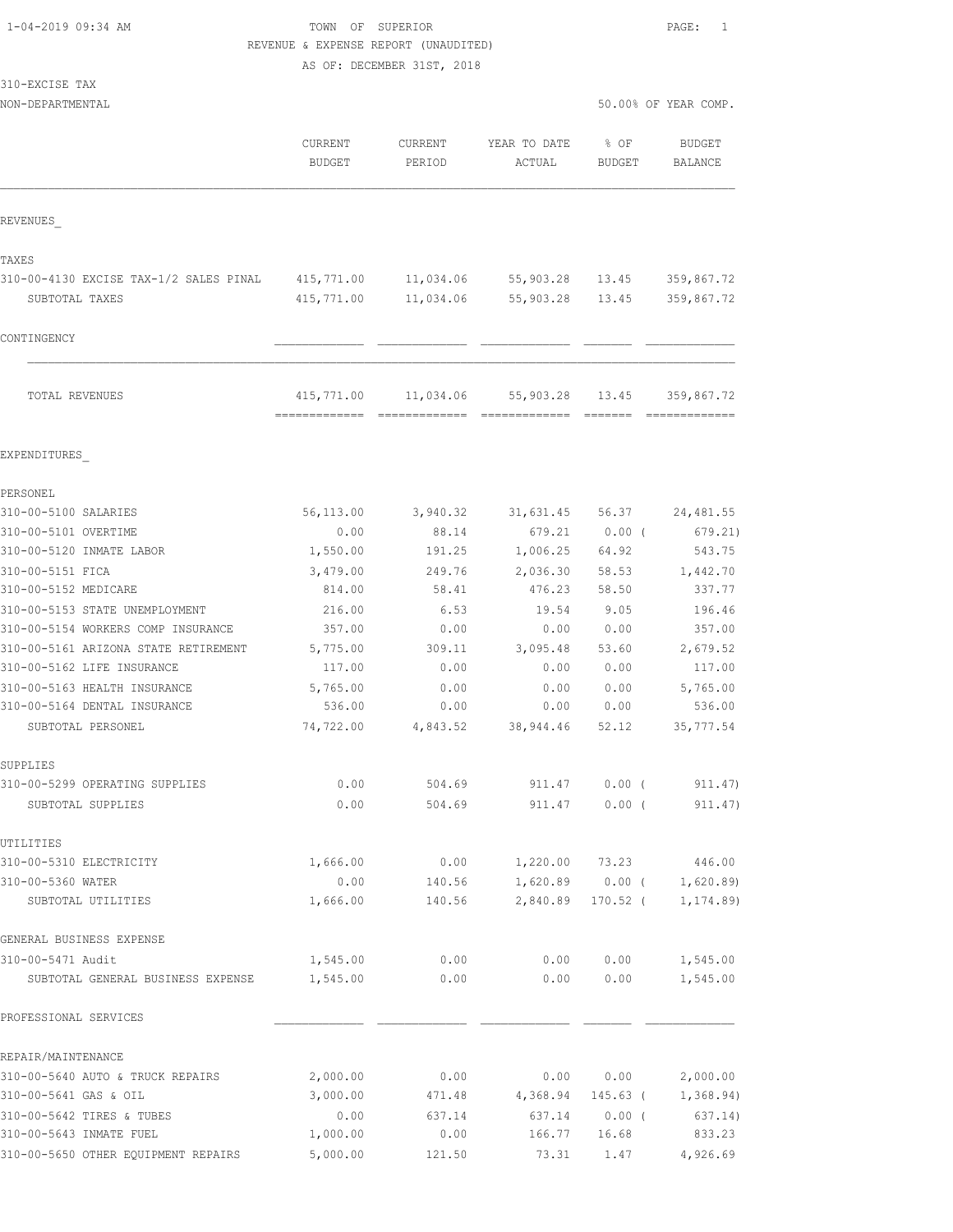## 1-04-2019 09:34 AM TOWN OF SUPERIOR PAGE: 2 REVENUE & EXPENSE REPORT (UNAUDITED)

AS OF: DECEMBER 31ST, 2018

#### 310-EXCISE TAX

NON-DEPARTMENTAL 50.000 OF YEAR COMP.

|  |  | 0.00% OF YEAR COMP. |  |
|--|--|---------------------|--|
|  |  |                     |  |

|                                      | CURRENT<br><b>BUDGET</b> | CURRENT<br>PERIOD | YEAR TO DATE<br>ACTUAL              | $8$ OF<br><b>BUDGET</b> | <b>BUDGET</b><br>BALANCE |
|--------------------------------------|--------------------------|-------------------|-------------------------------------|-------------------------|--------------------------|
| 310-00-5670 STREET & SIDEWALK REPAIR | 39,179.00                | 0.00              | 13, 451.17                          | 34.33                   | 25,727.83                |
| 310-00-5671 CRACKSEAL                | 0.00                     | 0.00              | 1,516.85 0.00 (                     |                         | 1,516.85)                |
| SUBTOTAL REPAIR/MAINTENANCE          | 50,179.00                | 1,230.12          | 20, 214.18                          | 40.28                   | 29,964.82                |
| CAPITAL OUTLAY                       |                          |                   |                                     |                         |                          |
| 310-00-5750 OTHER EOUIP/SMALL TOOLS  | 7,000.00                 | 0.00              | 1,822.99                            | 26.04                   | 5,177.01                 |
| SUBTOTAL CAPITAL OUTLAY              | 7,000.00                 | 0.00              | 1,822.99                            | 26.04                   | 5,177.01                 |
| NON-OPERATING                        |                          |                   |                                     |                         |                          |
| DEBT SERVICE                         |                          |                   |                                     |                         |                          |
| 310-00-5900 DEBT SERVICE: PRINCIPAL  | 0.00                     | 637.54            | 2,158.88                            |                         | $0.00$ ( $2,158.88$ )    |
| 310-00-5901 DEBT SERVICE: INTEREST   | 0.00                     | 246.16            | 2,836.07                            | $0.00$ (                | 2,836.07)                |
| 310-00-5999 CONTINGENCY              | 342,805.00               | 0.00              | 0.00                                | 0.00                    | 342,805.00               |
| SUBTOTAL DEBT SERVICE                | 342,805.00               | 883.70            | 4,994.95                            | 1.46                    | 337,810.05               |
| TOTAL EXPENDITURES                   | 477,917.00               | 7,602.59          | 69,728.94 14.59                     |                         | 408,188.06               |
|                                      | =============            |                   |                                     |                         |                          |
| REVENUES OVER/(UNDER) EXPENDITURES   | $\sqrt{2}$               |                   | 62, 146.00) 3, 431.47 ( 13, 825.66) | $\sqrt{2}$              | 48,320.34)               |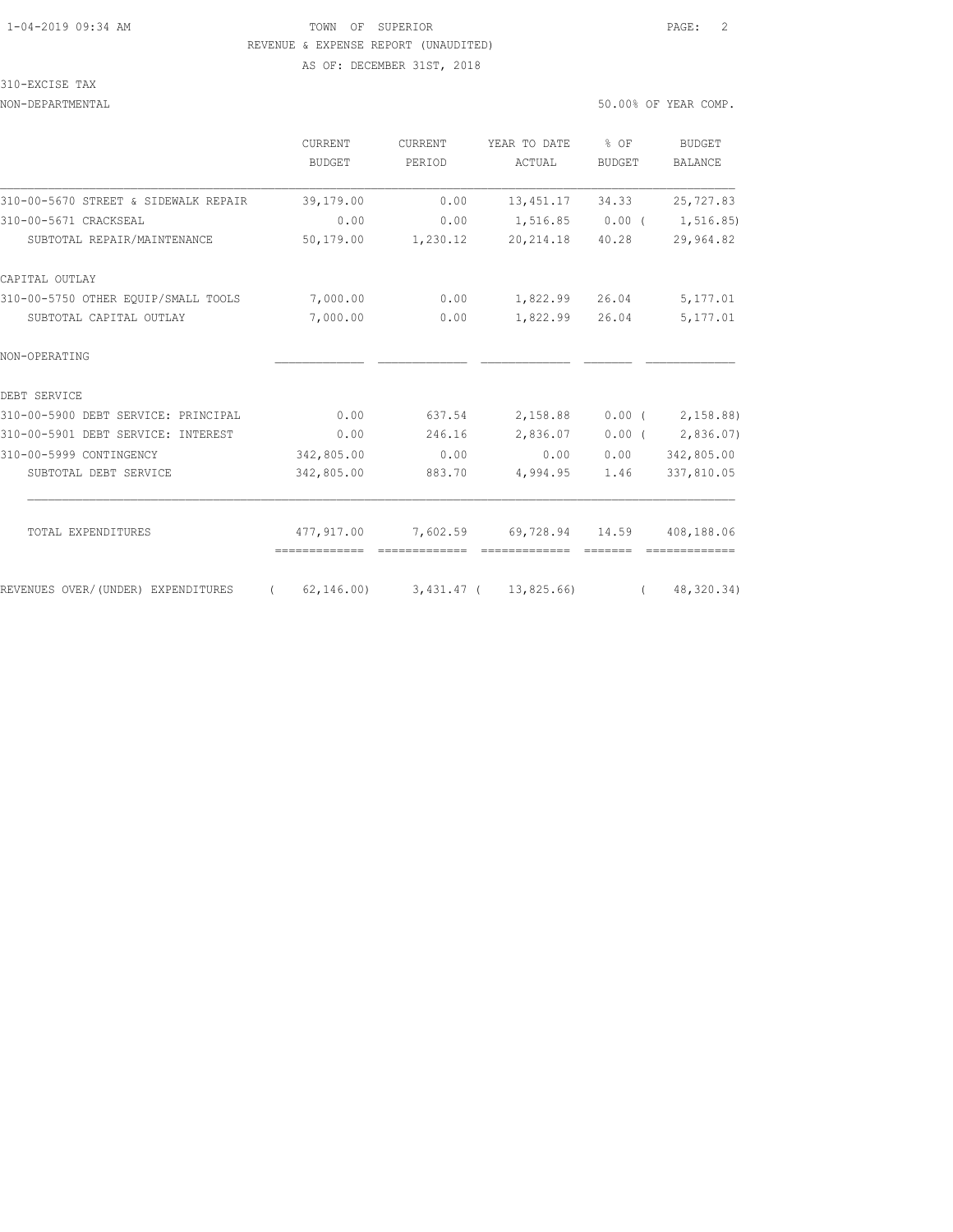310-EXCISE TAX

#### TOWN OF SUPERIOR **PAGE:** 3 REVENUE & EXPENSE REPORT (UNAUDITED) AS OF: DECEMBER 31ST, 2018

50.00% OF YEAR COMP.

|                                    | CURRENT<br><b>BUDGET</b> | CURRENT<br>PERIOD | YEAR TO DATE<br>ACTUAL | % OF<br>BUDGET | <b>BUDGET</b><br>BALANCE    |
|------------------------------------|--------------------------|-------------------|------------------------|----------------|-----------------------------|
|                                    |                          |                   |                        |                |                             |
| FUND TOTAL REVENUES                | 415,771.00               | 11,034.06         | 55,903.28              | 13.45          | 359,867.72                  |
| FUND TOTAL EXPENDITURES            | 477,917.00               | 7,602.59          | 69,728.94              | 14.59          | 408,188.06                  |
| REVENUES OVER/(UNDER) EXPENDITURES | 62, 146, 00              | $3,431.47$ (      | 13,825.66)             |                | 48, 320. 34)<br>----------- |
|                                    |                          |                   |                        |                | ---------                   |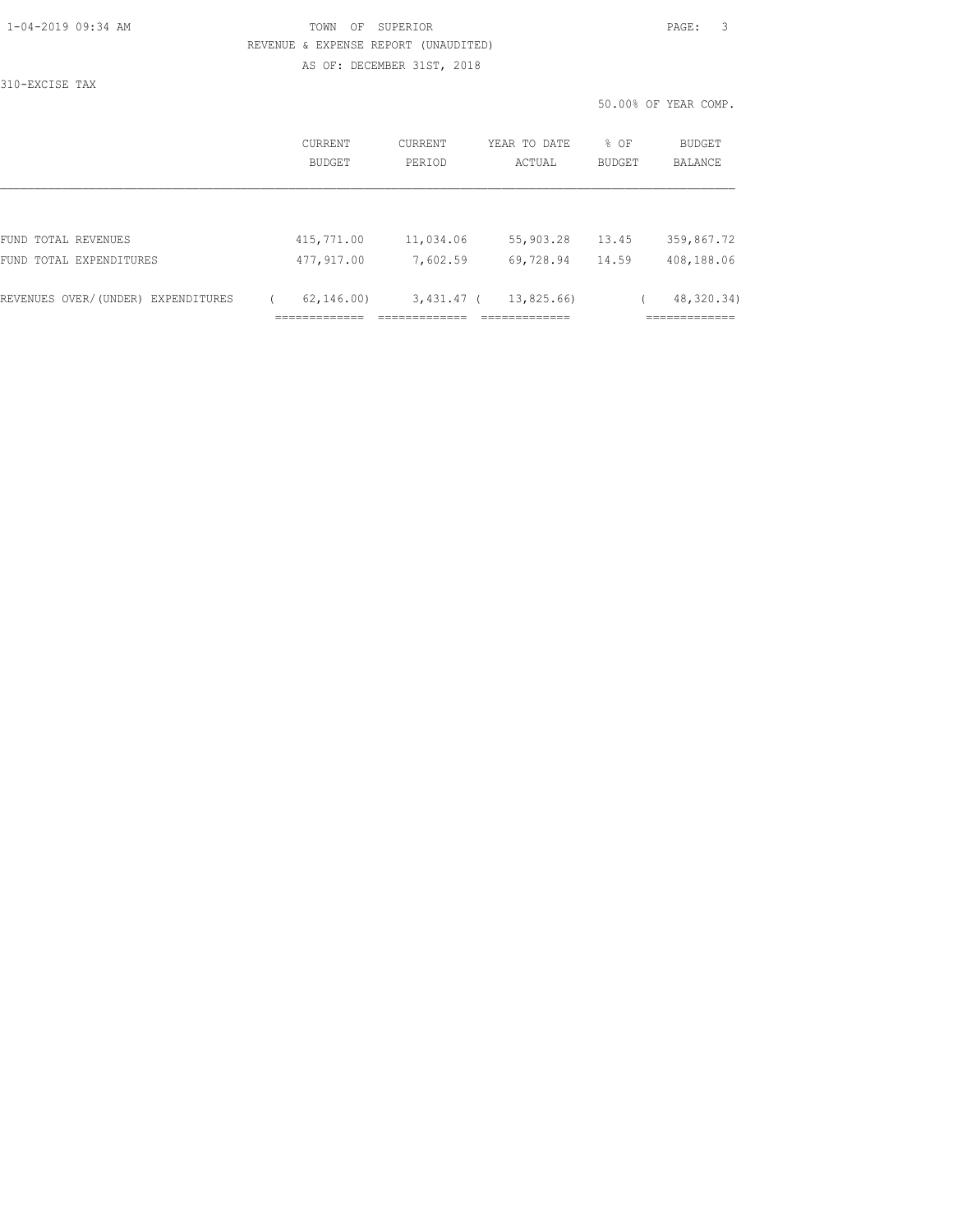| 1-04-2019 09:34 AM         |                                      | TOWN OF SUPERIOR           |                                          | PAGE: 1               |
|----------------------------|--------------------------------------|----------------------------|------------------------------------------|-----------------------|
|                            | REVENUE & EXPENSE REPORT (UNAUDITED) |                            |                                          |                       |
|                            |                                      | AS OF: DECEMBER 31ST, 2018 |                                          |                       |
| 320-LOCAL TRANS ASSISTANCE |                                      |                            |                                          |                       |
| NON-DEPARTMENTAL           |                                      |                            |                                          | 50.00% OF YEAR COMP.  |
|                            |                                      |                            |                                          |                       |
|                            |                                      |                            | CURRENT CURRENT YEAR TO DATE % OF BUDGET |                       |
|                            | BUDGET                               | PERIOD                     |                                          | ACTUAL BUDGET BALANCE |
|                            |                                      |                            |                                          |                       |
| <b>REVENUES</b>            |                                      |                            |                                          |                       |
| TAXE S                     |                                      |                            |                                          |                       |
|                            |                                      |                            |                                          |                       |
| EXPENDITURES               |                                      |                            |                                          |                       |
| SUPPLIES                   |                                      |                            |                                          |                       |
| PROFESSIONAL SERVICES      |                                      |                            |                                          |                       |
| REPAIR/MAINTENANCE         |                                      |                            |                                          |                       |
| CAPITAL OUTLAY             |                                      |                            |                                          |                       |
| NON-OPERATING              |                                      |                            |                                          |                       |
| DEBT SERVICE               |                                      |                            |                                          |                       |
|                            |                                      |                            |                                          |                       |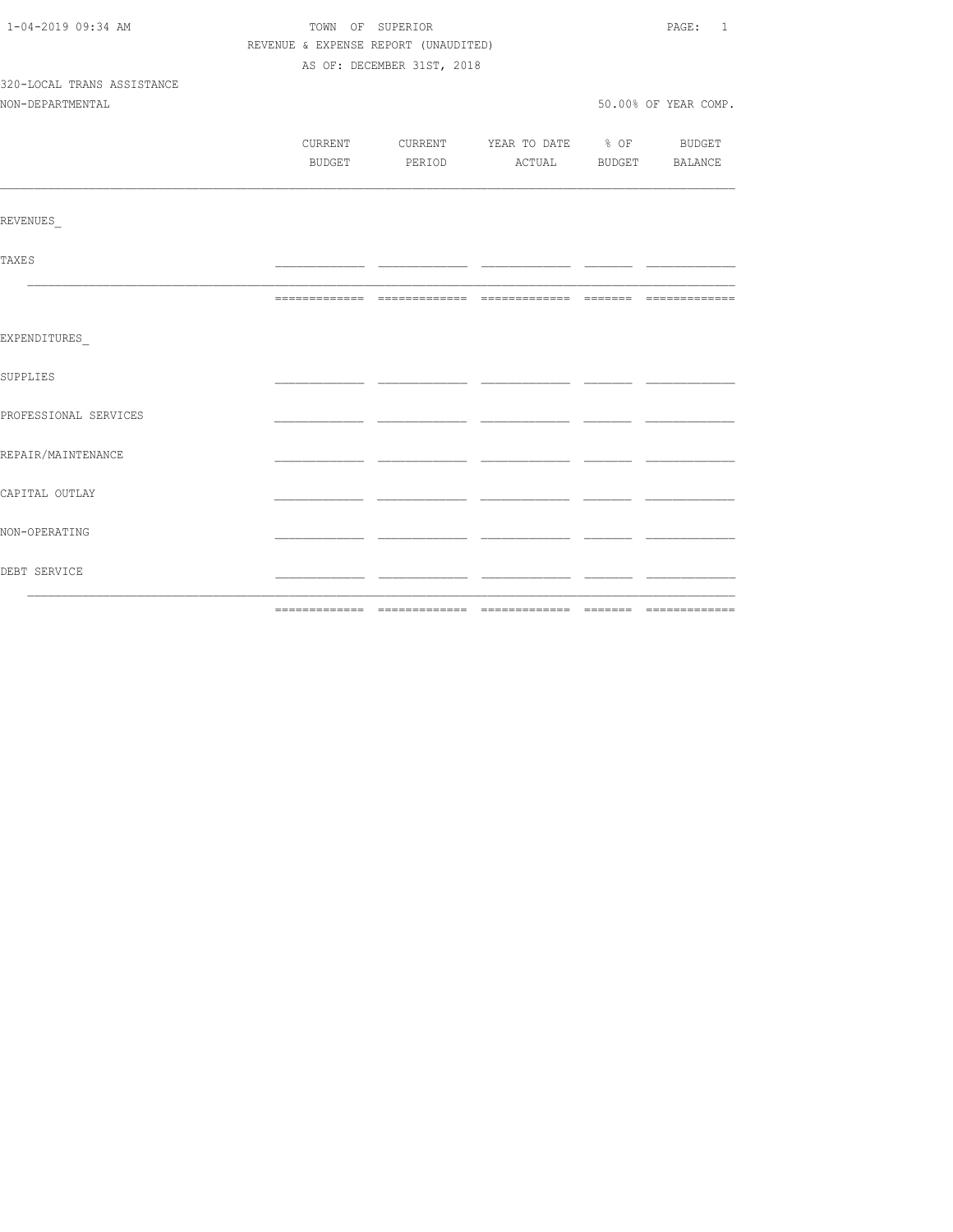| 1-04-2019 09:34 AM         | OF SUPERIOR<br>TOWN                  | PAGE: 2              |
|----------------------------|--------------------------------------|----------------------|
|                            | REVENUE & EXPENSE REPORT (UNAUDITED) |                      |
|                            | AS OF: DECEMBER 31ST, 2018           |                      |
| 320-LOCAL TRANS ASSISTANCE |                                      |                      |
|                            |                                      | 50.00% OF YEAR COMP. |

|   | -----   | 7. mm<br>∸<br>-----<br>-----      | OF<br>◡ | ---  |
|---|---------|-----------------------------------|---------|------|
| . | <br>◡∸◡ | $\cap$ m.<br>- - - - - - -<br>--- | ـ ـ ـ   | 12 ∧ |

============= ============= ============= =============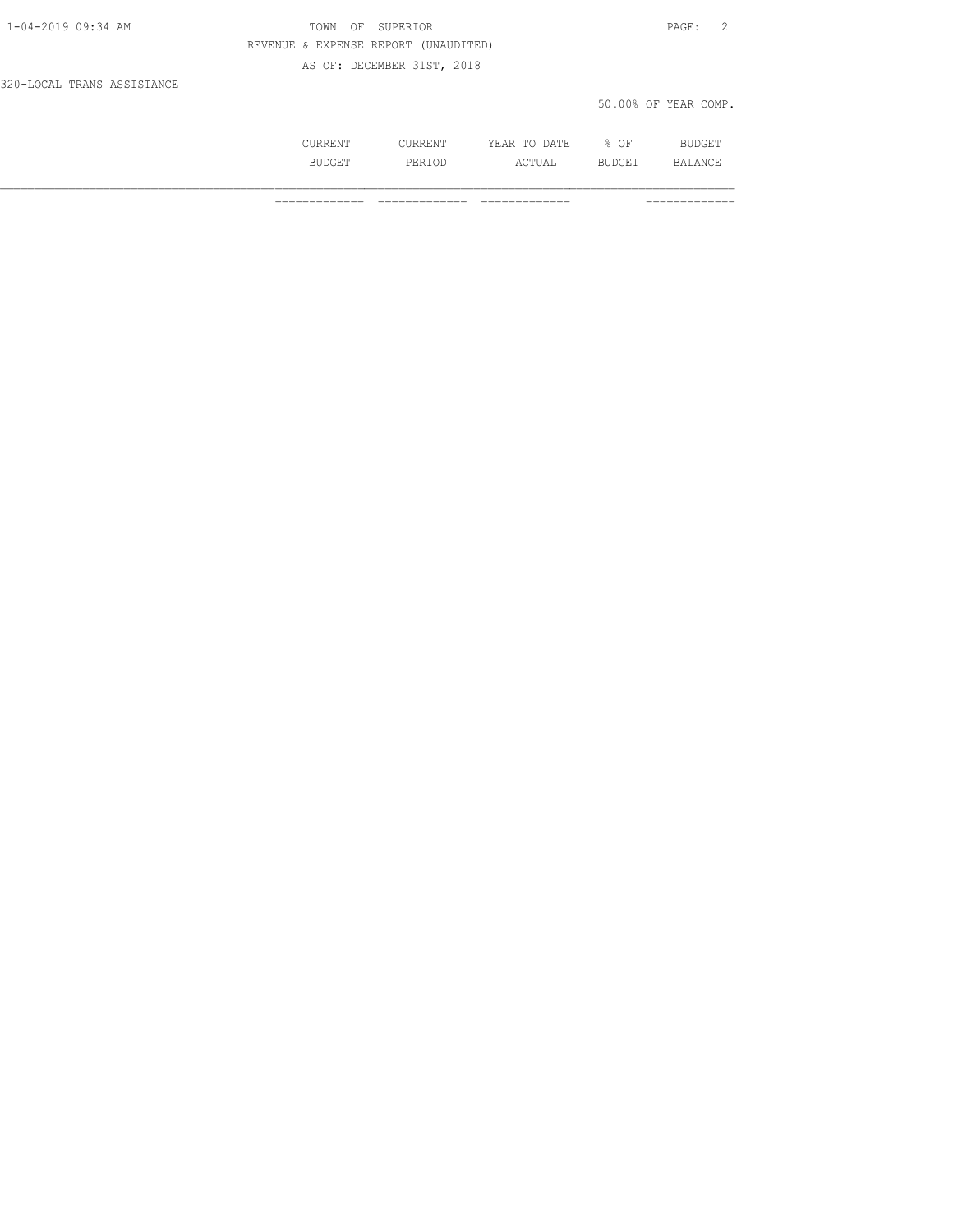| 1-04-2019 09:34 AM       |                                      | TOWN OF SUPERIOR           |                          |  | PAGE: 1              |
|--------------------------|--------------------------------------|----------------------------|--------------------------|--|----------------------|
|                          | REVENUE & EXPENSE REPORT (UNAUDITED) |                            |                          |  |                      |
|                          |                                      | AS OF: DECEMBER 31ST, 2018 |                          |  |                      |
| 400-GADA BOND            |                                      |                            |                          |  |                      |
| NON-DEPARTMENTAL         |                                      |                            |                          |  | 50.00% OF YEAR COMP. |
|                          |                                      |                            |                          |  |                      |
|                          | CURRENT                              | CURRENT                    | YEAR TO DATE % OF BUDGET |  |                      |
|                          | BUDGET                               | PERIOD                     | ACTUAL BUDGET BALANCE    |  |                      |
|                          |                                      |                            |                          |  |                      |
| REVENUES                 |                                      |                            |                          |  |                      |
| CONTINGENCY              |                                      |                            |                          |  |                      |
|                          |                                      |                            |                          |  |                      |
| EXPENDITURES             |                                      |                            |                          |  |                      |
| SUPPLIES                 |                                      |                            |                          |  |                      |
| GENERAL BUSINESS EXPENSE |                                      |                            |                          |  |                      |
| NON-OPERATING            |                                      |                            |                          |  |                      |
| DEBT SERVICE             |                                      |                            |                          |  |                      |
|                          |                                      |                            |                          |  |                      |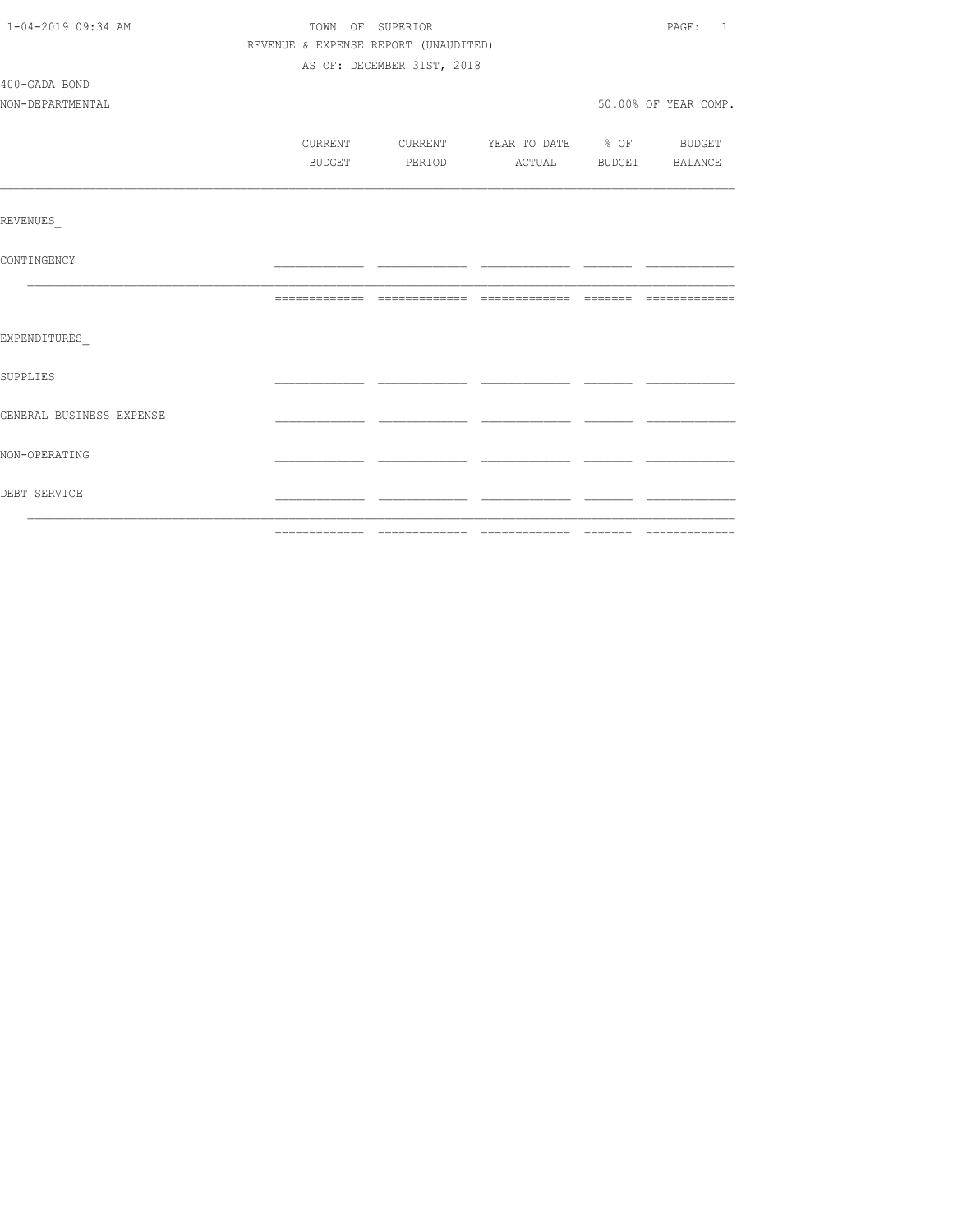| 1-04-2019 09:34 AM | TOWN<br>OF SUPERIOR                  | PAGE: 2              |
|--------------------|--------------------------------------|----------------------|
|                    | REVENUE & EXPENSE REPORT (UNAUDITED) |                      |
|                    | AS OF: DECEMBER 31ST, 2018           |                      |
| 400-GADA BOND      |                                      |                      |
|                    |                                      | 50.00% OF YEAR COMP. |
|                    |                                      |                      |

 CURRENT CURRENT YEAR TO DATE % OF BUDGET BUDGET PERIOD ACTUAL BUDGET BALANCE

============= ============= ============= =============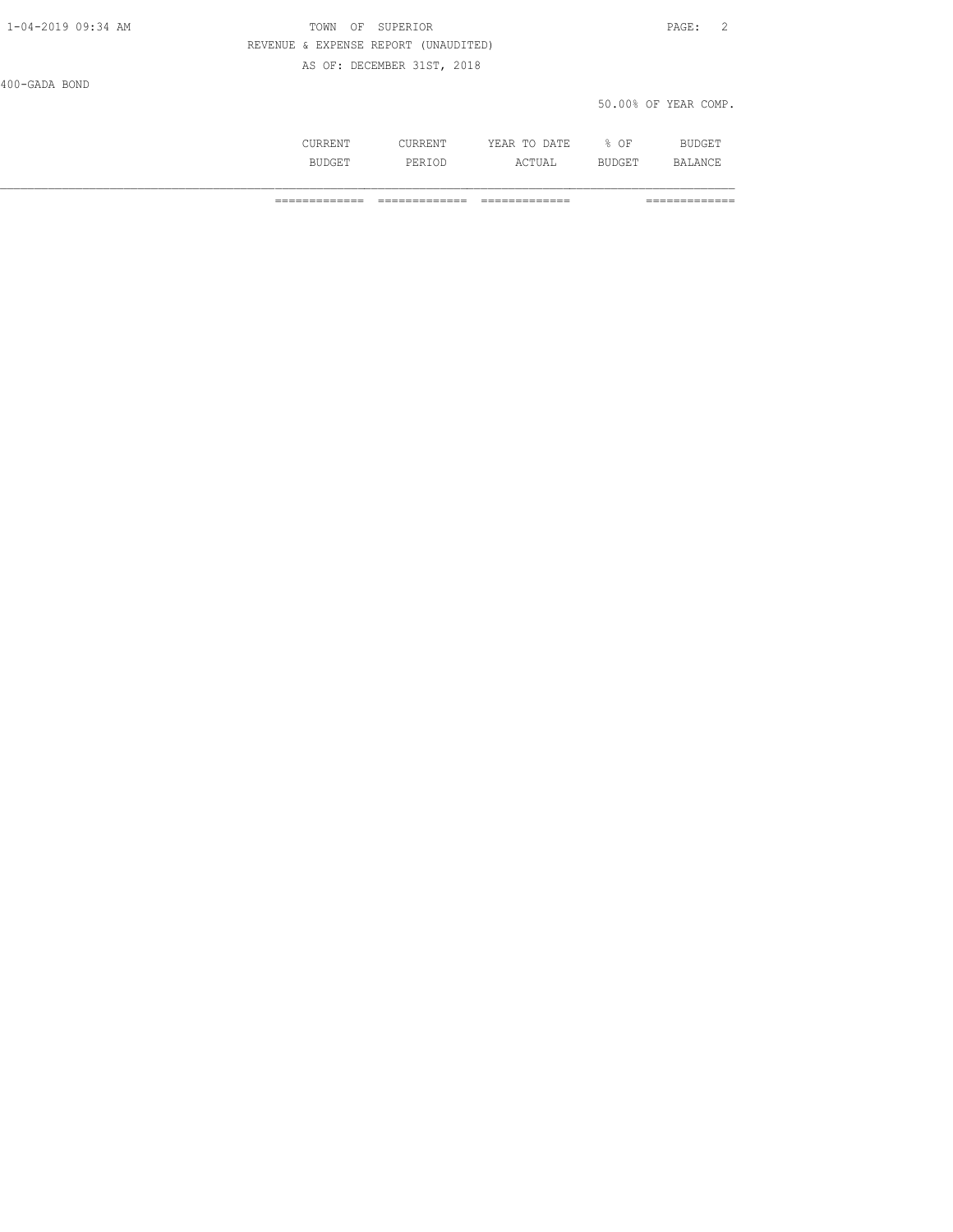| 1-04-2019 09:34 AM       | TOWN OF SUPERIOR |                                      |                                  | PAGE: 1              |
|--------------------------|------------------|--------------------------------------|----------------------------------|----------------------|
|                          |                  | REVENUE & EXPENSE REPORT (UNAUDITED) |                                  |                      |
|                          |                  | AS OF: DECEMBER 31ST, 2018           |                                  |                      |
| 410-MPC BOND             |                  |                                      |                                  |                      |
| NON-DEPARTMENTAL         |                  |                                      |                                  | 50.00% OF YEAR COMP. |
|                          |                  |                                      |                                  |                      |
|                          | <b>CURRENT</b>   |                                      | CURRENT YEAR TO DATE % OF BUDGET |                      |
|                          | BUDGET           |                                      | PERIOD ACTUAL BUDGET BALANCE     |                      |
|                          |                  |                                      |                                  |                      |
| REVENUES                 |                  |                                      |                                  |                      |
| BUSINESS SERVICES        |                  |                                      |                                  |                      |
| CONTINGENCY              |                  |                                      |                                  |                      |
|                          |                  |                                      |                                  |                      |
| EXPENDITURES             |                  |                                      |                                  |                      |
| SUPPLIES                 |                  |                                      |                                  |                      |
| GENERAL BUSINESS EXPENSE |                  |                                      |                                  |                      |
| NON-OPERATING            |                  |                                      |                                  |                      |
| DEBT SERVICE             |                  |                                      |                                  |                      |
|                          |                  |                                      |                                  |                      |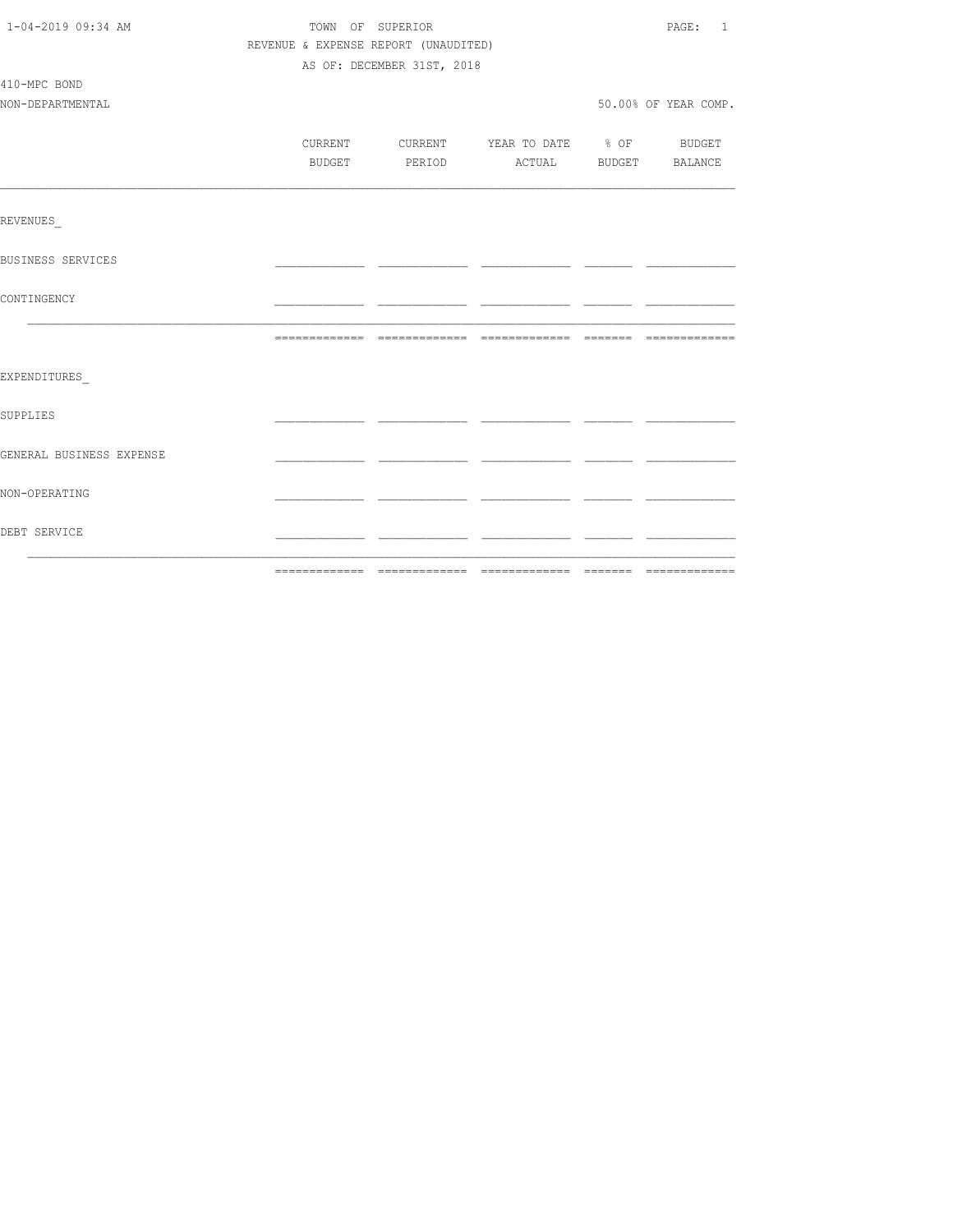| 1-04-2019 09:34 AM | TOWN<br>OF                           | SUPERIOR                   |              |      | - 2<br>$\texttt{PAGE}$ : |
|--------------------|--------------------------------------|----------------------------|--------------|------|--------------------------|
|                    | REVENUE & EXPENSE REPORT (UNAUDITED) |                            |              |      |                          |
|                    |                                      | AS OF: DECEMBER 31ST, 2018 |              |      |                          |
| 410-MPC BOND       |                                      |                            |              |      |                          |
|                    |                                      |                            |              |      | 50.00% OF YEAR COMP.     |
|                    |                                      |                            |              |      |                          |
|                    | CURRENT                              | CURRENT                    | YEAR TO DATE | % OF | BUDGET                   |

BUDGET PERIOD ACTUAL BUDGET BALANCE

============= ============= ============= =============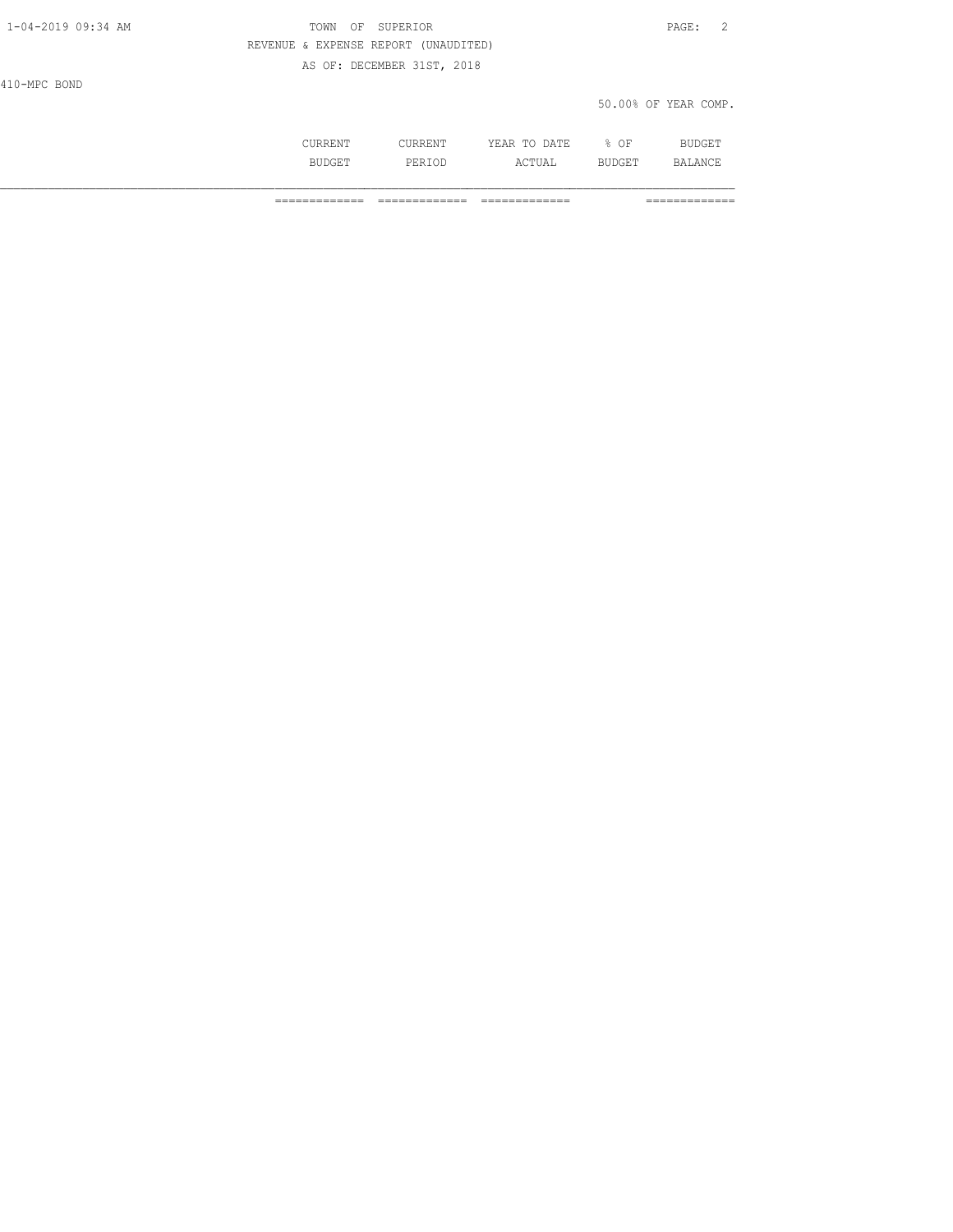500-GRANTS

# 1-04-2019 09:34 AM TOWN OF SUPERIOR PAGE: 1 REVENUE & EXPENSE REPORT (UNAUDITED)

AS OF: DECEMBER 31ST, 2018

NON-DEPARTMENTAL 50.00% OF YEAR COMP.

|                                | <b>CURRENT</b><br>BUDGET | CURRENT<br>PERIOD | YEAR TO DATE % OF<br>ACTUAL                | BUDGET | BUDGET<br>BALANCE            |
|--------------------------------|--------------------------|-------------------|--------------------------------------------|--------|------------------------------|
| REVENUES                       |                          |                   |                                            |        |                              |
| GRANTS                         |                          |                   |                                            |        |                              |
| 500-00-4600 GRANT REVENUES     | 2,488,440.00             | 0.00              | 0.00                                       |        | $0.00 \quad 2,488,440.00$    |
| SUBTOTAL GRANTS                | 2,488,440.00             | 0.00              | 0.00                                       |        | $0.00 \quad 2,488,440.00$    |
| CONTINGENCY                    |                          |                   |                                            |        |                              |
| TOTAL REVENUES                 |                          |                   | $2,488,440.00$ 0.00 0.00 0.00 2,488,440.00 |        | =============                |
| EXPENDITURES                   |                          |                   |                                            |        |                              |
| PERSONEL                       |                          |                   |                                            |        |                              |
| SUPPLIES                       |                          |                   |                                            |        |                              |
| 500-00-5299 OPERATING SUPPLIES | 2,488,440.00             | 0.00              |                                            |        | $0.00$ $0.00$ $2,488,440.00$ |
| SUBTOTAL SUPPLIES              | 2,488,440.00             | 0.00              | 0.00                                       |        | $0.00 \quad 2,488,440.00$    |
| GENERAL BUSINESS EXPENSE       |                          |                   |                                            |        |                              |
| TOTAL EXPENDITURES             | 2,488,440.00             | 0.00              | 0.00                                       |        | $0.00 \quad 2,488,440.00$    |
|                                |                          |                   |                                            |        |                              |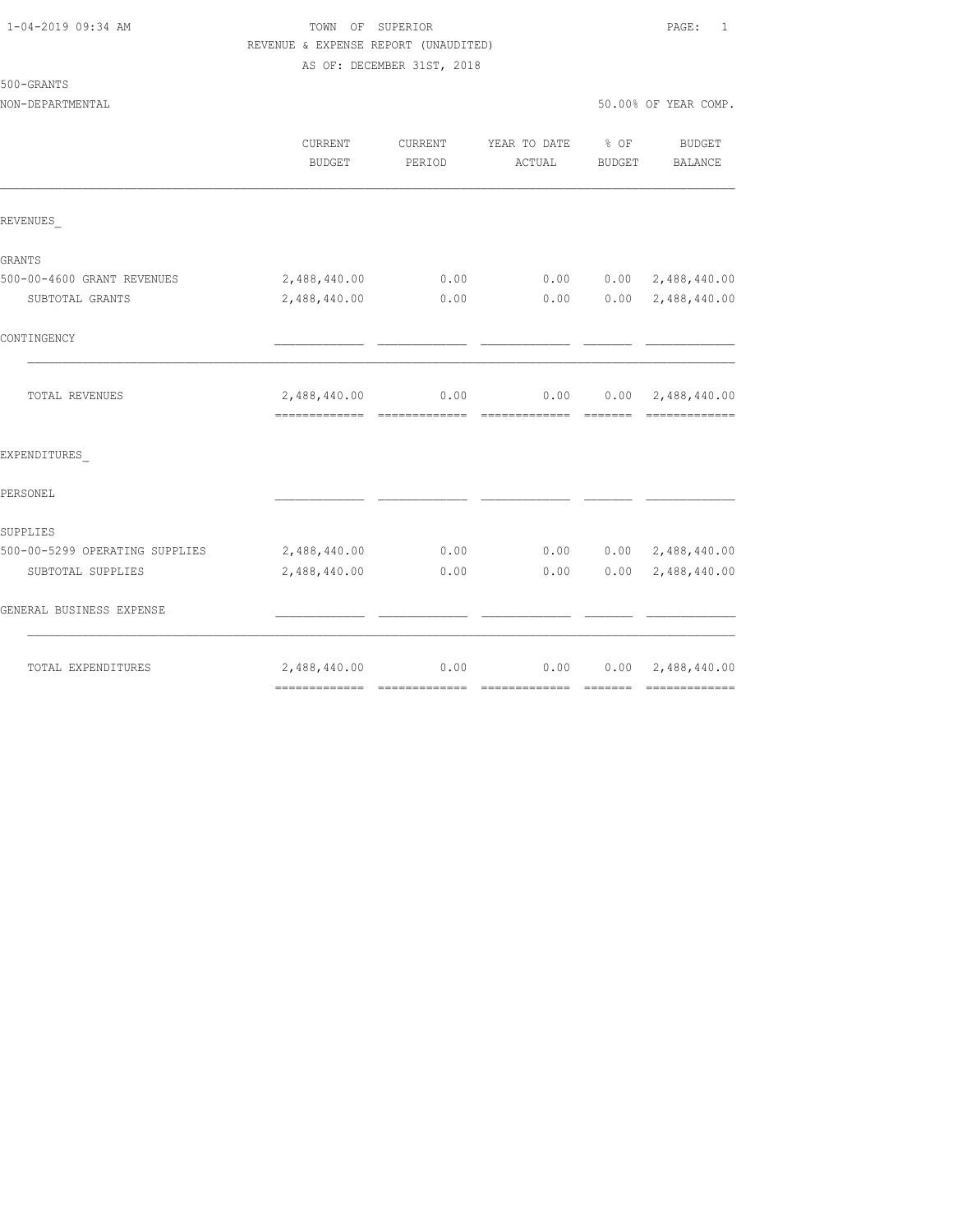| 1-04-2019 09:34 AM | TOWN<br>OF.   | SUPERIOR                             |                   |        | $\mathfrak{D}$<br>PAGE: |
|--------------------|---------------|--------------------------------------|-------------------|--------|-------------------------|
|                    |               | REVENUE & EXPENSE REPORT (UNAUDITED) |                   |        |                         |
|                    |               | AS OF: DECEMBER 31ST, 2018           |                   |        |                         |
| 500-GRANTS         |               |                                      |                   |        |                         |
| POLICE GRANTS      |               |                                      |                   |        | 50.00% OF YEAR COMP.    |
|                    | CURRENT       | CURRENT                              | YEAR TO DATE % OF |        | BUDGET                  |
|                    | BUDGET        | PERIOD                               | ACTUAL            | BUDGET | BALANCE                 |
| REVENUES           |               |                                      |                   |        |                         |
| <b>GRANTS</b>      |               |                                      |                   |        |                         |
|                    |               |                                      |                   |        |                         |
| EXPENDITURES       |               |                                      |                   |        |                         |
| SUPPLIES           |               |                                      |                   |        |                         |
|                    | ------------- |                                      |                   |        |                         |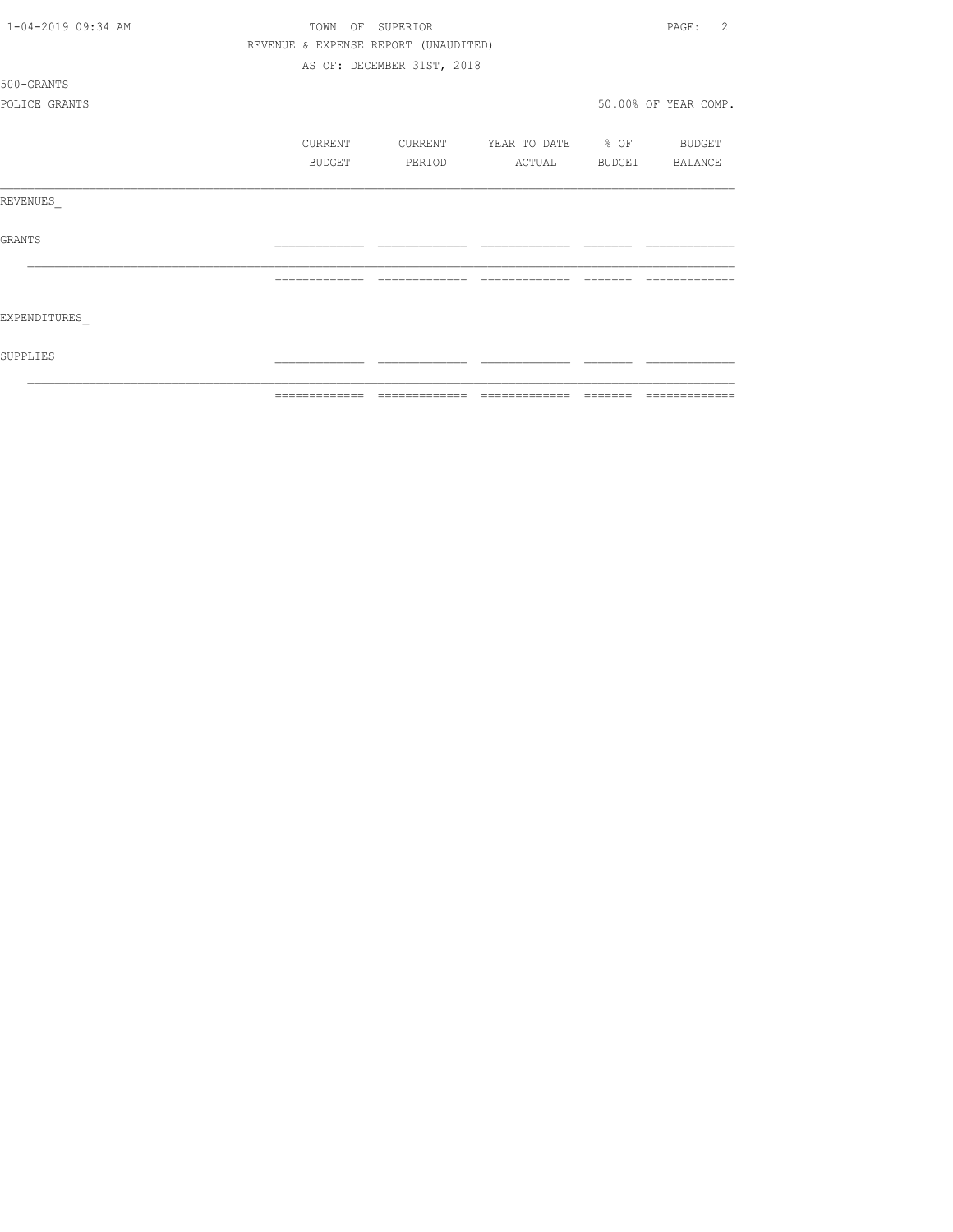| 1-04-2019 09:34 AM |  |  |  |  |
|--------------------|--|--|--|--|
|--------------------|--|--|--|--|

#### TOWN OF SUPERIOR **Example 2019** PAGE: 3 REVENUE & EXPENSE REPORT (UNAUDITED) AS OF: DECEMBER 31ST, 2018

#### 500-GRANTS

|                                    | CURRENT<br><b>BUDGET</b> | CURRENT<br>PERIOD | YEAR TO DATE<br>ACTUAL | $\div$ OF<br><b>BUDGET</b> | <b>BUDGET</b><br>BALANCE |
|------------------------------------|--------------------------|-------------------|------------------------|----------------------------|--------------------------|
| REVENUES                           |                          |                   |                        |                            |                          |
| <b>GRANTS</b>                      |                          |                   |                        |                            |                          |
| 500-08-4600 FIRE DEPT GRANT        | 0.00                     | 0.00              |                        | 3,700.00 0.00 (            | 3,700.00)                |
| SUBTOTAL GRANTS                    | 0.00                     | 0.00              |                        | 3,700.00 0.00 (            | 3,700.00)                |
| TOTAL REVENUES                     | 0.00                     | 0.00              |                        | $3,700.00$ 0.00 (          | 3,700.00)                |
| EXPENDITURES                       |                          |                   |                        |                            |                          |
| SUPPLIES                           |                          |                   |                        |                            |                          |
|                                    |                          |                   |                        |                            |                          |
| REVENUES OVER/(UNDER) EXPENDITURES | 0.00                     | 0.00              | 3,700.00               | $\sqrt{2}$                 | 3,700.00)                |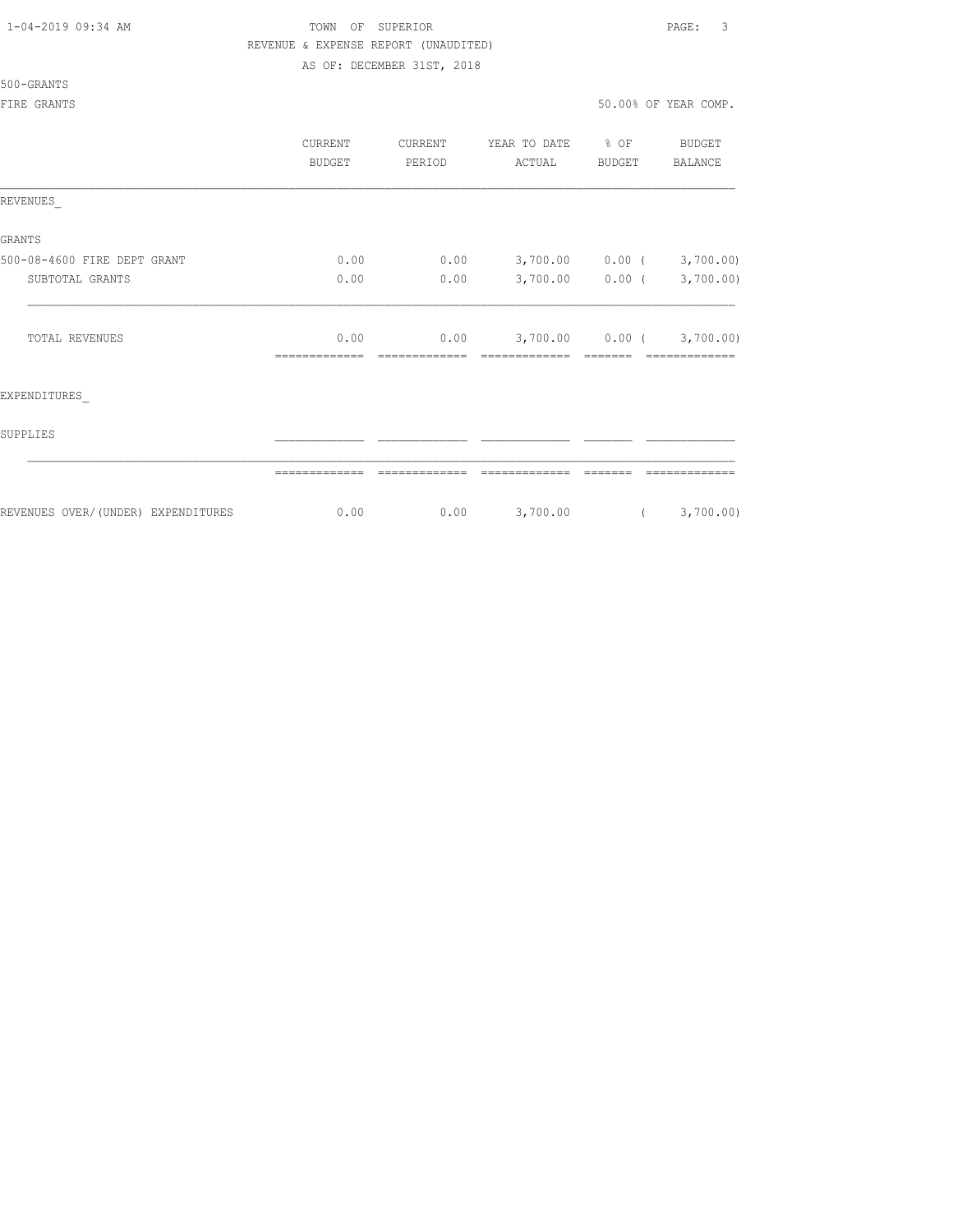# TOWN OF SUPERIOR **PAGE:** 4 REVENUE & EXPENSE REPORT (UNAUDITED)

AS OF: DECEMBER 31ST, 2018

RECREATION GRANTS 50.00% OF YEAR COMP.

|                                       | <b>CURRENT</b><br><b>BUDGET</b> | <b>CURRENT</b><br>PERIOD | YEAR TO DATE<br>ACTUAL               | $8$ OF<br><b>BUDGET</b> | BUDGET<br>BALANCE             |
|---------------------------------------|---------------------------------|--------------------------|--------------------------------------|-------------------------|-------------------------------|
| REVENUES                              |                                 |                          |                                      |                         |                               |
| GRANTS                                |                                 |                          |                                      |                         |                               |
| 500-12-4600 GRANT REVENUE             | 7,500.00                        | 0.00                     |                                      | 35,857.00 478.09 (      | 28, 357.00                    |
| SUBTOTAL GRANTS                       | 7,500.00                        | 0.00                     |                                      | 35,857.00 478.09 (      | 28, 357.00                    |
| TOTAL REVENUES                        | 7,500.00                        |                          | $0.00$ 35,857.00 478.09 ( 28,357.00) |                         |                               |
| EXPENDITURES                          |                                 |                          |                                      |                         |                               |
| SUPPLIES                              |                                 |                          |                                      |                         |                               |
| 500-12-5299 OPERATING SUPPLIES        | 7,500.00                        | 0.00                     | 0.00                                 | 0.00                    | 7,500.00                      |
| SUBTOTAL SUPPLIES                     | 7,500.00                        | 0.00                     | 0.00                                 | 0.00                    | 7,500.00                      |
| PROFESSIONAL SERVICES                 |                                 |                          |                                      |                         |                               |
| 500-12-5550 PARKS IMPROVEMENT PROJECT | 0.00                            | 0.00                     | 36,507.00 0.00 (                     |                         | 36,507.00)                    |
| SUBTOTAL PROFESSIONAL SERVICES        | 0.00                            | 0.00                     | 36,507.00                            | $0.00$ (                | 36, 507.00                    |
| TOTAL EXPENDITURES                    | 7,500.00                        | 0.00                     |                                      |                         | 36,507.00 486.76 ( 29,007.00) |
| REVENUES OVER/(UNDER) EXPENDITURES    | 0.00                            | 0.00(                    | 650.00)                              |                         | 650.00                        |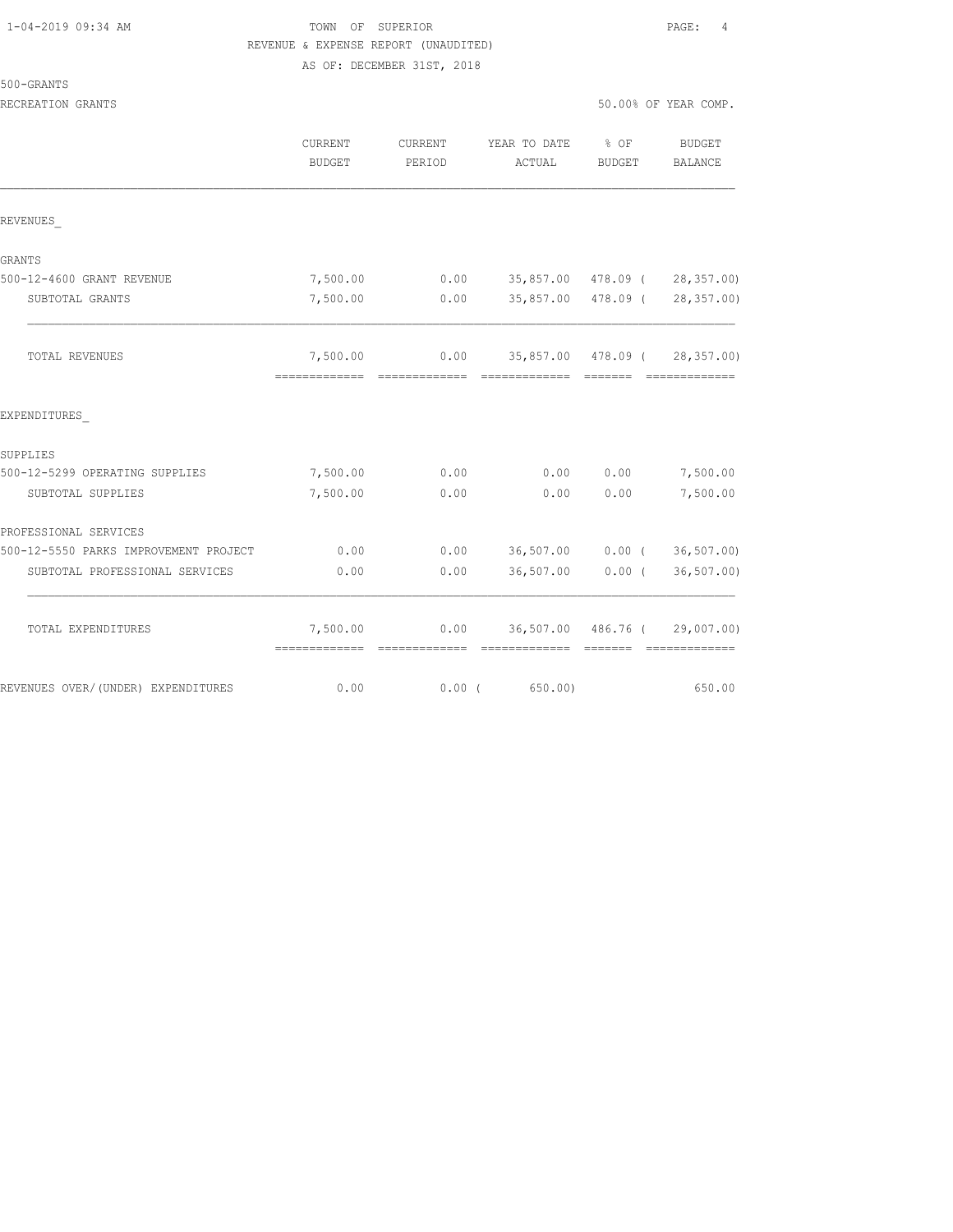| 1-04-2019 09:34 AM     | TOWN OF SUPERIOR                     |                            |              |                  | PAGE:<br>5           |
|------------------------|--------------------------------------|----------------------------|--------------|------------------|----------------------|
|                        | REVENUE & EXPENSE REPORT (UNAUDITED) |                            |              |                  |                      |
|                        |                                      | AS OF: DECEMBER 31ST, 2018 |              |                  |                      |
| 500-GRANTS             |                                      |                            |              |                  |                      |
| CDBG 153-09 MAGMA CLUB |                                      |                            |              |                  | 50.00% OF YEAR COMP. |
|                        | CURRENT                              | CURRENT                    | YEAR TO DATE | $\frac{1}{2}$ OF | BUDGET               |
|                        | BUDGET                               | PERIOD                     | ACTUAL       | BUDGET           | BALANCE              |
|                        |                                      |                            |              |                  |                      |
| REVENUES               |                                      |                            |              |                  |                      |
| GRANTS                 |                                      |                            |              |                  |                      |
|                        |                                      |                            |              |                  |                      |
| EXPENDITURES           |                                      |                            |              |                  |                      |
| SUPPLIES               |                                      |                            |              |                  |                      |
|                        |                                      |                            |              |                  |                      |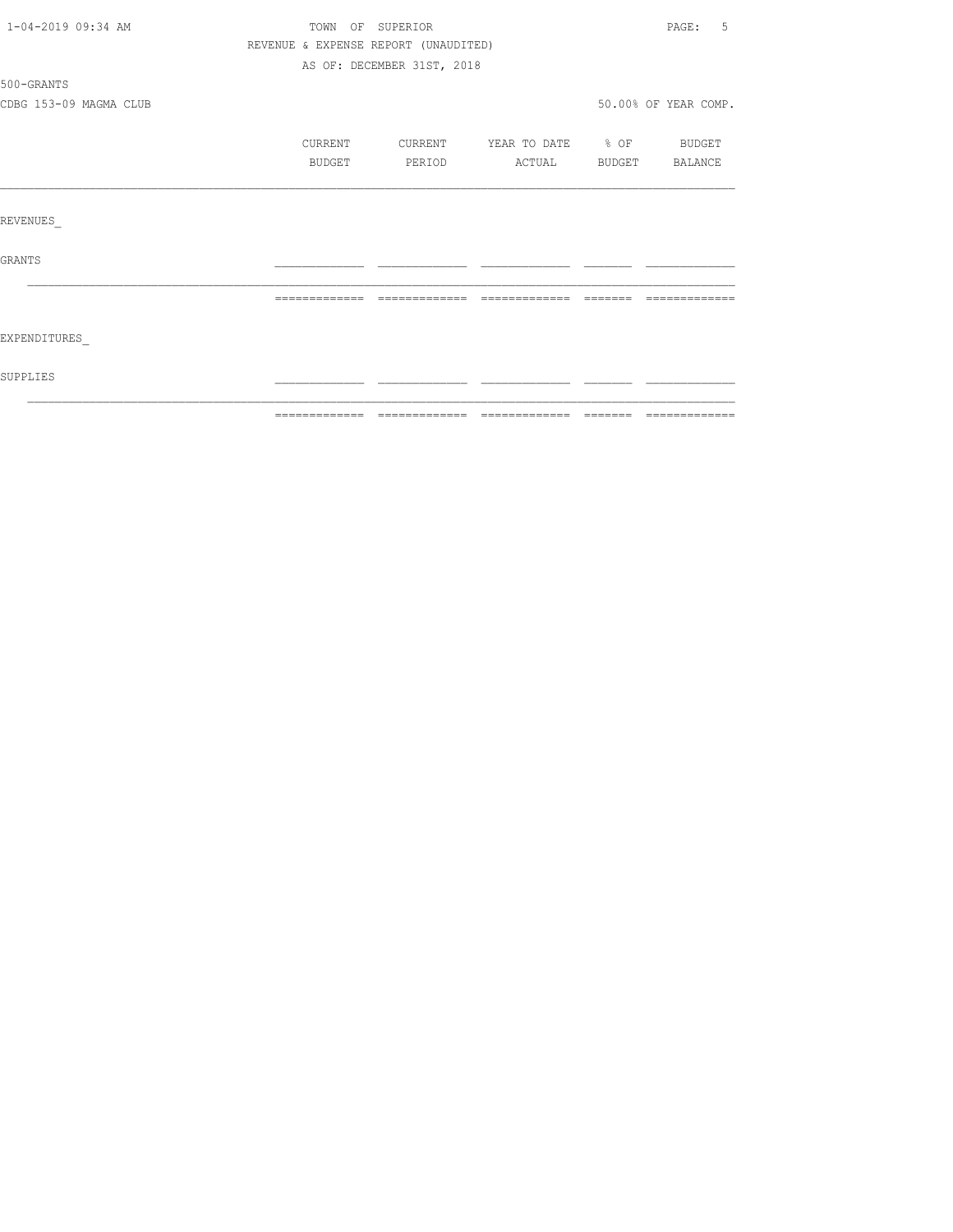| 1-04-2019 09:34 AM    | TOWN           | OF SUPERIOR                          |                   |         | PAGE:<br>6           |
|-----------------------|----------------|--------------------------------------|-------------------|---------|----------------------|
|                       |                | REVENUE & EXPENSE REPORT (UNAUDITED) |                   |         |                      |
|                       |                | AS OF: DECEMBER 31ST, 2018           |                   |         |                      |
| 500-GRANTS            |                |                                      |                   |         |                      |
| DEPT OF COMM-STIMULUS |                |                                      |                   |         | 50.00% OF YEAR COMP. |
|                       | CURRENT        | CURRENT                              | YEAR TO DATE % OF |         | BUDGET               |
|                       | BUDGET         | PERIOD                               | ACTUAL            |         | BUDGET BALANCE       |
| REVENUES              |                |                                      |                   |         |                      |
| GRANTS                |                |                                      |                   |         |                      |
|                       | -------------- | --------------                       | --------------    |         |                      |
| EXPENDITURES          |                |                                      |                   |         |                      |
| SUPPLIES              |                |                                      |                   |         |                      |
|                       | =============  | --------------                       | --------------    | ------- | --------------       |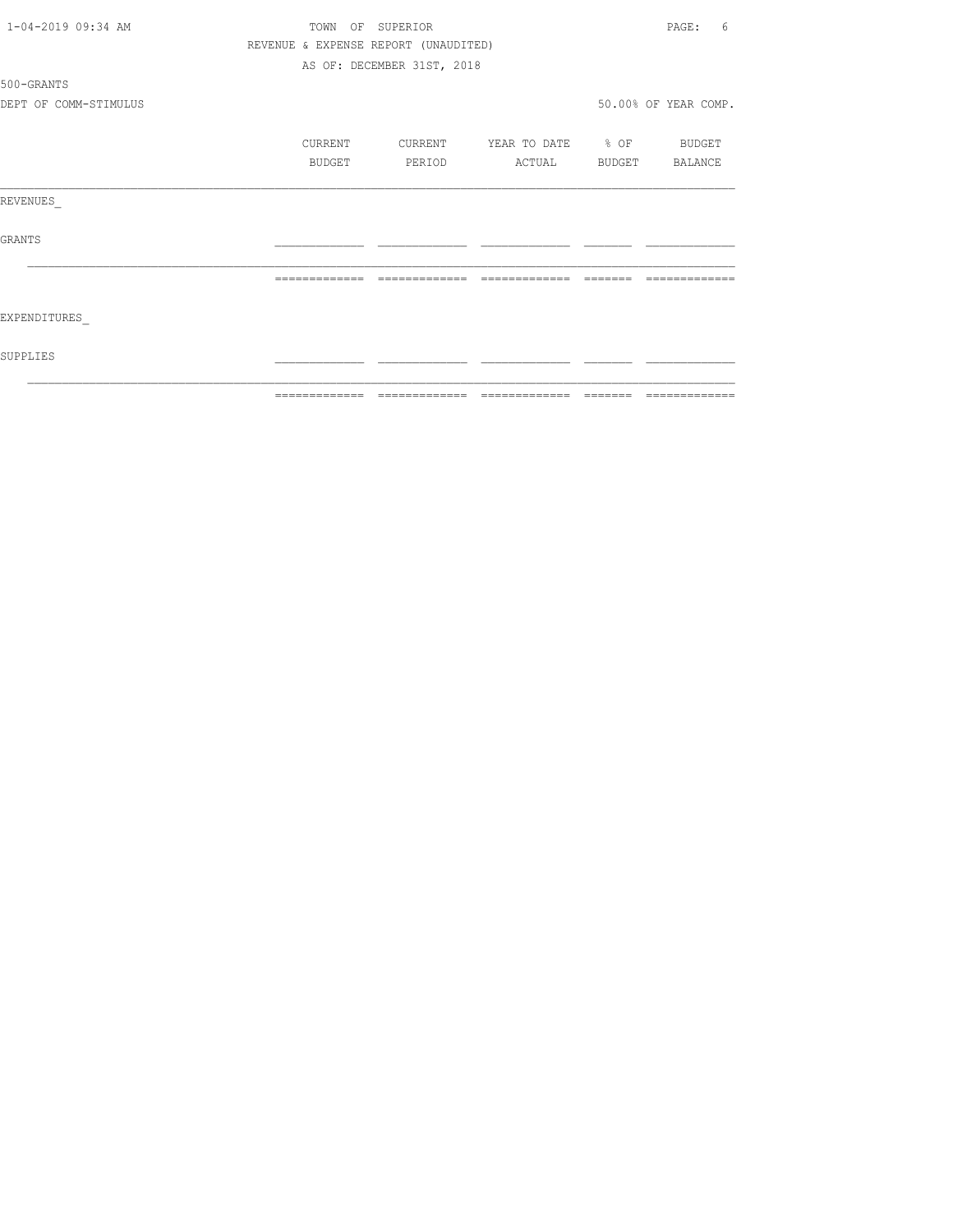| 1-04-2019 09:34 AM    |               | TOWN OF | SUPERIOR                             |                   |                                                                                                                                                                                                                                                                                                                                                                                                                                                                                            | 7<br>PAGE:           |
|-----------------------|---------------|---------|--------------------------------------|-------------------|--------------------------------------------------------------------------------------------------------------------------------------------------------------------------------------------------------------------------------------------------------------------------------------------------------------------------------------------------------------------------------------------------------------------------------------------------------------------------------------------|----------------------|
|                       |               |         | REVENUE & EXPENSE REPORT (UNAUDITED) |                   |                                                                                                                                                                                                                                                                                                                                                                                                                                                                                            |                      |
|                       |               |         | AS OF: DECEMBER 31ST, 2018           |                   |                                                                                                                                                                                                                                                                                                                                                                                                                                                                                            |                      |
| 500-GRANTS            |               |         |                                      |                   |                                                                                                                                                                                                                                                                                                                                                                                                                                                                                            |                      |
| PINAL COUNTY-STIMULUS |               |         |                                      |                   |                                                                                                                                                                                                                                                                                                                                                                                                                                                                                            | 50.00% OF YEAR COMP. |
|                       | CURRENT       |         | CURRENT                              | YEAR TO DATE % OF |                                                                                                                                                                                                                                                                                                                                                                                                                                                                                            | <b>BUDGET</b>        |
|                       |               | BUDGET  | PERIOD                               | ACTUAL            |                                                                                                                                                                                                                                                                                                                                                                                                                                                                                            | BUDGET BALANCE       |
| REVENUES              |               |         |                                      |                   |                                                                                                                                                                                                                                                                                                                                                                                                                                                                                            |                      |
| GRANTS                |               |         |                                      |                   |                                                                                                                                                                                                                                                                                                                                                                                                                                                                                            |                      |
|                       | ============= |         | =============                        | =============     | $\qquad \qquad \qquad =\qquad \qquad =\qquad \qquad =\qquad \qquad =\qquad \qquad =\qquad \qquad =\qquad \qquad =\qquad \qquad =\qquad \qquad =\qquad \qquad =\qquad \qquad =\qquad \qquad =\qquad \qquad =\qquad \qquad =\qquad \qquad =\qquad \qquad =\qquad \qquad =\qquad \qquad =\qquad \qquad =\qquad \qquad =\qquad \qquad =\qquad \qquad =\qquad \qquad =\qquad \qquad =\qquad \qquad =\qquad \qquad =\qquad \qquad =\qquad \qquad =\qquad \qquad =\qquad \qquad =\qquad \qquad =$ | -------------        |
| EXPENDITURES          |               |         |                                      |                   |                                                                                                                                                                                                                                                                                                                                                                                                                                                                                            |                      |
| SUPPLIES              |               |         |                                      |                   |                                                                                                                                                                                                                                                                                                                                                                                                                                                                                            |                      |
|                       |               |         |                                      |                   |                                                                                                                                                                                                                                                                                                                                                                                                                                                                                            |                      |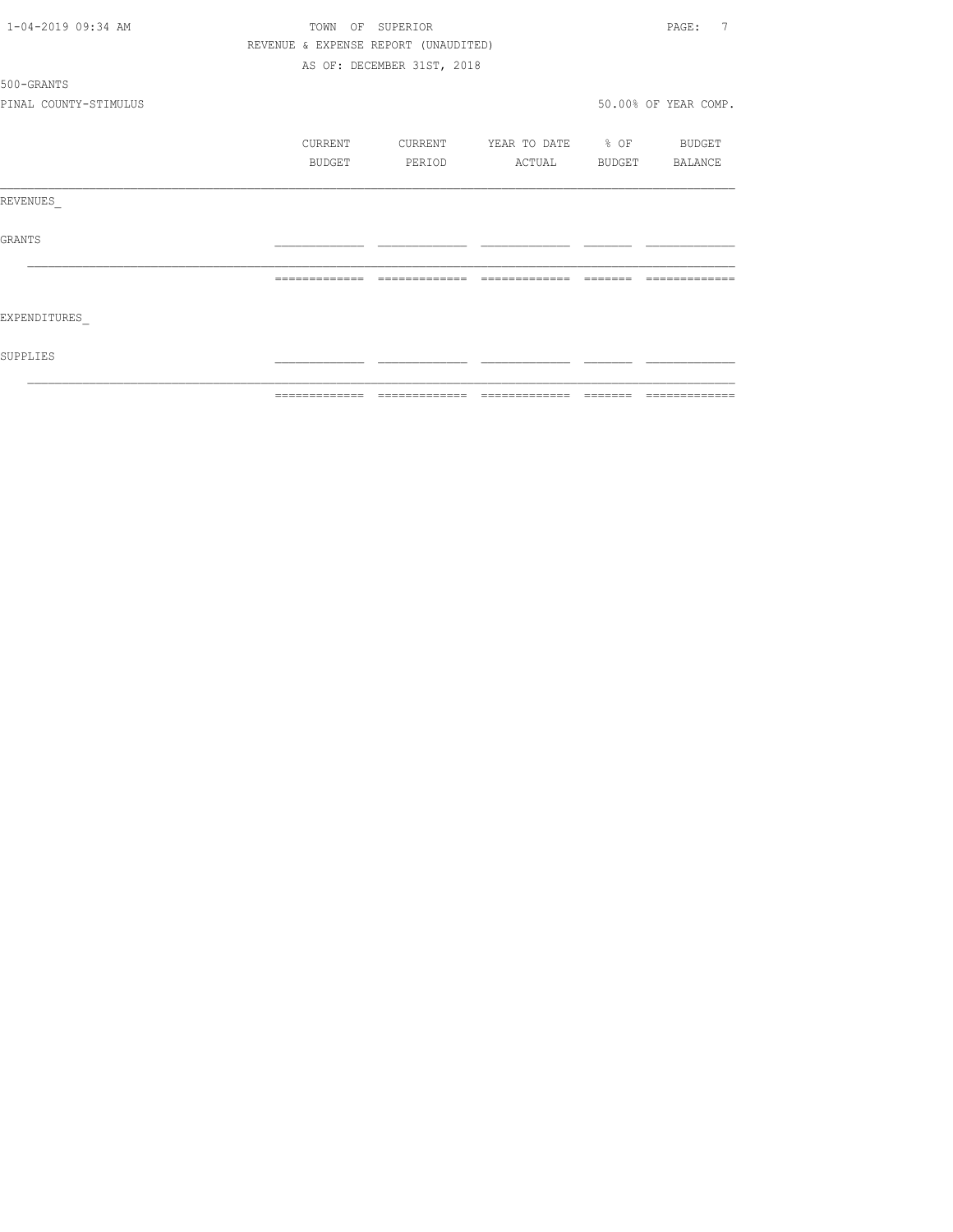| 1-04-2019 09:34 AM       | TOWN<br>OF                           | SUPERIOR                   |                   |        | 8<br>PAGE:           |
|--------------------------|--------------------------------------|----------------------------|-------------------|--------|----------------------|
|                          | REVENUE & EXPENSE REPORT (UNAUDITED) |                            |                   |        |                      |
|                          |                                      | AS OF: DECEMBER 31ST, 2018 |                   |        |                      |
| 500-GRANTS               |                                      |                            |                   |        |                      |
| AZ DEPT OF HOMELAND SRTY |                                      |                            |                   |        | 50.00% OF YEAR COMP. |
|                          | CURRENT                              | CURRENT                    | YEAR TO DATE % OF |        | BUDGET               |
|                          | BUDGET                               | PERIOD                     | ACTUAL            | BUDGET | BALANCE              |
| REVENUES                 |                                      |                            |                   |        |                      |
| GRANTS                   |                                      |                            |                   |        |                      |
|                          | -------------                        | --------------             | -------------     |        |                      |
| EXPENDITURES             |                                      |                            |                   |        |                      |
| SUPPLIES                 |                                      |                            |                   |        |                      |
|                          |                                      |                            |                   |        | =============        |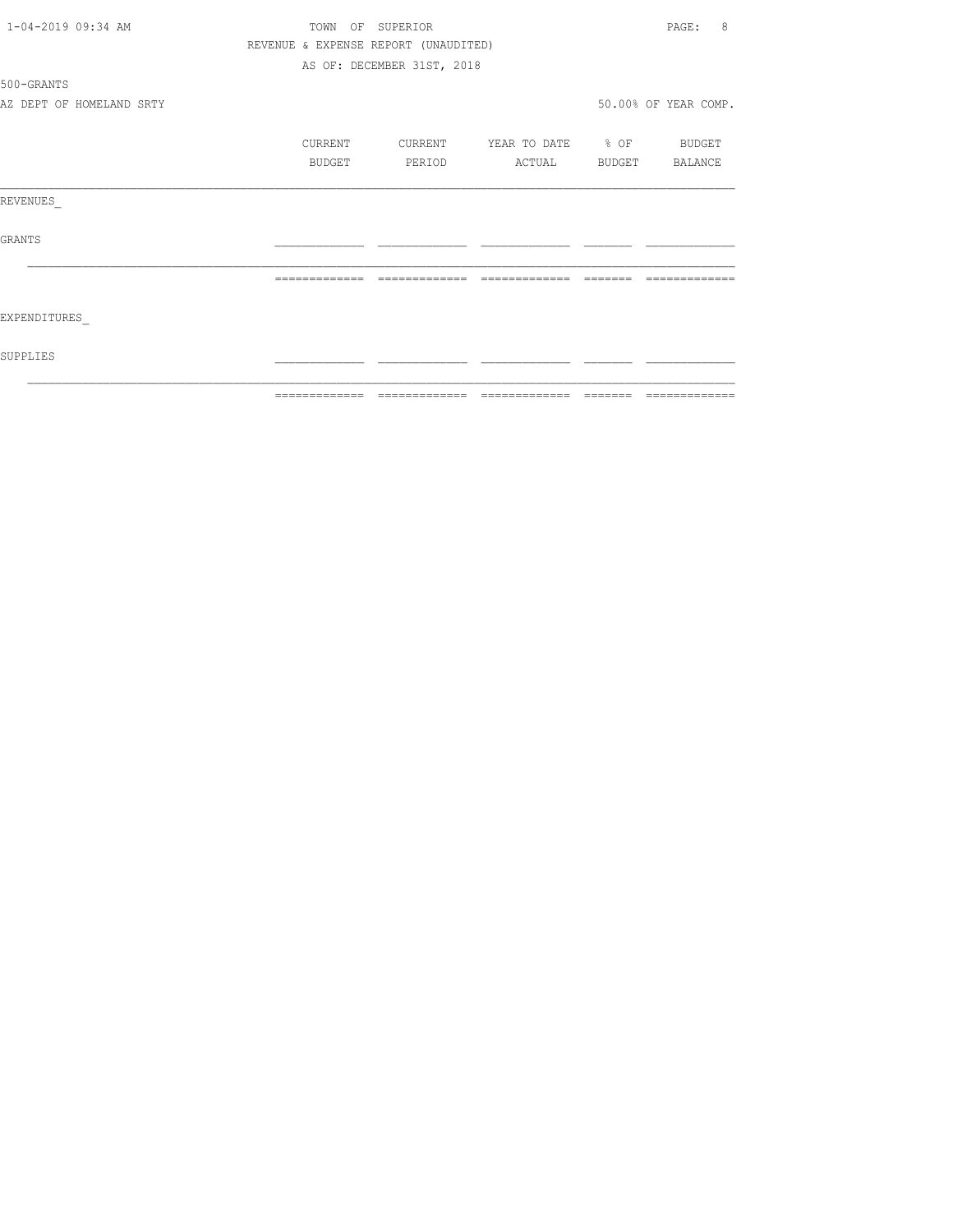| 1-04-2019 09:34 AM |               | TOWN<br>OF | SUPERIOR                             |                          |         | 9<br>PAGE:           |
|--------------------|---------------|------------|--------------------------------------|--------------------------|---------|----------------------|
|                    |               |            | REVENUE & EXPENSE REPORT (UNAUDITED) |                          |         |                      |
|                    |               |            | AS OF: DECEMBER 31ST, 2018           |                          |         |                      |
| 500-GRANTS         |               |            |                                      |                          |         |                      |
| GOHS GRANT         |               |            |                                      |                          |         | 50.00% OF YEAR COMP. |
|                    |               |            |                                      |                          |         |                      |
|                    |               | CURRENT    | CURRENT                              | YEAR TO DATE % OF BUDGET |         |                      |
|                    |               | BUDGET     | PERIOD                               | ACTUAL                   |         | BUDGET BALANCE       |
|                    |               |            |                                      |                          |         |                      |
| REVENUES           |               |            |                                      |                          |         |                      |
|                    |               |            |                                      |                          |         |                      |
| <b>GRANTS</b>      |               |            |                                      |                          |         |                      |
|                    |               |            |                                      |                          |         |                      |
|                    |               |            | -------                              | ------<br>------         |         |                      |
|                    |               |            |                                      |                          |         |                      |
| EXPENDITURES       |               |            |                                      |                          |         |                      |
|                    |               |            |                                      |                          |         |                      |
| SUPPLIES           |               |            |                                      |                          |         |                      |
|                    |               |            |                                      |                          |         |                      |
|                    | ------------- |            |                                      | --------------           | ------- | -------------        |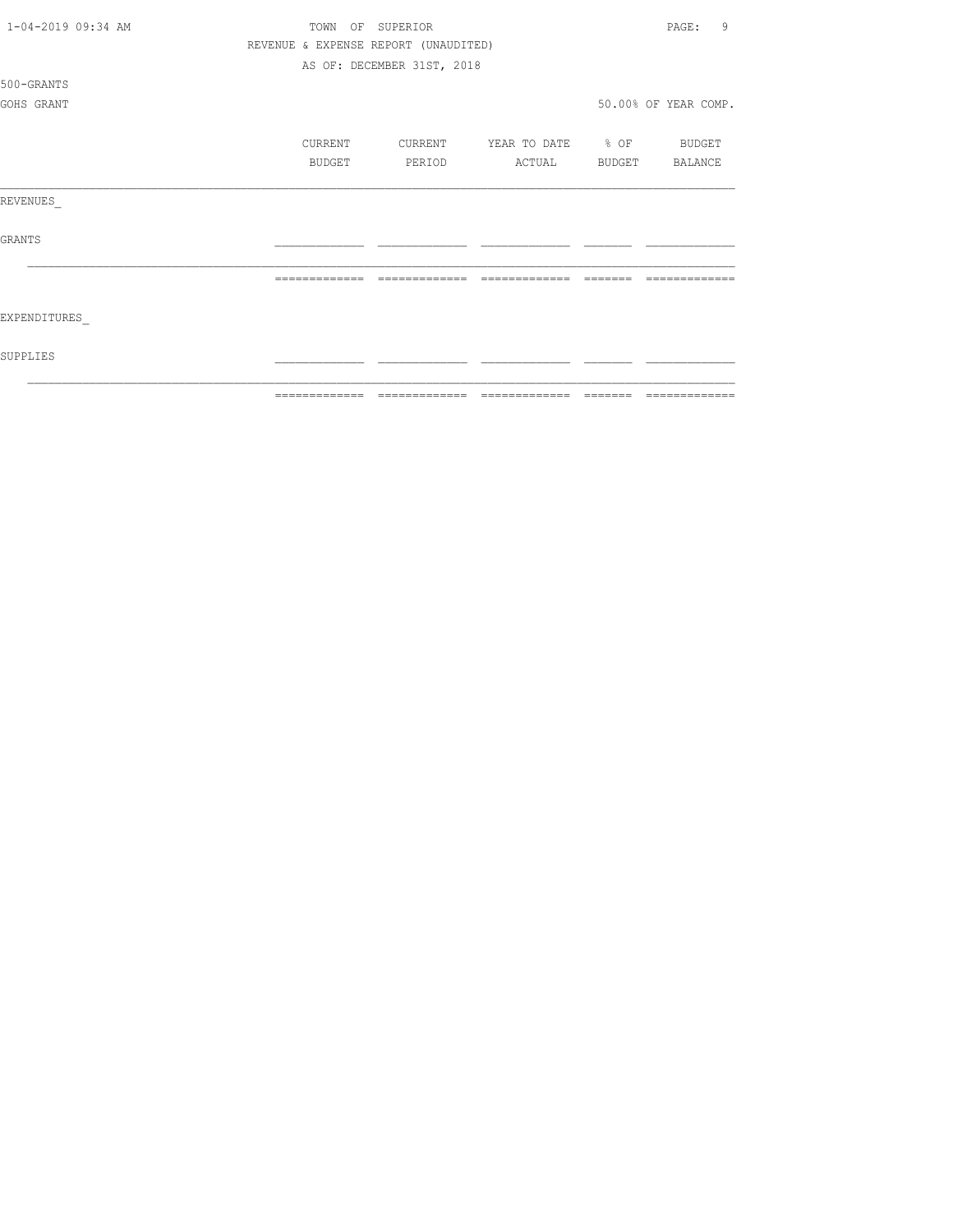| SUPPLIES                |               |                                      |                                |                                                                  |                      |
|-------------------------|---------------|--------------------------------------|--------------------------------|------------------------------------------------------------------|----------------------|
| EXPENDITURES            |               |                                      |                                |                                                                  |                      |
|                         | ============= |                                      | ============================== | $\qquad \qquad \equiv \equiv \equiv \equiv \equiv \equiv \equiv$ |                      |
| GRANTS                  |               |                                      |                                |                                                                  |                      |
| REVENUES                |               |                                      |                                |                                                                  |                      |
|                         | BUDGET        | PERIOD                               | ACTUAL BUDGET BALANCE          |                                                                  |                      |
|                         | CURRENT       | CURRENT                              | YEAR TO DATE % OF BUDGET       |                                                                  |                      |
| ENERGY EFFICIENCY GRANT |               |                                      |                                |                                                                  | 50.00% OF YEAR COMP. |
| 500-GRANTS              |               |                                      |                                |                                                                  |                      |
|                         |               | AS OF: DECEMBER 31ST, 2018           |                                |                                                                  |                      |
|                         |               | REVENUE & EXPENSE REPORT (UNAUDITED) |                                |                                                                  |                      |
| 1-04-2019 09:34 AM      |               | TOWN OF SUPERIOR                     |                                |                                                                  | PAGE: 10             |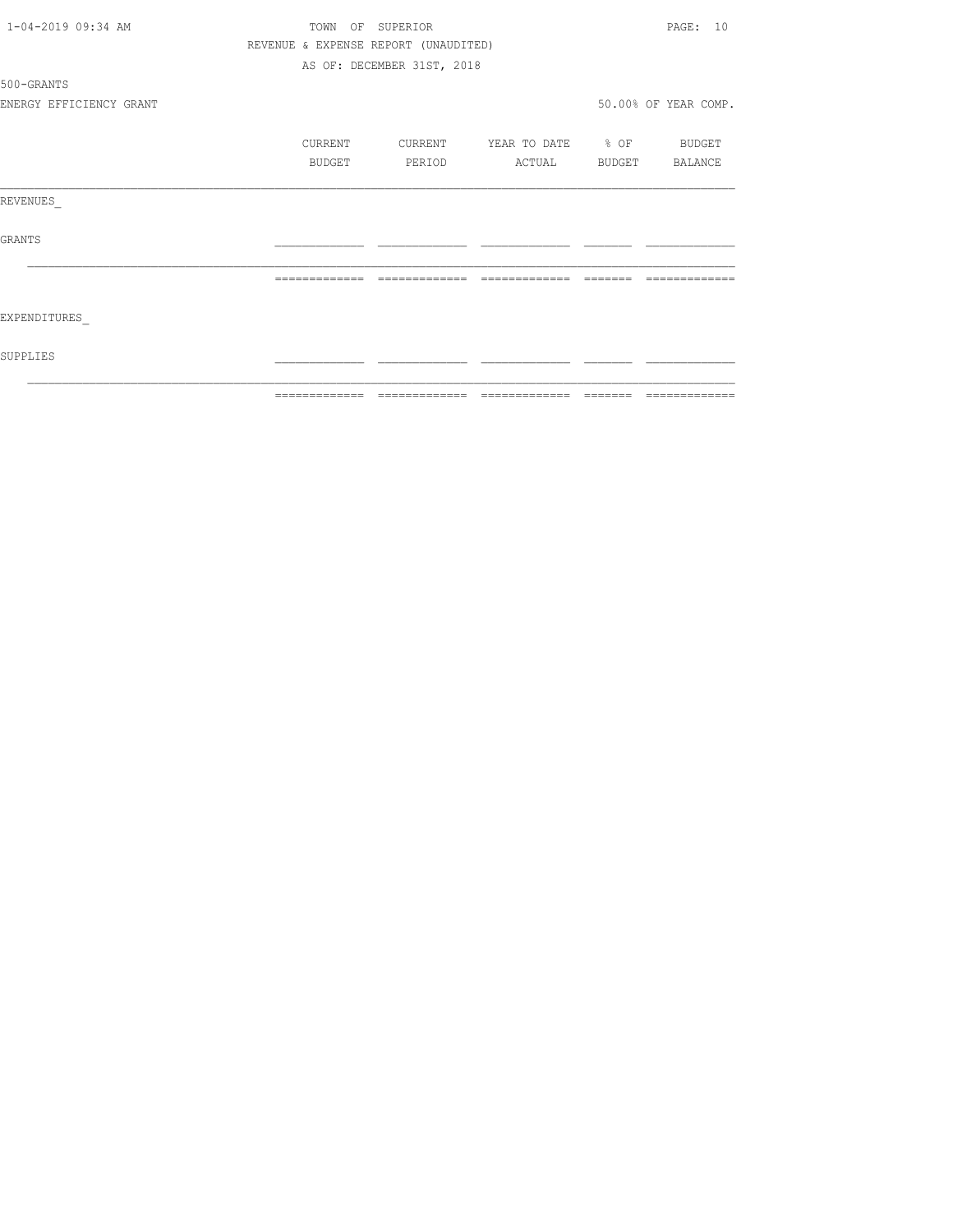| 1-04-2019 09:34 AM | TOWN<br>OF SUPERIOR |                                      |                          |          |                      |
|--------------------|---------------------|--------------------------------------|--------------------------|----------|----------------------|
|                    |                     | REVENUE & EXPENSE REPORT (UNAUDITED) |                          |          |                      |
|                    |                     | AS OF: DECEMBER 31ST, 2018           |                          |          |                      |
| 500-GRANTS         |                     |                                      |                          |          |                      |
| TTAC GRANT         |                     |                                      |                          |          | 50.00% OF YEAR COMP. |
|                    |                     |                                      |                          |          |                      |
|                    | CURRENT             | CURRENT                              | YEAR TO DATE % OF BUDGET |          |                      |
|                    | BUDGET              | PERIOD                               | ACTUAL                   |          | BUDGET BALANCE       |
|                    |                     |                                      |                          |          |                      |
| REVENUES           |                     |                                      |                          |          |                      |
|                    |                     |                                      |                          |          |                      |
| <b>GRANTS</b>      |                     |                                      |                          |          |                      |
|                    |                     |                                      |                          |          |                      |
|                    |                     | =============                        | ======<br>--------       |          |                      |
|                    |                     |                                      |                          |          |                      |
| EXPENDITURES       |                     |                                      |                          |          |                      |
|                    |                     |                                      |                          |          |                      |
| SUPPLIES           |                     |                                      |                          |          |                      |
|                    |                     |                                      |                          |          |                      |
|                    | -------------       | -------------                        | --------------           | -------- | --------------       |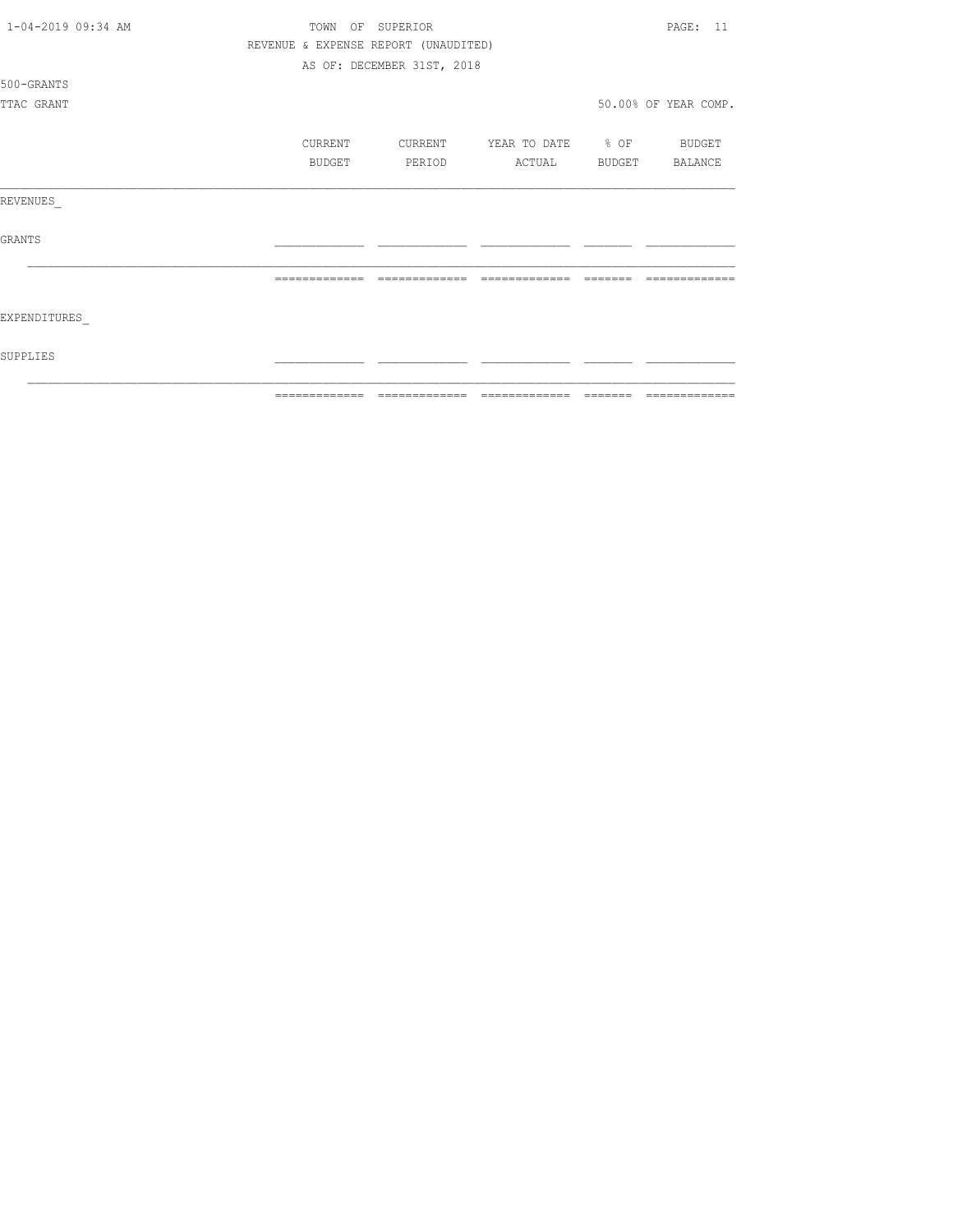| 1-04-2019 09:34 AM | TOWN          | OF<br>SUPERIOR                       |                          |        | PAGE: 12             |
|--------------------|---------------|--------------------------------------|--------------------------|--------|----------------------|
|                    |               | REVENUE & EXPENSE REPORT (UNAUDITED) |                          |        |                      |
|                    |               | AS OF: DECEMBER 31ST, 2018           |                          |        |                      |
| 500-GRANTS         |               |                                      |                          |        |                      |
| CDBG 2011 WWTP     |               |                                      |                          |        | 50.00% OF YEAR COMP. |
|                    | CURRENT       | CURRENT                              | YEAR TO DATE % OF BUDGET |        |                      |
|                    | BUDGET        | PERIOD                               | ACTUAL                   | BUDGET | BALANCE              |
| REVENUES           |               |                                      |                          |        |                      |
| GRANTS             |               |                                      |                          |        |                      |
|                    |               | --------------                       | --------------           |        |                      |
| EXPENDITURES       |               |                                      |                          |        |                      |
| SUPPLIES           |               |                                      |                          |        |                      |
|                    | ============= |                                      |                          |        | =============        |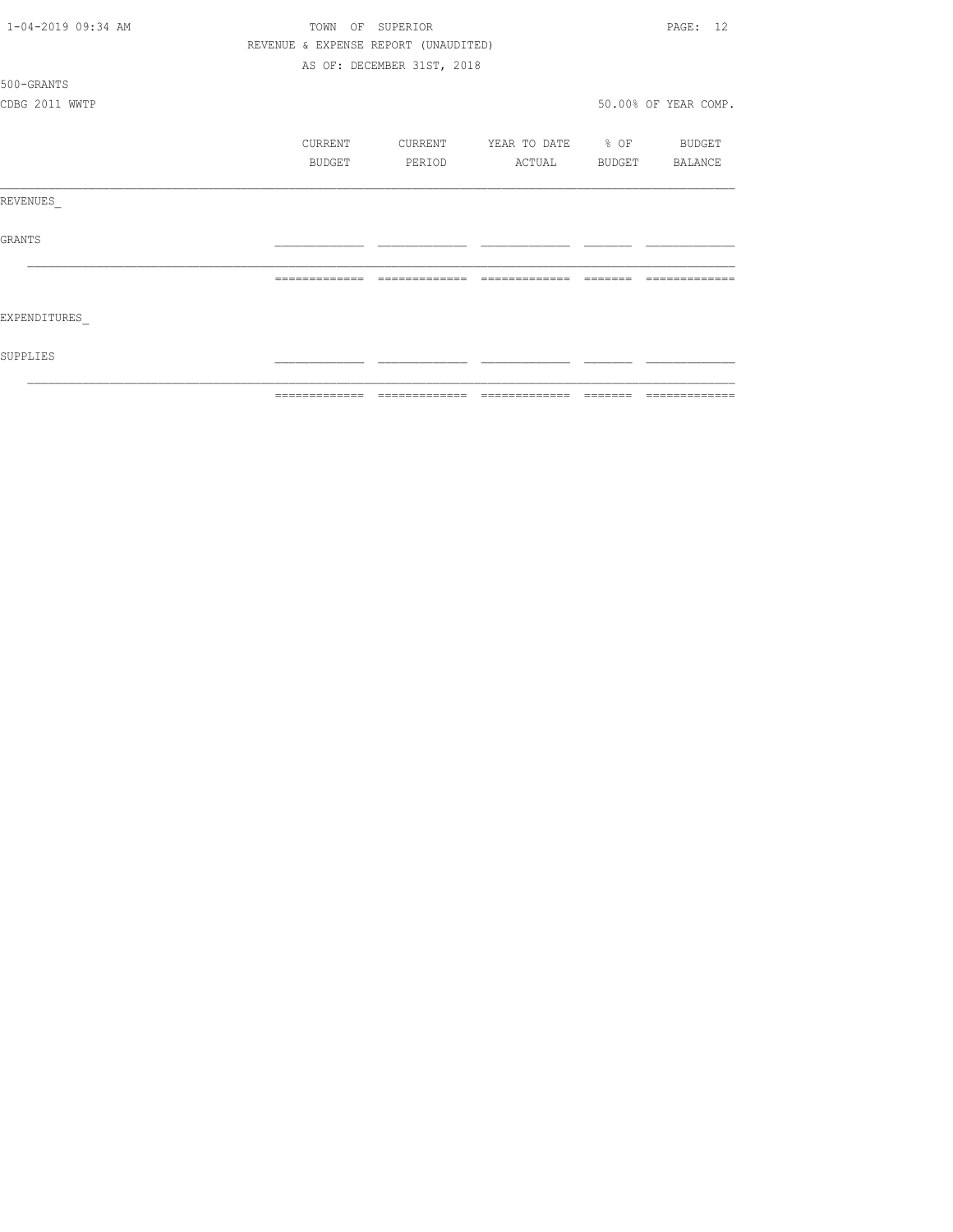| 1-04-2019 09:34 AM | TOWN          | SUPERIOR<br>OF                       |                   | PAGE: 13             |
|--------------------|---------------|--------------------------------------|-------------------|----------------------|
|                    |               | REVENUE & EXPENSE REPORT (UNAUDITED) |                   |                      |
|                    |               | AS OF: DECEMBER 31ST, 2018           |                   |                      |
| 500-GRANTS         |               |                                      |                   |                      |
| PSSP GRANT         |               |                                      |                   | 50.00% OF YEAR COMP. |
|                    |               |                                      |                   |                      |
|                    | CURRENT       | CURRENT                              | YEAR TO DATE % OF | BUDGET               |
|                    | BUDGET        | PERIOD                               | ACTUAL            | BUDGET BALANCE       |
|                    |               |                                      |                   |                      |
| REVENUES           |               |                                      |                   |                      |
|                    |               |                                      |                   |                      |
| <b>GRANTS</b>      |               |                                      |                   |                      |
|                    |               |                                      |                   |                      |
|                    | ============= | -------------                        | --------------    |                      |
|                    |               |                                      |                   |                      |
| EXPENDITURES       |               |                                      |                   |                      |
|                    |               |                                      |                   |                      |
| SUPPLIES           |               |                                      |                   |                      |
|                    |               |                                      |                   |                      |
|                    | ------------- |                                      | --------------    | -------------        |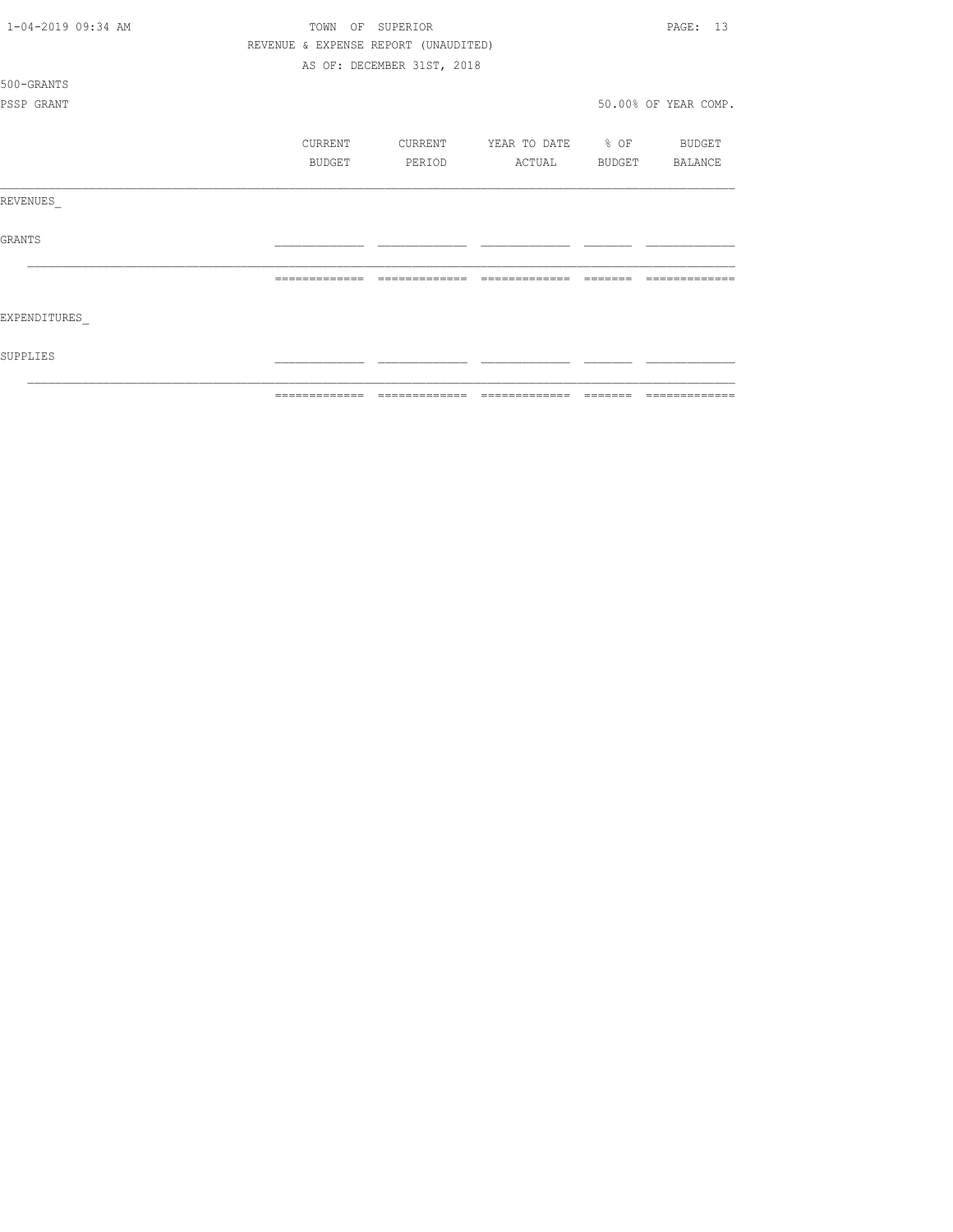| 1-04-2019 09:34 AM                                            |                   | TOWN OF SUPERIOR<br>REVENUE & EXPENSE REPORT (UNAUDITED) |                                           |                  |                      |  |
|---------------------------------------------------------------|-------------------|----------------------------------------------------------|-------------------------------------------|------------------|----------------------|--|
|                                                               |                   | AS OF: DECEMBER 31ST, 2018                               |                                           |                  |                      |  |
| 500-GRANTS<br>RESOLUTION COPPER GIVING                        |                   |                                                          |                                           |                  | 50.00% OF YEAR COMP. |  |
|                                                               |                   |                                                          |                                           |                  |                      |  |
|                                                               | CURRENT<br>BUDGET | CURRENT<br>PERIOD                                        | YEAR TO DATE<br>ACTUAL                    | $8$ OF<br>BUDGET | BUDGET<br>BALANCE    |  |
| REVENUES                                                      |                   |                                                          |                                           |                  |                      |  |
| GRANTS                                                        |                   |                                                          |                                           |                  |                      |  |
|                                                               |                   |                                                          |                                           |                  |                      |  |
| EXPENDITURES                                                  |                   |                                                          |                                           |                  |                      |  |
| PERSONEL                                                      |                   |                                                          |                                           |                  |                      |  |
| SUPPLIES                                                      |                   |                                                          |                                           |                  |                      |  |
| 500-41-5299 OPERATING SUPPLIES-RCC EMRGN<br>SUBTOTAL SUPPLIES | 0.00<br>0.00      | 0.00<br>0.00                                             | 232.56 0.00 (<br>232.56 0.00 (            |                  | 232.56)<br>232.56)   |  |
| UTILITIES                                                     |                   |                                                          |                                           |                  |                      |  |
| GENERAL BUSINESS EXPENSE                                      |                   |                                                          |                                           |                  |                      |  |
| 500-41-5425 CONFERENCES & TRAINING                            | 0.00              | 0.00                                                     | 1,037.00 0.00 (                           |                  | 1,037.00             |  |
| 500-41-5450 UNIFORM PURCHASE                                  | 0.00              | 1,367.29                                                 | 1,522.82                                  | $0.00$ (         | 1, 522.82)           |  |
| SUBTOTAL GENERAL BUSINESS EXPENSE                             | 0.00              | 1,367.29                                                 | 2,559.82                                  | $0.00$ (         | 2,559.82             |  |
| PROFESSIONAL SERVICES                                         |                   |                                                          |                                           |                  |                      |  |
| 500-41-5555 HEALTH AND SAFETY                                 | 0.00              | 0.00                                                     |                                           |                  | 825.00 0.00 (825.00) |  |
| SUBTOTAL PROFESSIONAL SERVICES                                | 0.00              | 0.00                                                     | 825.00                                    | 0.00(            | 825.00)              |  |
| REPAIR/MAINTENANCE                                            |                   |                                                          |                                           |                  |                      |  |
| 500-41-5640 VEHICLE REPAIRS                                   | 0.00              | 262.59                                                   |                                           |                  | 262.59 0.00 (262.59) |  |
| SUBTOTAL REPAIR/MAINTENANCE                                   |                   |                                                          | $0.00$ 262.59 262.59 0.00 ( 262.59)       |                  |                      |  |
| CAPITAL OUTLAY                                                |                   |                                                          |                                           |                  |                      |  |
| DEBT SERVICE                                                  |                   |                                                          |                                           |                  |                      |  |
| TOTAL EXPENDITURES                                            |                   |                                                          | $0.00$ 1,629.88 3,879.97 0.00 ( 3,879.97) |                  |                      |  |
| REVENUES OVER/(UNDER) EXPENDITURES                            |                   |                                                          | $0.00$ ( $1,629.88$ ) ( $3,879.97$ )      |                  | 3,879.97             |  |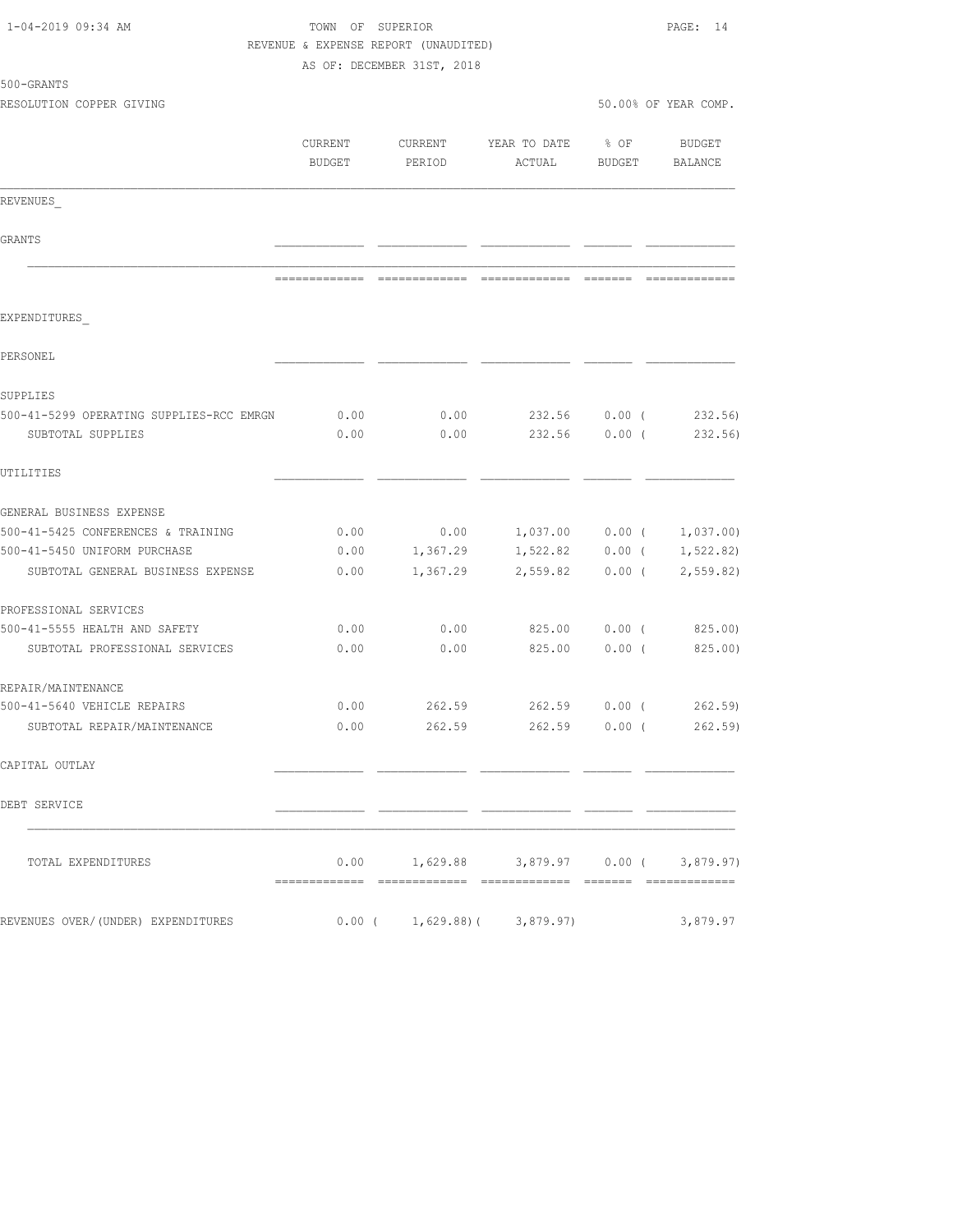| 1-04-2019 09:34 AM | TOWN OF SUPERIOR                     |                            |                                  |               | PAGE: 15             |
|--------------------|--------------------------------------|----------------------------|----------------------------------|---------------|----------------------|
|                    | REVENUE & EXPENSE REPORT (UNAUDITED) |                            |                                  |               |                      |
|                    |                                      | AS OF: DECEMBER 31ST, 2018 |                                  |               |                      |
| 500-GRANTS         |                                      |                            |                                  |               |                      |
| MISC               |                                      |                            |                                  |               | 50.00% OF YEAR COMP. |
|                    | CURRENT                              |                            | CURRENT YEAR TO DATE % OF BUDGET |               |                      |
|                    | BUDGET                               | PERIOD                     | ACTUAL                           | <b>BUDGET</b> | BALANCE              |
|                    |                                      |                            |                                  |               |                      |
| REVENUES           |                                      |                            |                                  |               |                      |
| GRANTS             |                                      |                            |                                  |               |                      |
|                    | =============                        | =============              | =============                    |               |                      |
| EXPENDITURES       |                                      |                            |                                  |               |                      |
| SUPPLIES           |                                      |                            |                                  |               |                      |
|                    |                                      |                            |                                  |               |                      |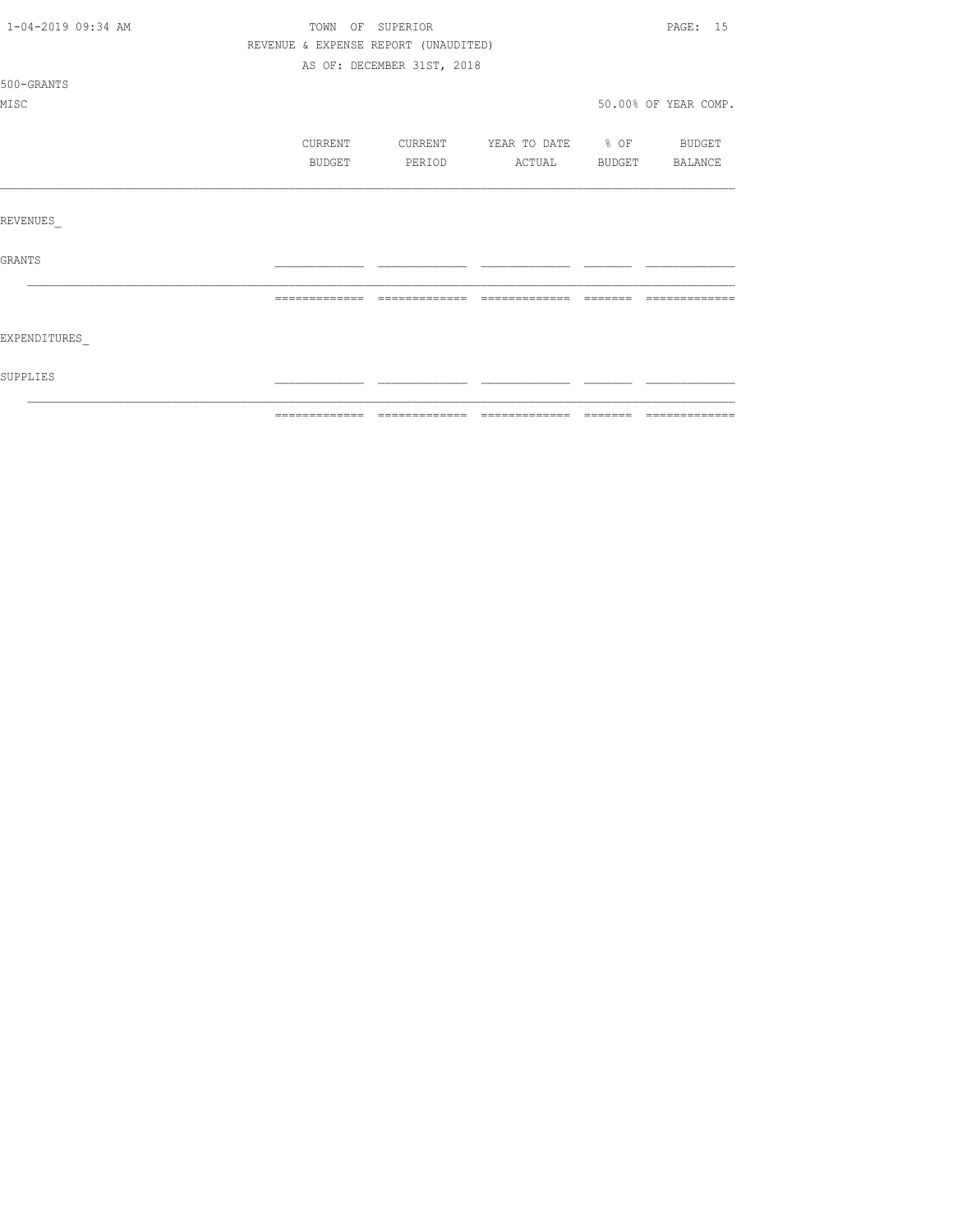# 1-04-2019 09:34 AM TOWN OF SUPERIOR PAGE: 16 REVENUE & EXPENSE REPORT (UNAUDITED)

AS OF: DECEMBER 31ST, 2018

|                                    | <b>CURRENT</b><br><b>BUDGET</b> | CURRENT<br>PERIOD           | YEAR TO DATE % OF<br>ACTUAL        | BUDGET | <b>BUDGET</b><br>BALANCE |
|------------------------------------|---------------------------------|-----------------------------|------------------------------------|--------|--------------------------|
| REVENUES                           |                                 |                             |                                    |        |                          |
| <b>GRANTS</b>                      |                                 |                             |                                    |        |                          |
| 500-45-4600 Airport Master Plan    | 0.00                            |                             | $0.00$ 16,670.85 0.00 ( 16,670.85) |        |                          |
| SUBTOTAL GRANTS                    | 0.00                            |                             | $0.00$ 16,670.85 0.00 ( 16,670.85) |        |                          |
| <b>TOTAL REVENUES</b>              | 0.00                            |                             | $0.00$ 16,670.85 0.00 ( 16,670.85) |        |                          |
| EXPENDITURES                       |                                 |                             |                                    |        |                          |
| SUPPLIES                           |                                 |                             |                                    |        |                          |
| 500-45-5299 AIRPORT MASTER PLAN    | 0.00                            |                             | 25.54 21,866.79 0.00 (21,866.79)   |        |                          |
| SUBTOTAL SUPPLIES                  | 0.00                            |                             | 25.54 21,866.79 0.00 (21,866.79)   |        |                          |
| TOTAL EXPENDITURES                 | 0.00                            | ------------- ------------- | 25.54 21,866.79 0.00 ( 21,866.79)  |        |                          |
| REVENUES OVER/(UNDER) EXPENDITURES |                                 |                             | $0.00$ ( $25.54$ ) ( $5.195.94$ )  |        | 5,195.94                 |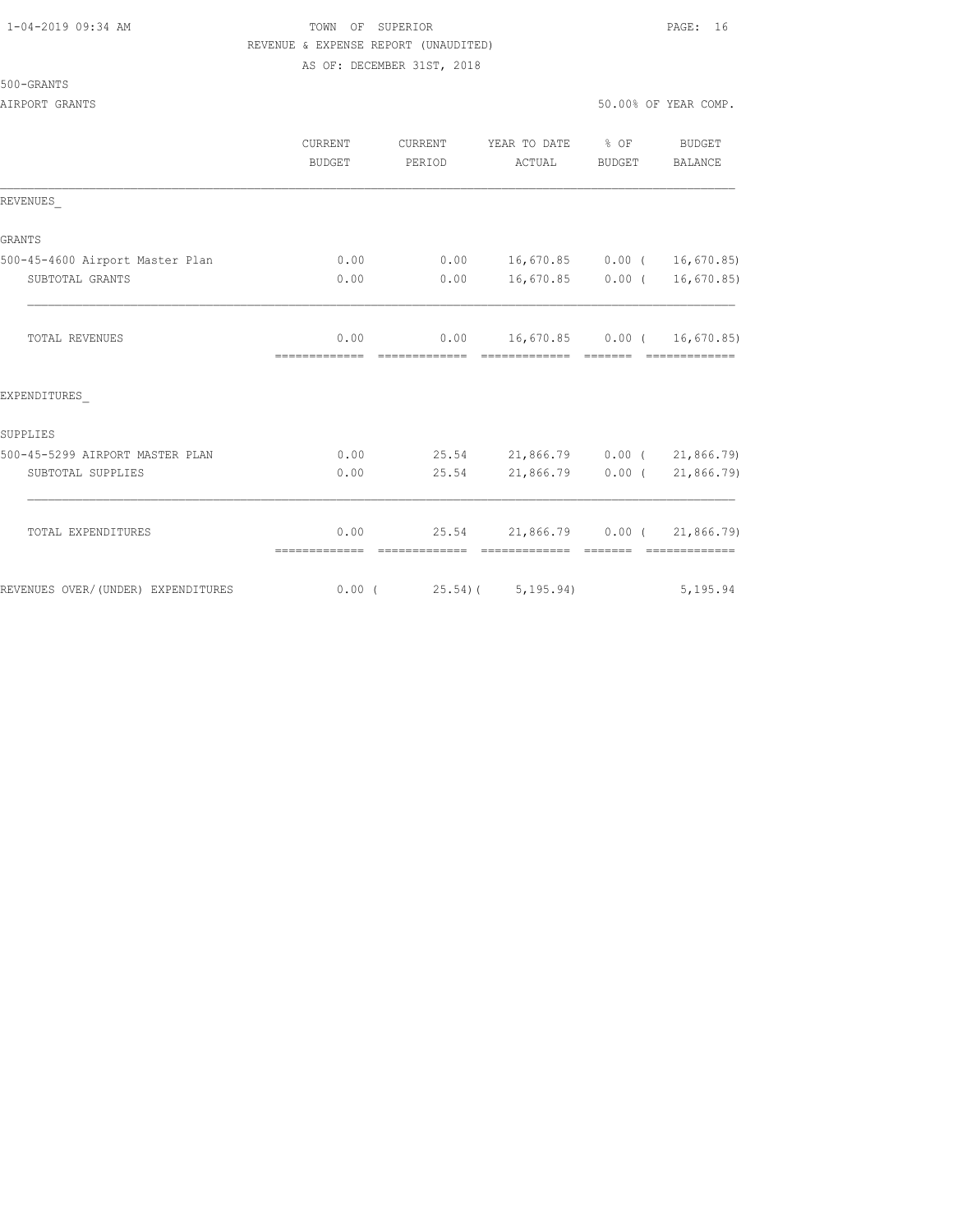# TOWN OF SUPERIOR PAGE: 17 REVENUE & EXPENSE REPORT (UNAUDITED)

AS OF: DECEMBER 31ST, 2018

500-GRANTS

FIRE TRUCK RESTORATION **FIRE SEPARATION** 50.00% OF YEAR COMP.

|                                    | CURRENT<br><b>BUDGET</b> | CURRENT<br>PERIOD | YEAR TO DATE<br>ACTUAL    | % OF<br><b>BUDGET</b> | <b>BUDGET</b><br><b>BALANCE</b> |
|------------------------------------|--------------------------|-------------------|---------------------------|-----------------------|---------------------------------|
| REVENUES                           |                          |                   |                           |                       |                                 |
| <b>GRANTS</b>                      |                          |                   |                           |                       |                                 |
| 500-46-4600 FIRE TRUCK RESTORATION | 0.00                     | 0.00              | 2,501.00 0.00 ( 2,501.00) |                       |                                 |
| SUBTOTAL GRANTS                    | 0.00                     | 0.00              | 2,501.00 0.00 ( 2,501.00) |                       |                                 |
| <b>TOTAL REVENUES</b>              | 0.00                     | 0.00              | 2,501.00 0.00 ( 2,501.00) |                       |                                 |
| EXPENDITURES                       |                          |                   |                           |                       |                                 |
| SUPPLIES                           |                          |                   |                           |                       |                                 |
|                                    |                          |                   |                           |                       |                                 |
| REVENUES OVER/(UNDER) EXPENDITURES | 0.00                     | 0.00              | 2,501.00                  |                       | (2, 501.00)                     |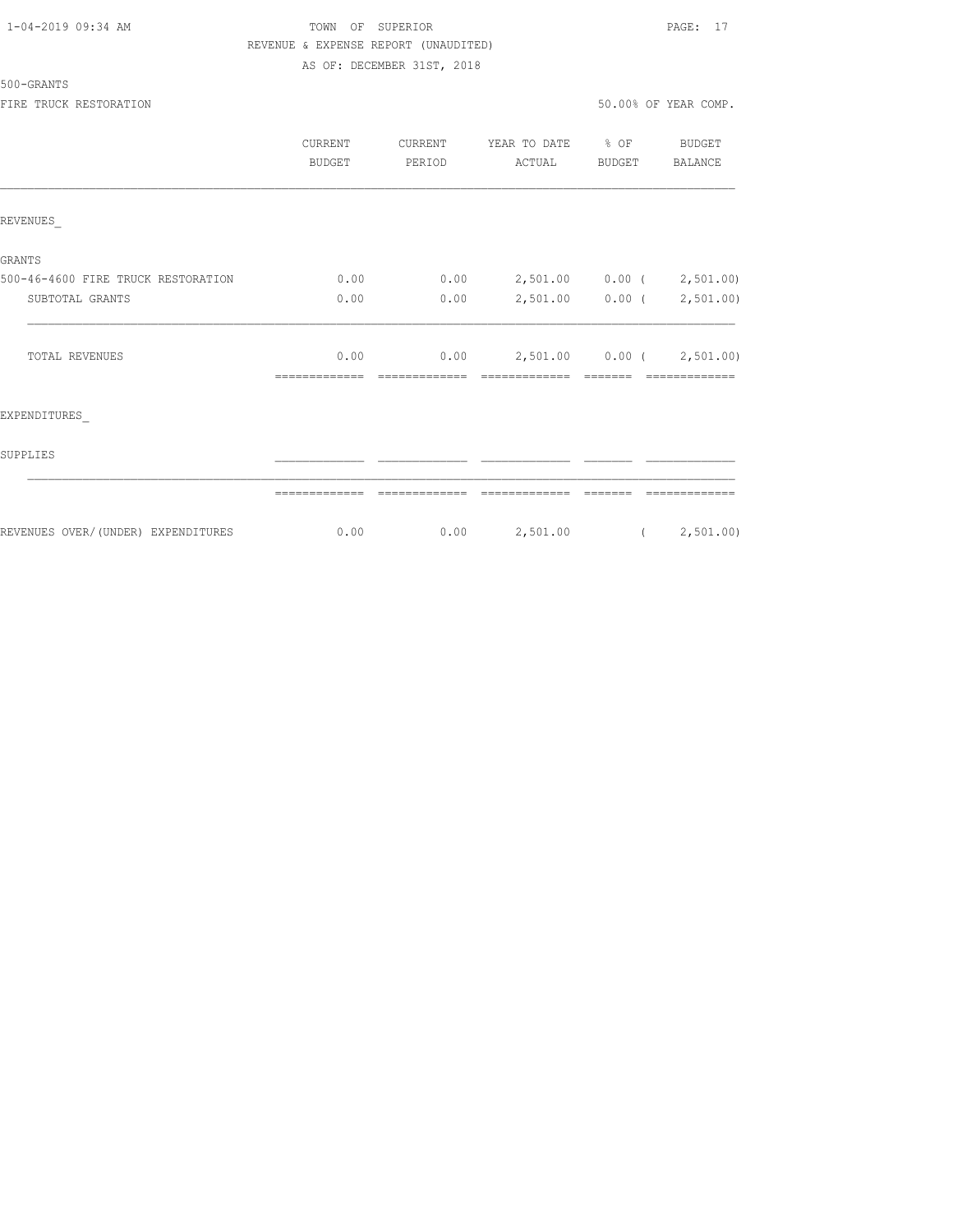| 1-04-2019 09:34 AM | TOWN OF SUPERIOR |                                      |                   |        | PAGE: 18             |
|--------------------|------------------|--------------------------------------|-------------------|--------|----------------------|
|                    |                  | REVENUE & EXPENSE REPORT (UNAUDITED) |                   |        |                      |
|                    |                  | AS OF: DECEMBER 31ST, 2018           |                   |        |                      |
| 500-GRANTS         |                  |                                      |                   |        |                      |
| 4TH OF JULY        |                  |                                      |                   |        | 50.00% OF YEAR COMP. |
|                    | CURRENT          | CURRENT                              | YEAR TO DATE % OF |        | BUDGET               |
|                    | BUDGET           | PERIOD                               | ACTUAL            | BUDGET | BALANCE              |
|                    |                  |                                      |                   |        |                      |
| REVENUES           |                  |                                      |                   |        |                      |
| GRANTS             |                  |                                      |                   |        |                      |
|                    | =============    | -------------                        | $---$             |        |                      |
| EXPENDITURES       |                  |                                      |                   |        |                      |
| SUPPLIES           |                  |                                      |                   |        |                      |
|                    |                  |                                      |                   |        |                      |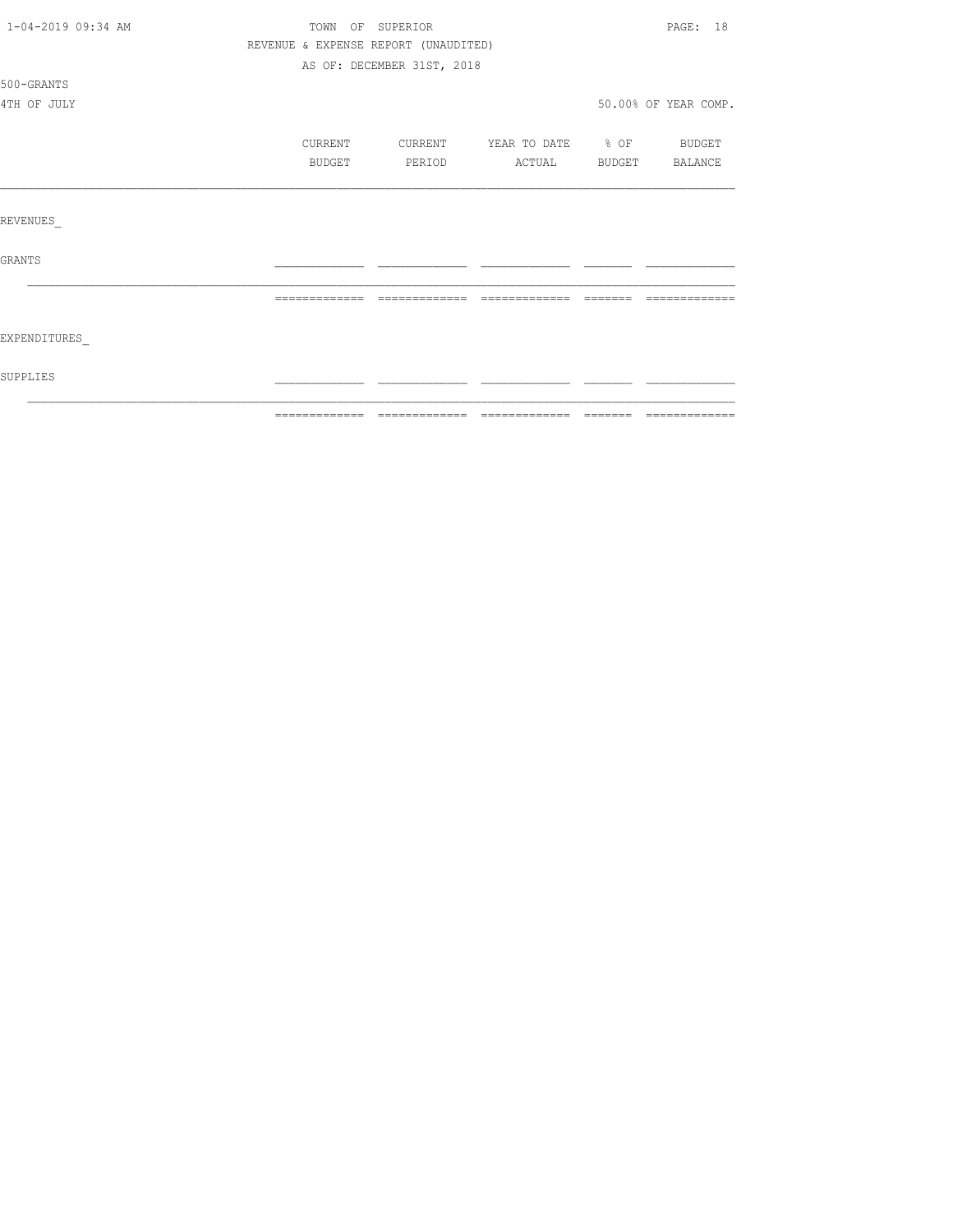| 1-04-2019 09:34 AM        |               | TOWN OF SUPERIOR                     |                                     | PAGE: 19             |
|---------------------------|---------------|--------------------------------------|-------------------------------------|----------------------|
|                           |               | REVENUE & EXPENSE REPORT (UNAUDITED) |                                     |                      |
|                           |               | AS OF: DECEMBER 31ST, 2018           |                                     |                      |
| 500-GRANTS                |               |                                      |                                     |                      |
| FIREHOUSE SUBS CONTRIBUTI |               |                                      |                                     | 50.00% OF YEAR COMP. |
|                           | CURRENT       | CURRENT                              | YEAR TO DATE % OF BUDGET            |                      |
|                           | BUDGET        | PERIOD                               | ACTUAL                              | BUDGET BALANCE       |
| REVENUES                  |               |                                      |                                     |                      |
| GRANTS                    |               |                                      |                                     |                      |
|                           | ------------- | -------------                        | =============                       |                      |
| EXPENDITURES              |               |                                      |                                     |                      |
| SUPPLIES                  |               |                                      |                                     |                      |
|                           | ============= |                                      | -------------- ------------- ------ | =============        |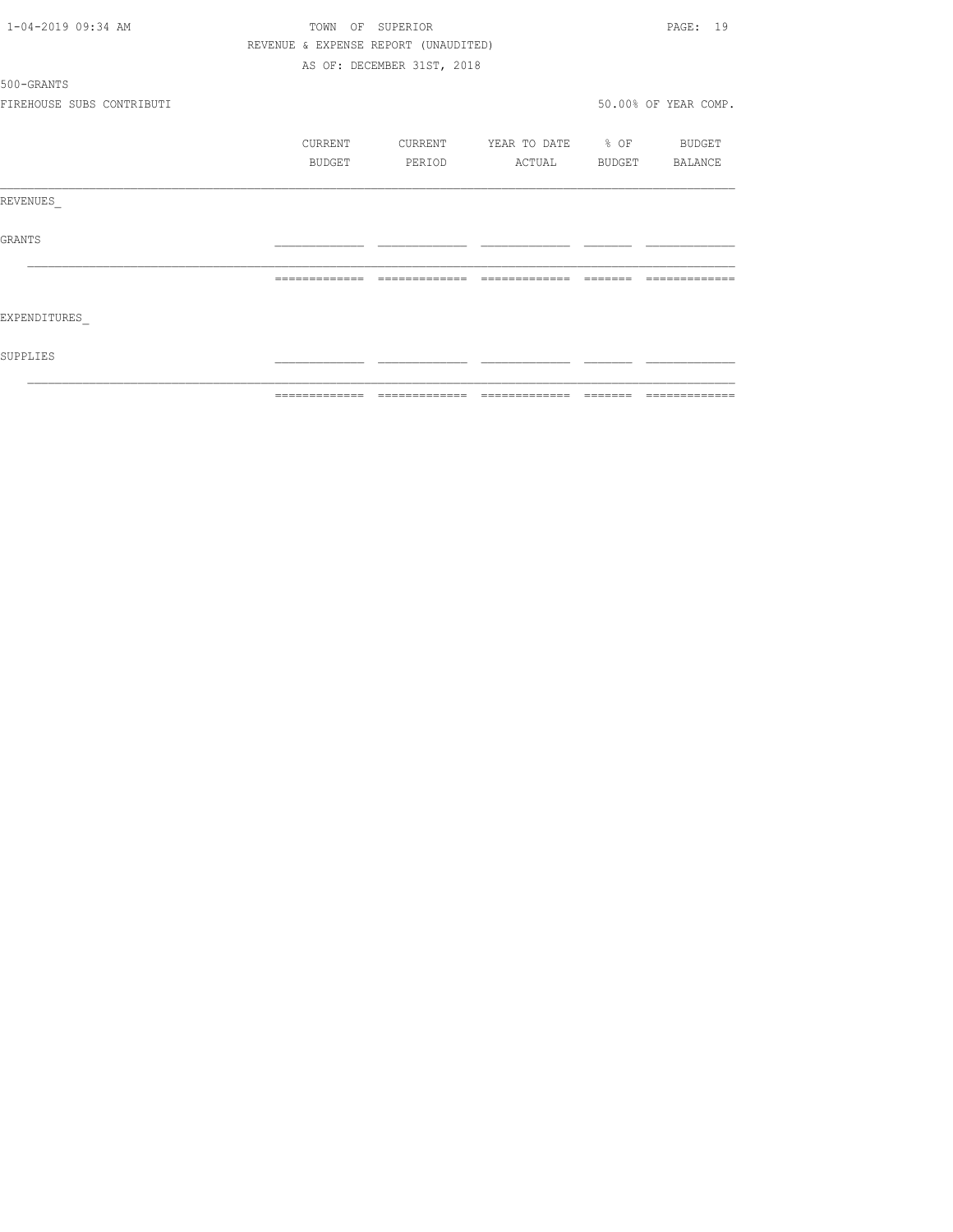| 1-04-2019 09:34 AM                 | TOWN OF SUPERIOR                     |                            |                                    |        | PAGE: 20             |  |  |
|------------------------------------|--------------------------------------|----------------------------|------------------------------------|--------|----------------------|--|--|
|                                    | REVENUE & EXPENSE REPORT (UNAUDITED) |                            |                                    |        |                      |  |  |
|                                    |                                      | AS OF: DECEMBER 31ST, 2018 |                                    |        |                      |  |  |
| 500-GRANTS                         |                                      |                            |                                    |        |                      |  |  |
| ECONOMIC DEVELOPMENT               |                                      |                            |                                    |        | 50.00% OF YEAR COMP. |  |  |
|                                    |                                      |                            |                                    |        |                      |  |  |
|                                    | <b>CURRENT</b>                       | CURRENT                    | YEAR TO DATE % OF                  |        | BUDGET               |  |  |
|                                    | BUDGET                               | PERIOD                     | ACTUAL                             | BUDGET | BALANCE              |  |  |
| REVENUES                           |                                      |                            |                                    |        |                      |  |  |
| <b>GRANTS</b>                      |                                      |                            |                                    |        |                      |  |  |
|                                    |                                      |                            |                                    |        |                      |  |  |
| EXPENDITURES                       |                                      |                            |                                    |        |                      |  |  |
| SUPPLIES                           |                                      |                            |                                    |        |                      |  |  |
| 500-49-5299 ED EXPENDITURES        | 0.00                                 | 0.00                       | 15, 194. 20  0.00 ( 15, 194. 20)   |        |                      |  |  |
| SUBTOTAL SUPPLIES                  | 0.00                                 | 0.00                       | 15,194.20                          |        | 0.00(15,194,20)      |  |  |
| TOTAL EXPENDITURES                 | 0.00                                 |                            | $0.00$ 15,194.20 0.00 ( 15,194.20) |        |                      |  |  |
|                                    |                                      |                            |                                    |        |                      |  |  |
| REVENUES OVER/(UNDER) EXPENDITURES | 0.00                                 |                            | $0.00$ ( $15,194,20$ ) 15,194.20   |        |                      |  |  |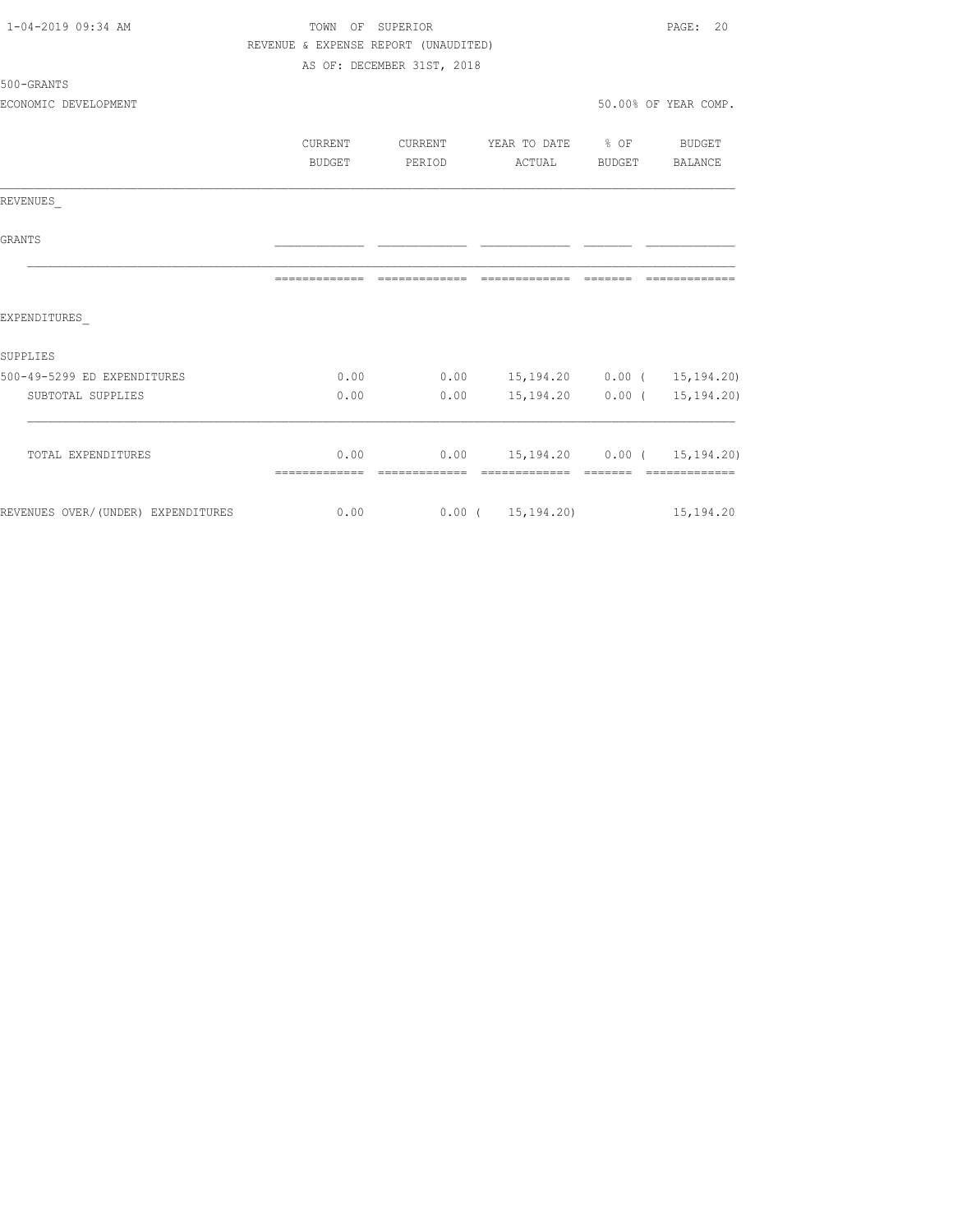| SUPPLIES           |                  |                                      |                   |               |                      |
|--------------------|------------------|--------------------------------------|-------------------|---------------|----------------------|
| EXPENDITURES       |                  |                                      |                   |               |                      |
|                    | =============    | =============                        |                   | --------      | -------------        |
| GRANTS             |                  |                                      |                   |               |                      |
| REVENUES           |                  |                                      |                   |               |                      |
|                    |                  |                                      |                   |               |                      |
|                    | BUDGET           | PERIOD                               | ACTUAL            | <b>BUDGET</b> | BALANCE              |
|                    | CURRENT          | CURRENT                              | YEAR TO DATE % OF |               | <b>BUDGET</b>        |
| CONTINGENCY        |                  |                                      |                   |               | 50.00% OF YEAR COMP. |
| 500-GRANTS         |                  |                                      |                   |               |                      |
|                    |                  | AS OF: DECEMBER 31ST, 2018           |                   |               |                      |
|                    |                  | REVENUE & EXPENSE REPORT (UNAUDITED) |                   |               |                      |
| 1-04-2019 09:34 AM | TOWN OF SUPERIOR |                                      |                   |               | PAGE: 21             |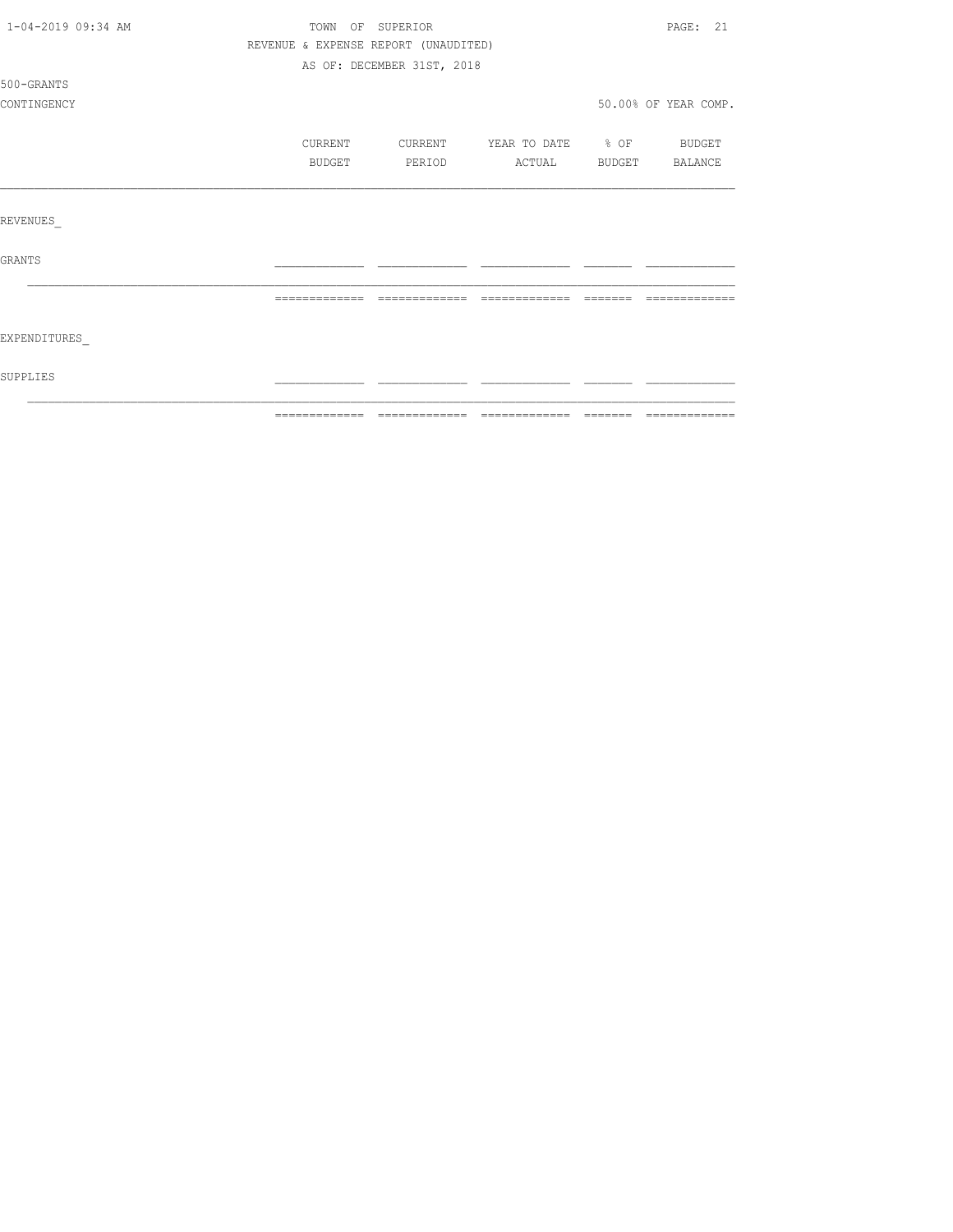## 1-04-2019 09:34 AM TOWN OF SUPERIOR PAGE: 22 REVENUE & EXPENSE REPORT (UNAUDITED)

AS OF: DECEMBER 31ST, 2018

500-GRANTS

50.00% OF YEAR COMP.

|                                    | CURRENT       | CURRENT        | YEAR TO DATE | % OF          | BUDGET       |
|------------------------------------|---------------|----------------|--------------|---------------|--------------|
|                                    | <b>BUDGET</b> | PERIOD         | ACTUAL       | <b>BUDGET</b> | BALANCE      |
| FUND TOTAL REVENUES                | 2,495,940.00  | 0.00           | 58,728.85    | 2.35          | 2,437,211.15 |
| FUND TOTAL EXPENDITURES            | 2,495,940.00  | 1,655.42       | 77,447.96    | 3.10          | 2,418,492.04 |
| REVENUES OVER/(UNDER) EXPENDITURES | 0.00          | $1,655.42$ ) ( | 18,719.11)   |               | 18,719.11    |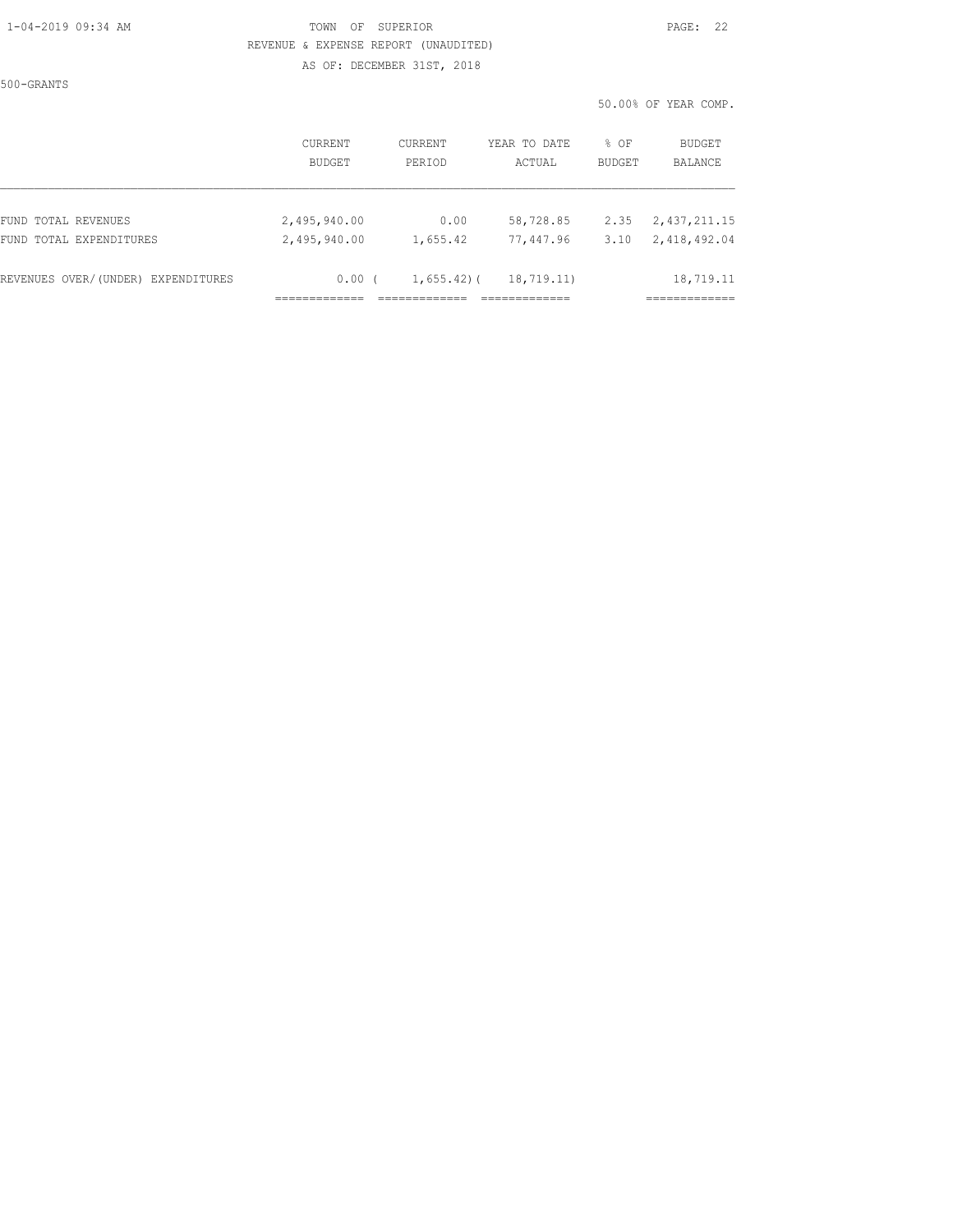| 1-04-2019 09:34 AM     | TOWN<br>OF        | SUPERIOR                             |                        |                | PAGE:                           |  |
|------------------------|-------------------|--------------------------------------|------------------------|----------------|---------------------------------|--|
|                        |                   | REVENUE & EXPENSE REPORT (UNAUDITED) |                        |                |                                 |  |
|                        |                   | AS OF: DECEMBER 31ST, 2018           |                        |                |                                 |  |
| 510-Emergency Services |                   |                                      |                        |                |                                 |  |
| NON-DEPARTMENTAL       |                   |                                      |                        |                | 50.00% OF YEAR COMP.            |  |
|                        | CURRENT<br>BUDGET | CURRENT<br>PERIOD                    | YEAR TO DATE<br>ACTUAL | % OF<br>BUDGET | <b>BUDGET</b><br><b>BALANCE</b> |  |
| REVENUES               |                   |                                      |                        |                |                                 |  |
| CONTINGENCY            |                   |                                      |                        |                |                                 |  |

 $\mathcal{L}_\text{max}$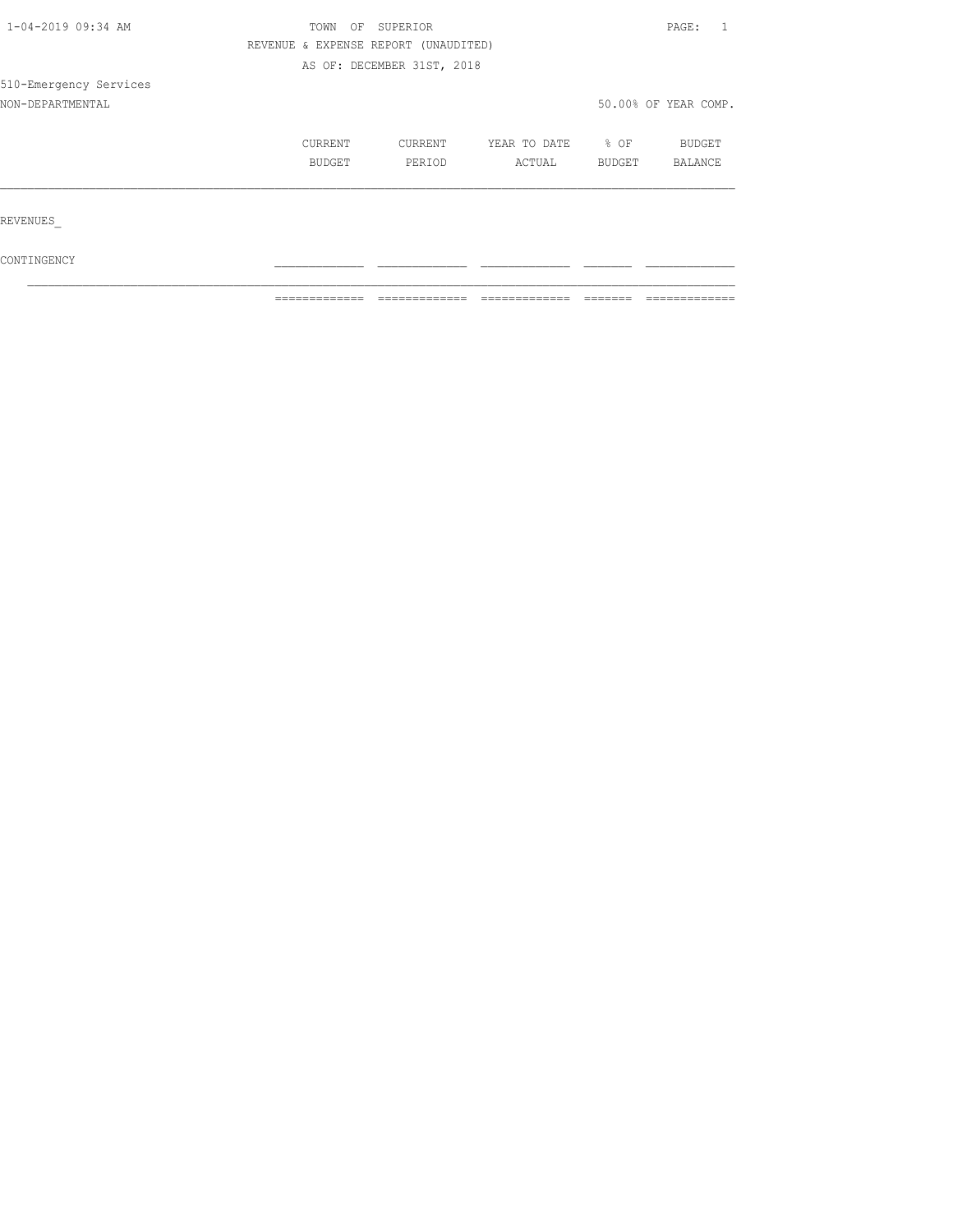|                                                                    |                       | AS OF: DECEMBER 31ST, 2018 |                  |               |                        |
|--------------------------------------------------------------------|-----------------------|----------------------------|------------------|---------------|------------------------|
| 510-Emergency Services                                             |                       |                            |                  |               |                        |
| RC EMERGENCY SERV-FIRE                                             |                       |                            |                  |               | 50.00% OF YEAR COMP.   |
|                                                                    | <b>CURRENT</b>        | CURRENT                    | YEAR TO DATE     | 8 OF          | BUDGET                 |
|                                                                    | <b>BUDGET</b>         | PERIOD                     | ACTUAL           | <b>BUDGET</b> | BALANCE                |
| REVENUES                                                           |                       |                            |                  |               |                        |
| BUSINESS SERVICES                                                  |                       |                            |                  |               |                        |
| GRANTS                                                             |                       |                            |                  |               |                        |
| 510-42-4600 GRANT REVENUE                                          | 0.00                  | 0.00                       | 64,500.00        |               | $0.00$ ( $64,500.00$ ) |
| SUBTOTAL GRANTS                                                    | 0.00                  | 0.00                       | 64,500.00        | $0.00$ (      | 64, 500.00)            |
| TOTAL REVENUES                                                     | 0.00                  | 0.00                       | 64,500.00        |               | 0.00(64,500.00)        |
|                                                                    |                       |                            |                  |               |                        |
| EXPENDITURES                                                       |                       |                            |                  |               |                        |
| PERSONEL                                                           |                       |                            |                  |               |                        |
| SUPPLIES                                                           |                       |                            |                  |               |                        |
| 510-42-5299 OTHER OPERATING SUPPLIES                               | 0.00                  | 0.00                       | 11, 417.03       | $0.00$ (      | 11, 417.03)            |
| SUBTOTAL SUPPLIES                                                  | 0.00                  | 0.00                       | 11, 417.03       | $0.00$ (      | 11, 417.03)            |
| UTILITIES                                                          |                       |                            |                  |               |                        |
| GENERAL BUSINESS EXPENSE                                           |                       |                            |                  |               |                        |
| 510-42-5425 CONFERENCE & TRAINING                                  | 5,000.00              | 75.00                      | 4,361.44 87.23   |               | 638.56                 |
| 510-42-5430 PRINTING                                               | 0.00                  | 125.28                     | 552.96           | $0.00$ (      | 552.96)                |
| 510-42-5450 UNIFORM PURCHASE                                       | 3,000.00              | 0.00                       | 1,234.55 41.15   |               | 1,765.45               |
| SUBTOTAL GENERAL BUSINESS EXPENSE                                  | 8,000.00              | 200.28                     | 6,148.95         | 76.86         | 1,851.05               |
| PROFESSIONAL SERVICES                                              |                       |                            |                  |               |                        |
| 510-42-5550 PROFESSIONAL SERVICES                                  | 0.00                  | 0.00                       | 523.70           | $0.00$ (      | 523.70)                |
| 510-42-5555 HEALTH & SAFETY                                        | 2,500.00              | 0.00                       | 12,585.00        | $503.40$ (    | 10,085.00              |
| SUBTOTAL PROFESSIONAL SERVICES                                     | 2,500.00              | 0.00                       | 13,108.70        | 524.35 (      | 10,608.70)             |
| REPAIR/MAINTENANCE                                                 |                       |                            |                  |               |                        |
| 510-42-5640 VEHICLE REPAIRS                                        | 46,000.00             | 0.00                       | 7,222.82         | 15.70         | 38,777.18              |
| 510-42-5650 OTHER EQUIPMENT REPAIRS<br>SUBTOTAL REPAIR/MAINTENANCE | 3,000.00<br>49,000.00 | 0.00<br>0.00               | 0.00<br>7,222.82 | 0.00<br>14.74 | 3,000.00<br>41,777.18  |
| CAPITAL OUTLAY                                                     |                       |                            |                  |               |                        |
| 510-42-5750 FIRE/PPE                                               | 0.00                  | 1,634.46                   | 27,488.91 0.00 ( |               | 27,488.91)             |
| 510-42-5780 SOFTWARE                                               | 5,000.00              | 0.00                       | 2,711.83         |               | 54.24 2,288.17         |
| SUBTOTAL CAPITAL OUTLAY                                            | 5,000.00              | 1,634.46                   | 30,200.74        | 604.01 (      | 25, 200.74)            |
| DEBT SERVICE                                                       |                       |                            |                  |               |                        |
| 510-42-5999 CAPITAL OUTLAY                                         | 100,000.00            | 0.00                       | 0.00             | 0.00          | 100,000.00             |
| SUBTOTAL DEBT SERVICE                                              | 100,000.00            | 0.00                       | 0.00             | 0.00          | 100,000.00             |

 1-04-2019 09:34 AM TOWN OF SUPERIOR PAGE: 2 REVENUE & EXPENSE REPORT (UNAUDITED)

 TOTAL EXPENDITURES 164,500.00 1,834.74 68,098.24 41.40 96,401.76 ============= ============= ============= ======= ============= REVENUES OVER/(UNDER) EXPENDITURES ( 164,500.00)( 1,834.74)( 3,598.24) ( 160,901.76)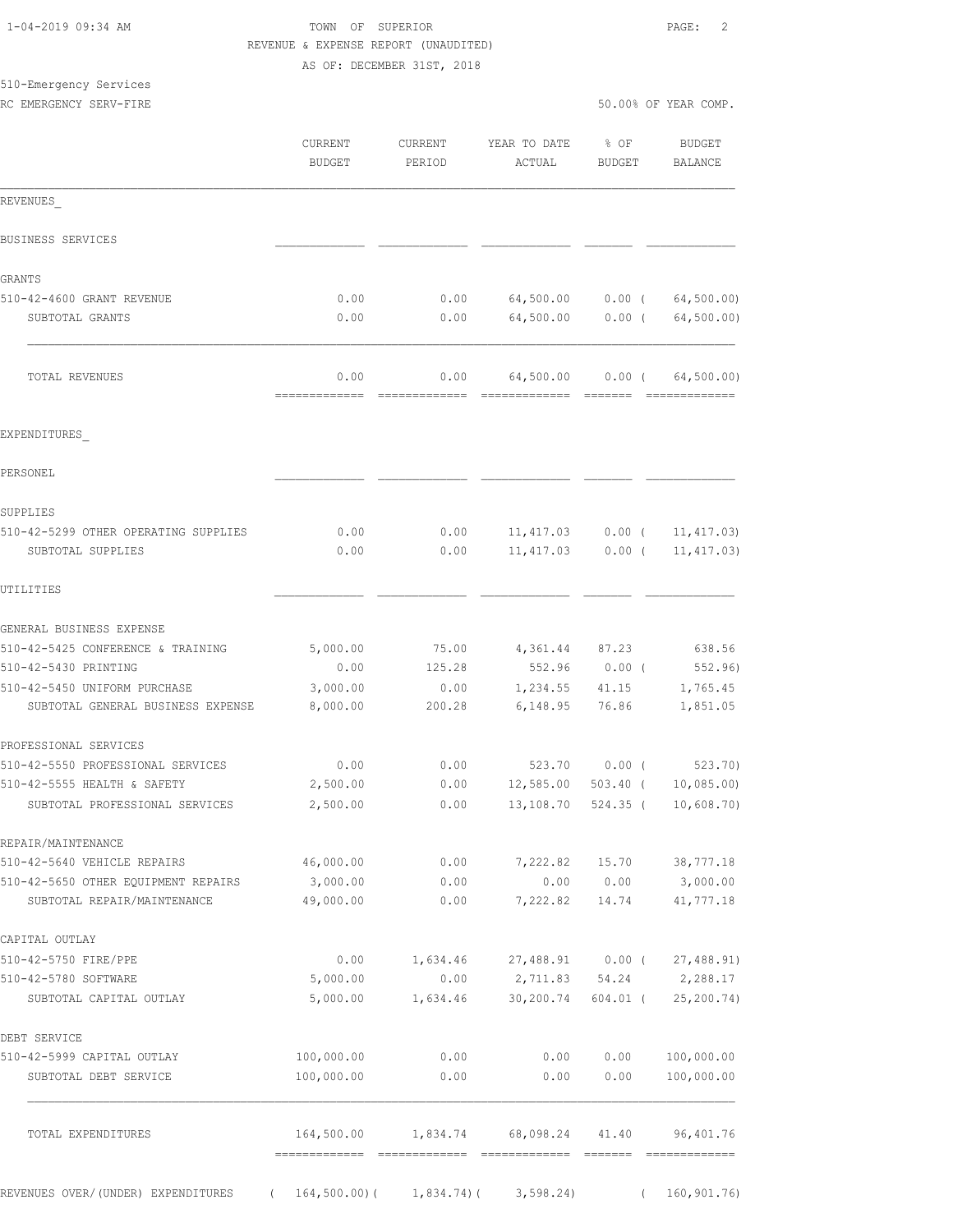## TOWN OF SUPERIOR **Example 2019** PAGE: 3 REVENUE & EXPENSE REPORT (UNAUDITED)

AS OF: DECEMBER 31ST, 2018

## 510-Emergency Services

|                                                                    | <b>CURRENT</b><br><b>BUDGET</b>            | <b>CURRENT</b><br>PERIOD | YEAR TO DATE<br>ACTUAL                     | % OF<br><b>BUDGET</b> | <b>BUDGET</b><br><b>BALANCE</b>         |
|--------------------------------------------------------------------|--------------------------------------------|--------------------------|--------------------------------------------|-----------------------|-----------------------------------------|
| REVENUES                                                           |                                            |                          |                                            |                       |                                         |
| GRANTS                                                             |                                            |                          |                                            |                       |                                         |
| 510-41-4600 Grant Revenue                                          | 200,000.00                                 | 0.00                     | 35,500.00                                  | 17.75                 | 164,500.00                              |
| SUBTOTAL GRANTS                                                    | 200,000.00                                 | 0.00                     | 35,500.00                                  | 17.75                 | 164,500.00                              |
| TOTAL REVENUES                                                     | 200,000.00<br>============================ | 0.00                     | 35,500.00<br>=======================       | 17.75                 | 164,500.00<br>=============             |
| EXPENDITURES                                                       |                                            |                          |                                            |                       |                                         |
| SUPPLIES                                                           |                                            |                          |                                            |                       |                                         |
| 510-41-5299 Other Operating Supplies                               | 4,000.00                                   | 0.00                     | 1,333.96                                   | 33.35                 | 2,666.04                                |
| SUBTOTAL SUPPLIES                                                  | 4,000.00                                   | 0.00                     | 1,333.96                                   | 33.35                 | 2,666.04                                |
| UTILITIES                                                          |                                            |                          |                                            |                       |                                         |
| 510-41-5370 Radio Equipment                                        | 3,000.00                                   | 0.00                     | 1,298.18                                   | 43.27                 | 1,701.82                                |
| SUBTOTAL UTILITIES                                                 | 3,000.00                                   | 0.00                     | 1,298.18                                   | 43.27                 | 1,701.82                                |
| GENERAL BUSINESS EXPENSE                                           |                                            |                          |                                            |                       |                                         |
| 510-41-5425 Conferences & Training                                 | 4,000.00                                   | 0.00                     | 6,178.89                                   | 154.47 (              | 2,178.89                                |
| 510-41-5430 PRINTING                                               | 2,000.00                                   | 298.42                   | 2,259.07                                   | $112.95$ (            | 259.07)                                 |
| 510-41-5450 Uniform Purchases                                      | 8,500.00                                   | 54.00                    | 468.77                                     | 5.51                  | 8,031.23                                |
| SUBTOTAL GENERAL BUSINESS EXPENSE                                  | 14,500.00                                  | 352.42                   | 8,906.73                                   | 61.43                 | 5,593.27                                |
| PROFESSIONAL SERVICES                                              |                                            |                          |                                            |                       |                                         |
| 510-41-5555 Health & Safety                                        | 1,000.00                                   | 42.16                    | 42.16                                      | 4.22                  | 957.84                                  |
| SUBTOTAL PROFESSIONAL SERVICES                                     | 1,000.00                                   | 42.16                    | 42.16                                      | 4.22                  | 957.84                                  |
| REPAIR/MAINTENANCE                                                 |                                            |                          |                                            |                       |                                         |
| 510-41-5640 Vehicle Repairs                                        | 10,000.00                                  | 108.03                   |                                            | 7, 118.84 71.19       | 2,881.16                                |
| 510-41-5642 Tires and Tubes                                        | 3,000.00                                   | 0.00                     |                                            | 1,257.00 41.90        | 1,743.00                                |
| 510-41-5650 OTHER EQUIPMENT REPAIRS<br>SUBTOTAL REPAIR/MAINTENANCE | 0.00<br>13,000.00                          | 0.00<br>108.03           | 9,704.94                                   | 74.65                 | $1,329.10$ 0.00 ( 1,329.10)<br>3,295.06 |
| CAPITAL OUTLAY                                                     |                                            |                          |                                            |                       |                                         |
| 510-41-5750 Fire/PPE                                               | 0.00                                       | 0.00                     |                                            | 457.36 0.00 (         | 457.36)                                 |
| SUBTOTAL CAPITAL OUTLAY                                            | 0.00                                       | 0.00                     |                                            | 457.36 0.00 (         | 457.36)                                 |
| DEBT SERVICE                                                       |                                            |                          |                                            |                       |                                         |
| TOTAL EXPENDITURES                                                 |                                            |                          | 35,500.00 502.61 21,743.33 61.25 13,756.67 |                       |                                         |
| REVENUES OVER/ (UNDER) EXPENDITURES                                | 164,500.00 (                               | 502.61)                  | 13,756.67                                  |                       | 150,743.33                              |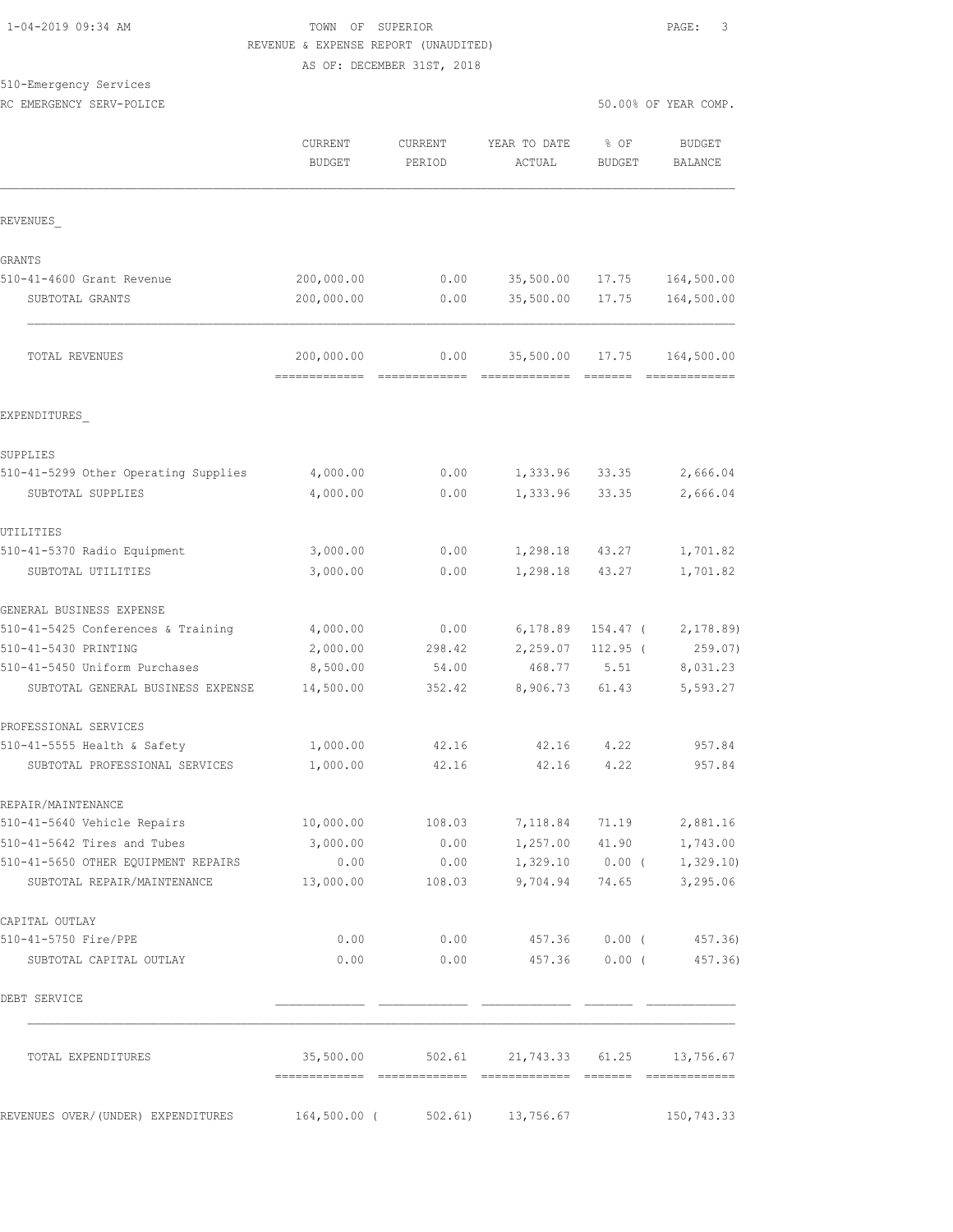|  | 1-04-2019 09:34 AM |  |
|--|--------------------|--|
|  |                    |  |

#### TOWN OF SUPERIOR **PAGE:** 4 REVENUE & EXPENSE REPORT (UNAUDITED) AS OF: DECEMBER 31ST, 2018

510-Emergency Services

50.00% OF YEAR COMP.

|                                    | CURRENT<br>BUDGET | <b>CURRENT</b><br>PERIOD | YEAR TO DATE<br>ACTUAL | % OF<br><b>BUDGET</b> | <b>BUDGET</b><br><b>BALANCE</b> |
|------------------------------------|-------------------|--------------------------|------------------------|-----------------------|---------------------------------|
|                                    |                   |                          |                        |                       |                                 |
| FUND TOTAL REVENUES                | 200,000.00        | 0.00                     | 100,000.00             | 50.00                 | 100,000.00                      |
| FUND TOTAL EXPENDITURES            | 200,000.00        | 2,337.35                 | 89,841.57              | 44.92                 | 110,158.43                      |
| REVENUES OVER/(UNDER) EXPENDITURES | 0.00(             | 2, 337.35                | 10,158.43              |                       | 10, 158.43                      |
|                                    |                   |                          |                        |                       |                                 |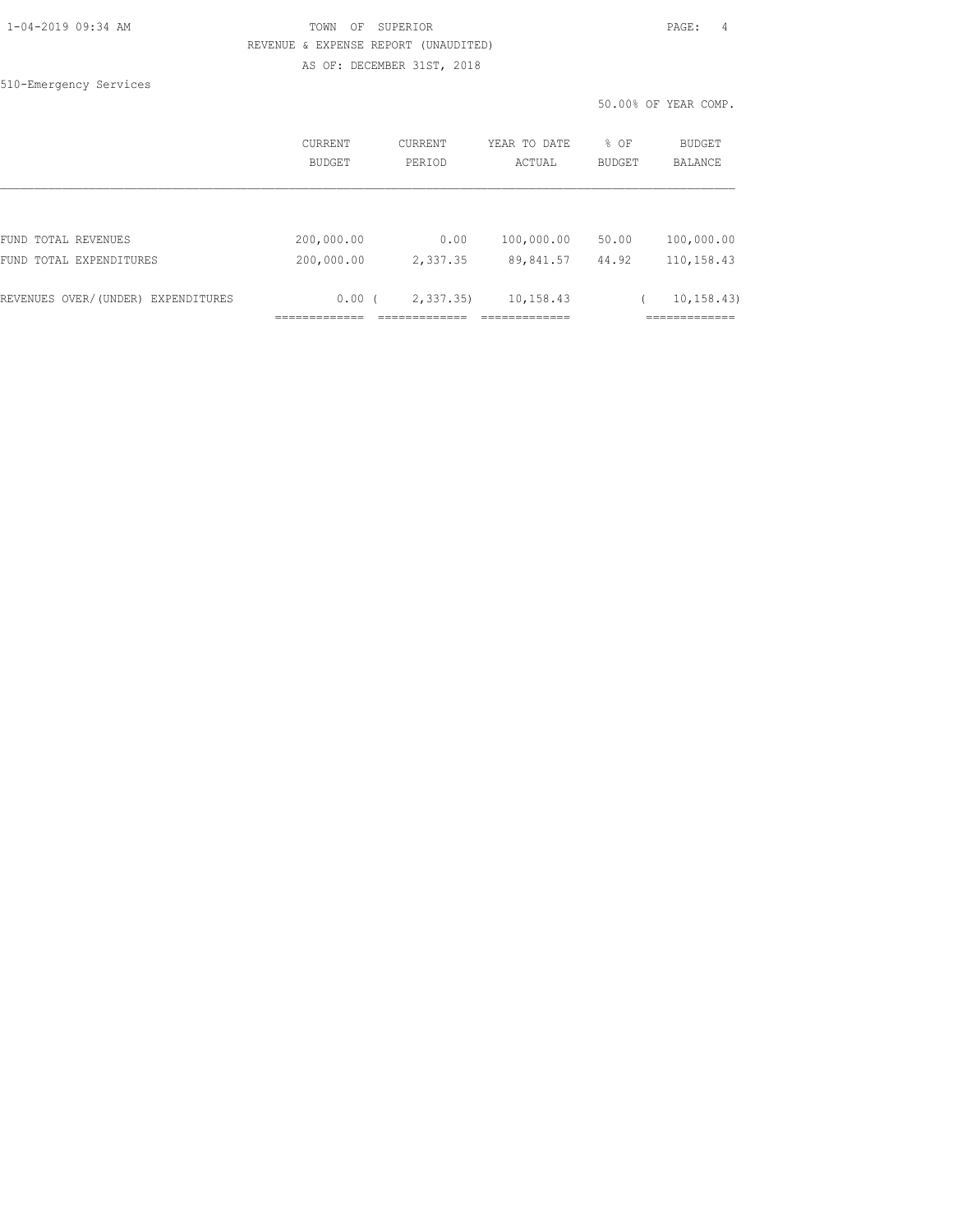| DEBT SERVICE          |                                      |                  |                            |                                                                          |  |                      |
|-----------------------|--------------------------------------|------------------|----------------------------|--------------------------------------------------------------------------|--|----------------------|
| SUPPLIES              |                                      |                  |                            |                                                                          |  |                      |
| EXPENDITURES          |                                      |                  |                            |                                                                          |  |                      |
|                       |                                      |                  |                            |                                                                          |  |                      |
| CONTINGENCY           |                                      |                  |                            |                                                                          |  |                      |
| MISCELLANEOUS         |                                      |                  |                            |                                                                          |  |                      |
| BUSINESS SERVICES     |                                      |                  |                            |                                                                          |  |                      |
| REVENUES              |                                      |                  |                            |                                                                          |  |                      |
|                       |                                      |                  |                            |                                                                          |  |                      |
|                       |                                      | BUDGET           |                            | CURRENT CURRENT YEAR TO DATE % OF BUDGET<br>PERIOD ACTUAL BUDGET BALANCE |  |                      |
| NON-DEPARTMENTAL      |                                      |                  |                            |                                                                          |  | 50.00% OF YEAR COMP. |
| 800-FIRE DEPT PENSION |                                      |                  |                            |                                                                          |  |                      |
|                       |                                      |                  | AS OF: DECEMBER 31ST, 2018 |                                                                          |  |                      |
|                       | REVENUE & EXPENSE REPORT (UNAUDITED) |                  |                            |                                                                          |  |                      |
| 1-04-2019 09:34 AM    |                                      | TOWN OF SUPERIOR |                            |                                                                          |  | PAGE: 1              |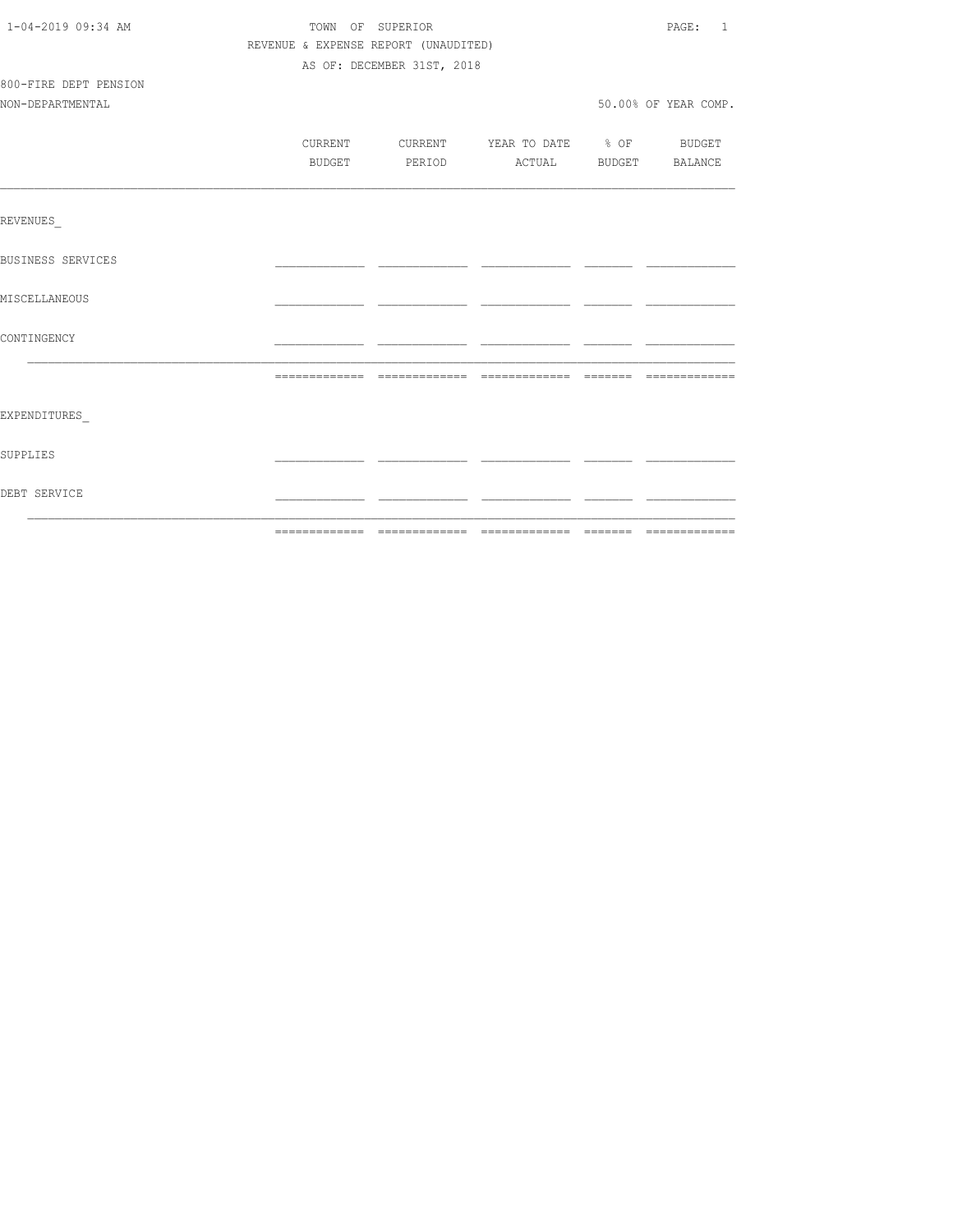| 1-04-2019 09:34 AM    | TOWN OF SUPERIOR                     | PAGE: 2              |
|-----------------------|--------------------------------------|----------------------|
|                       | REVENUE & EXPENSE REPORT (UNAUDITED) |                      |
|                       | AS OF: DECEMBER 31ST, 2018           |                      |
| 800-FIRE DEPT PENSION |                                      |                      |
|                       |                                      | 50.00% OF YEAR COMP. |
|                       |                                      |                      |

 CURRENT CURRENT YEAR TO DATE % OF BUDGET BUDGET PERIOD ACTUAL BUDGET BALANCE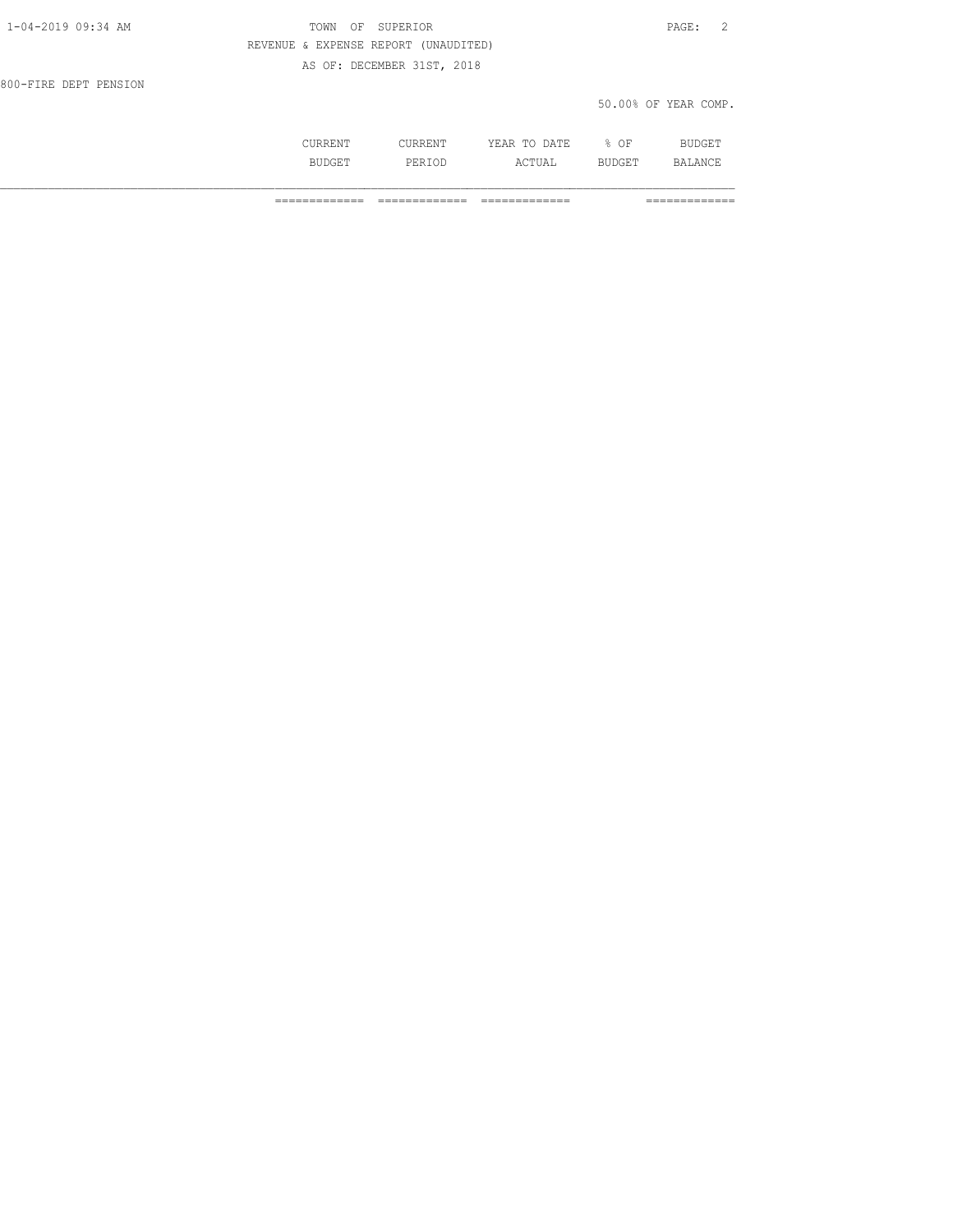| 1-04-2019 09:34 AM | TOWN OF SUPERIOR                     |                            |                          | PAGE: 1              |
|--------------------|--------------------------------------|----------------------------|--------------------------|----------------------|
|                    | REVENUE & EXPENSE REPORT (UNAUDITED) |                            |                          |                      |
|                    |                                      | AS OF: DECEMBER 31ST, 2018 |                          |                      |
| 810-LGIP           |                                      |                            |                          |                      |
| NON-DEPARTMENTAL   |                                      |                            |                          | 50.00% OF YEAR COMP. |
|                    | CURRENT                              | CURRENT                    | YEAR TO DATE % OF BUDGET |                      |
|                    | BUDGET                               | PERIOD                     | <b>ACTUAL</b>            | BUDGET BALANCE       |
|                    |                                      |                            |                          |                      |
| REVENUES           |                                      |                            |                          |                      |
| BUSINESS SERVICES  |                                      |                            |                          |                      |
|                    | =============                        | =============              |                          |                      |
| EXPENDITURES       |                                      |                            |                          |                      |
| SUPPLIES           |                                      |                            |                          |                      |
|                    |                                      |                            |                          |                      |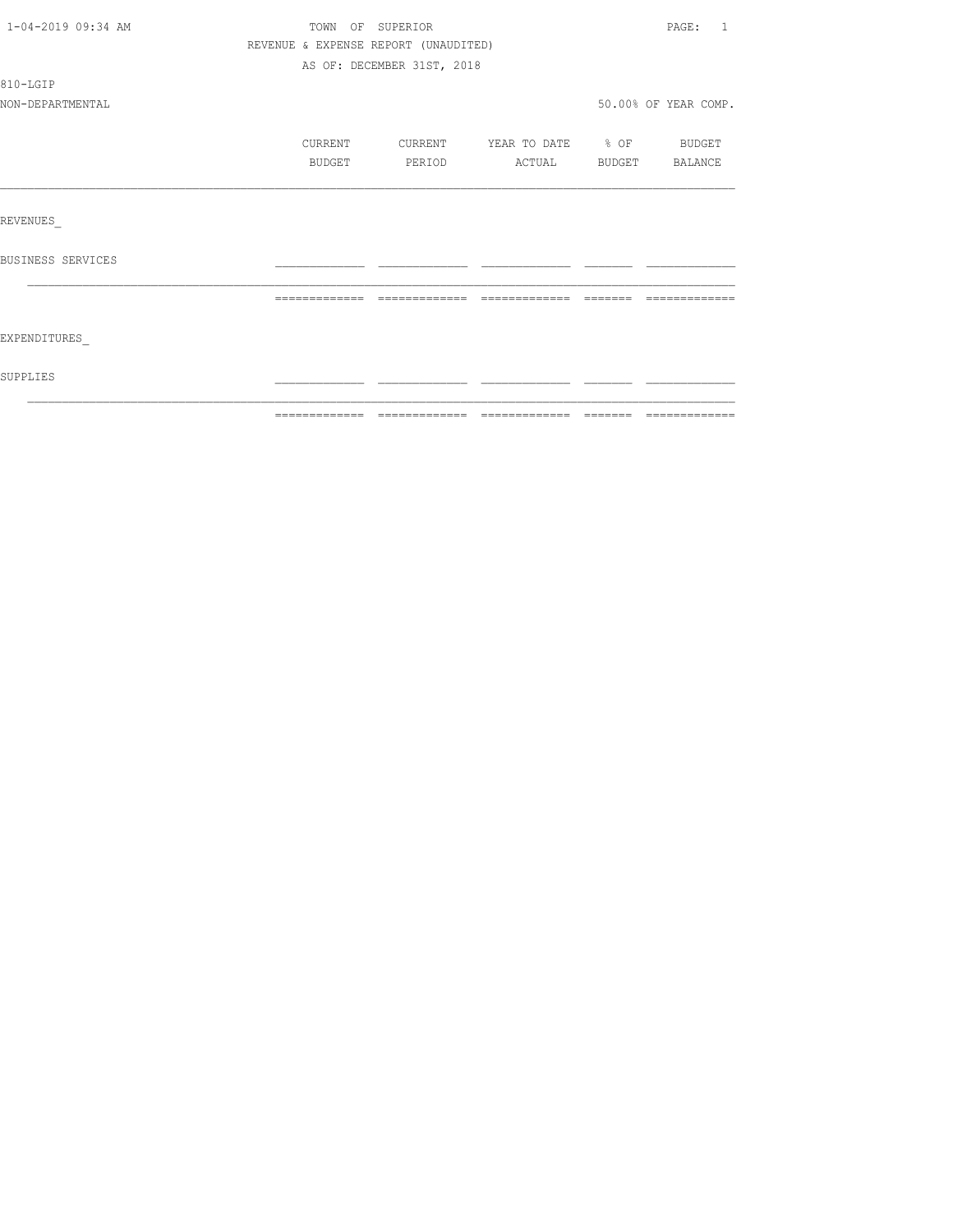| ٠        |  |
|----------|--|
| . .<br>- |  |

#### 1-04-2019 09:34 AM TOWN OF SUPERIOR PAGE: 2 REVENUE & EXPENSE REPORT (UNAUDITED)

AS OF: DECEMBER 31ST, 2018

810-LGIP

#### 50.00% OF YEAR COMP.

|     | the contract of the contract of the contract of the contract of the contract of the contract of the contract of | ١F<br>◡∸ |  |
|-----|-----------------------------------------------------------------------------------------------------------------|----------|--|
| ی د | .                                                                                                               |          |  |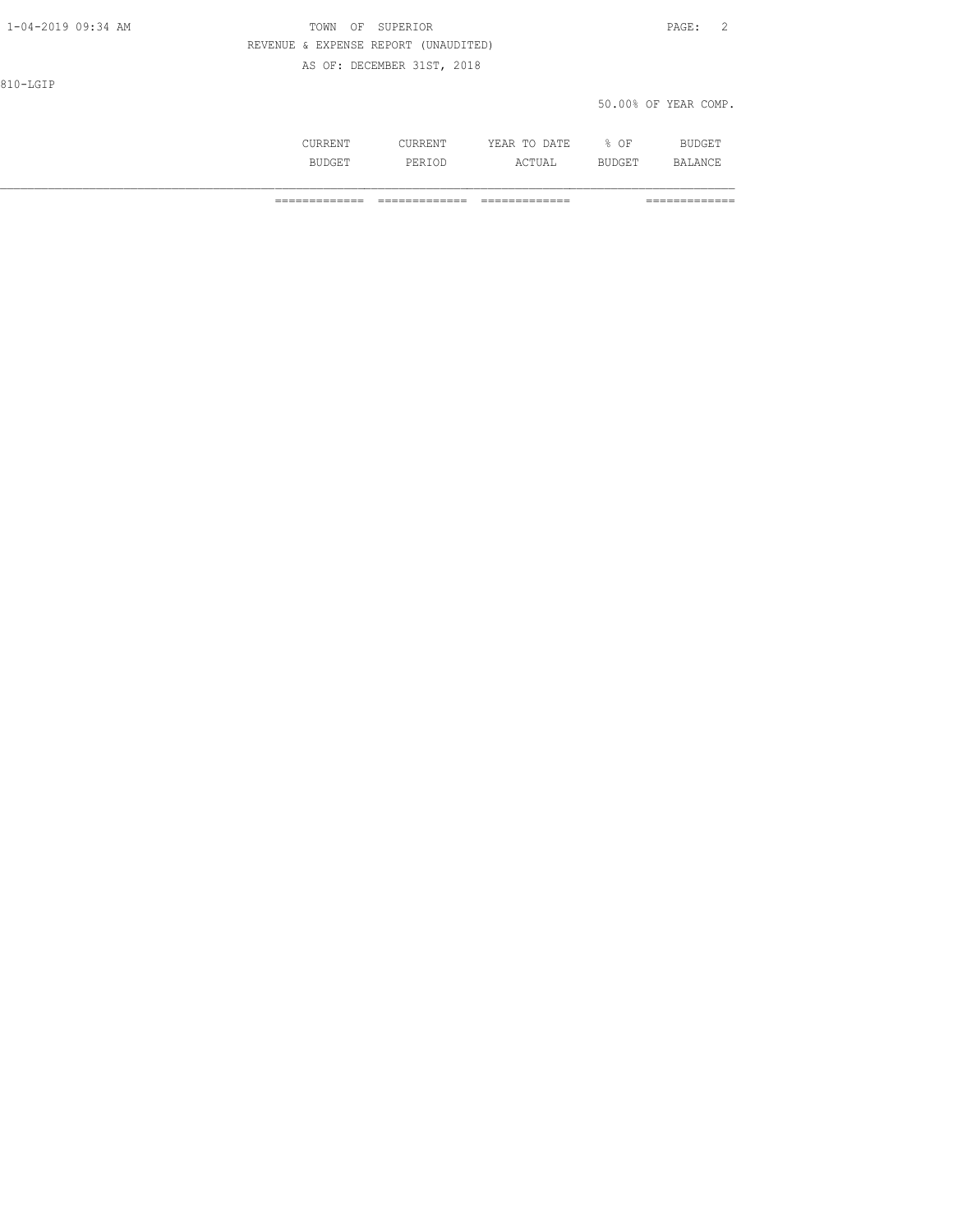| 1-04-2019 09:34 AM |               | TOWN OF SUPERIOR                     |                   |                | PAGE: 1              |
|--------------------|---------------|--------------------------------------|-------------------|----------------|----------------------|
|                    |               | REVENUE & EXPENSE REPORT (UNAUDITED) |                   |                |                      |
|                    |               | AS OF: DECEMBER 31ST, 2018           |                   |                |                      |
| 820-EXPLORERS      |               |                                      |                   |                |                      |
| NON-DEPARTMENTAL   |               |                                      |                   |                | 50.00% OF YEAR COMP. |
|                    | CURRENT       | CURRENT                              | YEAR TO DATE % OF |                | BUDGET               |
|                    | BUDGET        | PERIOD                               | ACTUAL            | BUDGET BALANCE |                      |
|                    |               |                                      |                   |                |                      |
| REVENUES           |               |                                      |                   |                |                      |
| MISCELLANEOUS      |               |                                      |                   |                |                      |
|                    | ============= | =============                        | =============     | --------       | -------------        |
|                    |               |                                      |                   |                |                      |
| EXPENDITURES       |               |                                      |                   |                |                      |
| SUPPLIES           |               |                                      |                   |                |                      |
|                    |               |                                      |                   |                |                      |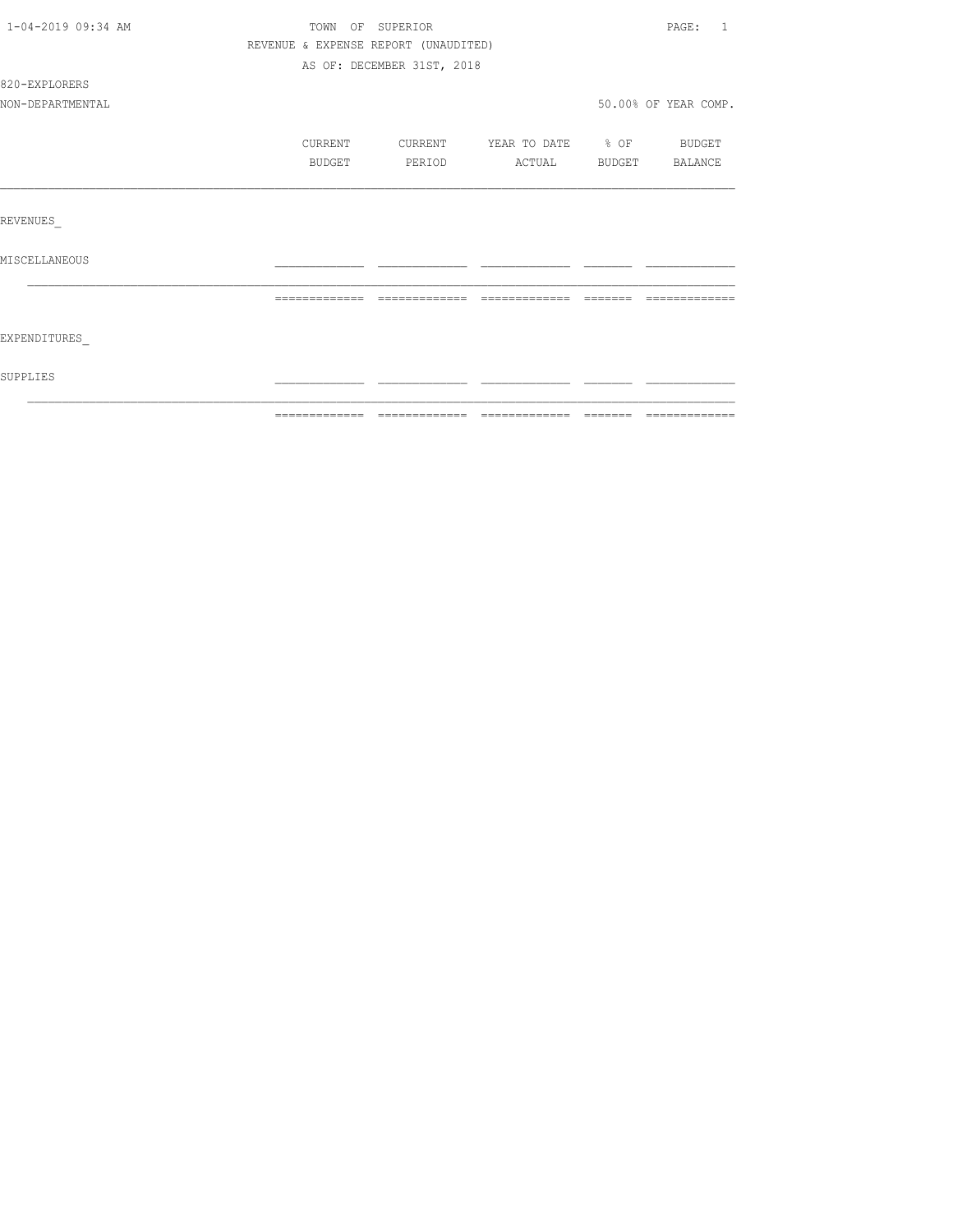| 1-04-2019 09:34 AM | TOWN<br>OF SUPERIOR                  | PAGE:                |
|--------------------|--------------------------------------|----------------------|
|                    | REVENUE & EXPENSE REPORT (UNAUDITED) |                      |
|                    | AS OF: DECEMBER 31ST, 2018           |                      |
| 820-EXPLORERS      |                                      |                      |
|                    |                                      | 50.00% OF YEAR COMP. |
|                    |                                      |                      |

 CURRENT CURRENT YEAR TO DATE % OF BUDGET BUDGET PERIOD ACTUAL BUDGET BALANCE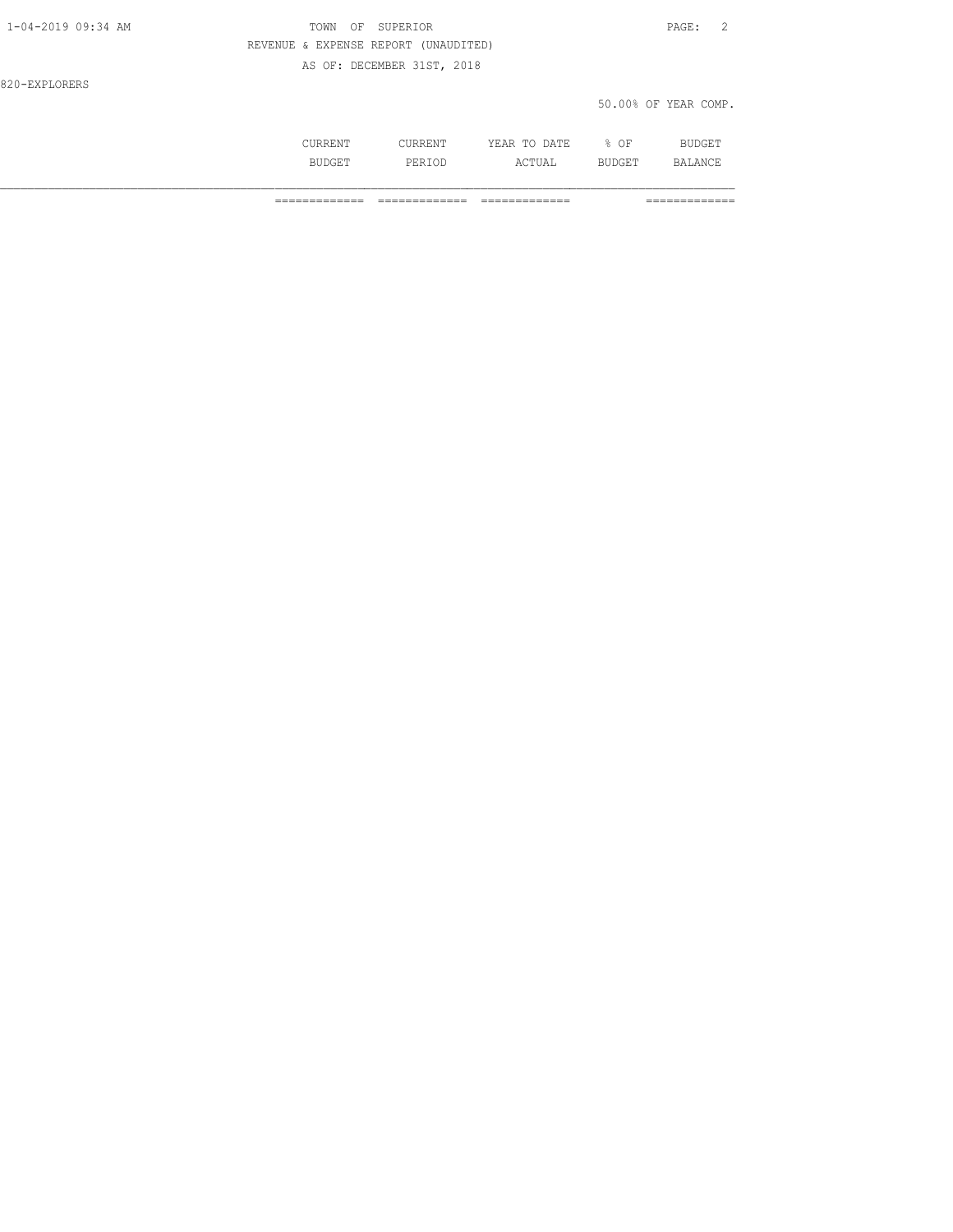| 1-04-2019 09:34 AM |
|--------------------|
|--------------------|

TOWN OF SUPERIOR **PAGE:** 1 REVENUE & EXPENSE REPORT (UNAUDITED) AS OF: DECEMBER 31ST, 2018

# 830-TOYS FOR TOTS

| NON-DEPARTMENTAL               |                |               |                                              |        | 50.00% OF YEAR COMP.     |
|--------------------------------|----------------|---------------|----------------------------------------------|--------|--------------------------|
|                                | <b>CURRENT</b> | CURRENT       | YEAR TO DATE % OF                            |        | BUDGET                   |
|                                | BUDGET         | PERIOD        | ACTUAL                                       | BUDGET | BALANCE                  |
| REVENUES                       |                |               |                                              |        |                          |
| <b>GRANTS</b>                  |                |               |                                              |        |                          |
| 830-00-4600 OTHER REVENUE      | 0.00           |               | $1,059.38$ $4,389.13$ $0.00$ ( $4,389.13$ )  |        |                          |
| SUBTOTAL GRANTS                | 0.00           |               | $1,059.38$ $4,389.13$ $0.00$ ( $4,389.13$ )  |        |                          |
| TOTAL REVENUES                 |                |               | $0.00$ 1, 059.38 4, 389.13 0.00 ( 4, 389.13) |        |                          |
| EXPENDITURES                   |                |               |                                              |        |                          |
| SUPPLIES                       |                |               |                                              |        |                          |
| 830-00-5299 OPERATING SUPPLIES | 0.00           |               | $1,900.00$ $2,900.00$ $0.00$ $($ $2,900.00)$ |        |                          |
| SUBTOTAL SUPPLIES              | 0.00           | 1,900.00      |                                              |        | 2,900.00 0.00 (2,900.00) |
| TOTAL EXPENDITURES             | 0.00           |               | $1,900.00$ $2,900.00$ $0.00$ $(2,900.00)$    |        |                          |
|                                | -------------- | ============= | eccessessess essess                          |        | =============            |

REVENUES OVER/(UNDER) EXPENDITURES 0.00 ( 840.62) 1,489.13 ( 1,489.13)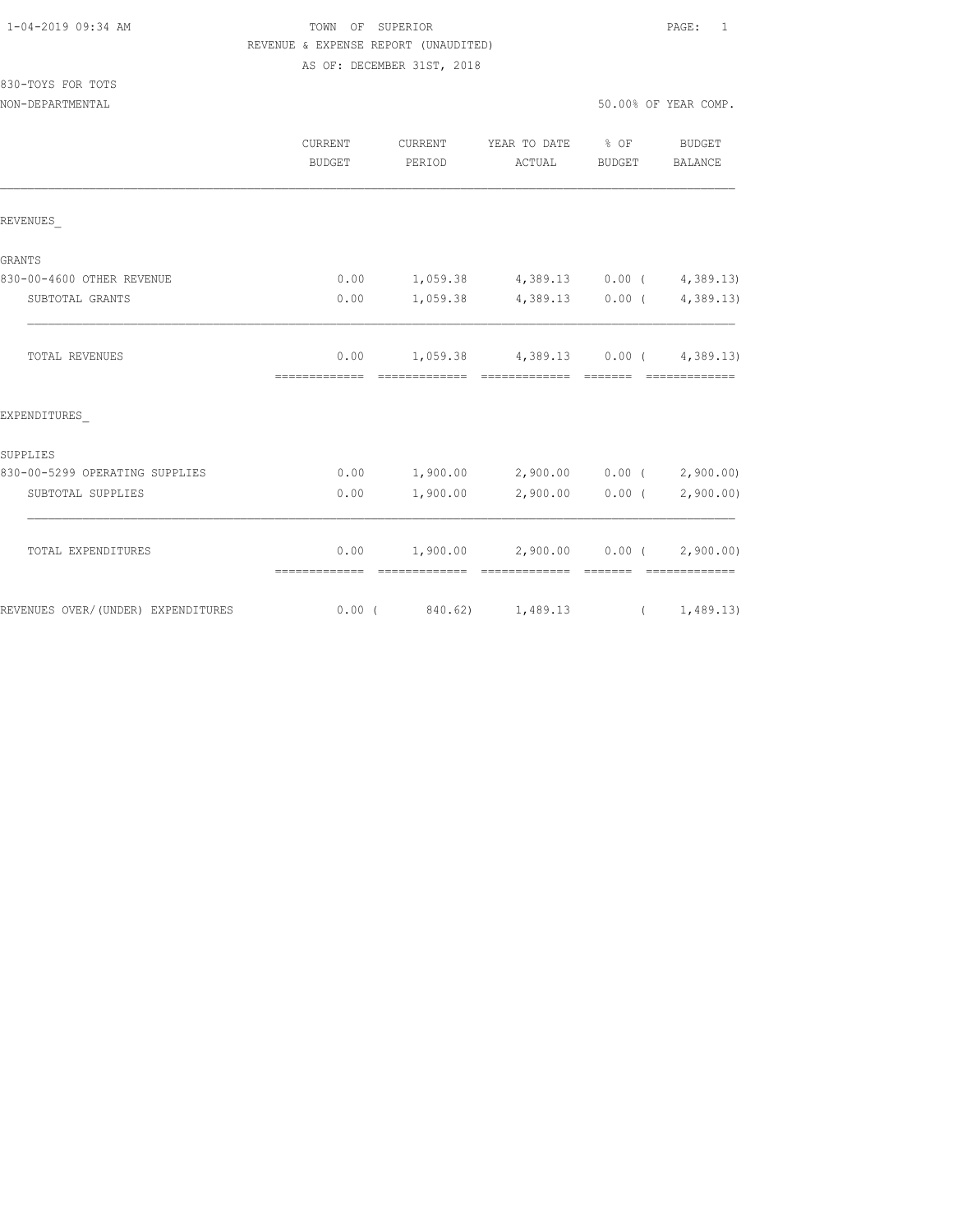830-TOYS FOR TOTS

#### 1-04-2019 09:34 AM TOWN OF SUPERIOR PAGE: 2 REVENUE & EXPENSE REPORT (UNAUDITED) AS OF: DECEMBER 31ST, 2018

50.00% OF YEAR COMP.

|                                    | CURRENT<br>BUDGET | <b>CURRENT</b><br>PERIOD | YEAR TO DATE<br>ACTUAL | % OF<br><b>BUDGET</b> | BUDGET<br>BALANCE |
|------------------------------------|-------------------|--------------------------|------------------------|-----------------------|-------------------|
|                                    |                   |                          |                        |                       |                   |
| FUND TOTAL REVENUES                | 0.00              | 1,059.38                 | 4,389.13               | 0.00(                 | 4,389.13          |
| FUND TOTAL EXPENDITURES            | 0.00              | 1,900.00                 | 2,900.00               | 0.00                  | 2,900.00          |
| REVENUES OVER/(UNDER) EXPENDITURES | 0.00(             | 840.62)                  | 1,489.13               |                       | 1,489.13)         |
|                                    |                   |                          |                        |                       | _________         |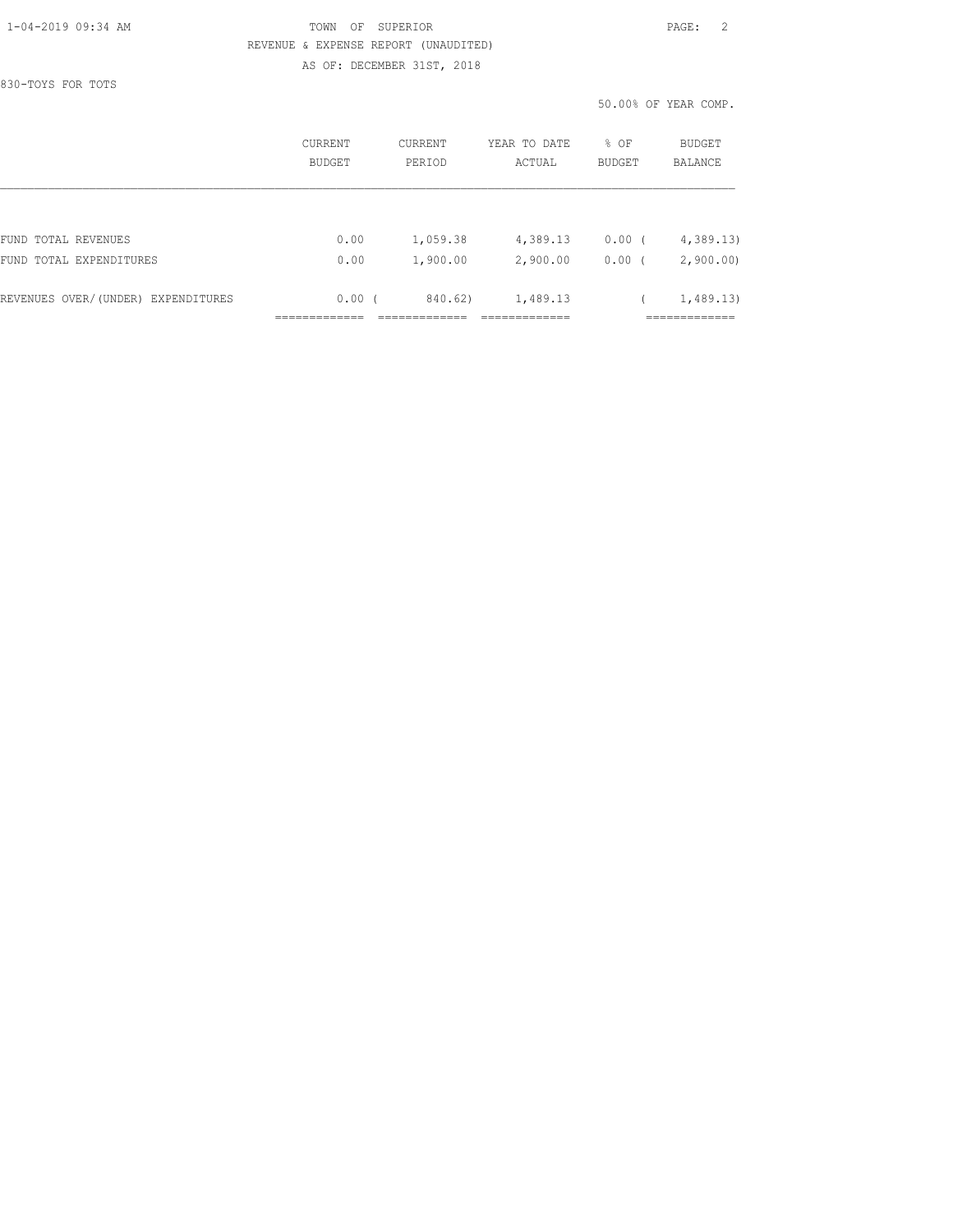|                          |                                      | -------------- -------------- | =============             | ------- | =============        |
|--------------------------|--------------------------------------|-------------------------------|---------------------------|---------|----------------------|
| NON-OPERATING            |                                      |                               |                           |         |                      |
| SUPPLIES                 |                                      |                               |                           |         |                      |
| EXPENDITURES             |                                      |                               |                           |         |                      |
|                          |                                      |                               |                           |         |                      |
|                          | BUDGET                               | PERIOD                        | ACTUAL                    | BUDGET  | BALANCE              |
|                          | CURRENT                              |                               | CURRENT YEAR TO DATE % OF |         | <b>BUDGET</b>        |
| NON-DEPARTMENTAL         |                                      |                               |                           |         | 50.00% OF YEAR COMP. |
| 840-GENERAL FIXED ASSETS |                                      |                               |                           |         |                      |
|                          |                                      | AS OF: DECEMBER 31ST, 2018    |                           |         |                      |
|                          | REVENUE & EXPENSE REPORT (UNAUDITED) |                               |                           |         |                      |
| 1-04-2019 09:34 AM       |                                      | TOWN OF SUPERIOR              |                           |         | PAGE: 1              |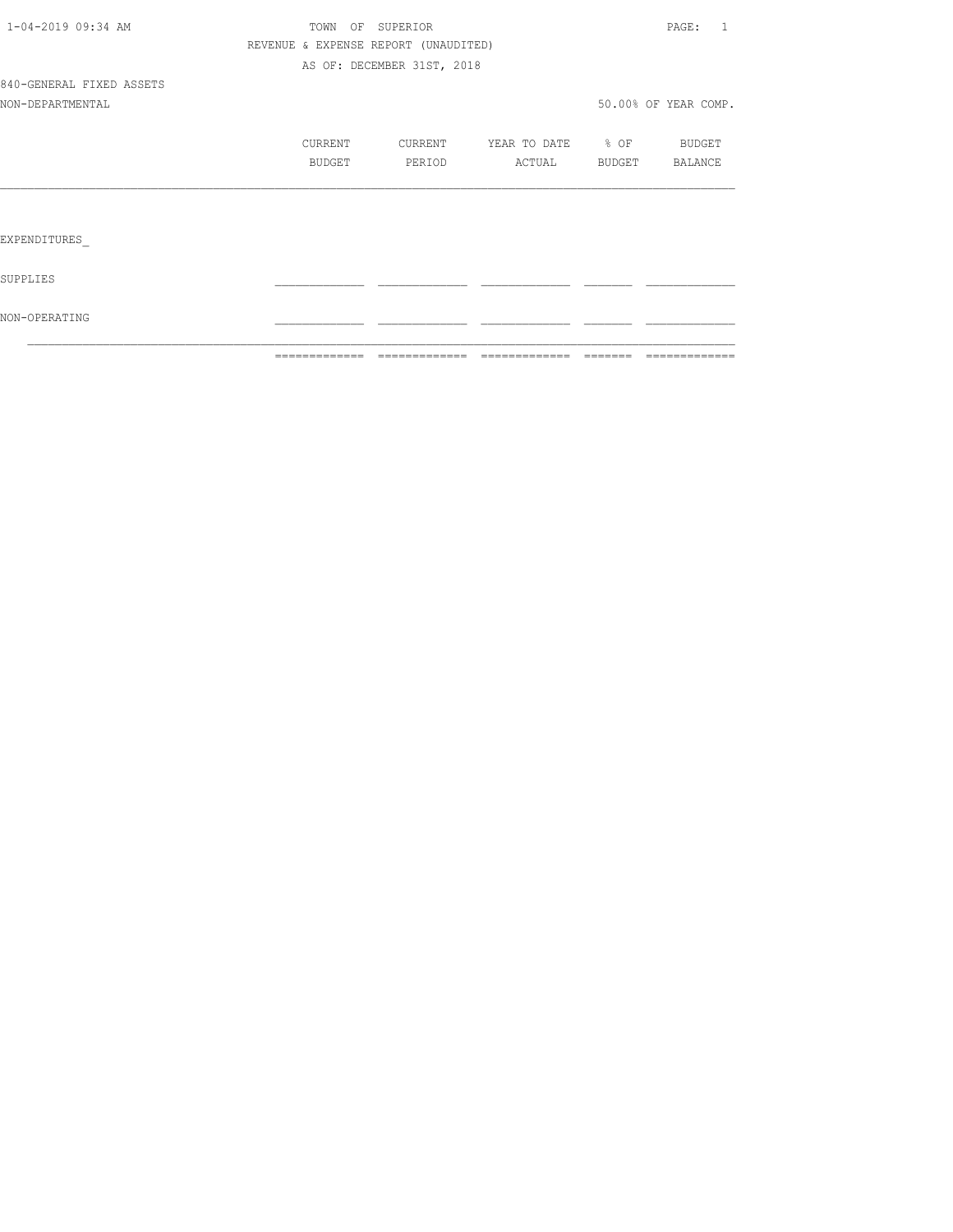| 1-04-2019 09:34 AM       | OF SUPERIOR<br>TOWN                  | PAGE: 2              |
|--------------------------|--------------------------------------|----------------------|
|                          | REVENUE & EXPENSE REPORT (UNAUDITED) |                      |
|                          | AS OF: DECEMBER 31ST, 2018           |                      |
| 840-GENERAL FIXED ASSETS |                                      |                      |
|                          |                                      | 50.00% OF YEAR COMP. |

| .       | $\overline{A}$<br>----<br>-- | ΟF<br>- |  |
|---------|------------------------------|---------|--|
| ۰ تا ۱۰ | ----                         | ---     |  |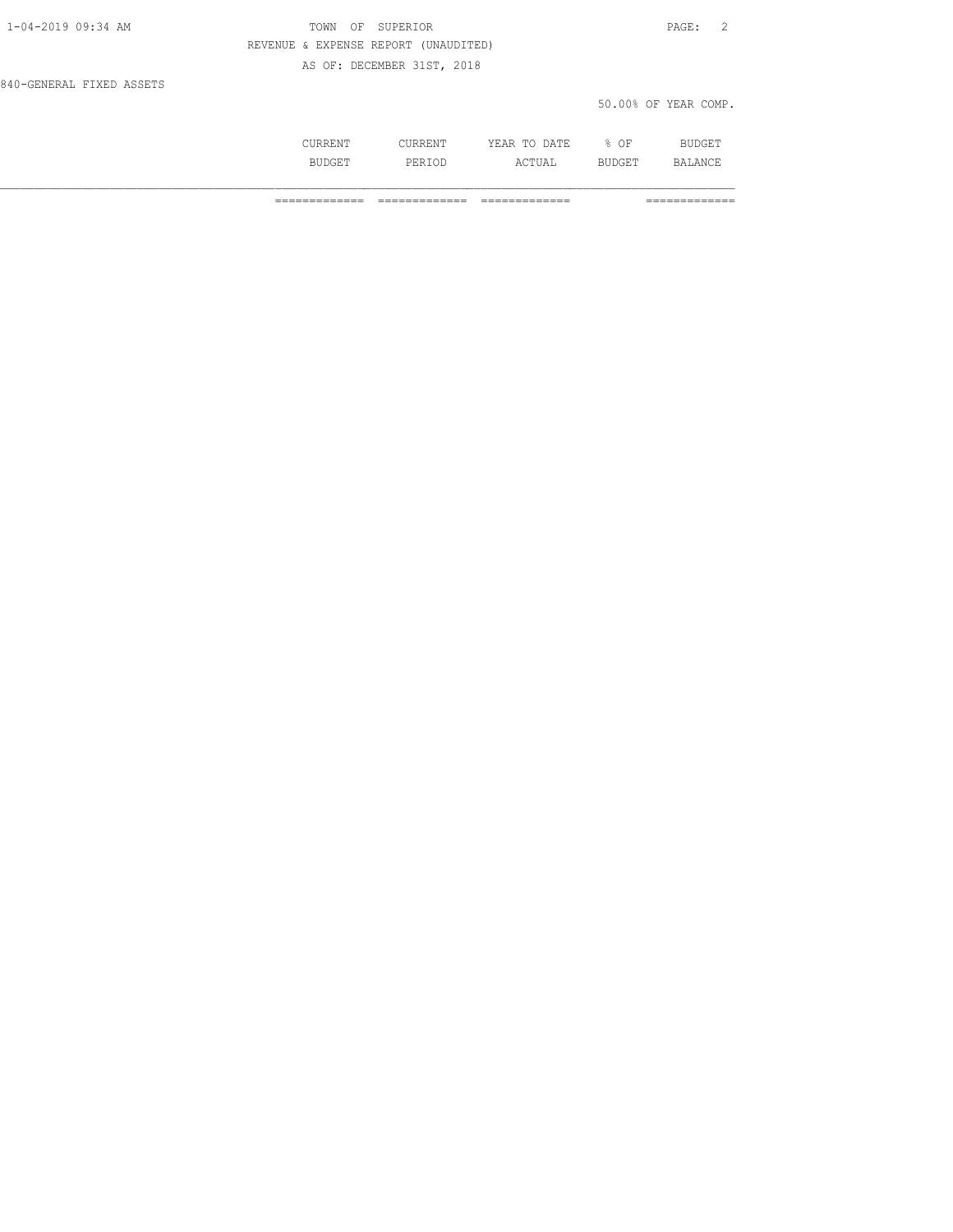| 1-04-2019 09:34 AM   | SUPERIOR<br>TOWN<br>OF |                                      |              |        | PAGE:                |  |
|----------------------|------------------------|--------------------------------------|--------------|--------|----------------------|--|
|                      |                        | REVENUE & EXPENSE REPORT (UNAUDITED) |              |        |                      |  |
|                      |                        | AS OF: DECEMBER 31ST, 2018           |              |        |                      |  |
| 850-GENERAL L/T DEBT |                        |                                      |              |        |                      |  |
| NON-DEPARTMENTAL     |                        |                                      |              |        | 50.00% OF YEAR COMP. |  |
|                      | CURRENT                | CURRENT                              | YEAR TO DATE | % OF   | BUDGET               |  |
|                      | BUDGET                 | PERIOD                               | ACTUAL       | BUDGET | BALANCE              |  |
|                      |                        |                                      |              |        |                      |  |
|                      |                        |                                      |              |        |                      |  |
| EXPENDITURES         |                        |                                      |              |        |                      |  |
|                      |                        |                                      |              |        |                      |  |

 ${\tt SUPPLIES}$